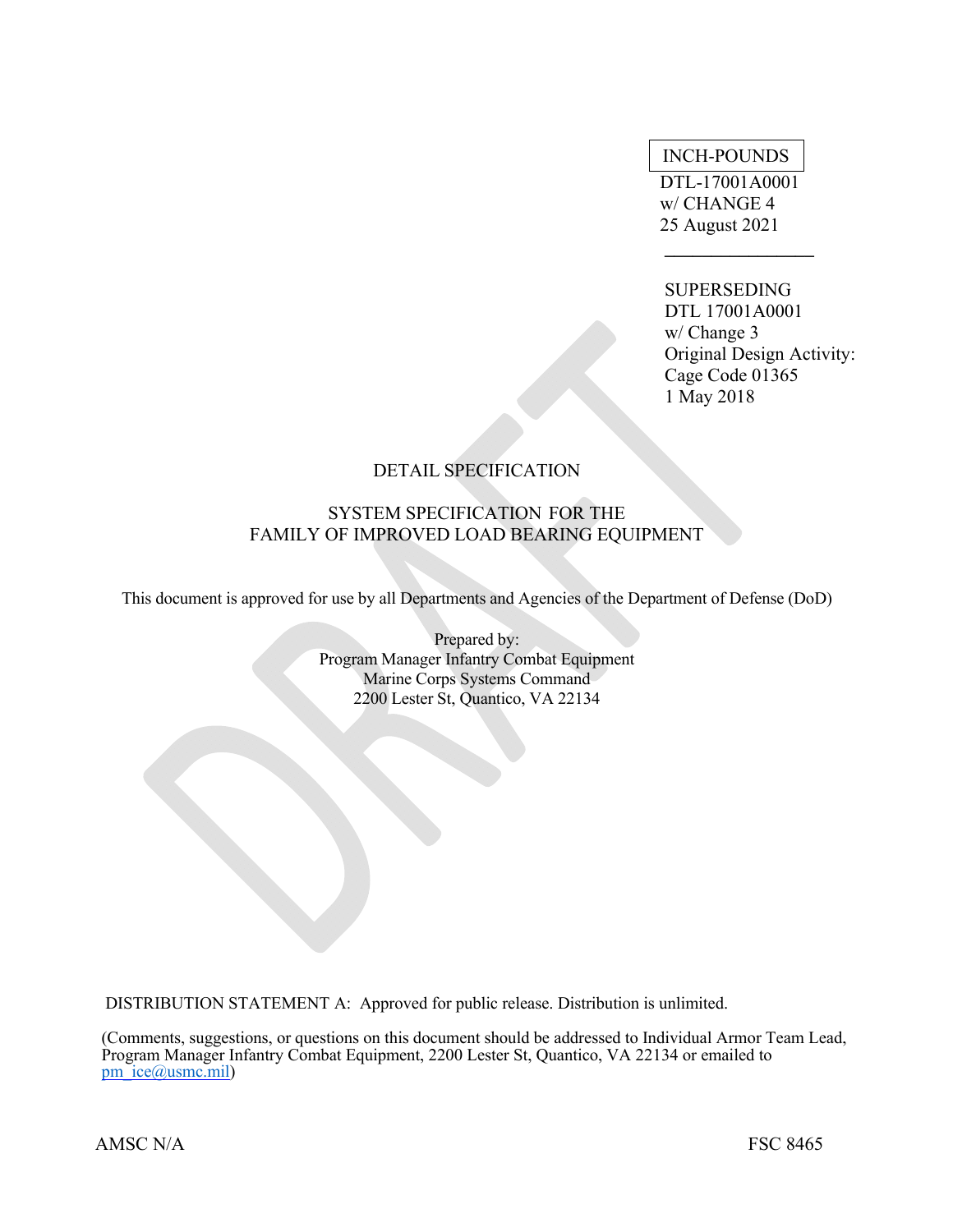# 1. SCOPE

1.1 Scope. This detail specification covers the Family of Improved Load Bearing Equipment (FILBE) utilized by the United States Marine Corps (USMC). The load bearing equipment system is designed to allow Marines to carry equipment required in support of combat operations. The system is modular in order to meet the unique needs of the warfighter. The load bearing equipment system shall maximize the ability to carry combat loads efficiently, minimize the burdens of weight, improve overall system compatibility and increase the combat effectiveness of the user.

- 1.2 Classification. The load bearing equipment shall be of the following classes:
- 1.2.1 Classes.
	- Class 1 Coyote 498
	- Class 2 Woodland MARPAT
	- Class 3 Desert MARPAT
	- Class 4 Snow MARPAT
	- Class 5 Operational Camouflage Pattern (OCP)
	- Class  $6 -$ Tan 499
- 1.3 FILBE components. The FILBE shall consist of the following components:

# 1.3.1 USMC Pack System.

- a. Main Pack
	- (1) Frame
	- (2) Shoulder Harness or Short Shoulder Harness
	- (3) Hip Belt or Small Hip Belt
	- (4) Main Bag
- b. Assault Pack
- c. Assault Pouch
- d. Sustainment Pouch (Qty. 2)
- e. Hydration Pouch (Qty. 2)
- f. Hydration Carrier
- g. Hydration Bladder System
	- (1) Hydration Bladder
	- (2) Hydration Tube with Cover
	- (3) Tube Holder
	- (4) Hydration Bite Valve with Cover
- h. Sternum Cinch
- i. Repair Kit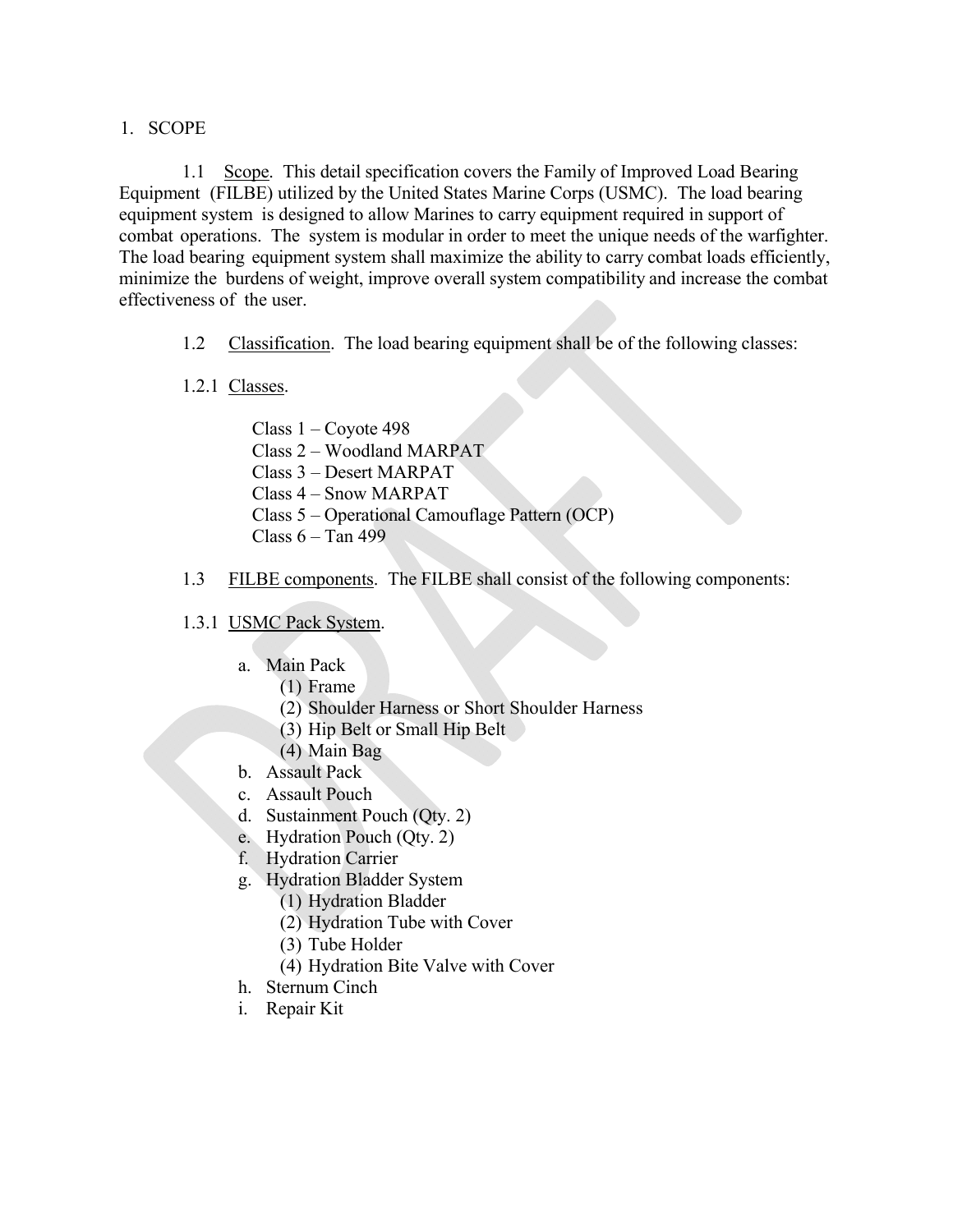# 1.3.2 USMC Chest Rig.

a. USMC Chest Rig

# 1.3.3 USMC Equipment Pouches.

- a. Illumination Flare Single Pouch
- b. Shotgun Ammunition Pouch
- c. Utility/Squad Automatic Weapon (SAW) Pouch
- d. Smoke Grenade Pouch
- e. M67 Grenade Pouch
- f. Magazine Dump Pouch
- g. 9mm, 15 Round, Magazine Pouch
- h. M16/M4 Speed Reload Pouch
- i. 40MM Grenade Pouch
- j. M16/M4 Double/Single Magazine Pouch

# 1.3.4 USMC Holster.

- a. Holster Body (left or right hand)
- b. Leg shroud
- c. Low Ride Belt Mount
- d. PALS Mount
- e. Quick Disconnect Adapters
- f. Use and Care Instruction

# 1.3.5 Corpsman Assault System.

- a. Medical Assault Pack
- b. Medical Sustainment Bag
- c. Modular Medical Pouch
- d. Medical Thigh Rig
- e. Medical Inserts
	- (1) Narc Pouch
	- (2) Medium Pouch (Qty. 2)
	- (3) Large Pouch (Qty. 2)
	- (4) Small Reversible Pouch (Qty. 2)
	- (5) Medium Reversible Pouch (Qty. 2)
	- (6) Elastic Panel (Qty. 2)
	- (7) Double Pocket Panel
	- (8) Triple Pocket Panel
	- (9) Stacked Pocket Panel

# 1.3.6 USMC Sub-Belt.

a. USMC Sub-belt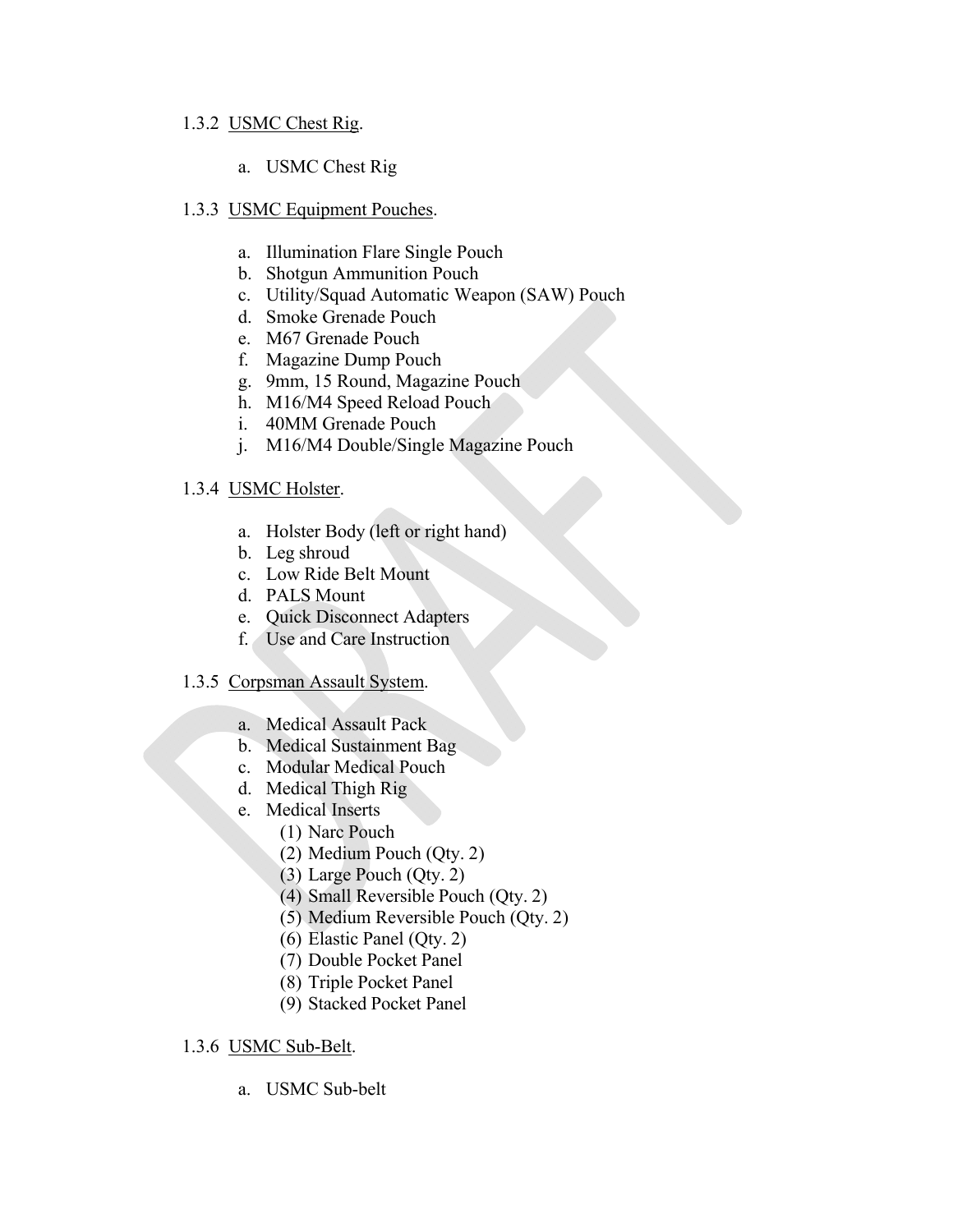# 2. APPLICABLE DOCUMENTS

2.1 General. The documents listed in this section are specified in Sections 3, 4 or 5 of this specification. This section does not include documents cited in other sections of the specification or recommended for additional information or as examples. While every effort has been made to ensure the completeness of this list, document users are cautioned that they must meet all specified requirements documents cited in section 3, 4 or 5 of this specification, whether or not they are listed.

# 2.2 Government documents.

2.2.1 Specifications, standards, and handbooks. The following specifications, standards, and handbooks form a part of this document to the extent specified herein. Unless otherwise specified, the issues of these documents are those cited in the solicitation or contract.

# COMMERCIAL ITEM DESCRIPTIONS

| $A-A-55126$ |                          | Fastener Tapes, Hook and Loop, Synthetic          |
|-------------|--------------------------|---------------------------------------------------|
| A-A-55301   |                          | Webbing, Textile, Textured or Multifilament Nylon |
| A-A-55634   | $\overline{\phantom{0}}$ | Zippers (Fasteners, Slide Interlocking)           |
| A-A-59826   |                          | Thread, Nylon                                     |

# DEPARTMENT OF DEFENSE SPECIFICATIONS

**Allen** 

| $MIL-B-371$          | Braid, Textile, Tubular                          |
|----------------------|--------------------------------------------------|
| $MIL-B-543$          | Buckles, Tongueless and Web Strap                |
| <b>MIL-C-5040</b>    | Cord, Fibrous, Nylon (Inactive)                  |
| <b>MIL-C-8061</b>    | Cloth, Nylon, Raschel Knit                       |
| MIL-C-43128          | Cloth, Plain Weave, Nylon: Water Repellant, OG-  |
|                      | 106                                              |
| MIL-C-7219           | Cloth, Duck, Nylon                               |
| <b>MIL-DTL-10884</b> | Fasteners, Snap                                  |
| MIL-DTL-32075        | Label: For Clothing, Equipage, and Tentage,      |
|                      | (General Use)                                    |
| MIL-DTL-32439        | Cloth, Duck, Textured Nylon                      |
| <b>MIL-PRF-5038</b>  | Tape, Textile and Webbing, Textile, Reinforcing, |
|                      | Nylon                                            |
| <b>MIL-W-4088</b>    | Webbing, Textile, Woven Nylon                    |
| MIL-W-17337          | Webbing, Textile, Woven Nylon                    |
|                      |                                                  |

# DEPARTMENT OF DEFENSE STANDARDS

| MIL-STD-130 | Identification Marking of U.S. Military Property |
|-------------|--------------------------------------------------|
|-------------|--------------------------------------------------|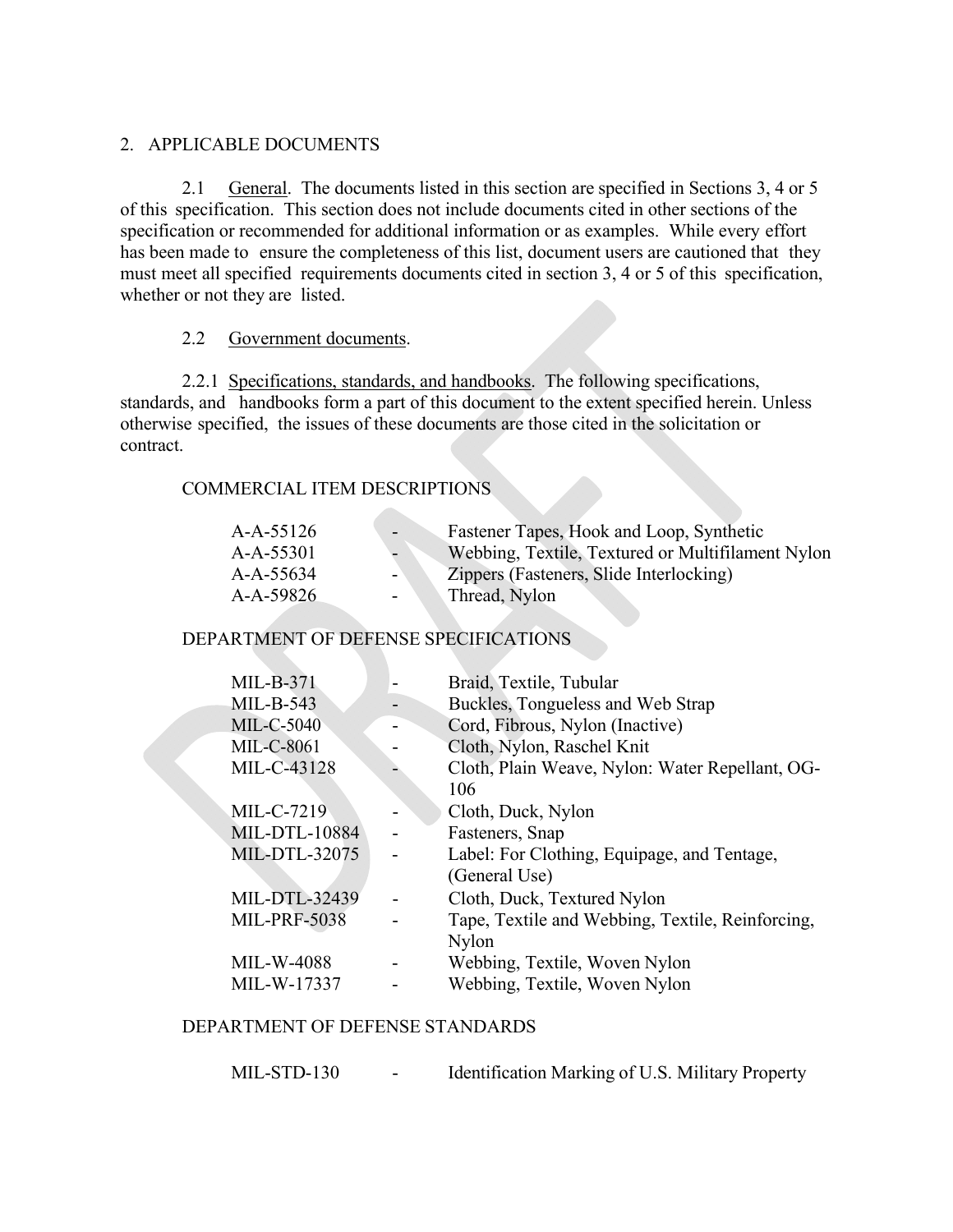## DEPARTMENT OF DEFENSE STANDARDS - Continued

MIL-STD-810G - Environmental Engineering Considerations and Laboratory Tests

(Copies of these documents are available online at http://quicksearch.dla.mil/ or from the Standardization Document Order Desk, 700 Robbins Avenue, Building 4D, Philadelphia, PA 19111-5094.)

#### FEDERAL STANDARDS

FED-STD-191 - Textile Test Methods

2.2.2 Other Government documents, drawings, and publications. The following other Government documents, drawings, and publications form a part of this document to the extent specified herein. Unless otherwise specified, the issues are those cited in the solicitation or contract.

#### DRAWINGS

General Drawing Numbers

| $2 - 1 - 2242$ | 40 MM PYROTECHNIC GRENADE GAUGE    |
|----------------|------------------------------------|
| $2 - 1 - 2243$ | 40 MM HIGH EXPLOSIVE GRENADE GAUGE |
| $2 - 6 - 1100$ | M16 30 ROUND MAGAZINE GAUGE        |
| $2 - 6 - 1110$ | <b>GRENADE GAUGE ASSEMBLY</b>      |
| $2 - 6 - 1130$ | <b>STEM</b>                        |

USMC Pack System Drawing Numbers

| FRAME, USMC PACK                    |
|-------------------------------------|
| HYDRATION POUCH ASSEMBLY, USMC      |
| <b>PACK</b>                         |
| ASSAULT POUCH ASSEMBLY, USMC PACK   |
| HIP BELT ASSEMBLY, USMC PACK        |
| SUSTAINMENT POUCH ASSEMBLY, USMC    |
| <b>PACK</b>                         |
| ASSAULT PACK ASSEMBLY, USMC PACK    |
| HYDRATION CARRIER ASSEMBLY, USMC    |
| <b>PACK</b>                         |
| <b>USMC MAIN PACK ASSEMBLY</b>      |
| SHOULDER HARNESS ASSEMBLY, USMC     |
| <b>PACK</b>                         |
| FRONT POCKET ASSEMBLY, ASSAULT PACK |
| SHOULDER HARNESS ASSEMBLY, ASSAULT  |
| <b>PACK</b>                         |
|                                     |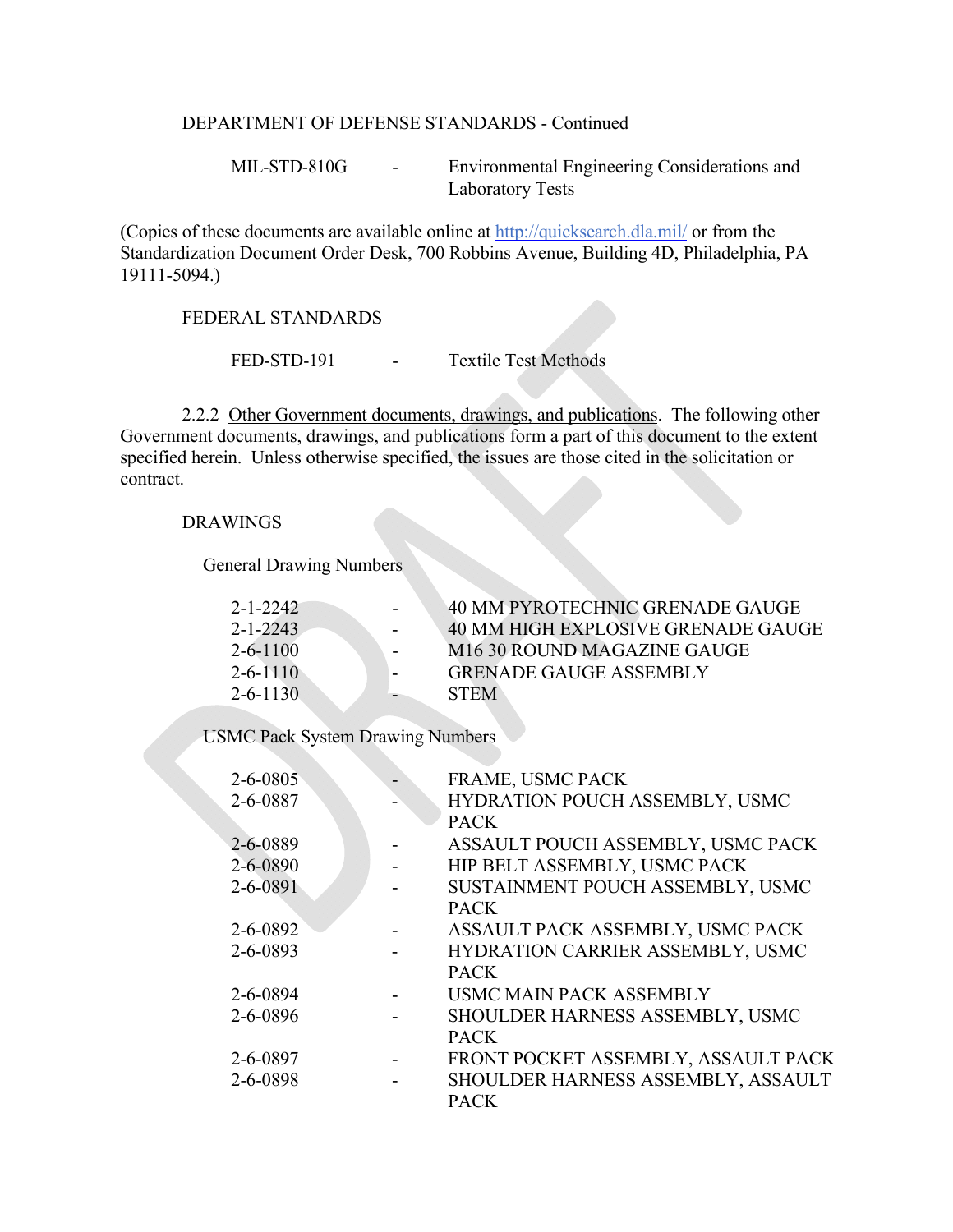USMC Pack System Drawing Numbers - Continued

| 2-6-0902       | SHOULDER HARNESS POCKET ASSY,                 |
|----------------|-----------------------------------------------|
|                | <b>ASSAULT PACK</b>                           |
| $2 - 6 - 0903$ | LID, USMC MAIN PACK ASSEMBLY                  |
| 2-6-0904       | <b>IDENTIFICATION &amp; INSTRUCTION LABEL</b> |
| $2 - 6 - 0905$ | HANDLE ASSEMBLY, ASSAULT PACK                 |
| 2-6-0906       | SHOULDER HARNESS, USMC PACK                   |
| 2-6-0907       | BLADDER, HYDRATION SYSTEM, USMC               |
|                | <b>PACK</b>                                   |
| 2-6-0908       | FRONT POCKET, HYDRATION CARRIER,              |
|                | <b>USMC PACK</b>                              |
| $2 - 6 - 1270$ | SHORT SHOULDER HARNESS, USMC PACK             |
| $2 - 6 - 1271$ | <b>SMALL HIP BELT ASSEMBLY</b>                |
| $2 - 6 - 1272$ | <b>SHORT SHOULDER HARNESS ASSEMBLY</b>        |
| $2 - 6 - 0920$ | PATTERNS, HYDRATION CARRIER                   |
| $2 - 6 - 0921$ | PATTERNS, HYDRATION POUCH                     |
| 2-6-0922       | PATTERNS, ASSAULT POUCH                       |
| $2 - 6 - 0923$ | PATTERNS, HIP BELT                            |
| $2 - 6 - 0924$ | PATTERNS, SUSTAINMENT POUCH                   |
| $2 - 6 - 0925$ | PATTERNS, MAIN BAG                            |
| $2 - 6 - 0926$ | PATTERNS, ASSAULT PACK                        |
| 2-6-0927       | PATTERNS, SHOULDER HARNESS                    |
| $2 - 6 - 1273$ | PATTERNS, SHORT SHOULDER HARNESS              |
| $2 - 6 - 1274$ | PATTERNS, SMALL HIP BELT                      |
|                |                                               |

# USMC Chest Rig Drawing Numbers

| $2 - 3 - 0632$ | SINGLE BAR SIDE RELEASE FASTENER, 1 |
|----------------|-------------------------------------|
|                | <b>INCH</b>                         |
| $2 - 6 - 0792$ | ATTACHING STRAP, ASSEMBLY (MARINES) |
| $2 - 6 - 0794$ | HARNESS ASSEMBLY (TAP)              |
| 2-6-0798       | QUICK ATTACH, BUCKLE 1 INCH         |
| $2 - 6 - 0799$ | SINGLE, BAR SIDE RELEASE BUCKLE, 1  |
|                | <b>INCH</b>                         |
| $2 - 6 - 0801$ | MARINES, CHEST RIG, ASSEMBLY        |
| $2 - 6 - 0852$ | IMTV/PC ATTACHING STRAP, ASSEMBLY   |
| $2 - 6 - 2340$ | IDENTIFICATION/INSTRUCTION, LABELS  |
|                | <b>MOLLE II</b>                     |

USMC Equipment Pouches Drawing Numbers

| <b>GROUND ILLUMINATION FLARE SINGLE</b> |
|-----------------------------------------|
| POUCH ASSEMBLY                          |
| PATTERNS, ILLUMINATION FLARE SINGLE     |
| SHOTGUN SHELL AMMUNITION POUCH          |
|                                         |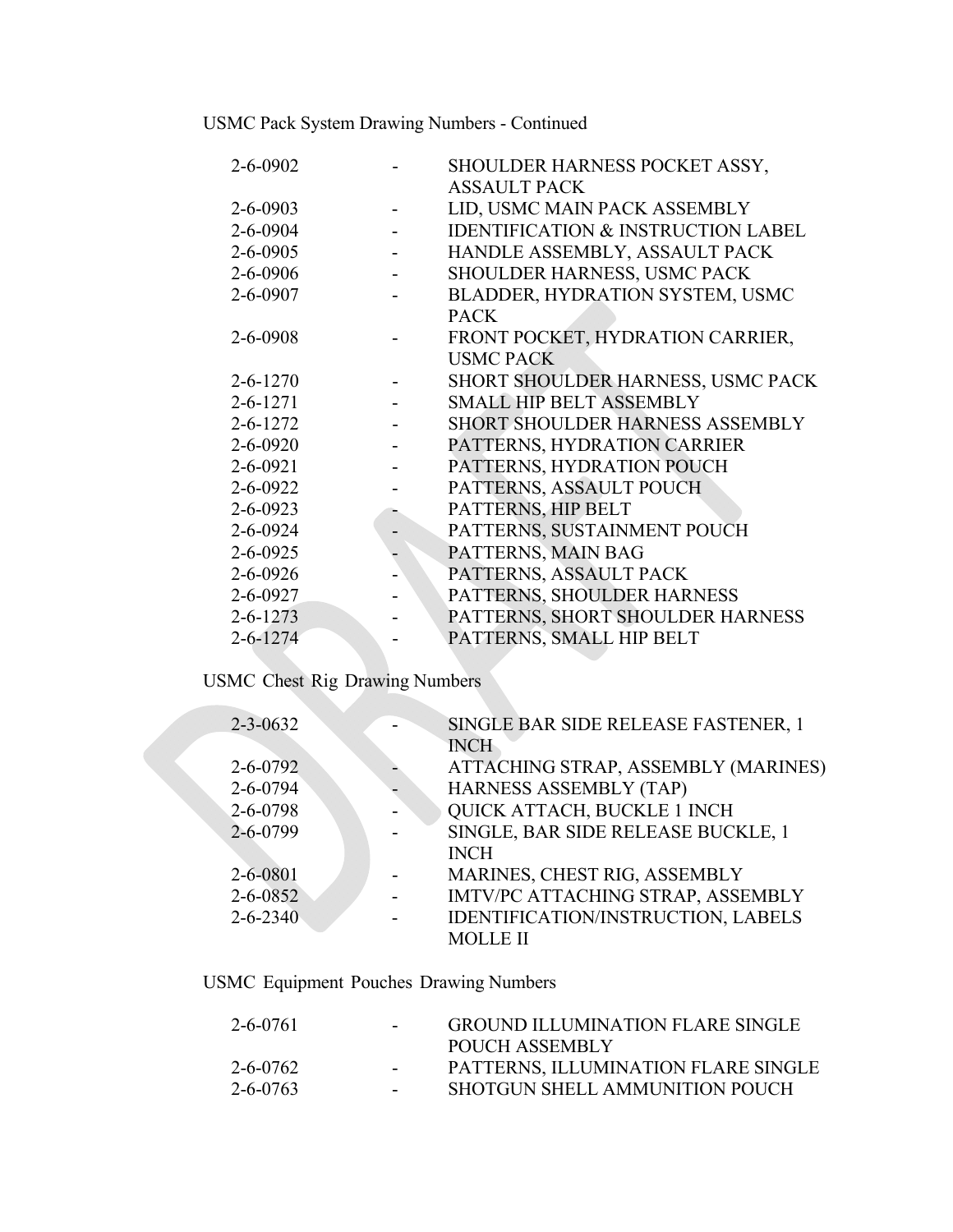USMC Equipment Pouches Drawing Numbers – Continued

|                | ASSY, 12 GA., 10 ROUND              |
|----------------|-------------------------------------|
| $2 - 6 - 0764$ | PATTERNS, SHOTGUN AMMUNITION POUCH  |
| $2 - 6 - 0765$ | UTILITY/SQUAD AUTOMATIC WEAPON      |
|                | (SAW) AMMO. POUCH ASSEMBLY WITH     |
|                | <b>DIVIDER</b>                      |
| 2-6-0766       | PATTERNS, UTILITY/SQUAD AUTOMATIC   |
|                | <b>WEAPON POUCH</b>                 |
| $2 - 6 - 0767$ | <b>SMOKE GRENADE POUCH ASSEMBLY</b> |
| 2-6-0768       | PATTERNS, SMOKE GRENADE FBP POUCH   |
| $2 - 6 - 0769$ | <b>M67 GRENADE POUCH ASSEMBLY</b>   |
| $2 - 6 - 0770$ | PATTERNS, M67 GRENADE POUCH         |
| $2 - 6 - 0773$ | <b>MAGAZINE DUMP POUCH ASSEMBLY</b> |
| 2-6-0774       | PATTERNS, MAGAZINE DUMP POUCH       |
| 2-6-0775       | 9MM, 15 ROUND, MAGAZINE POUCH       |
|                | <b>ASSEMBLY</b>                     |
| 2-6-0776       | PATTERNS, 9MM, 15 ROUNDS, MAGAZINE  |
|                | <b>POUCH</b>                        |
| 2-6-0777       | M16/M4 SPEED RELOAD POUCH ASSEMBLY  |
| 2-6-0778       | PATTERNS, M16/M4 SPEED RELOAD POUCH |
| 2-6-0779       | <b>40MM GRENADE POUCH ASSEMBLY</b>  |
| 2-6-0780       | PATTERNS, 40MM GRENADE POUCH        |
| 2-6-0781       | M16/M4 DOUBLE/SINGLE MAGAZINE POUCH |
|                | <b>ASSEMBLY</b>                     |
| 2-6-0782       | PATTERNS, M16/M4 DOUBLE/SINGLE      |
|                | <b>MAGAZINE POUCH</b>               |

Corpsman Assault System Drawing Numbers

| $2 - 6 - 0930$ | STACKED POCKET PANEL, CAS         |
|----------------|-----------------------------------|
| $2 - 6 - 0931$ | MEDICAL SUSTAINMENT BAG, CAS      |
| $2 - 6 - 0932$ | DOUBLE POCKET PANEL, CAS          |
| $2 - 6 - 0933$ | TRIPLE POCKET PANEL, CAS          |
| $2 - 6 - 0934$ | NARC POUCH, CAS                   |
| $2 - 6 - 0935$ | <b>ELASTIC PANEL, CAS</b>         |
| $2 - 6 - 0936$ | SMALL REVERSIBLE POUCH, CAS       |
| $2 - 6 - 0937$ | MEDIUM REVERSIBLE POUCH, CAS      |
| $2 - 6 - 0938$ | <b>MEDIUM POUCH, CAS</b>          |
| $2 - 6 - 0939$ | <b>LARGE POUCH, CAS</b>           |
| $2 - 6 - 0940$ | MEDICAL ASSAULT PACK, CAS         |
| $2 - 6 - 0941$ | SHOULDER HARNESS ASSEMBLY, CAS    |
| $2 - 6 - 0942$ | SHOULDER HARNESS POCKET ASSEMBLY, |
|                | CAS                               |
| $2 - 6 - 0943$ | HANDLE ASSEMBLY, CAS              |
| $2 - 6 - 0944$ | CORPSMAN ASSAULT SYSTEM           |
|                |                                   |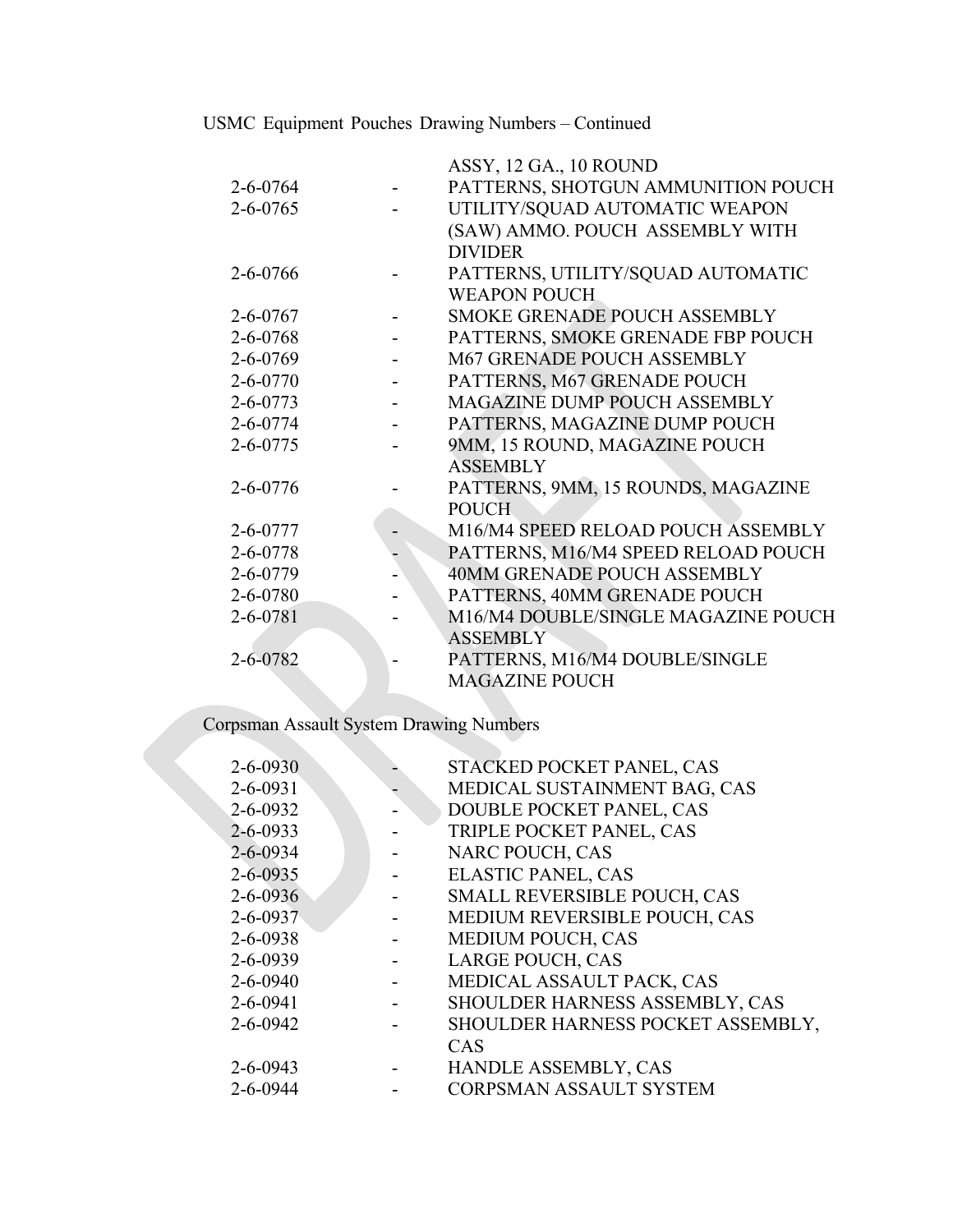Corpsman Assault System Drawing Numbers - Continued

| 2-6-0945       | MEDICAL THIGH RIG. CAS                        |
|----------------|-----------------------------------------------|
| 2-6-0946       | BELT, MEDICAL THIGH RIG, CAS                  |
| $2 - 6 - 0947$ | STRAP, UPRIGHT, MEDICAL THIGH RIG, CAS        |
| $2 - 6 - 0948$ | STRAP, MEDICAL, THIGH RIG, CAS                |
| $2 - 6 - 0949$ | MODULAR MEDICAL POUCH, CAS                    |
| $2 - 6 - 0950$ | PATTERNS, MEDICAL ASSAULT PACK, CAS           |
| $2 - 6 - 0951$ | PATTERNS, MEDICAL SUSTAINMENT BAG,            |
|                | CAS                                           |
| $2 - 6 - 0952$ | PATTERNS, MEDICAL THIGH RIG. CAS              |
| $2 - 6 - 0953$ | PATTERNS, MODULAR MEDICAL POUCH,              |
|                | CAS                                           |
| $2 - 6 - 0954$ | PATTERNS, NARC POUCH, CAS                     |
| $2 - 6 - 0955$ | PATTERNS, MEDIUM POUCH, CAS                   |
| $2 - 6 - 0956$ | PATTERNS, LARGE POUCH, CAS                    |
| $2 - 6 - 0957$ | PATTERNS, SMALL REVERSIBLE POUCH,             |
|                | CAS                                           |
| 2-6-0958       | PATTERNS, MEDIUM REVERSIBLE POUCH,            |
|                | CAS                                           |
| $2 - 6 - 0959$ | PATTERNS, ELASTIC PANEL, CAS                  |
| 2-6-0960       | PATTERNS, DOUBLE POCKET PANEL, CAS            |
| $2 - 6 - 0961$ | PATTERNS, TRIPLE POCKET PANEL, CAS            |
| $2 - 6 - 0962$ | PATTERNS, STACKED POCKET PANEL, CAS           |
| 2-6-0963       | <b>IDENTIFICATION &amp; INSTRUCTION LABEL</b> |

USMC Sub-Belt Drawing Numbers

| 2-6-0904<br>$\sim$ | <b>IDENTIFICATION &amp; INSTRUCTION LABEL</b> |
|--------------------|-----------------------------------------------|
| $2 - 6 - 0964$     | PATTERNS, SUB BELT ASSEMBLY                   |
| $2 - 6 - 0965$     | SUB BELT ASSEMBLY                             |

(Copies of specifications, standards and drawings required by contractors in connection with specification procurement functions should be obtained from the procuring activity or as directed by the Contracting Officer).

2.3 Non-Government publications. The following documents form a part of this document to the extent specified herein. Unless otherwise specified, the issues of these documents are those cited in the solicitation or contract.

AEROSPACE INDUSTRIES ASSOCIATION OF AMERICA INC.

| AIA/NAS NASM 16491   | $\sim$ | Grommet, Metallic (General Specification  |
|----------------------|--------|-------------------------------------------|
|                      |        | for)                                      |
| AIA/NAS NASM 20652/1 |        | Eyelets, Metallic, Rolled Flange Type and |
|                      |        | Eyelet Washer                             |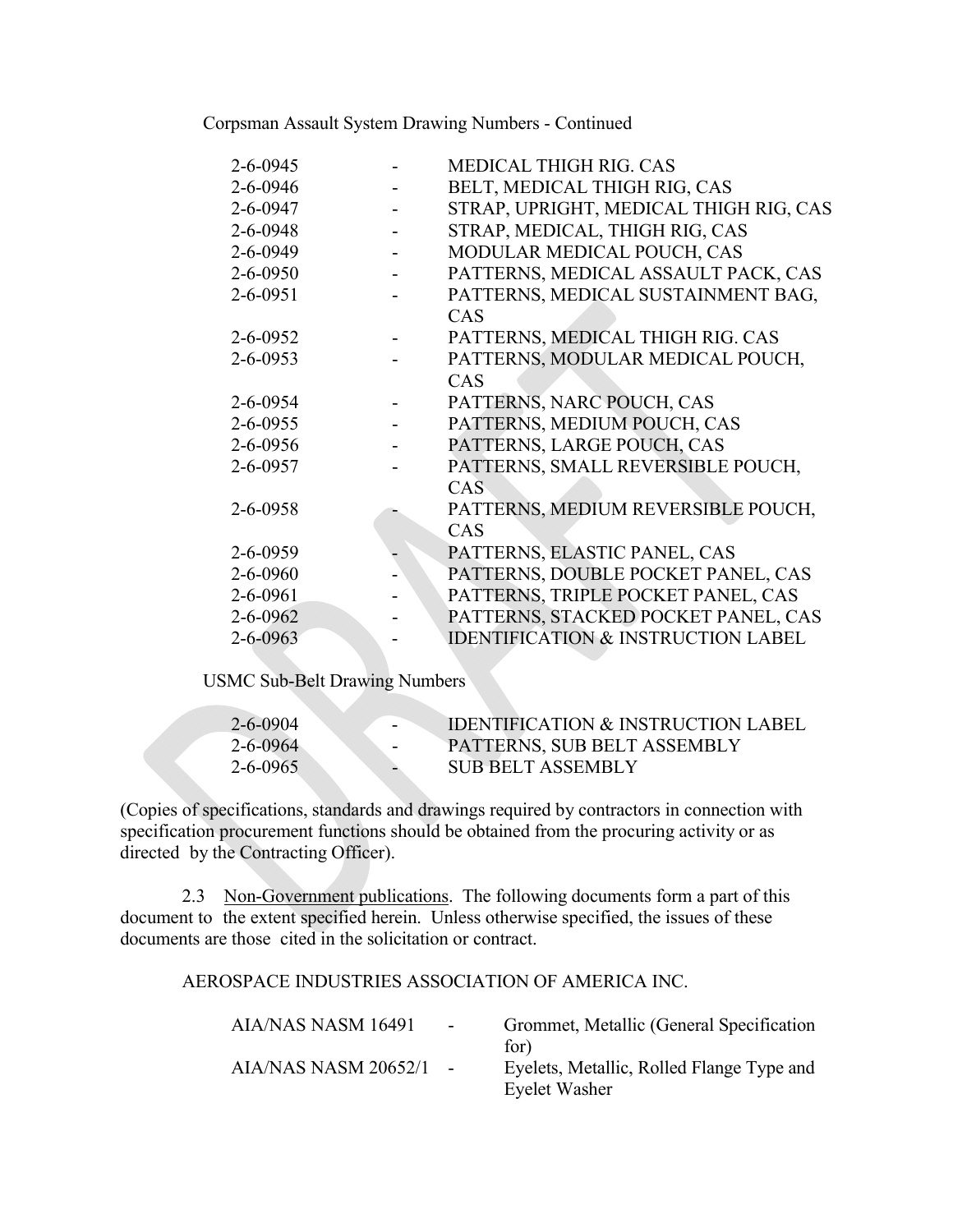(Copies are available online at http://www.aia-aerospace.org or from the Aerospace Industries Association of America Inc., 1000 Wilson Boulevard, Suite 1700, Arlington, VA 22209-3928 or from the IHS Standards Store at https://www.ihs.com/industry/standards-and-regulations.html)

# AMERICAN ASSOCIATION OF TEXTILE CHEMISTS AND COLORISTS (AATCC)

| <b>AATCC</b> Method 8    |                              | Colorfastness to Crocking: AATCC            |
|--------------------------|------------------------------|---------------------------------------------|
|                          |                              | Crockmeter Method                           |
| <b>AATCC</b> Method 15   |                              | Colorfastness to Perspiration               |
| AATCC Method 16.2        |                              | Colorfastness to Light: Carbon Arc          |
| <b>AATCC</b> Method 16.3 |                              | Colorfastness to Light: Xenon               |
| <b>AATCC</b> Method 22   |                              | <b>Water Repellency: Spray Test</b>         |
| <b>AATCC</b> Method 61   |                              | Colorfastness to Laundering: Accelerated    |
| <b>AATCC</b> Method 119  |                              | Color Change Due to Flat Abrasion           |
|                          |                              | (frosting) Screen Wire Method               |
| <b>AATCC</b> Method 127  |                              | Water Resistance: Hydrostatic Pressure Test |
| <b>AATCC</b> Method 135  |                              | Dimensional Change of Fabrics After Home    |
|                          |                              | Laundering                                  |
| <b>AATCC</b> Procedure 1 |                              | Gray Scale for Color Change                 |
| <b>AATCC</b> Procedure 2 | $\qquad \qquad \blacksquare$ | Gray Scale for Staining                     |
| <b>AATCC</b> Procedure 8 |                              | <b>AATCC 9-Step Chromatic Transference</b>  |
|                          |                              | Scale                                       |
| <b>AATCC</b> Procedure 9 |                              | Visual Assessment of Color Difference of    |
|                          |                              | <b>Textiles</b>                             |

(Copies of are available online at http://www.aatcc.org or from the American Association of Textile Chemists and Colorists, P.O. Box 12215, Research Triangle Park, NC 27709-2215)

# AMERICAN SOCIETY FOR QUALITY

ANSI/ASQ Z1.4 - Sampling Procedures and Tables for Inspection by Attributes

(Copies are available online at http://www.asq.org or from the American Society for Quality, 600 North Plankinton Avenue, Milwaukee, WI 53203)

#### AMERICAN SOCIETY FOR TESTING AND MATERIALS INTERNATIONAL

| <b>Standard Test Method for Sewing Threads</b> |
|------------------------------------------------|
| Standard Test Method for Thickness of          |
| <b>Textile Materials</b>                       |
| Standard Test Methods for Flexible Cellular    |
| Materials - Slab, Bonded, and Molded           |
| Urethane Foams                                 |
| Standard Test Methods for Flexible Cellular    |
|                                                |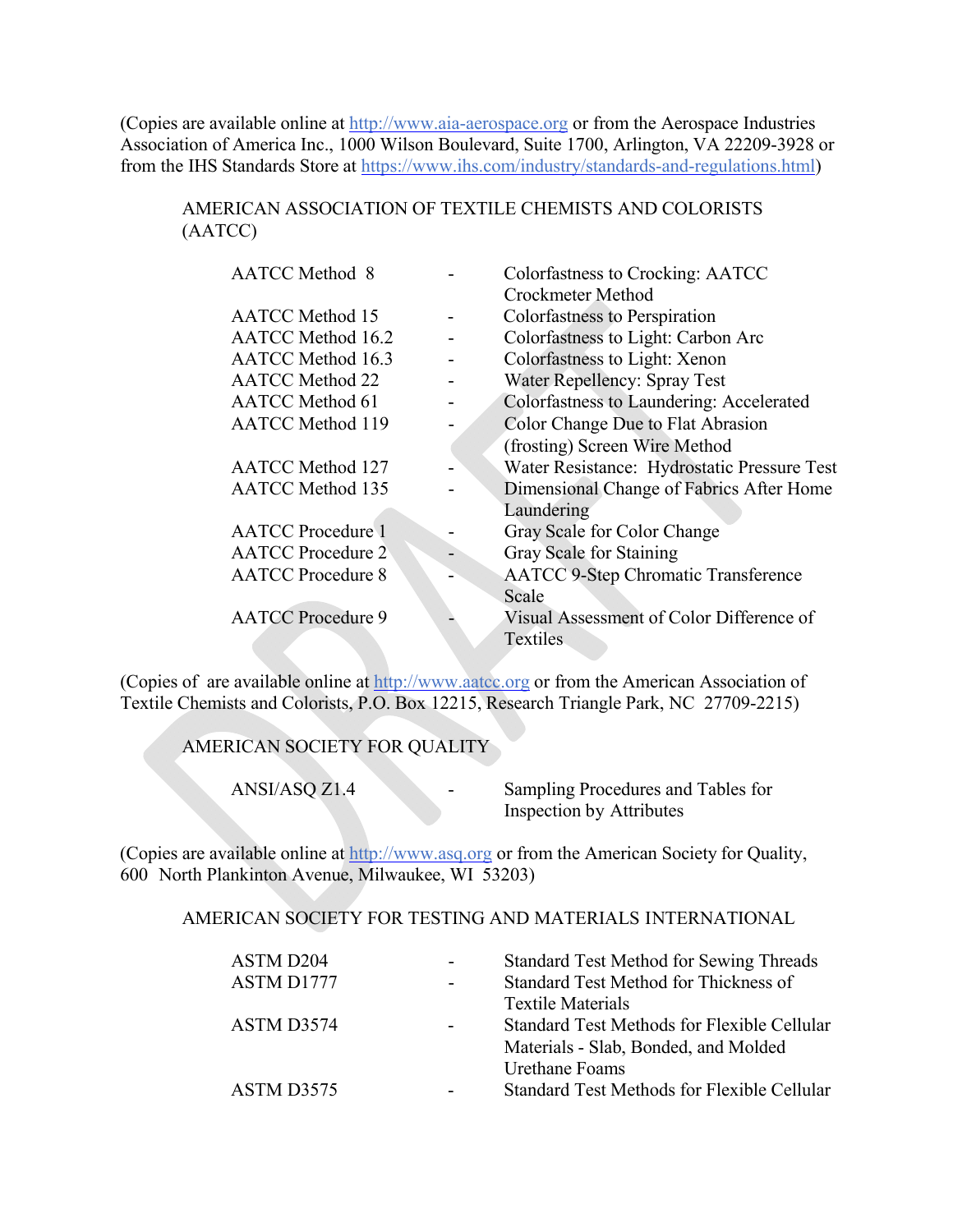# AMERICAN SOCIETY FOR TESTING AND MATERIALS INT'L - Continued

|            | Materials Made From Olefin Polymers             |
|------------|-------------------------------------------------|
| ASTM D3775 | Standard Test Method for Warp (End) and         |
|            | Filling (Pick) Count of Woven Fabrics           |
| ASTM D3776 | Standard Test Methods for Mass per Unit         |
|            | Area (Weight) of Fabric                         |
| ASTM D5034 | Standard Test method for Breaking Strength      |
|            | and Elongation of Textile Fabrics: Grab Test    |
| ASTM D5035 | <b>Standard Test Method for Breaking Force</b>  |
|            | and Elongation of Textile Fabrics (Strip)       |
|            | Method)                                         |
| ASTM D6193 | <b>Standard Practice for Stitches and Seams</b> |
| ASTM D6576 | Standard Specification for Flexible Cellular    |
|            | <b>Rubber Chemically Blown</b>                  |
| ASTM F1306 | <b>Standard Test Method for Slow Rate</b>       |
|            | Penetration Resistance of Flexible Barrier      |
|            | <b>Films and Laminates</b>                      |
|            |                                                 |

(Copies of documents are available online at http://www.astm.org or from the ASTM INTERNATIONAL, 100 Barr Harbor Drive, P.O. Box C700, West Conshohocken, PA 19428- 2959)

INTERNATIONAL ORGANIZATION FOR STANDARDIZATION

ISO 527-3 ‐ Plastics - Determination of Tensile Properties - Part 3: Test Conditions for Films and Sheets

(Copies of this document are available online at http://www.iso.org or from International Organization for Standardization (ISO) 1, ch. de la Voie-Creuse, Case postale 56 CH 1211 Geneva 20, Switzerland)

CALIFORNIA OFFICE OF ENVIRONMENTAL HEALTH HAZARD ASSESSMENT (OEHHA)

Proposition 65 - Regulation of Substances Known to Cause Cancer, Birth Defects or Other Reproductive Harm

(Copies of this document can be obtained at https://oehha.ca.gov/proposition-65 or from the California Office of Environmental Health Hazard Assessment (OEHHA) Proposition 65 Office: (916) 445-6900 or email  $P65$ . Questions (@oehha.ca.gov)

UNITED STATES FOOD AND DRUG ADMINISTRATION

US FDA 21 CFR 175.300 - Compliance with FDA for Resinous and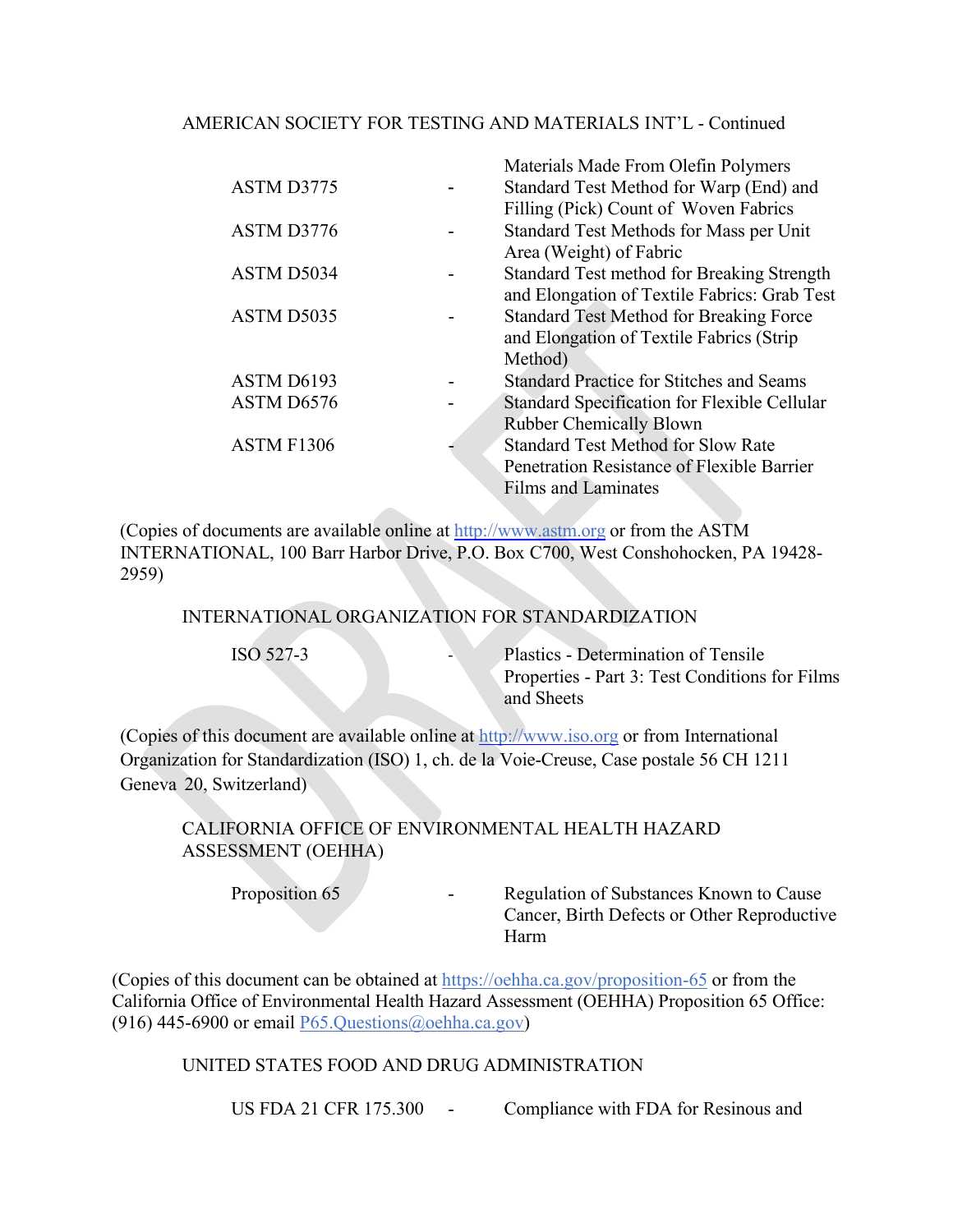# UNITED STATES FOOD AND DRUG ADMINISTRATION – Continued

|                               | Polymeric Coatings                       |
|-------------------------------|------------------------------------------|
| <b>US FDA 21 CFR 177.1020</b> | Compliance with FDA for ABS              |
| <b>US FDA 21 CFR 177.1210</b> | Compliance with FDA for Polymer Closures |
|                               | with Sealing Gaskets for Food Containers |
| <b>US FDA 21 CFR 177.1520</b> | Compliance with FDA for Olefin Polymers  |
| <b>US FDA 21 CFR 177.1680</b> | Compliance with FDA for Polyurethane     |
|                               | Resins                                   |
| <b>US FDA 21 CFR 177.2470</b> | Compliance with FDA for                  |
|                               | Polyoxymethylene Copolymers - Acetal     |
|                               | (Delrin)                                 |
| US FDA 21 CFR 177.2600        | Compliance with FDA for Rubber Articles  |
| <b>US FDA 21 CFR 180.22</b>   | Compliance with FDA for Acrylonitile     |
|                               | Copolymers                               |
| FD&C Act: 21 U.S.C. 348       | <b>Food Contact Notice</b>               |
|                               |                                          |

(Copies of US FDA Standards are available online at http://www.fda.gov/ or from the Food and Drug Administration, 10903 New Hampshire Ave., Silver Spring, MD 20993-0002)

EUROPEAN UNION STANDARDS

| EN 13868:2002               | Test Methods for Kinking of Single Lumen    |
|-----------------------------|---------------------------------------------|
|                             | <b>Catheters and Medical Tubing</b>         |
| Regulation (EC) 1907/2006 - | Registration, Evaluation, Authorization and |
|                             | <b>Restriction of Chemicals (REACH)</b>     |
| Regulation (EC) 1935/2004 - | Regulation on Materials and Articles        |
|                             | Intended to Come into Contact with Food     |
| Regulation (EU) 10/2011     | Plastic Materials and Articles Intended to  |
|                             | Come into Contact with Food                 |
| Directive 2002/72/EC        | Directive Related to Plastic Material and   |
|                             | Articles Intended to Come into Contact with |
|                             | Foodstuffs                                  |

(Copies of EU Standards are available online at http://www.cen.eu/cen or from the European Committee for Standardization, CEN-CENELEC Management Centre Avenue, Marnix 17 B-1000 Brussels)

2.4 Order of precedence. Unless otherwise noted herein or in the contract, in the event of a conflict between the text of this document and the references cited herein, the text of this document takes precedence. Nothing in this document, however, supersedes applicable laws and regulations unless a specific exemption has been obtained.

# 3. REQUIREMENTS

3.1 First article. When specified (see 6.2), a sample shall be subjected to first article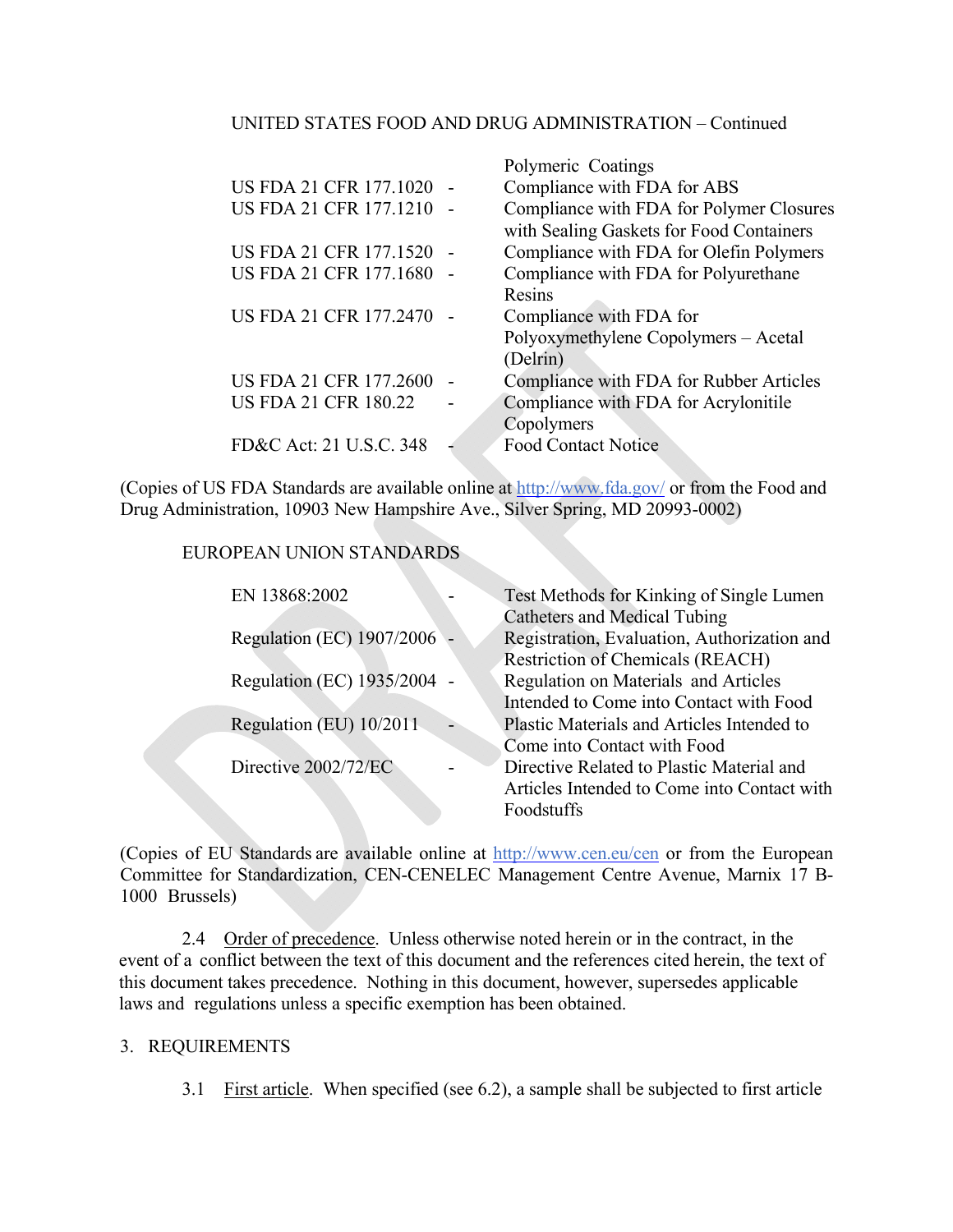inspection in accordance with paragraph 4.3 and quality conformance inspection in accordance with paragraph 4.4.

# 3.2 System requirements.

3.2.1 Fit. FILBE components shall fit the United States Marine Corps 2nd percentile female to 98th percentile male anthropometrics.

3.2.2 Compatibility. FILBE components shall be compatible with currently fielded ballistic protection equipment, individual equipment, uniforms and weapons.

3.2.3 Empty weight. When annotated, the FILBE components shall not exceed the maximum empty weight when tested as specified in paragraph 4.5.3. Empty weight is defined as dry component, free of external equipment while maintaining all functional capability.

3.2.3.1 USMC Pack System. The complete USMC Pack System with all system components shall not exceed 288.5 ounces.

- a. Main Bag: The weight of one (1) main bag shall not exceed 72.5 ounces.
- b. Frame: The weight of one (1) Frame shall not exceed 31.0 ounces.
- c. Shoulder Harness: The weight of one (1) Shoulder Harness shall not exceed 31.0 ounces.
- d. Short Shoulder Harness: The weight of one (1) Short Shoulder Harness shall not exceed 34.0 ounces.
- e. Hip Belt: The weight of one (1) Hip Belt shall not exceed 22.5 ounces.
- f. Small Hip Belt: The weight of one (1) Small Hip Belt shall not exceed 21.0 ounces.
- g. Assault Pack: The weight of one (1) Assault Pack shall not exceed 60.0 ounces.
- h. Assault Pouch: The weight of one (1) Assault Pouch shall not exceed 6.5 ounces.
- i. Sustainment Pouch: The weight of one (1) Sustainment Pouch shall not exceed 7.0 ounces.
- j. Hydration Pouch: The weight of one (1) Hydration Pouch shall not exceed 6.0 ounces.
- k. Hydration Carrier: The weight of one (1) Hydration Carrier with Grimlocs shall not exceed 20.5 ounces.
- l. Hydration Bladder System: The weight of one (1) Hydration Bladder System (bladder, tube, bite valve, tube holder) shall not exceed 9.0 ounces.
- m. Sternum Cinch: The weight of one (1) Sternum Cinch shall not exceed 4.0 ounces.
- n. Repair Kit: The weight of one (1) Repair Kit shall not exceed 2.5 ounces.

3.2.3.2 USMC Holster. The complete leg shroud platform with attached holster and quick disconnect adapters shall not exceed 28.0 ounces.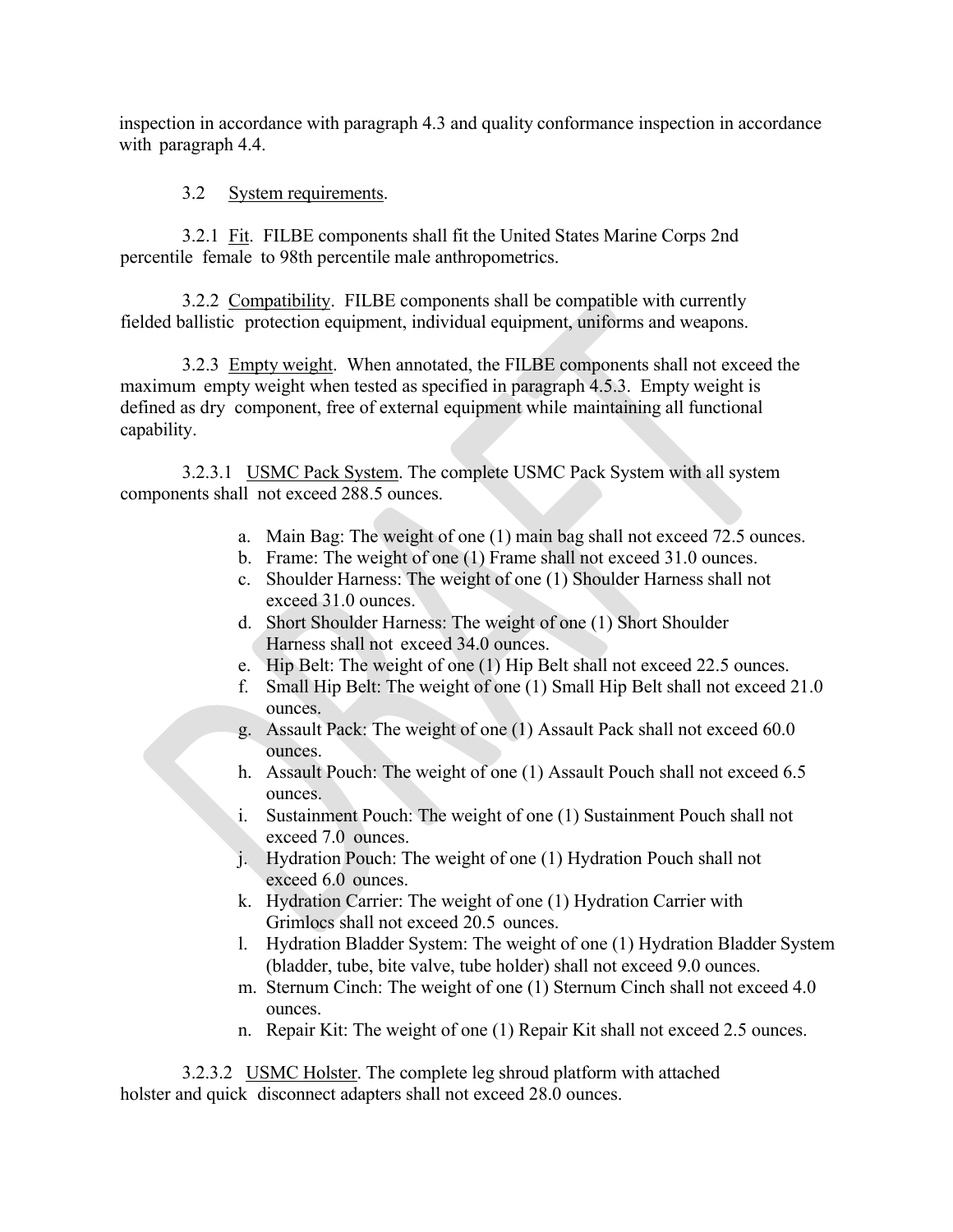3.2.3.3 Corpsman Assault System. The complete Corpsman Assault System with all system components shall not exceed 192.0 ounces.

- a. Medical Assault Pack: The weight of one (1) Medical Assault Pack shall not exceed 65.0 ounces.
- b. Medical Sustainment Bag: The weight of one (1) Medical Sustainment Bag shall not exceed 34.0 ounces.
- c. Medical Thigh Rig: The weight of one (1) Medical Thigh Rig shall not exceed 12.0 ounces.
- d. Modular Medical Pouch: The weight of one (1) Modular Medical Pouch shall not exceed 14.0 ounces.
- e. Narc Pouch: The weight of one (1) Narc Pouch shall not exceed 3.0 ounces.
- f. Medium Pouch: The weight of one (1) Medium Pouch shall not exceed 4.0 ounces.
- g. Large Pouch: The weight of one (1) Large Pouch shall not exceed 5.0 ounces.
- h. Small Reversible Pouch: The weight of one (1) Small Reversible Pouch shall not exceed 5.0 ounces.
- i. Medium Reversible Pouch: The weight of one (1) Medium Reversible Pouch shall not exceed 7.0 ounces.
- j. Elastic Panel: The weight of one (1) Elastic Panel shall not exceed 3.0 ounces.
- k. Double Pocket Panel: The weight of one (1) Double Pocket Panel shall not exceed 5.0 ounces.
- l. Triple Pocket Panel: The weight of one (1) Triple Pocket Panel shall not exceed 6.0 ounces.
- m. Stacked Pocket Panel: The weight of one (1) Stacked Pocket panel shall not exceed 5.0 ounces.

3.2.3.4 USMC Sub-belt. The weight of one (1) Sub-belt (medium) with attached suspenders shall not exceed 17.5 ounces.

3.2.4 Care and use manual/instruction card. All Care and Use Manuals/Instruction Cards (PCN 500 110032 00) provide the Marine with information necessary for installation, operation, maintenance, and training purposes.

3.2.5 Defects. FILBE Components shall be free of the defects listed in Table XIII.

3.2.6 Dimensions. The FILBE components shall conform to all the dimensions indicated in the drawings listed in paragraph 2.2.2 and Table XIV.

3.2.7 Berry compliant. All components, materials, and items shall be compliant with the Berry Amendment.

3.3 USMC Pack. See paragraph 1.3.1 for a complete listing of USMC Pack subsystems and components.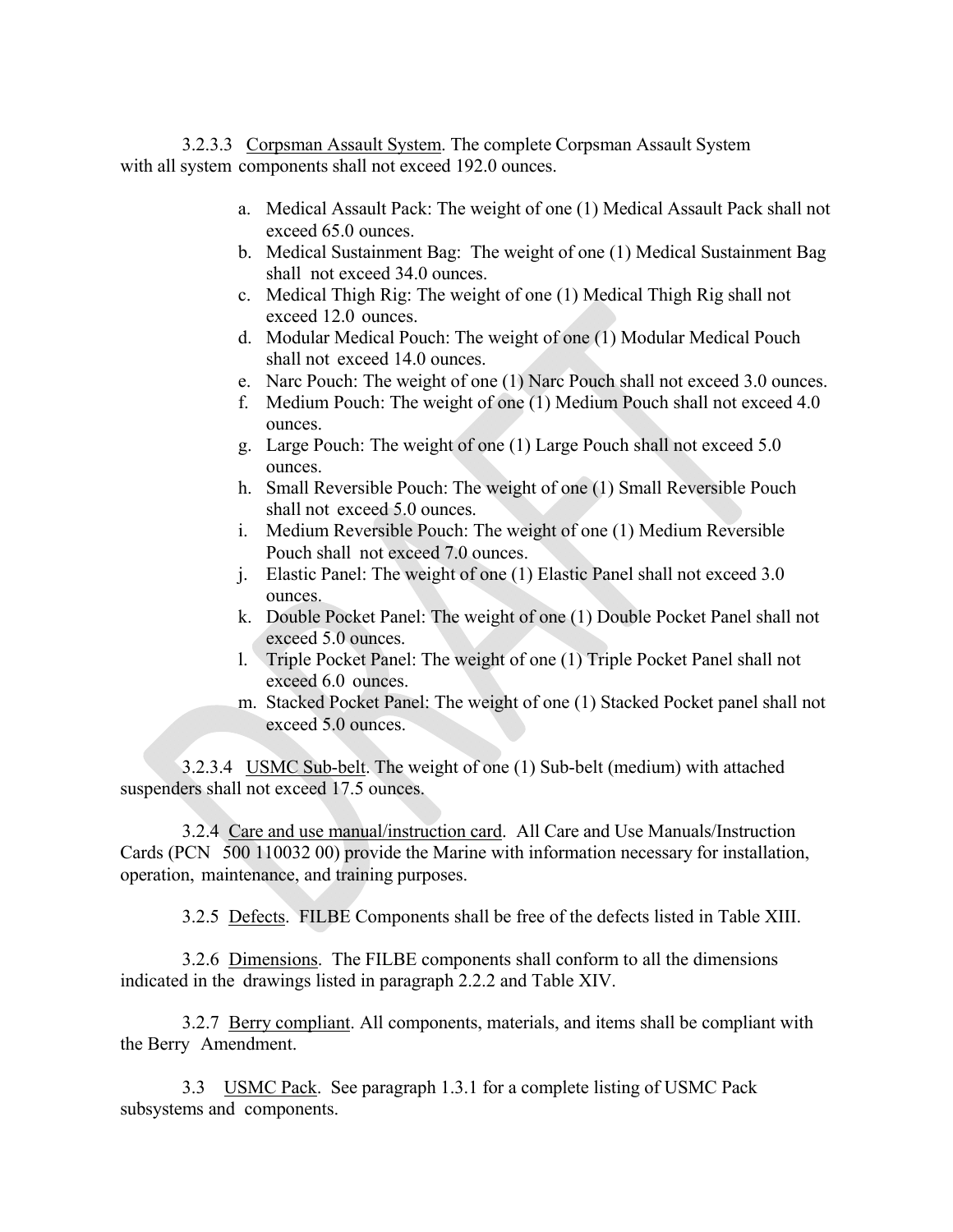3.3.1 Main Pack. The Main Pack of the USMC Pack is composed of one (1) Frame, one (1) Shoulder Harness Assembly, one (1) Hip Belt, and one (1) Main Bag. The sustainment pouches, hydration pouches, and assault pouch are attachable to the Main Pack's Pouch Attachment Ladder System (PALS) webbing. The main pack shall have no ruptured seams, visual damage to frame, fabric, or components when tested as specified in paragraph 4.8.2.

3.3.1.1 Frame. The USMC Pack Frame shall be capable of allowing the main pack to securely mount onto it without the use of tools. The frame shall be made of a lightweight, high strength polymer that is resistant to fracture. When used in conjunction with the hip belt and shoulder harness, the frame shall distribute the load contained in the pack onto the user's hips and shoulders. The frame shall be shaped in order to properly integrate with all fielded body armor systems. The frame shall be in accordance with USMC Pack drawing number 2-6-0805: Frame, USMC Pack. The Main Pack Frame shall be Down East Inc. P/N 1606MC or equivalent. Color shall be Coyote 498.

3.3.1.2 Shoulder Harness Assembly. The Shoulder Harness shall be able to be rigidly mounted onto the main pack frame without the use of tools. The harness shall be able to be moved up or down on the frame in order to accommodate different torso lengths. The harness shall have adjustable, padded shoulder straps that are used to carry the main pack. Adjustable load lifter straps shall attach the shoulder straps to the top of the harness in order to pull the load carried in closer to the user's body. A sternum strap attaching the two shoulder straps together shall allow the shoulder straps to be properly positioned on the user's body. In the case of an emergency doffing situation, the shoulder straps shall be able to be quickly separated using quick release hardware, allowing the pack to fall off the user. The shoulder harness is available in two sizes (Regular and Short), and shall be constructed with the following specified materials.

- a. Cloth as specified in 3.9.7.1 and 3.9.7.2
- b. Buckles as specified in 3.9.1.2.1, 3.9.1.2.6, 3.9.1.2.8 and 3.9.1.2.9
- c. Webbing and tape as specified in 3.9.4.1, 3.9.4.2, 3.9.4.5 and 3.9.4.8
- d. Oval rings as specified in 3.9.1.8.1
- e. Snap fasteners as specified in 3.9.1.5.1
- f. Friction buckles as specified in 3.9.1.9.1 and 3.9.1.9.2
- g. Stiffeners as specified in 3.9.3.3 and 3.9.3.6
- h. Foam as specified in 3.9.2.4 and 3.9.2.8
- i. Thread as specified in 3.9.8.1 and 3.9.8.2

The shoulder harness assembly shall be constructed in accordance with USMC Pack drawing numbers 2-6-0896: Shoulder Harness Assembly, USMC Pack; 2-6-0906: Shoulder Harness, USMC Pack; and 2-6-0927: Patterns, Shoulder Harness.

The short shoulder harness shall be constructed in accordance with USMC Pack drawing numbers 2-6-1270: Short Shoulder Harness, USMC Pack; 2-6-1272: Short Shoulder Harness Assembly, Marine Pack; and 2-6-1273: Pattern List, Short Shoulder Harness.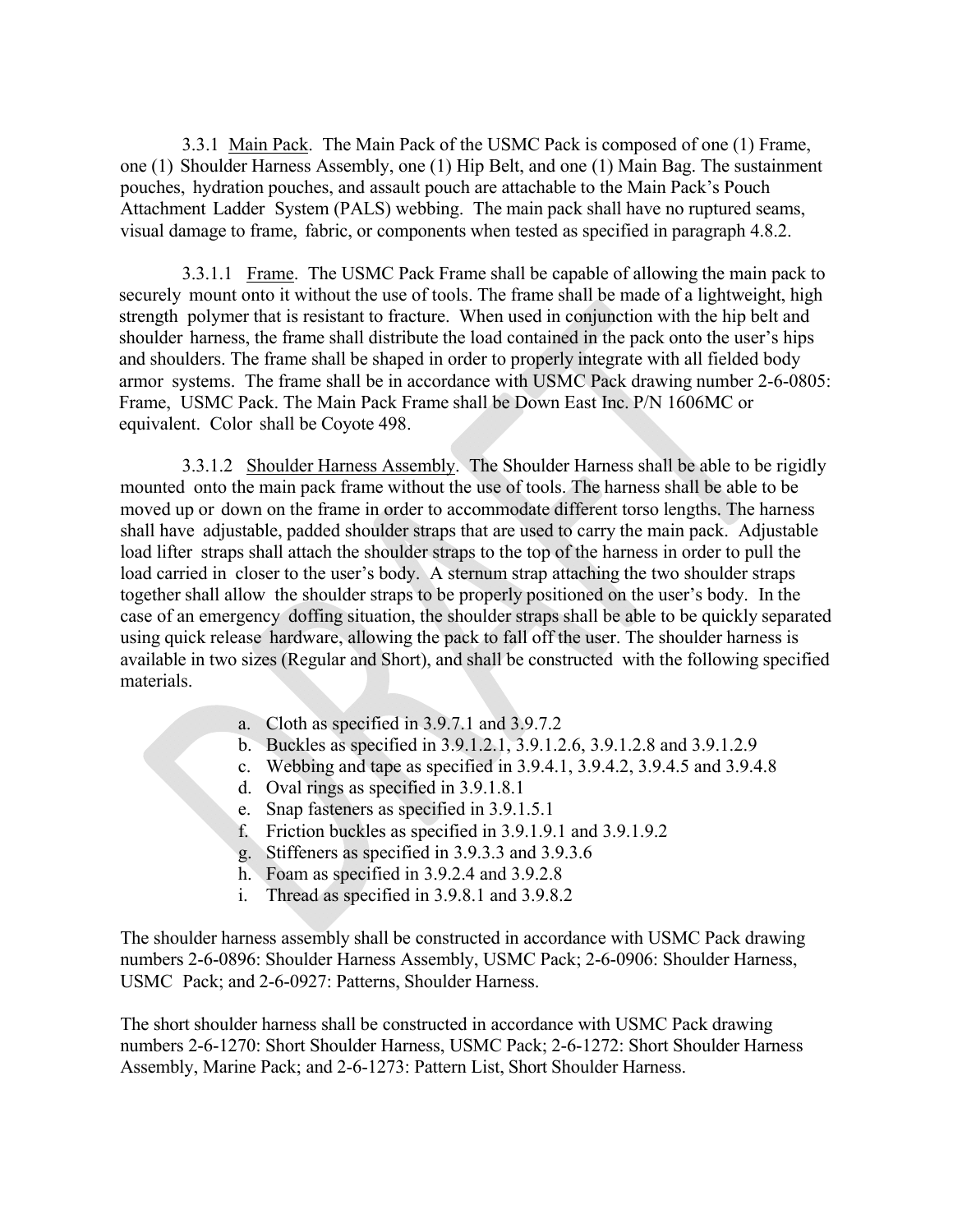| 3.3.1.2.1 | Shoulder Harness Assembly Pattern List. |  |
|-----------|-----------------------------------------|--|
|           |                                         |  |

| <u>Item</u> | <b>Nomenclature</b>             | <b>Computer Nomenclature</b> | Cut            |
|-------------|---------------------------------|------------------------------|----------------|
| 1.          | <b>STRAP UPPER RIGHT</b>        | 0927-1-STRP UPPR RGT         | $\mathbf{1}$   |
| 2.          | <b>STRAP UPPER LEFT</b>         | 0927-2-STRP UPPR LFT         | 1              |
| 3.          | STRAP LOWER RIGHT               | 0927-3-STRP LOWR RGT         | 1              |
| 4.          | <b>STRAP LOWER LEFT</b>         | 0927-4-STRP LOWR LFT         | 1              |
| 5.          | <b>STRAP FOAM RIGHT</b>         | 0927-5-STRP FOAM RGT         | 1              |
| 6.          | <b>STRAP FOAM LEFT</b>          | 0927-6-STRP FOAM LFT         | 1              |
| 7.          | <b>LOWER FRONT OUTER</b>        | 0927-7-LWR FRONT OUT         | 1              |
| 8.          | <b>STRAP YOKE SHANK</b>         | 0927-8-STRP YOKESHNK         | 2              |
| 9.          | <b>PLASTIC</b>                  | 0927-9-PLASTIC               | 1              |
| 10.         | <b>BACK</b>                     | 0927-10-BACK                 | 1              |
| 11.         | <b>UPPER FRONT</b>              | 0927-11-UPPER FRONT          | 1              |
| 12.         | <b>LOWER FRONT INNER</b>        | 0927-12-LWR FRNT INN         | 1              |
| 13.         | LOWER FRONT FOAM RIGHT          | 0927-13-LW FRT FM RT         | 1              |
| 14.         | LOWER FRONT FOAM LEFT           | 0927-14-LW FRT FM LF         | 1              |
| 15.         | <b>BOTTOM WEBBING</b>           | 0927-15 BOTTOMWEB            | 2              |
| 16.         | LOWER SIDE WEBBING              | 0927-16-LOWERSIDEWEB         | $\overline{2}$ |
| 17.         | SIDE RING WEBBING               | 0927-17-SIDERINGWEB          | 2              |
| 18.         | <b>HORIZONTAL D-RNG WEBBING</b> | 0927-18-HRZNTLDRNGWB         | 4              |
| 19.         | <b>VERITCLE D-RING WEBBING</b>  | 0927-19-VRTCLDRNGWEB         | 2              |
| 20.         | <b>TOP BUCKLE WEBBING</b>       | 0927-20-TOPBUCKLEWEB         | 2              |
| 21.         | STRAP REINFORCEMENT WEBBING     | 0927-21-STPRNFMNTWEB         | $\overline{2}$ |
| 22.         | <b>BUCKLE RELEASE STRAP</b>     | 0927-22-BCKLRLSESTRP         | 2              |
| 23.         | <b>WRAP STRAP WEBBING</b>       | 0927-23-WRAPSTRPWEB          | 1              |
| 24.         | <b>STRAP BUCKLE WEBBING</b>     | 0927-24-STRPBUCKLWEB         | 2              |
| 25.         | <b>LONG WRAP STRAP</b>          | 0927-25-LNGWRAPSTRP          | $\mathbf{1}$   |
| 26.         | <b>GUILD WEBBING</b>            | 0927-26-GUILDWEB             | 2              |

3.3.1.2.2 Short Shoulder Harness Pattern List.

| <b>Item</b>      | <b>Nomenclature</b>      | <b>Computer Nomenclature</b> | Cut |
|------------------|--------------------------|------------------------------|-----|
| 1.               | <b>STRAP UPPER RIGHT</b> | 1273-1-STRP UPPR RGT         |     |
| $\overline{2}$ . | STRAP UPPER LEFT         | 1273-2-STRP UPPR LFT         |     |
| 3.               | STRAP LOWER RIGHT        | 1273-3-STRP LOWR RGT         |     |
| 4.               | STRAP LOWER LEFT         | 1273-4-STRP LOWR LFT         |     |
| 5.               | STRAP FOAM RIGHT         | 1273-5-STRP FOAM RGT         |     |
| 6.               | STRAP FOAM LEFT          | 1273-6-STRP FOAM LFT         |     |
| 7.               | <b>LOWER FRONT OUTER</b> | 1273-7-LWR FRONT OUT         |     |
| 8.               | <b>STRAP YOKE SHANK</b>  | 1273-8-STRP YOKESHNK         | 2   |
|                  |                          |                              |     |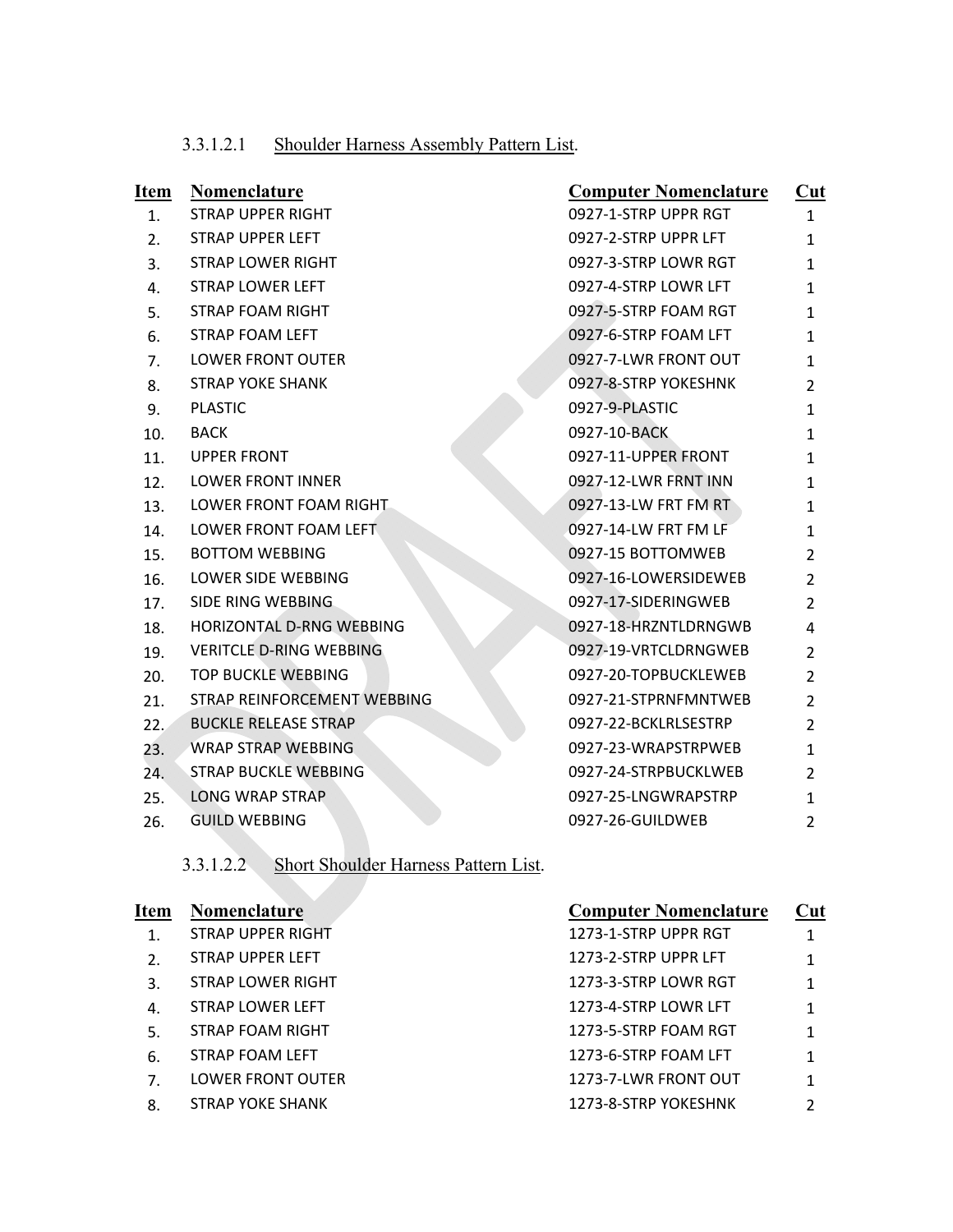| Item | Nomenclature                   | <b>Computer Nomenclature</b> | $\overline{\text{Cut}}$ |
|------|--------------------------------|------------------------------|-------------------------|
| 9.   | <b>PLASTIC</b>                 | 1273-9-PLASTIC               | $\mathbf{1}$            |
| 10.  | <b>BACK</b>                    | 1273-10-BACK                 | 1                       |
| 11.  | <b>UPPER FRONT</b>             | 1273-11-UPPER FRONT          | 1                       |
| 12.  | <b>LOWER FRONT INNER</b>       | 1273-12-LWR FRNT INN         | 1                       |
| 13.  | LOWER FRONT FOAM RIGHT         | 1273-13-LW FRT FM RT         | 1                       |
| 14.  | LOWER FRONT FOAM LEFT          | 1273-14-LW FRT FM LF         | 1                       |
| 15.  | <b>BOTTOM WEBBING</b>          | 1273-15 BOTTOMWEB            | $\mathcal{P}$           |
| 16.  | <b>LOWER SIDE WEBBING</b>      | 1273-16-LOWERSIDEWEB         | 4                       |
| 17.  | SIDE RING WEBBING              | 1273-17-SIDERINGWEB          | $\mathcal{P}$           |
| 18.  | HORIZONTAL D-RNG WEBBING       | 1273-18-HRZNTLDRNGWB         | 4                       |
| 19.  | <b>VERITCLE D-RING WEBBING</b> | 1273-19-VRTCLDRNGWEB         | $\overline{2}$          |
| 20.  | TOP BUCKLE WEBBING             | 1273-20-TOPBUCKLEWEB         | $\overline{2}$          |
| 21.  | STRAP REINFORCEMENT WEBBING    | 1273-21-STPRNFMNTWEB         | $\overline{2}$          |
| 22.  | <b>BUCKLE RELEASE STRAP</b>    | 1273-22-BCKLRLSESTRP         | $\overline{2}$          |
| 23.  | WRAP STRAP WEBBING             | 1273-23-WRAPSTRPWEB          | $\mathbf{1}$            |
| 24.  | STRAP BUCKLE WEBBING           | 1273-24-STRPBUCKLWEB         | $\mathcal{P}$           |
| 25.  | <b>LONG WRAP STRAP</b>         | 1273-25-LNGWRAPSTRP          | 1                       |
| 26.  | <b>GUIDE WEBBING</b>           | 1273-26-GUIDEWEB             | $\mathfrak z$           |
|      |                                |                              |                         |

3.3.1.3 Hip Belt. The Hip Belt shall be able to be rigidly mounted onto the Main Pack Frame without the use of tools. The hip belt shall be able to be securely tightened around the user's hips and fastened with a buckle. The hip belt shall tighten with a forward motion. The hip belt shall transfer the majority of the load contained in the pack onto the user's hips, reducing the weight burden on the user's upper body. The hip belt is available in two sizes (Regular and Small), and shall be constructed with the following specified materials.

- a. Cloth as specified in 3.9.7.1 and 3.9.7.2
- b. Buckles as specified in 3.9.1.2.7 and 3.9.1.2.16
- c. Webbing and tape as specified in 3.9.4.1, 3.9.4.3, and 3.9.4.8
- d. Oval rings as specified in 3.9.1.8.1
- e. Friction buckles as specified in 3.9.1.9.4 and 3.9.1.9.6
- f. Stiffeners as specified in 3.9.3.3
- g. Foam as specified in 3.9.2.5 or 3.9.2.5.1, 3.9.2.6 and 3.9.2.7
- h. Thread as specified in 3.9.8.1 and 3.9.8.2

The hip belt shall be constructed in accordance with USMC Pack drawing numbers 2-6-0890: Hip Belt Assembly, USMC Pack and 2-6-0923: Patterns, Hip Belt.

The small hip belt shall be constructed in accordance with USMC Pack drawing numbers 2-6- 1271: Small Hip Belt Assembly, USMC Pack and 2-6-1274: Pattern List, Small Hip Belt.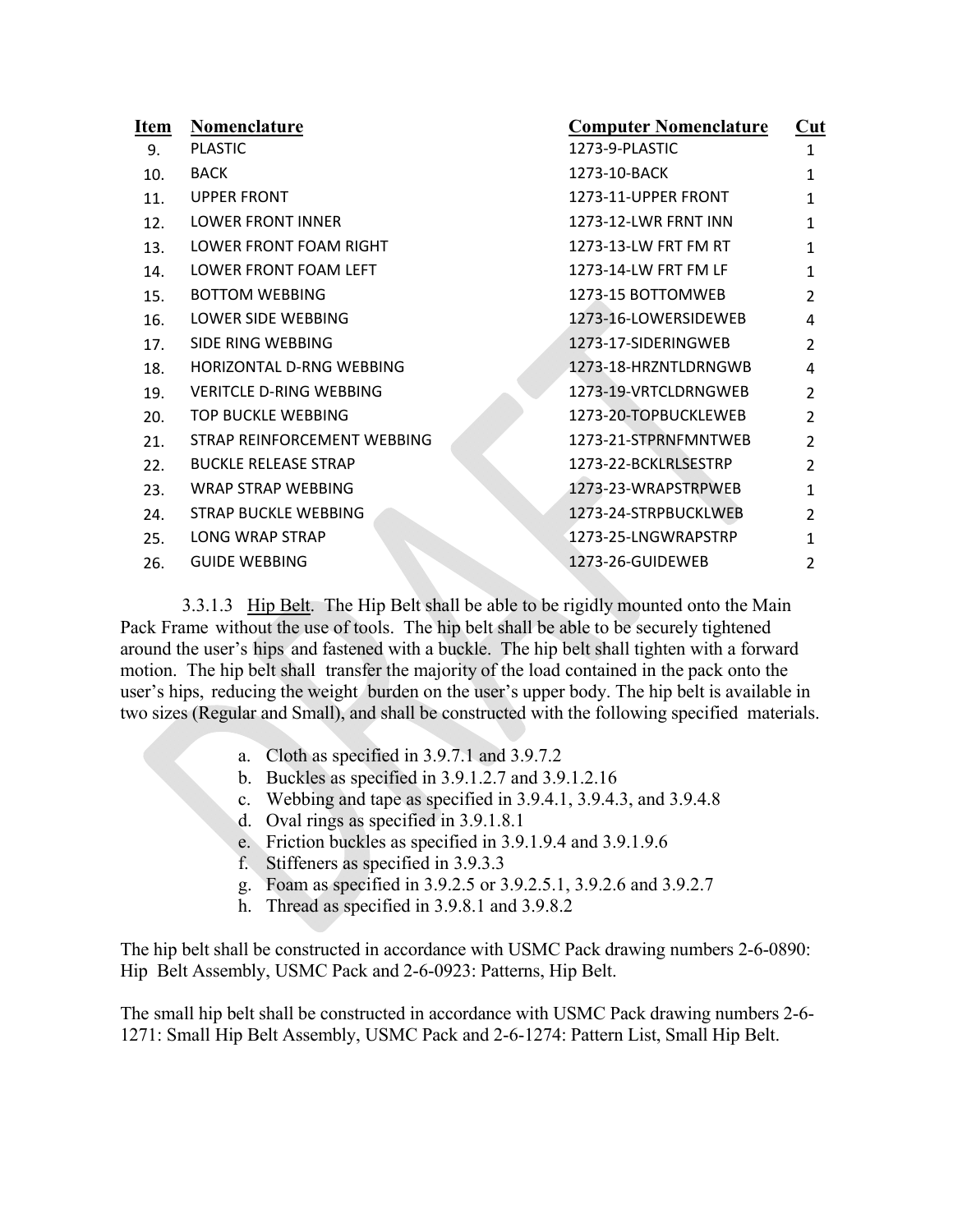# 3.3.1.3.1 Hip Belt Pattern List.

| Item | Nomenclature                           | <b>Computer Nomenclature</b> | Cut            |
|------|----------------------------------------|------------------------------|----------------|
| 1.   | <b>MAIN PANEL</b>                      | 0923-1-MAIN                  | 1              |
| 2.   | <b>INNER PLASTIC</b>                   | 0923-2-INNER PLASTIC         | 1              |
| 3.   | <b>CENTER PAD</b>                      | 0923-3-CENTER PAD            | 1              |
| 4.   | <b>BACK SIDE</b>                       | 0923-4-BACK SIDE             | $\mathcal{P}$  |
| 5.   | <b>CENTER PAD OUTER</b>                | 0923-5-CNTR PAD OUTR         | 1              |
| 6.   | <b>CENTER PAD INNER</b>                | 0923-6-CNTR PAD INNR         | 1              |
| 7.   | <b>BACK PLASTIC SIDE</b>               | 0923-7-BACK PLSTC SD         | $\mathfrak z$  |
| 8.   | CENTER PAD D-RING WEBBING              | 0923-8-CPADDRINGWEB          | 1              |
| 9.   | CENTER PAD STRAP WEBBING               | 0923-9-CPADSTRAPWEB          | 1              |
| 10.  | <b>BOTTOM TOP WEBBING STRAP</b>        | 0923-10-BTMTOPWEBSTP         | 4              |
| 11.  | <b>FOLDED WEBBING</b>                  | 0923-11-FOLDED WEB           | 1              |
| 12.  | <b>BOTTOM TOP WEBBING</b>              | 0923-12-BTMTOPWEB            | $\overline{2}$ |
| 13.  | <b>FRONT CENTER WEBBING</b>            | 0923-13-FRNTCNTRWEB          | 1              |
| 14.  | <b>HIP BUCKLE</b>                      | 0923-14-HIPBUCKLE            | $\mathfrak{p}$ |
| 15.  | SIDE WEBBING                           | 0923-15-SIDE WEBBING         | 2              |
|      | 3.3.1.3.2 Small Hip Belt Pattern List. |                              |                |

| Item             | <b>Nomenclature</b>             | <b>Computer Nomenclature</b> | Cut           |
|------------------|---------------------------------|------------------------------|---------------|
| 1.               | <b>MAIN PANEL</b>               | 1274-1-MAIN                  | 1             |
| $\overline{2}$ . | <b>INNER PLASTIC</b>            | 1274-2-INNER PLASTIC         | 1             |
| 3.               | <b>CENTER PAD</b>               | 1274-3-CENTER PAD            | 1             |
| 4.               | <b>BACK SIDE</b>                | 1274-4-BACK SIDE             | $\mathcal{P}$ |
| 5.               | <b>CENTER PAD OUTER</b>         | 1274-5-CNTR PAD OUTR         | 1             |
| 6.               | <b>CENTER PAD INNER</b>         | 1274-6-CNTR PAD INNR         | 1             |
| 7.               | <b>BACK PLASTIC SIDE</b>        | 1274-7-BACK PLSTC SD         | $\mathcal{P}$ |
| 8.               | CENTER PAD D-RING WEBBING       | 1274-8-CPADDRINGWEB          | 1             |
| 9.               | <b>CENTER PAD STRAP WEBBING</b> | 1274-9-CPADSTRAPWEB          | 1             |
| 10.              | <b>BOTTOM TOP WEBBING STRAP</b> | 1274-10-BTMTOPWEBSTP         | 4             |
| 11.              | <b>FOLDED WEBBING</b>           | 1274-11-FOLDED WEB           | 1             |
| 12.              | <b>BOTTOM TOP WEBBING</b>       | 1274-12-BTMTOPWEB            | $\mathcal{P}$ |
| 13.              | <b>FRONT CENTER WEBBING</b>     | 1274-13-FRNTCNTRWEB          | 1             |
| 14.              | <b>HIP BUCKLE</b>               | 1274-14-HIPBUCKLE            | $\mathfrak z$ |
| 15.              | SIDE WEBBING                    | 1274-15-SIDE WEBBING         | 2             |

3.3.1.4 Main Bag. The main bag shall consist of two (2) compartments separated by a shelf. The bag shall be able to be converted into one large compartment by opening a slide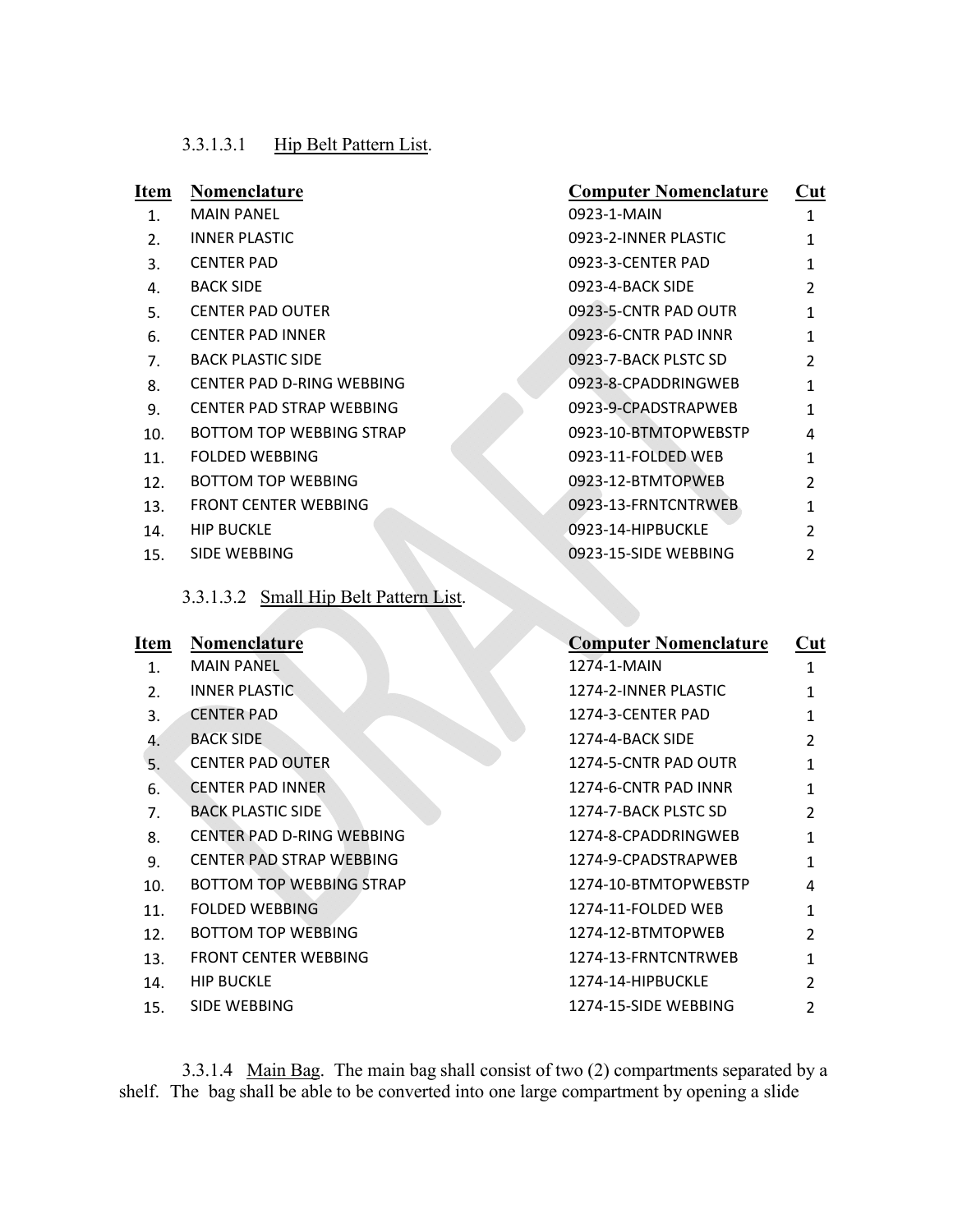fastener located on the shelf. The bag shall be able to be closed at the top using cord and a locking hardware device. The bag shall have an extendable collar made of water resistant nylon material that extends approximately twelve inches and is capable of being independently closed. A lid containing a pocket shall cover the top of the main bag. The exterior of the bag shall have PALS webbing used to mount modular pouches. One (1) large sleeve per each side shall be capable of retaining long items such as mortars or skis. Below each sleeve shall be a stretchable pocket in order to aid in the retention of the long item being carried. The bag shall have a handle on the top to aid in carrying when not worn on the back and two handles on the back to aid in donning. The bag shall have webbing straps attached to the exterior used to compress smaller loads carried. The bag shall be capable of internally carrying a radio. The radio pouch shall be able to accommodate the Single Channel Ground Airborne Radio System (SINCGARS) radio and the Advanced Lightweight SINCGARS Improved Program (ASIP) radio when tested as specified in paragraph 4.6.5.3. The main bag shall be constructed with the following materials:

- a. Cloth as specified in 3.9.7.2. and 3.9.7.5
- b. Webbing and tape as specified in 3.9.4.1, 3.9.4.2, 3.9.4.3, and 3.9.4.8
- c. Elastic webbing as specified in 3.9.5.1
- d. Buckles as specified in 3.9.1.2.10, 3.9.1.2.16, and 3.9.1.2.23
- e. D-rings as specified in 3.9.1.3.2
- f. Oval ring as specified in 3.9.1.8.1
- g. Slide fasteners as specified in 3.9.9.3, 3.9.9.4, 3.9.9.6, 3.9.9.7, and 3.9.9.8
- h. Friction buckles as specified in 3.9.1.9.7
- i. Barrel lock as specified in 3.9.1.1.2
- j. Cord as specified in 3.9.10.3
- k. Grommets as specified in 3.9.1.6.1
- l. Thread as specified in 3.9.8.1 and 3.9.8.2
- m. Hook and loop fasteners as specified in 3.9.6

The main bag shall be in accordance with USMC Pack drawing numbers 2-6-0894: USMC Main Pack Assembly; 2-6-0903: Lid, USMC Main Pack Assembly; and 2-6-0925: Patterns, Main Bag.

3.3.1.4.1 Volume, Main Bag. The approximate internal volume of the main pack shall be 3400 cubic inches in the main compartment and 1600 cubic inches in the lower compartment.

3.3.1.4.2 Main Bag Pattern List.

| Item             | Nomenclature            | <b>Computer Nomenclature</b> | Cut |
|------------------|-------------------------|------------------------------|-----|
|                  | <b>MAIN UPPER</b>       | 0925-1-MAIN UPPER            |     |
| $\overline{2}$ . | SIDE LEFT               | 0925-2-SIDE LEFT             |     |
| 3.               | SIDE OUTER LEFT         | 0925-3-SIDE OUTR LFT         |     |
| 4.               | SIDE RIGHT              | 0925-4-SIDE RIGHT            |     |
| 5.               | SIDE OUTER RIGHT        | 0925-5-SIDE OUT RGHT         |     |
| 6.               | <b>MAIN LOWER FRONT</b> | 0925-6-MAIN LOW FRNT         |     |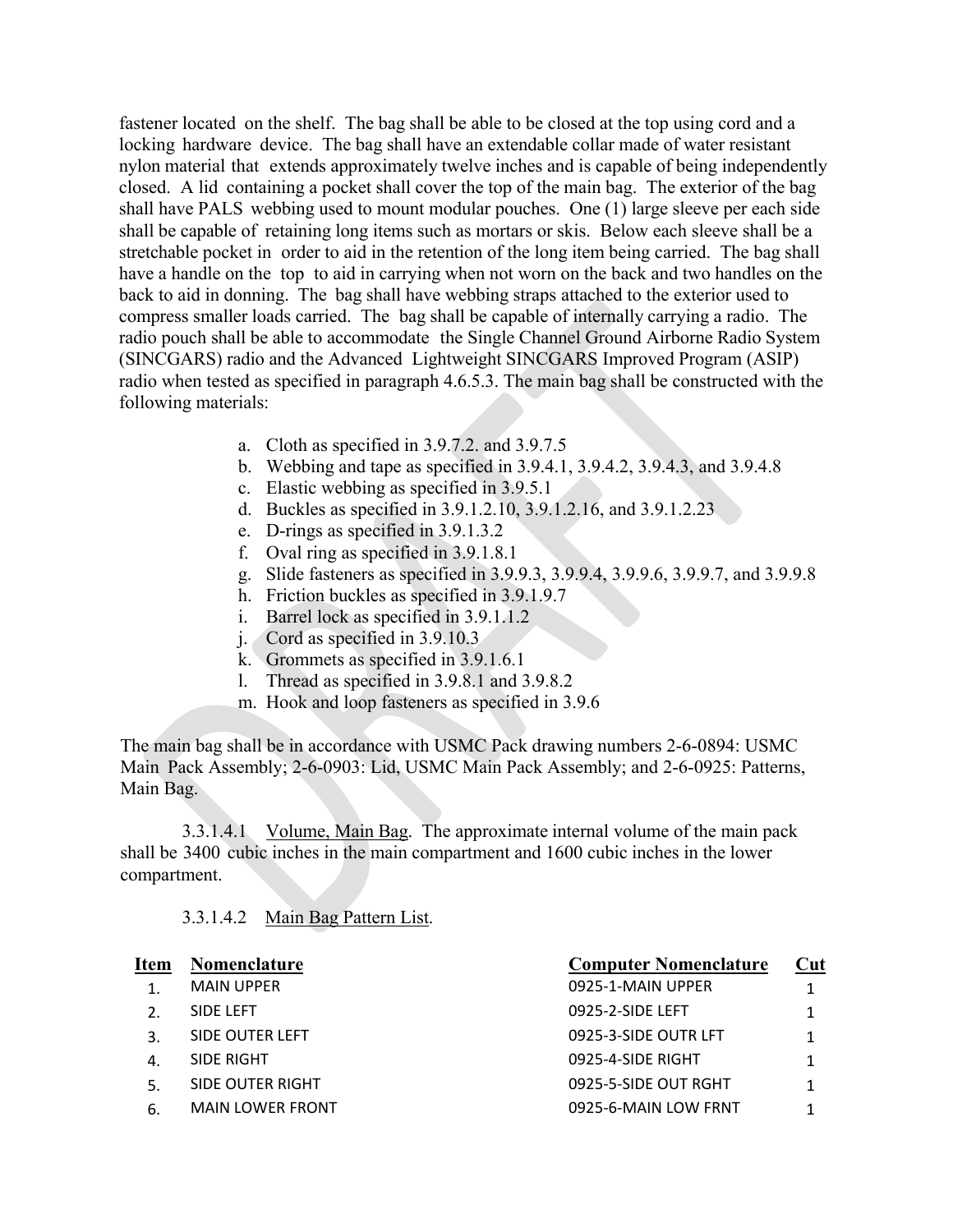| <u>Item</u> | <b>Nomenclature</b>                | <b>Computer Nomenclature</b> | $\overline{\text{Cut}}$ |
|-------------|------------------------------------|------------------------------|-------------------------|
| 7.          | LOWER COMPARTMENT ZIPPER STRAP     | 0925-7-LW CMP ZP STR         | $\mathbf{1}$            |
| 8.          | <b>MAIN BODY BACK</b>              | 0925-8-MAIN BDY BACK         | 1                       |
| 9.          | <b>OUTER BOTTOM</b>                | 0925-9-OUTER BOTTOM          | 1                       |
| 10.         | <b>INNER BOTTOM</b>                | 0925-10-INNER BOTTOM         | 1                       |
| 11.         | <b>SHROUD</b>                      | 0925-11-SHROUD               | 1                       |
| 12.         | <b>SHROUD GROMMET STRIP</b>        | 0925-12-SHRD GRM STR         | 1                       |
| 13.         | LID UPPER                          | 0925-13-LID UPPER            | 1                       |
| 14.         | MUD FLAP SIDE LID                  | 0925-14-LID MUD FLAP         | 2                       |
| 15.         | LID FRONT POCKET                   | 0925-15-LID FRNT PKT         | 1                       |
| 16.         | LID BOTTOM MAIN                    | 0925-16-LID BTM MAIN         | 1                       |
| 17.         | LID BOTTOM ZIPPER STRIP            | 0925-17-LD BT ZP STR         | 1                       |
| 18.         | LID BOTTOM FRONT                   | 0925-18-LID BTM FRNT         | 1                       |
| 19.         | <b>WAISTBAND POCKET BASE RIGHT</b> | 0925-19-WB PCKT BASE         | 1                       |
| 20.         | <b>WAISTBAND POCKET BASE LEFT</b>  | 0925-20-WB PCKT BASE         | 1                       |
| 21.         | WAISTBAND POCKET BOTTOM            | 0925-21-WB PCKT BTTM         | 1                       |
| 22.         | WAISTBAND POCKET BOTTOM            | 0925-22-WB PCKT BTTM         | 1                       |
| 23.         | <b>WAISTBAND POCKET MAIN RIGHT</b> | 0925-23-WB PCKT MAIN         | 1                       |
| 24.         | WAISTBAND POCKET MAIN LEFT         | 0925-24-WB PCKT MAIN         | 1                       |
| 25.         | <b>WAISTBAND POCKET TOP</b>        | 0925-25-WB POCKT TOP         | 1                       |
| 26.         | <b>WAISTBAND POCKET TOP</b>        | 0925-26-WB PCKT TOP          | 1                       |
| 27.         | <b>RADIO POCKET FRONT</b>          | 0925-27 RAD PCKT FRT         | 1                       |
| 28.         | RADIO POCKET LEFT SIDE             | 0925-28-RADPCKTLFTSD         | 1                       |
| 29.         | <b>RADIO POCKET RIGHT SIDE</b>     | 0925-29-RADPCKRHTSD          | 1                       |
| 30.         | RADIO ACCESS ZIPPER STRAP          | 0925-30-RD ACS ZP ST         | 1                       |
| 31.         | RADIO ACCESS ZIPPER STRAP          | 0925-31-RD ACS ZP ST         | 1                       |
| 32.         | <b>INTERNAL DIVIDER</b>            | 0925-32-INTERN DVDR          | 1                       |
| 33.         | INTERNL DIVIDER STRAP              | 0925-33-INT DVID STR         | 1                       |
| 34.         | FRM COLLAR INNER                   | 0925-34-FRM CLLR INN         | 1                       |
| 35.         | FRM COLLAR OUTER                   | 0925-35-FRM CLLR OUT         | 1                       |
| 36.         | SPD ZIPPER COMPARTMENT TRI         | 0925-36-SPDZPCMPRTRI         | 2                       |
| 37.         | <b>SUPERMAN</b>                    | 0925-37-SUPERMAN             | $\overline{2}$          |
| 38.         | <b>FEMALE BUCKLE WEBBNG</b>        | 0925-38-FEMALE BUCKL         | 4                       |
| 39.         | <b>FRONT FEMALE BUCKLE WEBBING</b> | 0925-39-FRT FML BCKL         | 2                       |
| 40.         | <b>HANDLE</b>                      | 0925-40-HANDLE               | 3                       |
| 41.         | <b>BACK FEMALE BUCKLE WEBBING</b>  | 0925-41-BCK FML BCKL         | 4                       |
| 42.         | <b>BACK SIDE WEBBING</b>           | 0925-42-BCK SID WEBB         | 4                       |
| 43.         | <b>BACK VERTICLE WEBBING</b>       | 0925-43-BACK VRT WEB         | 2                       |
| 44.         | <b>BACK HORIZONTAL RING STRAP</b>  | 0925-44-BCK RNG STRP         | 2                       |
| 45.         | SIDE OUTER BUCKLE TAB              | 0925-45-SDEOUTBCKLTB         | 4                       |
| 46.         | MUD FLAP END FEMALE BUCKLE         | 0925-46-MDFLP FM BCK         | $\overline{2}$          |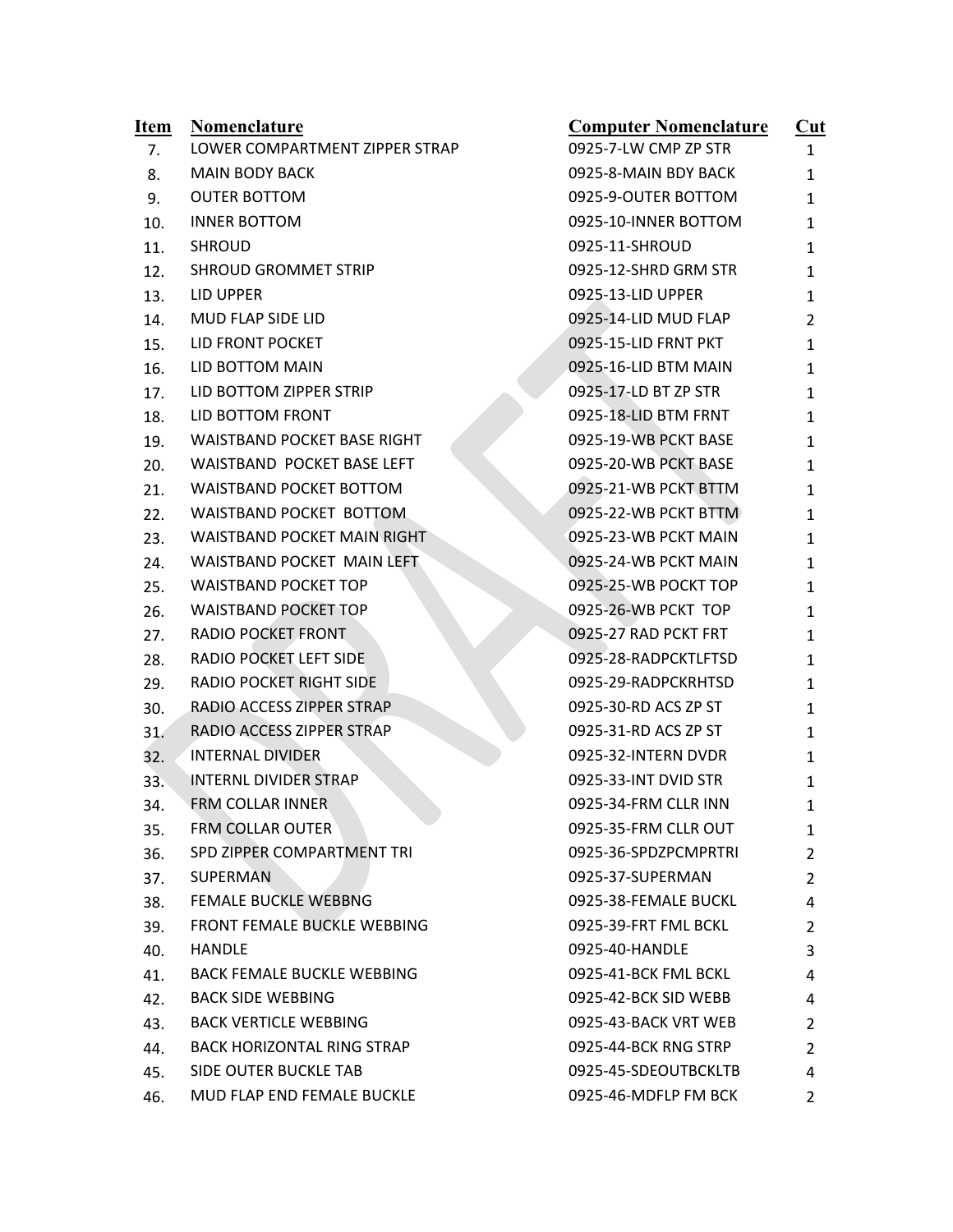| <b>Item</b> | Nomenclature                              | <b>Computer Nomenclature</b> | Cut            |
|-------------|-------------------------------------------|------------------------------|----------------|
| 47.         | MUD FLAP SIDE FEMALE BUCKLE               | 0925-47-MDFLP FM BCK         | $\mathfrak{p}$ |
| 48.         | <b>FRONT INSIDE WEBBING</b>               | 0925-48-FRT INS WEBB         | 1              |
| 49.         | RADIO STRAP INSIDE FEMALE BUCKLE          | 0925-49-RAD FML BCKL         | 1              |
| 50.         | RADIO FRONT BUCKLE                        | 0925-50-RAD FRT BCKL         | 1              |
| 51.         | RADIO POCKET CROSS STRAP                  | 0925-51-RAD PCKT STR         | 1              |
| 52.         | DIVIDER FEMALE BUCKLE                     | 0925-52-DVD FML BCKL         | 1              |
| 53.         | SP ZIPPER COMPARTMENT MALE BUCKLE WEBBING | 0925-53-SPZPCMPT WEB         | 1              |
| 54.         | SUPERMAN D-RNG WEBBING                    | 0925-54-SPMN DRNG WB         | $\mathfrak z$  |
| 55.         | <b>HOOK-LOOP TEMPLATE</b>                 | 0925-55-HOOK-LOOP            | 6              |
| 56.         | <b>MUD FLAP ELASTIC</b>                   | 0925-56-MUD FLP ELAS         | $\mathfrak z$  |
| 57.         | <b>WATER BOTTLE ELASTIC</b>               | 0925-57-WB ELASTIC           |                |

3.3.2 Assault Pack. The Assault Pack shall consist of one (1) main compartment and a fixed front pocket. The main compartment and the front pocket shall be able to be closed using slide fasteners. Mesh pockets on the inside of the main compartment and front pocket shall keep small items secure. A lightweight, removable plastic stiffener shall give the assault pack rigidity. The edges of the plastic stiffener shall have no sharp edges. The exterior of the assault pack shall have PALS webbing used to mount modular pouches. The assault pack shall have padded shoulder straps and a hip belt that can both be tucked away inside the assault pack when not being used. The assault pack shall be capable of attaching onto the top of the main pack. The assault pack shall have webbing straps attached to the exterior which can be used to compress smaller loads. The assault pack shall be capable of internally carrying a radio. The radio pouch shall be able to accommodate the SINCGARS radio and the ASIP radio when tested as specified paragraph 4.6.5.3. The assault pack shall be constructed with the following materials:

- a. Cloth as specified in 3.9.7.1, 3.9.7.2, 3.9.7.5, and 3.9.7.6
- b. Webbings and tapes as specified in 3.9.4.1, 3.9.4.2, 3.9.4.3, and 3.9.4.8
- c. Buckles as specified in 3.9.1.2.1, 3.9.1.2.10, 3.9.1.2.16, and 3.9.1.2.22
- d. Friction buckles as specified in 3.9.1.9.2 and 3.9.1.9.7
- e. Slide fasteners as specified in 3.9.9.5 and 3.9.9.7
- f. Stiffeners as specified in 3.9.3.3
- g. D-ring as specified in 3.9.1.3.2
- h. Hook and loop fasteners as specified in 3.9.6
- i. Thread as specified in 3.9.8.1 and 3.9.8.2
- j. Cord as specified in 3.9.10.3
- k. Grommet as specified in 3.9.1.6.1
- l. Foam as specified in 3.9.2.3 and 3.9.2.8

The assault pack shall be constructed in accordance with the following USMC Pack drawing numbers:

- a. 2-6-0892: Assault Pack Assembly, USMC Pack
- b. 2-6-0897: Front Pocket Assembly, Assault Pack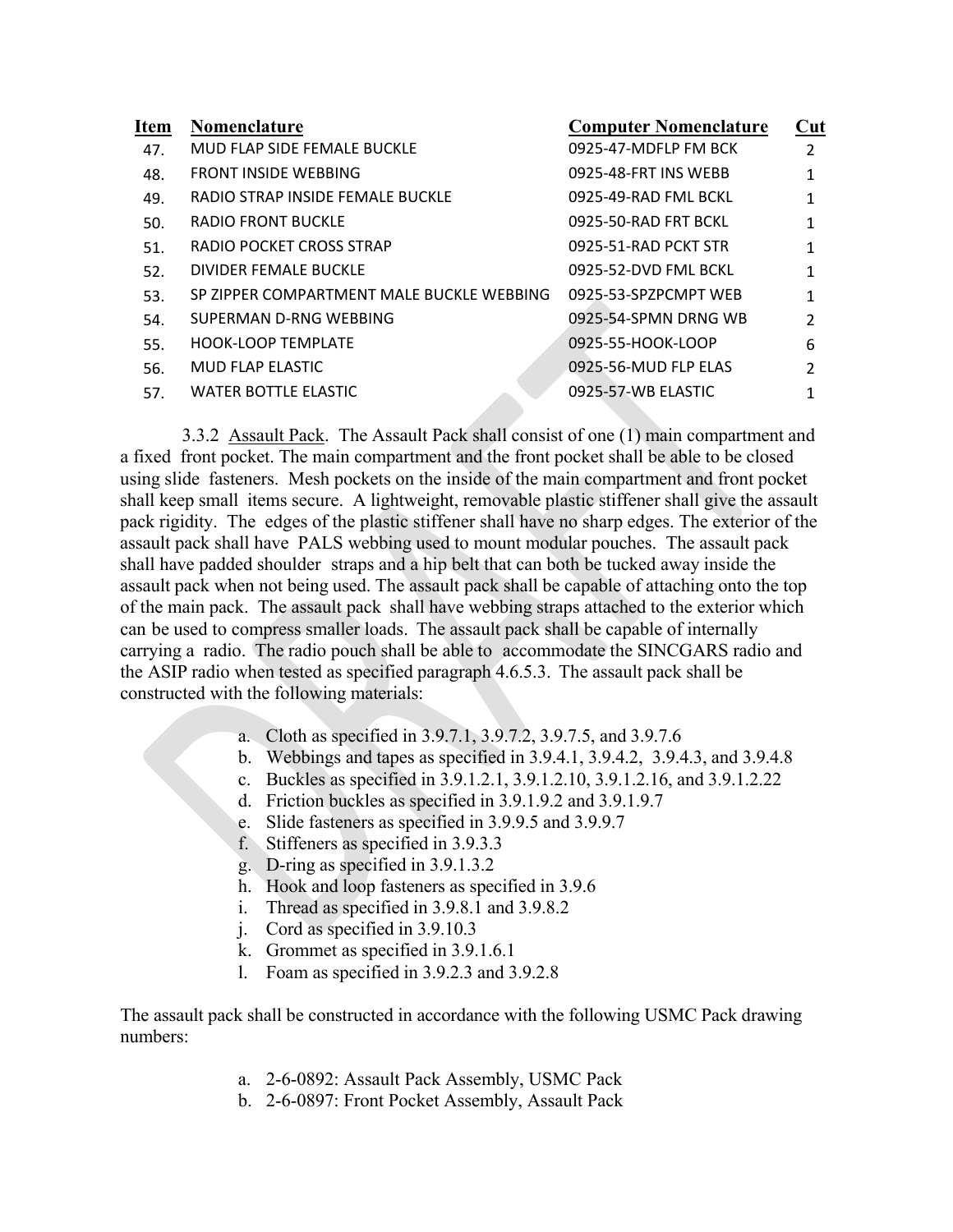- c. 2-6-0898: Shoulder Harness Assembly, Assault Pack
- d. 2-6-0902: Shoulder Harness Pocket Assembly, Assault Pack
- e. 2-6-0905: Handle Assembly, Assault Pack
- f. 2-6-0926: Patterns, Assault Pack

3.3.2.1 Volume, Assault Pack. The Assault Pack shall have an approximate internal volume of 1525 cubic inches in the main compartment and 300 cubic inches in the front pocket.

# 3.3.2.2 Assault Pack Pattern List.

| Item | Nomenclature                     | <b>Computer Nomenclature</b> | $Cut$          |
|------|----------------------------------|------------------------------|----------------|
| 1.   | <b>BACK PANEL UPPER</b>          | 0926-1-BCKPANELUPPER         | $\mathbf{1}$   |
| 2.   | <b>BACK POCKT ZIPPER STRIP</b>   | 0926-2-BCKPKTZIPSTP          | 1              |
| 3.   | <b>HIGH SIDE</b>                 | 0926-3-HIGH SIDE             | $\mathbf{1}$   |
| 4.   | <b>BACK PANEL LINER</b>          | 0926-4-BACKPANELINER         | 1              |
| 5.   | <b>BACK POCKET BOTTOM OUTER</b>  | 0926-5-BCKPKTBTMOUTR         | 1              |
| 6.   | <b>BACK PANEL INNER FACE</b>     | 0926-6-BCKPNLINRFACE         | 1              |
| 7.   | <b>BACK PANEL OVER FACE</b>      | 0926-7-BCKPNLOVRFCE          | 1              |
| 8.   | <b>BACK POCKET BASE</b>          | 0926-8-BCKPOCKETBASE         | 1              |
| 9.   | <b>BACK POCKET MAIN</b>          | 0926-9-BCKPCKETMAIN          | 1              |
| 10.  | <b>BACK TOP WEBBING</b>          | 0926-10-BCKTOPWEB            | 3              |
| 11.  | <b>BACK PANEL PLASTIC</b>        | 0926-11-BCKPNELPLSTC         | 1              |
| 12.  | ZIPPER LUG WEBBING               | 0926-12-ZIPPLUGWEB           | 8              |
| 13.  | <b>BACK POCKET FRONT LOOP</b>    | 0926-13-BCKPKTFTLOOP         | 1              |
| 14.  | <b>BACK POCKET FRONT WEBBING</b> | 0926-14-BCKPKTFNTWEB         | 4              |
| 15.  | <b>BACK POCKET LOWER WEBBING</b> | 0926-15-BCKPKTLWRWEB         | 4              |
| 16.  | ZIPPER STRIP WEBBING             | 0926-16-ZIPSTRIP WEB         | 8              |
| 17.  | <b>BACK INNER POCKET LOWER</b>   | 0926-17-BKINRPKTLWER         | 1              |
| 18.  | <b>BODY PANEL MAIN</b>           | 0926-18-BODYPANLMAIN         | 1              |
| 19.  | <b>BOTTOM WEB</b>                | 0926-19-BOTTOMWEB            | 2              |
| 20.  | <b>BUCKLE STRAP</b>              | 0926-20-BUCKLESTRAP          | 6              |
| 21.  | <b>BUCKLE TAB</b>                | 0926-21-BUCKLETAB            | 6              |
| 22.  | HIGH SIDE INNER POCKET           | 0926-22-HGHSDINNRPKT         | 1              |
| 23.  | <b>INNER BOTTOM</b>              | 0926-23-INNERBOTTOM          | 1              |
| 24.  | <b>INNER STRAP LEFT</b>          | 0926-24-INNRSTRPLFT          | 1              |
| 25.  | <b>INNER STRAP RIGHT</b>         | 0926-25-INRSTRPRIGHT         | 1              |
| 26.  | <b>INNER BACK POCKET UPPER</b>   | 0926-26-INRBCKPKTUPR         | 1              |
| 27.  | LEFT STRAP FOAM                  | 0926-27-LFTSTRPFOAM          | 1              |
| 28.  | LEFT SIDE BACK FOAM COVER        | 0926-28-LFTSDBKFOAM          | 2              |
| 29.  | LOWER SIDE INNER POCKET          | 0926-29-LWSIDINRPKT          | 1              |
| 30.  | <b>LOWER STRAP BUCKLE</b>        | 0926-30-LWRSTRPBCKL          | $\overline{2}$ |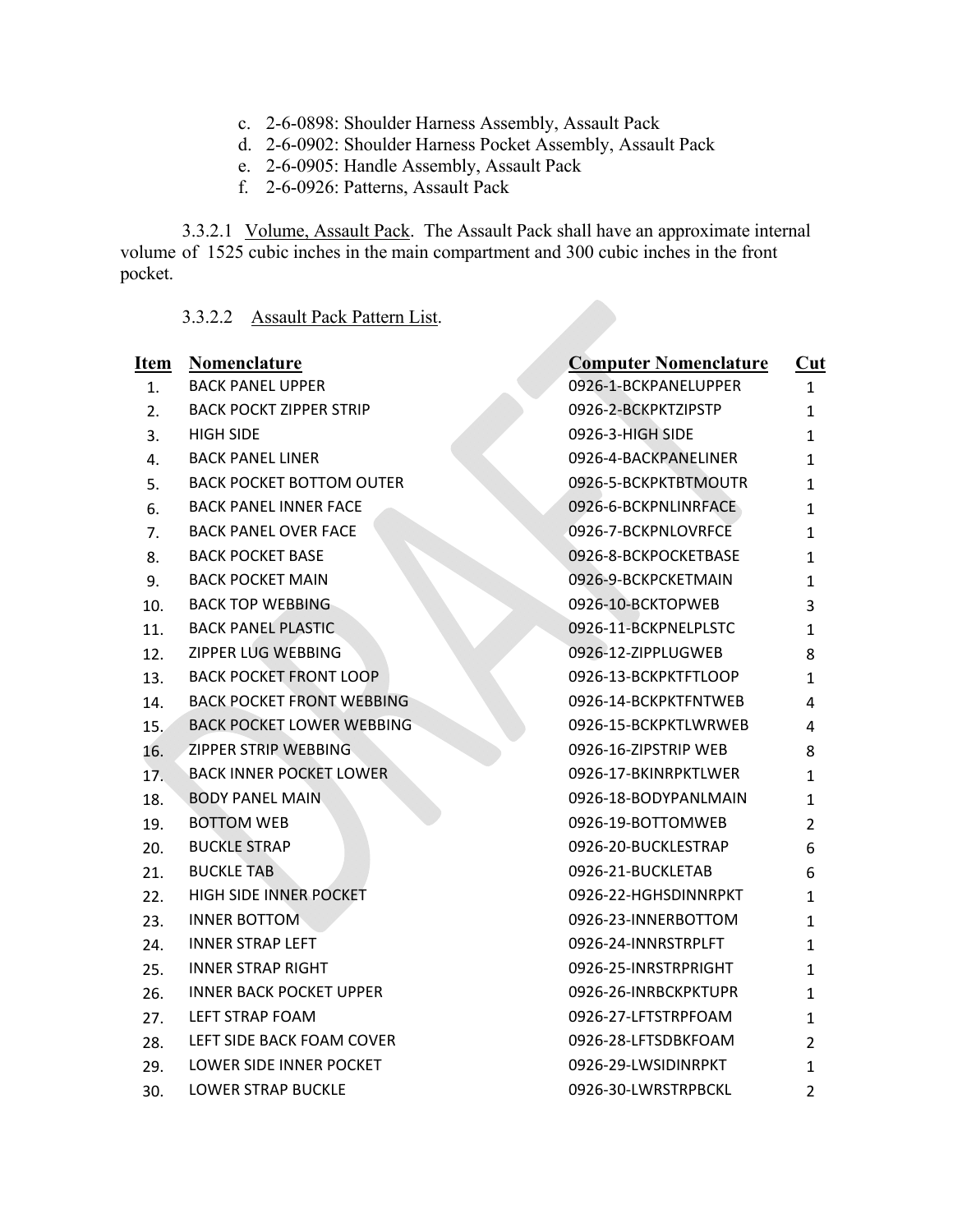| <u>Item</u> | Nomenclature                        | <b>Computer Nomenclature</b> | Cut            |
|-------------|-------------------------------------|------------------------------|----------------|
| 31.         | <b>OUTER BOTTOM</b>                 | 0926-31-OUTRBOTTOM           | $\mathbf{1}$   |
| 32.         | <b>OUTER BACK UPPER</b>             | 0926-32-OUTRBCKUPPER         | 1              |
| 33.         | <b>OUTER STRAP LEFT</b>             | 0926-33-OUTRSTRPLEFT         | 1              |
| 34.         | <b>OUTER STRAP RIGHT</b>            | 0926-34-OUTRSTRPRGHT         | 1              |
| 35.         | POCKET INNER LINER LOWER            | 0926-35-PKINRLINRLWR         | 1              |
| 36.         | <b>RADIO POCKET STRIP</b>           | 0926-36-RADIOPKTSRIP         | 1              |
| 37.         | RADIO POCKET WEBBING                | 0926-37-RADIOPKTWEB          | 1              |
| 38.         | <b>RADIO POCKET STRAP2</b>          | 0926-38-RDIOPKTSTRAP         | 1              |
| 39.         | RADIO POCKET MAIN                   | 0926-39-RADIOPKTMAIN         | 1              |
| 40.         | RIGHT SIDE BACK FOAM                | 0926-40-RGHTBCKFOAM          | 1              |
| 41.         | <b>RIGHT STRAP FOAM</b>             | 0926-41-RIGHTSTRPFM          | 1              |
| 42.         | SHOULDER SPT GUILD WEBBING          | 0926-42-SHDRWEBBING          | 2              |
| 43.         | SHOULDER STRAP HORIZONTAL           | 0926-43-WRAPSTRPSHRT         | 1              |
| 44.         | SHOULDER WEBBING GUILD              | 0926-44-SLDRWEBGUILD         | 6              |
| 45.         | ZIPPER STRIP                        | 0926-45-ZIP STRIP            | 2              |
| 46.         | <b>ZIPPER STRIP LINER</b>           | 0926-46-ZIPSTRPLNR           | 1              |
| 47.         | <b>STRAP WRAP HOOK</b>              | 0926-47-STRPFSNRHOOK         | 4              |
| 48.         | <b>WRAP STRAP LOOP</b>              | 0926-48-STRPFSNRLOOP         | 4              |
| 49.         | SUPERMAN                            | 0926-49-SUPERMAN             | 2              |
| 50.         | SUPERMAN STRAP                      | 0926-50-SUPERMANSTP          | 2              |
| 51.         | <b>TOP HANDLE</b>                   | 0926-51-TOP HANDLE           | 1              |
| 52.         | <b>TOP HANDLE HOOK</b>              | 0926-52-TOPHNDLHOOK          | 2              |
| 53.         | TOP LOOP                            | 0926-53-TOPLOOP              | $\overline{2}$ |
| 54.         | HANDLE REINFORCEMENT                | 0926-54-HNDLRENFMENT         | $\overline{2}$ |
| 55.         | ZIPPER PLUG LOWER SIDE              | 0926-55-ZIPPLUGLWSDE         | 1              |
| 56.         | <b>FASTENER STRAP TEMPLATE</b>      | 0926-56-STPFSTNRTEMP         | 8              |
| 57.         | <b>BACK POCKET TOP ZIPPER STRAP</b> | 0926-57-BCKPKTOPZIP          | 1              |
| 58.         | <b>WRAP STRAP LONG</b>              | 0926-58-WRAPSTPLONG          | 1              |
| 59.         | <b>SUPERMAN TAB</b>                 | 0926-59-SUPERMANTAB          | $\overline{2}$ |
| 60.         | <b>BACK POCKET BOTTOM INNER</b>     | 0926-60-BCKPKTBTMINR         | $\mathbf{1}$   |
|             |                                     |                              |                |

3.3.3 Assault Pouch. One (1) Assault Pouch shall be included with the USMC Pack system. The pouch shall be capable of being mounted onto PALS webbing. The pouch shall have a means to allow water to drain from the bottom. A slide fastener along the top of the pouch shall secure the pouch closed. The assault pouch shall be constructed with the following materials:

- a. Cloth as specified in 3.9.7.2
- b. Webbing and tapes as specified in 3.9.4.1, 3.9.4.8
- c. Slide fasteners as specified in 3.9.9.9
- d. Cord as specified in 3.9.10.3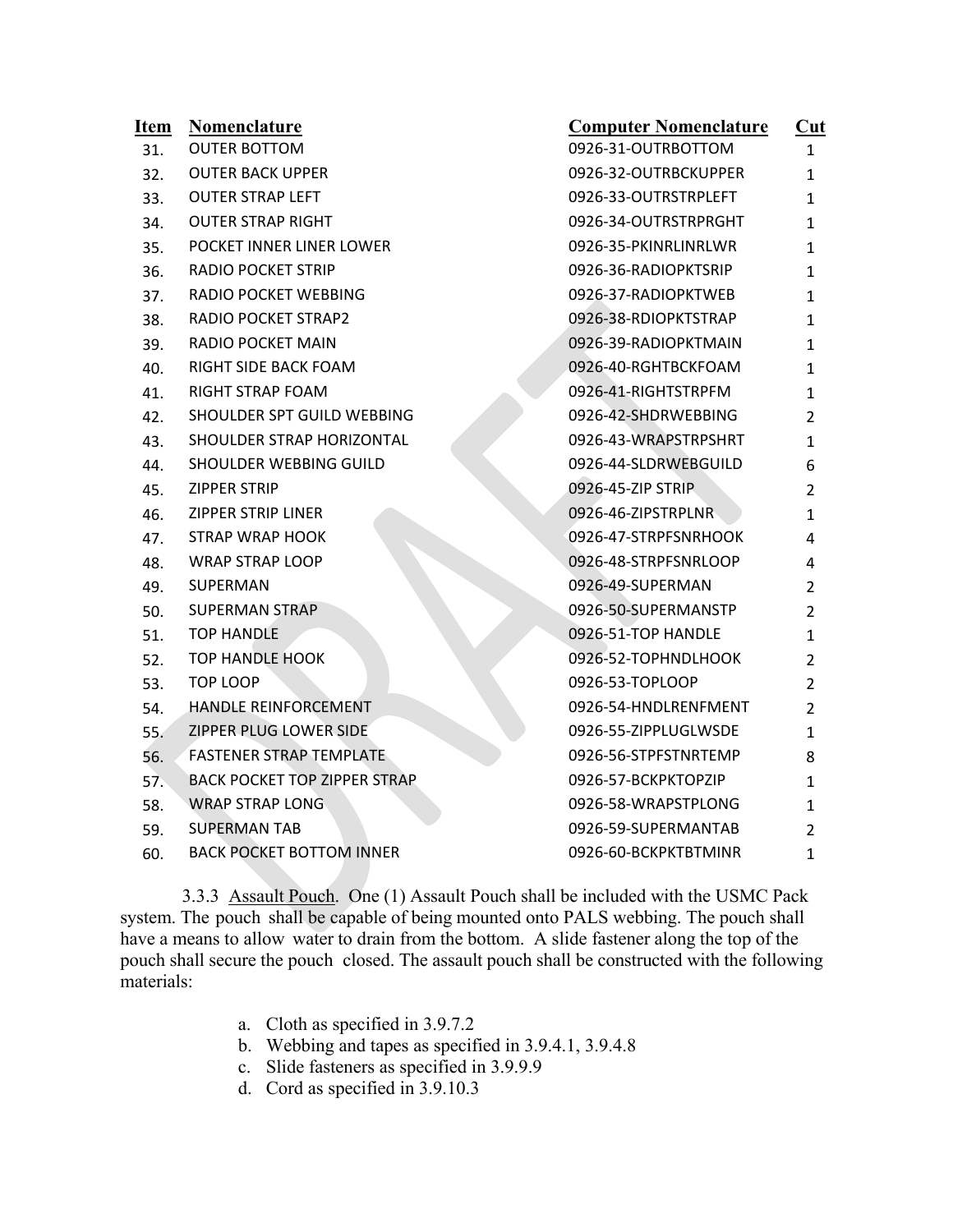- e. Grommet as specified in 3.9.1.6.1
- f. Snap fastener as specified in 3.9.1.5.1
- g. Stiffener as specified in 3.9.3.5
- h. Thread as specified 3.9.8.1 and 3.9.8.2

The assault pouch shall be in accordance with USMC Pack drawing numbers 2-6-0889: Assault Pouch Assembly, USMC Pack and 2-6-0922: Patterns, Assault Pouch.

#### 3.3.3.1 Assault Pouch Pattern List.

| <b>Item</b>      | Nomenclature                   | <b>Computer Nomenclature</b> | Cut           |
|------------------|--------------------------------|------------------------------|---------------|
|                  | <b>BACK PANEL</b>              | 0922-1-BACK PANEL            |               |
| $\overline{2}$ . | <b>BACK PANEL INNER POCKET</b> | 0922-2-BKPNLINNRPKT          |               |
| 3.               | <b>FRONT PANEL</b>             | 0922-3-FRONT PANEL           |               |
| $\mathbf{A}$ .   | <b>ZIPPER PANEL</b>            | 0922-4-ZIPPER PANEL          |               |
| 5.               | <b>ZIPPER STRIP</b>            | 0922-5-ZIPPER STRIP          | $\mathcal{P}$ |
| 6.               | SIDE LOOPS                     | 0922-6-SIDE LOOPS            |               |
| 7 <sub>1</sub>   | <b>VERTICLE WEBBING</b>        | 0922-7-VERTCLE WEBB          | 4             |
| 8.               | <b>WEBBING</b>                 | 0922-8-HORIZNTL WEB          | າ             |
| 9.               | INSIDE WEBBING                 | 0922-9-INSIDE WEBB           |               |
|                  |                                |                              |               |

3.3.4 Sustainment Pouch. Two (2) Sustainment Pouches shall be included with the USMC Pack system. The pouches shall be able to be mounted to PALS webbing. The pouches shall be able to be closed using cord and a locking hardware device. A lid capable of being fastened down with a buckle shall cover the top opening of each pouch. Each pouch shall have an extendable collar made of water resistant nylon material that is independently capable of being closed. The pouches shall have a means to allow water to drain from the bottom. Each pouch shall have an approximate internal volume of 500 cubic inches. The sustainment pouch shall be constructed with the following materials:

- a. Cloth as specified in 3.9.7.2, 3.9.7.3
- b. Webbing and tapes as specified in 3.9.4.1 and 3.9.4.8
- c. Buckles as specified in 3.9.1.2.10 and 3.9.1.2.16
- d. Grommet as specified in 3.9.1.6.1
- e. Cord as specified in 3.9.10.3
- f. Snap fastener as specified in 3.9.1.5.1
- g. Barrel lock as specified in 3.9.1.1.2
- h. Stiffener as specified in 3.9.3.5
- i. Threat as specified in 3.9.8.1 and 3.9.8.2

The sustainment pouches shall be in accordance with USMC Pack drawing numbers 2-6-0891: Sustainment Pouch Assembly, USMC Pack and 2-6-0924: Patterns, Sustainment Pouch.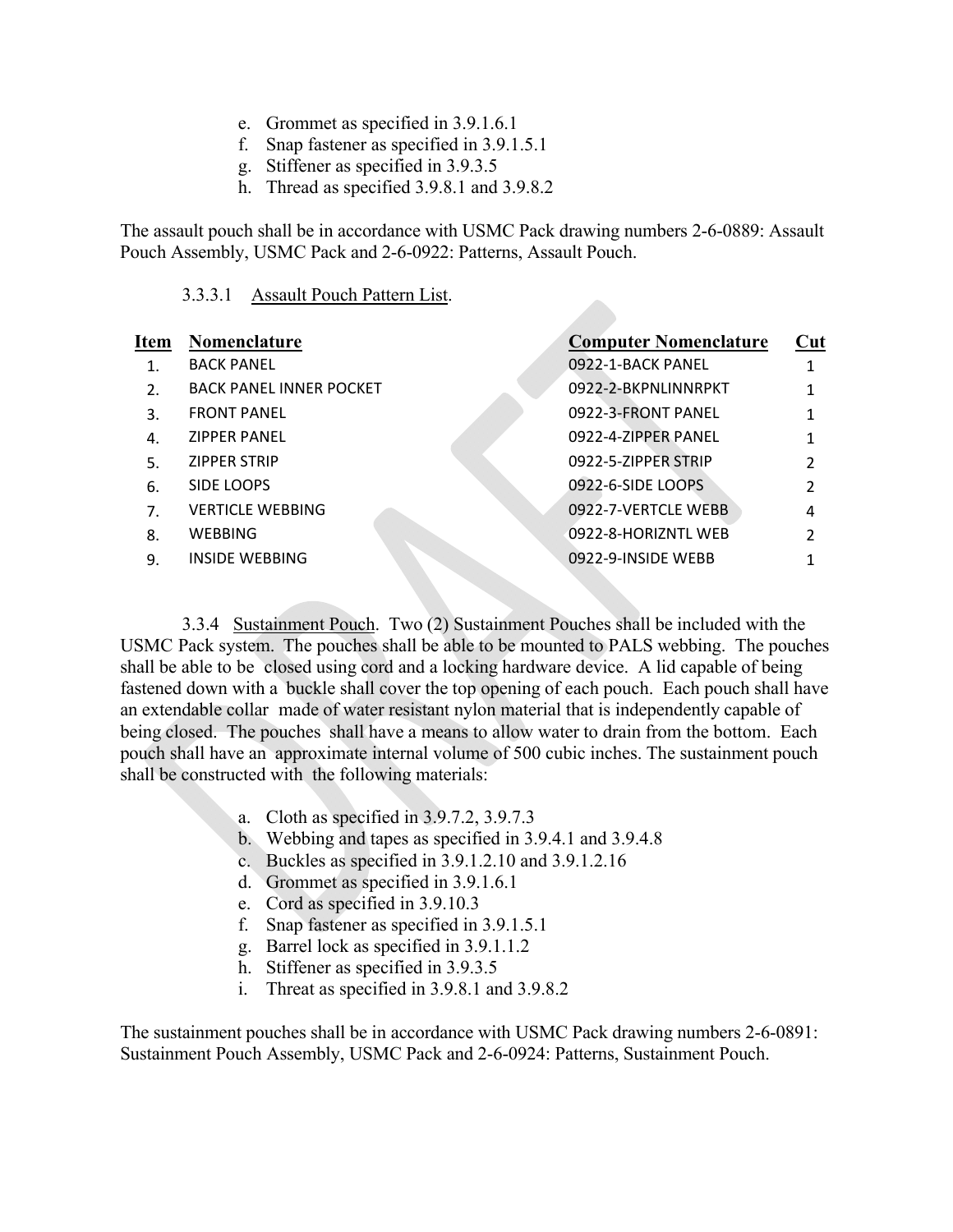# 3.3.4.1 Sustainment Pouch Pattern List.

| Item           | Nomenclature             | <b>Computer Nomenclature</b> | Cut |
|----------------|--------------------------|------------------------------|-----|
| $\mathbf{1}$ . | LID.                     | 0924-1-LID                   |     |
| $\mathcal{L}$  | INSIDE WEB REINFORCEMENT | 0924-2-INSDEWEBRNFM          | 4   |
| 3.             | <b>BACK PANEL</b>        | 0924-3-BACK PANEL            |     |
| 4.             | <b>GARMENT STRAP</b>     | 0924-4-GARMENT STRAP         |     |
| 5.             | <b>WEBBING STRAP</b>     | 0924-5-WEBBING STRAP         | 4   |
| 6.             | <b>FLAP BUCKLE</b>       | 0924-6-FLAP BUCKLE           | 1   |
| 7.             | <b>WEBBING GUILD</b>     | 0924-7-WEBBING GUILD         | 4   |
| 8.             | POUCH TOP                | 0924-8-POUCH TOP             | 1   |
| 9.             | <b>MAIN BUCKLE</b>       | 0924-9-MAIN BUCKLE           | 1   |
| 10.            | <b>BAG MAIN</b>          | 0924-10-BAG MAIN             |     |
|                |                          |                              |     |

3.3.5 Hydration Pouch. Two (2) Hydration Pouches shall be included with the USMC Pack system. The Hydration Pouches shall be capable of being mounted onto PALS webbing. Each pouch shall be capable of carrying one (1) full 100 ounce hydration bladder (also known as a reservoir). A hydration pouch lid capable of being fastened down with a buckle shall cover the top opening of each pouch. A loop, located at the top of the inside rear pouch panel, shall allow the bladder to be hooked onto the hydration pouch minimizing bladder movement. The pouch shall have a means to allow water to drain from the bottom. The hydration pouch shall be shall be constructed with the following materials:

- a. Cloth as specified in 3.9.7.2
- b. Webbing and tapes as specified in 3.9.4.1, 3.9.4.5, and 3.9.4.8
- c. Buckles as specified in 3.9.1.2.10, 3.9.1.2.16
- d. Grommets as specified in 3.9.1.6.1
- e. Cord as specified in 3.9.10.3
- f. Snap fastener as specified in 3.9.1.5.1
- g. Thread as specified in 3.9.81 and 3.9.8.2
- h. Stiffener as specified in 3.9.3.5

The hydration pouches shall be in accordance with USMC Pack drawing numbers 2-6-0887: Hydration Pouch Assembly, USMC Pack and 2-6-0921: Patterns, Hydration Pouch.

| <b>Hydration Pouch Pattern List.</b><br>3.3.5.1 |  |
|-------------------------------------------------|--|
|-------------------------------------------------|--|

| Nomenclature                 | <b>Computer Nomenclature</b> | Cut |
|------------------------------|------------------------------|-----|
| <b>BAG MAIN BUCKLE</b>       | 0921-1- BAG MAIN BCK         |     |
| <b>FLAP BUCKLE</b>           | 0921-2-FLAP BUCKLE           |     |
| <b>WEBBING GUILD</b>         | 0921-3-WEB GUILD             | 4   |
| <b>BAG MAIN</b>              | 0921-4-BAG MAIN              |     |
| NSIDE FLAP WEBBING           | 0921-5-INSDE FLP WEB         |     |
| INSIDE WEBBING REINFORCEMENT | 0921-6-INSDWEBREINFM         | 4   |
|                              |                              |     |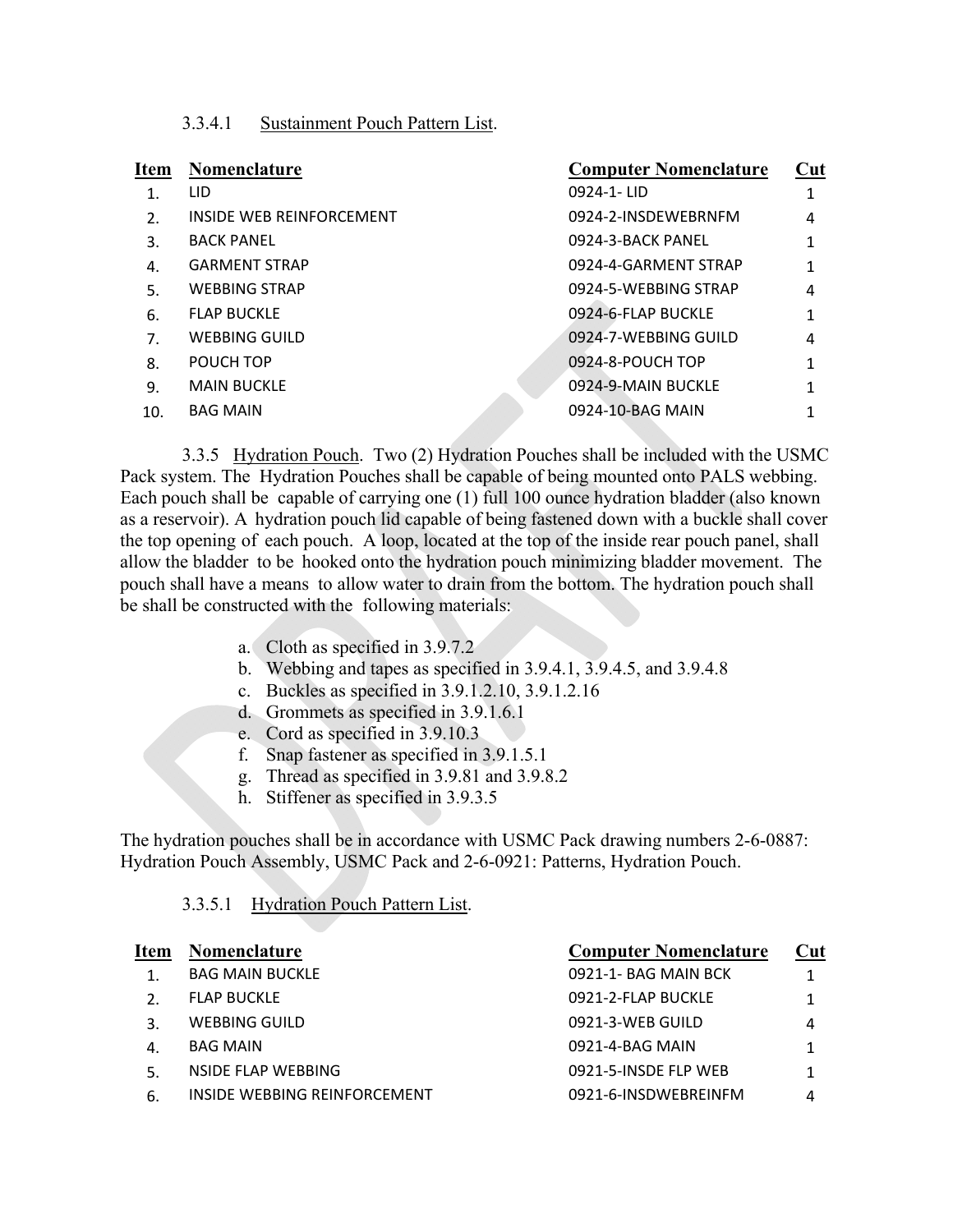| <b>Item</b> | <b>Nomenclature</b> | <b>Computer Nomenclature</b> | <b>Cut</b> |
|-------------|---------------------|------------------------------|------------|
|             | WEBBING STRAP       | 0921-7-WEBB SNAP             | 4          |
|             | <b>BOTTOM</b>       | 0921-8- BOTTOM               |            |
|             | BACK PANEL          | 0921-9- BACK PANEL           |            |

3.3.6 Hydration Carrier. The Hydration Carrier shall provide a Marine with the capability to drink while road marching with a loaded Main Pack, without the need to stop. The Hydration Carrier shall be capable of being worn with shoulder straps. Two (2) small pockets on the front of the carrier shall allow the user to secure small items. One (1) of the pockets shall be covered with PALS webbing in order to allow attachment of modular pouches and other mission essential items. A lid, secured with two slide fasteners, shall cover the top opening of the carrier. The second pocket shall be located in the lid and shall be able to accommodate USMC microbiological filters and/or water treatment tablets. The Hydration Carrier shall come with four (4) ITW Grimloc buckles or equivalent. The buckles shall be placed in the front pocket of the Hydration Carrier. The Hydration Carrier shall be constructed with the following materials:

- a. Cloth as specified in 3.9.7.2, 3.9.7.4, and 3.9.7.5
- b. Webbing and tape as specified in 3.9.4.1, 3.9.4.2, 3.9.4.5, 3.9.4.7, 3.9.4.8, 3.9.4.9 and 3.9.4.10
- c. Buckles as specified in 3.9.1.2.10, 3.9.1.2.16, 3.9.1.2.20, and 3.9.1.2.21
- d. Slide Fastener as specified in 3.9.9.1 and 3.9.9.2
- e. Thread as specified in 3.9.8.1 and 3.9.8.2
- f. Cord as specified in 3.9.10.3
- g. Hook and loop fastener as specified in 3.9.6
- h. Foam as specified in 3.9.2.9
- i. Elastic Webbing as specified in 3.9.5.1 and 3.9.5.5
- j. Friction buckles as specified in 3.9.1.9.3, 3.9.1.9.10 and 3.9.1.9.13
- k. D-ring as specified in 3.9.1.3.1

The hydration carrier shall be in accordance with USMC Pack drawing numbers 2-6-0893: Hydration Carrier Assembly, USMC Pack; 2-6-0908: Front Pocket, Hydration Carrier, USMC Pack; and 2-6-0920: Patterns, Hydration Carrier.

3.3.6.1 Hydration Carrier Pattern List.

| <b>Item</b>      | <b>Nomenclature</b>            | <b>Computer Nomenclature</b> | Cut |
|------------------|--------------------------------|------------------------------|-----|
| 1.               | <b>BACK SLEEVE POCKET</b>      | 0920-1-BACK SLV PCKT         |     |
| $\overline{2}$ . | <b>BACK BODY SHELL</b>         | 0920-2-BACK BODY             |     |
| 3.               | TUBE OPENING FACING            | 0920-3-TUBE FACING           | 2   |
| 4.               | <b>SHOULDER YOKE</b>           | 0920-4-SHOULDER YOKE         | 2   |
| .5               | <b>BACK BODY INSERT</b>        | 0920-5-BACK BODY INS         |     |
| 6.               | <b>BACK BODY LINER</b>         | 0920-6-BACK BODY LIN         |     |
| 7.               | <b>FRONT FLAP OUTER LEFT</b>   | 0920-7-FRT FLP OUT L         |     |
| 8.               | <b>FRONT FLAP OUTER CENTER</b> | 0920-8-FRT FLP OUTRC         |     |
|                  |                                |                              |     |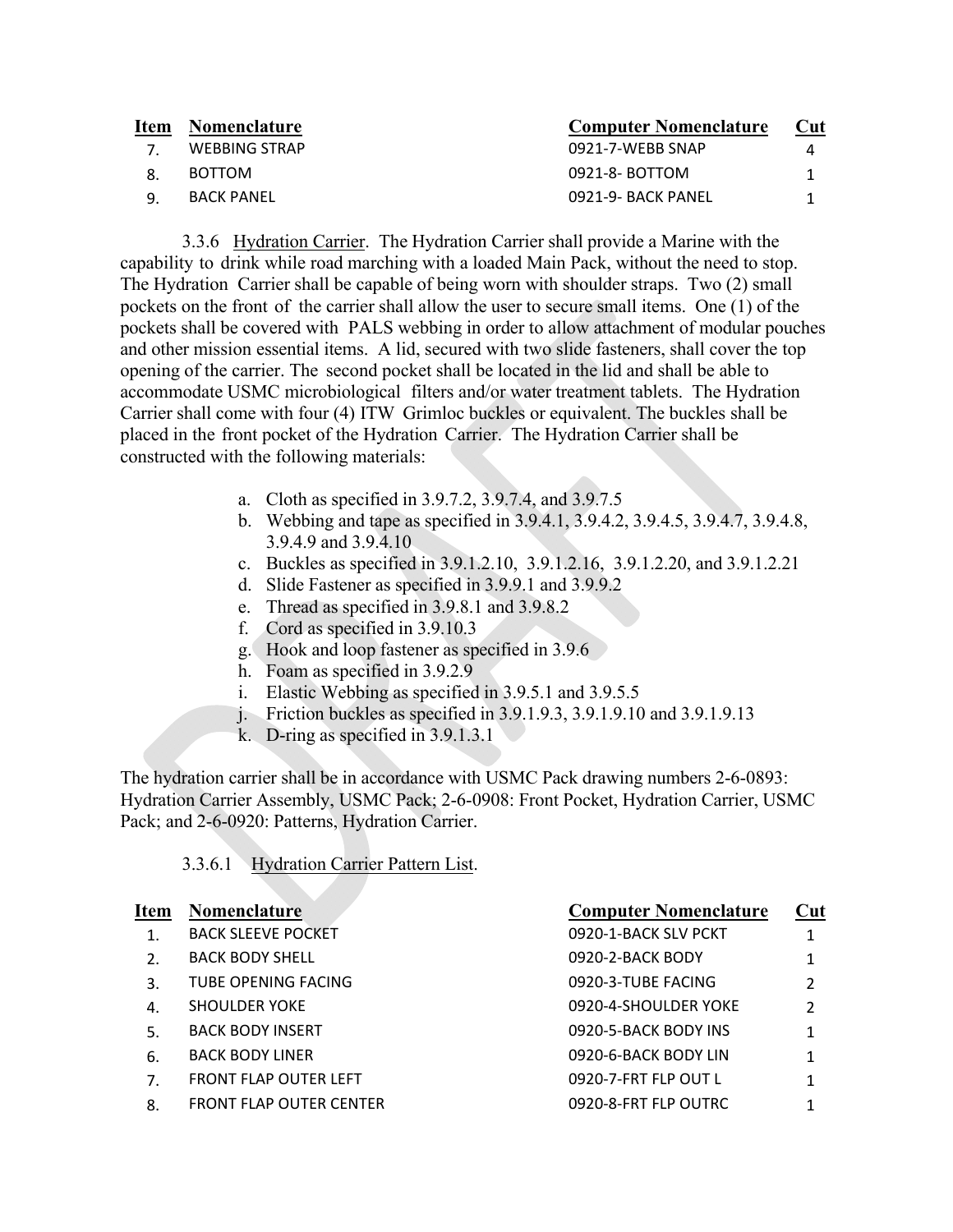| <u>Item</u> | <b>Nomenclature</b>              | <b>Computer Nomenclature</b> | $Cut$          |
|-------------|----------------------------------|------------------------------|----------------|
| 9.          | FRONT FLAP OUTER BOTTOM          | 0920-9-FRT FLP OUTRB         | 1              |
| 10.         | FRONT FLAP ZIPPER RIGHT TOP      | 0920-10-FR FL ZP RTP         | 1              |
| 11.         | FRONT FLAP ZIPPER RIGHT BOTTOM   | 0920-11-FR FL ZP RBT         | 1              |
| 12.         | FRONT FLAP RIGHT ZIPPER END      | 0920-12-FR FL R ZPEN         | 1              |
| 13.         | <b>FRONT FLAP GUSSET</b>         | 0920-13-FRNT FLP GST         | 2              |
| 14.         | <b>FRONT FLAP INSIDE CENTER</b>  | 0920-14-FRT FL IN CT         | 1              |
| 15.         | FRONT FLAP INNER SIDE            | 0920-15-FRT FL IN SD         | 2              |
| 16.         | <b>FRONT LOWER POCKET</b>        | 0920-16-FRT LWR PCKT         | 1              |
| 17.         | FRONT MESH POCKET INSIDE         | 0920-17-FR MS PKT IN         | 1              |
| 18.         | FRONT POCKET BOTTOM GUSSET       | 0920-18-FR PK BTM GS         | 1              |
| 19.         | FRONT POCKET TOP GUSSET          | 0920-19-FR PK TP GST         | 1              |
| 20.         | FRONT POCKET ZIPPER POCKET SIDE  | 0920-20-FR PK ZPK SD         | 1              |
| 21.         | FRONT POCKET ZIPPER BODY SIDE    | 0920-21-FR PK ZBD SD         | 1              |
| 22.         | FRONT POCKET ZIPPER BODY SL      | 0920-22-FR PK ZBD SL         | 1              |
| 23.         | <b>FRONT BODY TOP</b>            | 0920-23-FRT BODY TOP         | 1              |
| 24.         | <b>FRONT BODY LOWER</b>          | 0920-24-FRT BODY LOW         | 1              |
| 25.         | <b>FRONT BODY INSERT</b>         | 0920-25-FRT BDY INSR         | 1              |
| 26.         | <b>FRONT BODY LINER</b>          | 0920-26-FRT BDY LINR         | 1              |
| 27.         | RIGHT SIDE BODY SIDE             | 0920-27-RGHT SD BODY         | 1              |
| 28.         | RIGHT SIDE BODY INSERT           | 0920-28-RGT SD BD IN         | 1              |
| 29.         | RIGHT SIDE BODY LINER            | 0920-29-RGT SD BD LN         | 1              |
| 30.         | RIGHT SIDE BODY ZIPPER COVER     | 0920-30-R SD BD Z CV         | 1              |
| 31.         | RGHT SIDE ZIPPER END TOP         | 0920-31-R SD Z EN TP         | 1              |
| 32.         | RIGHT SIDE ZIPPER END BOTTOM     | 0920-32-R SD Z EN BT         | 1              |
| 33.         | <b>LEFT SIDE BODY</b>            | 0920-33-LEFT SID BDY         | 1              |
| 34.         | LEFT SIDE BODY INSERT            | 0920-34-LFT SD BD IN         | 1              |
| 35.         | LEFT SIDE BODY LINER             | 0920-35-LFT SD BD LN         | 1              |
| 36.         | <b>BACK TOP SIDE STRAP</b>       | 0920-36-BACK STRAP           | $\overline{2}$ |
| 37.         | <b>BACK TOP STRAP ATTACHMENT</b> | 0920-37-BK STR ATTCH         | 2              |
| 38.         | SIDE PULL TAB                    | 0920-38-SID PULL TAB         | 6              |
| 39.         | <b>BACK BOTTOM SIDE STRAP</b>    | 0920-39-BOTTOM STRAP         | 2              |
| 40.         | RIGHT CROSS STRAP                | 0920-40-RIGHT STRAP          | 1              |
| 41.         | LEFT CROSS STRAP                 | 0920-41-LEFT STRAP           | 1              |
| 42.         | <b>TOP HANDLE</b>                | 0920-42-TOP HANDLE           | 1              |
| 43.         | <b>FRONT FEMALE BUCKLE</b>       | 0920-43-FRT FML BCKL         | 1              |
| 44.         | <b>FRONT MALE BUCKLE</b>         | 0920-44-FRT MAL BCKL         | 1              |
| 45.         | <b>D-RING SHOULDER</b>           | 0920-45-DRING SHOULD         | 2              |
| 46.         | <b>BOTTOM EYELET COVER</b>       | 0920-46-BTTM EYE CVR         | 1              |
| 47.         | RIGHT STRAP ELASTIC              | 0920-47-RGT STR ELST         | 1              |
|             |                                  |                              |                |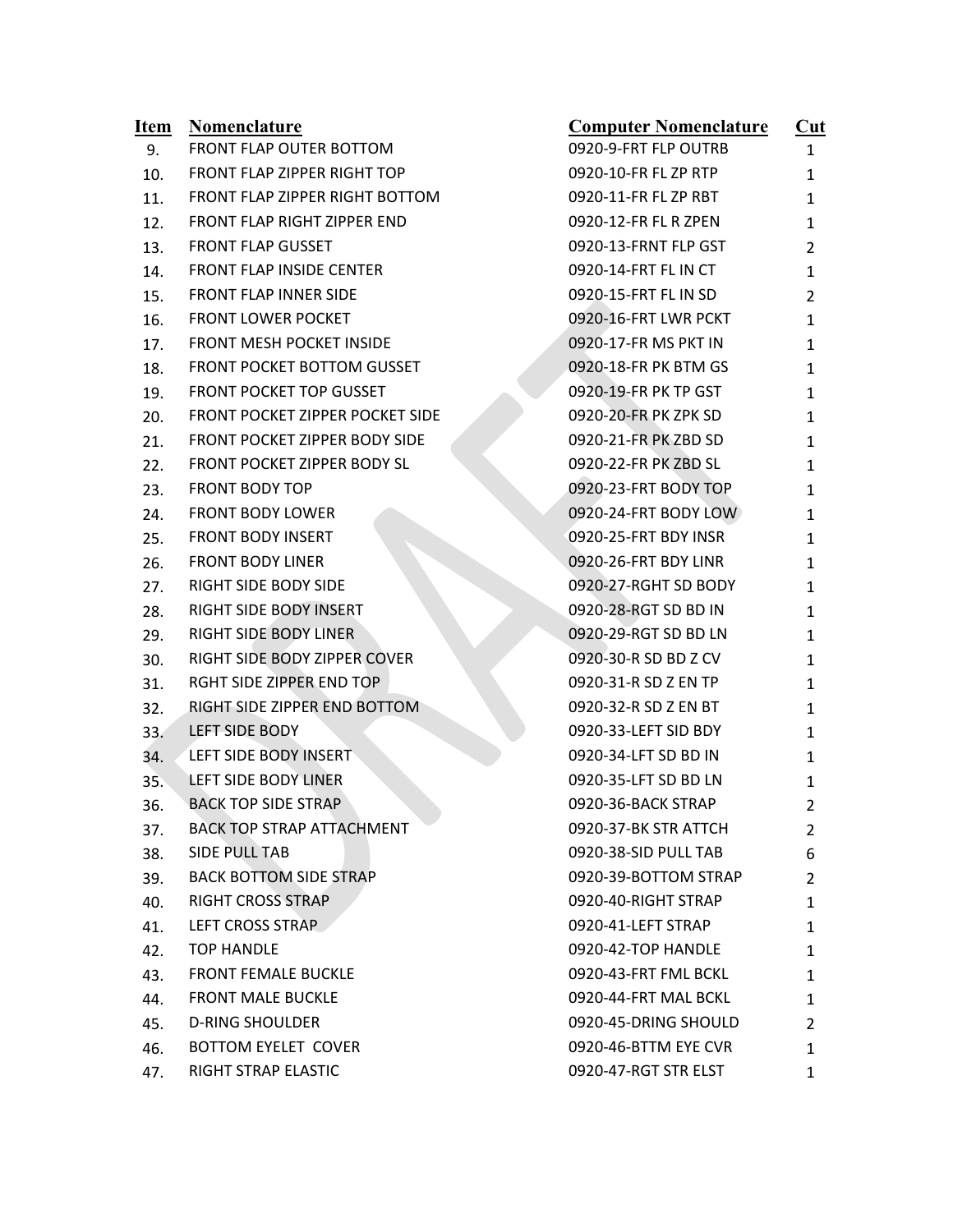3.3.7 Hydration Bladder System. The Hydration Bladder System shall fit securely in the Hydration Carrier (see 3.3.6) and shall include a front opening (fill port) to facilitate filling or emptying. The Hydration Bladder System shall include one (1) hydration bladder, one (1) hydration tube with cover, one (1) tube holder and one (1) hydration bite valve with cover. The Hydration System shall provide the Marine with an ability to transfer liquid from a hydration bladder to the Marine's mouth while on-the-move. The system shall self-seal when not activated and be able to be placed in a hands free mode (i.e. "on" position). All connection points on the hydration bladder shall be compatible with USMC microbiological filters and currently fielded hydration tubes. The entire system shall be able to support a static load of 500 pounds without leaking when the bite valve is self-sealed and all other valves are closed while at room temperature (see 3.3.7.4). The hydration bladder shall be in accordance with USMC Pack drawing numbers 2-6-0907: Bladder, Hydration System, USMC Pack. The Hydration Bladder System shall be CamelBak P/N 90817 (Bulk) or CamelBak P/N 90913 (Single), or equivalent.

3.3.7.1 Hydration Bladder. The bladder shall allow filling to full capacity while inserted or while not inserted into the carrier. The hydration bladder shall be able to maintain a sealed system when being removed or inserted into the hydration pouch or hydration carrier. The hydration bladder shall have a handle or grab point that allows for secure handling when opening, filling and closing. The hydration bladder shall meet following requirements.

3.3.7.1.1 Capacity. The bladder shall have a minimum capacity of 100 ounces  $(\pm 1.0)$ ounce).

3.3.7.1.2 Cap/fill port. The cap of the hydration bladder shall tighten securely but be designed so that it cannot be over-tightened. The cap of the bladder shall be able to be opened and closed with one hand while wearing USMC issued Mission Oriented Protective Posture (MOPP) gloves and Flame Resistant (FR) gloves. The cap shall be on a tether attached to a point on the Hydration Bladder System to prevent loss.

3.3.7.1.3 Bladder. The design of the bladder shall allow for a hand (80 millimeters minimum) to fit into the interior of the bladder in order for it to be cleaned. When fully filled with 100 ounces of water, the bladder thickness shall not exceed a total thickness of 3.0 inches.

3.3.7.1.4 Material. The bladder shall be constructed from rugged, puncture resistant film with high tensile strength and burst resistant seams. The hydration bladder film shall accept a shock and deform elastically. The following tests may be performed by the Government in order to determine conformance:

- a. The bladder filled to capacity shall be laid flat and compressed at the midline with a 20 square inch round anvil on an Instron test machine with a 1000 pound cell. It shall be set at 500 pounds cyclic compression. Mechanical valves that restrict the flow of water to the bite valve shall be closed during the test. There shall be no damage or leakage after three (3) cycles at a speed of 0.5 inches/minute.
- b. The hydration bladder film shall meet a minimum puncture force of 90 N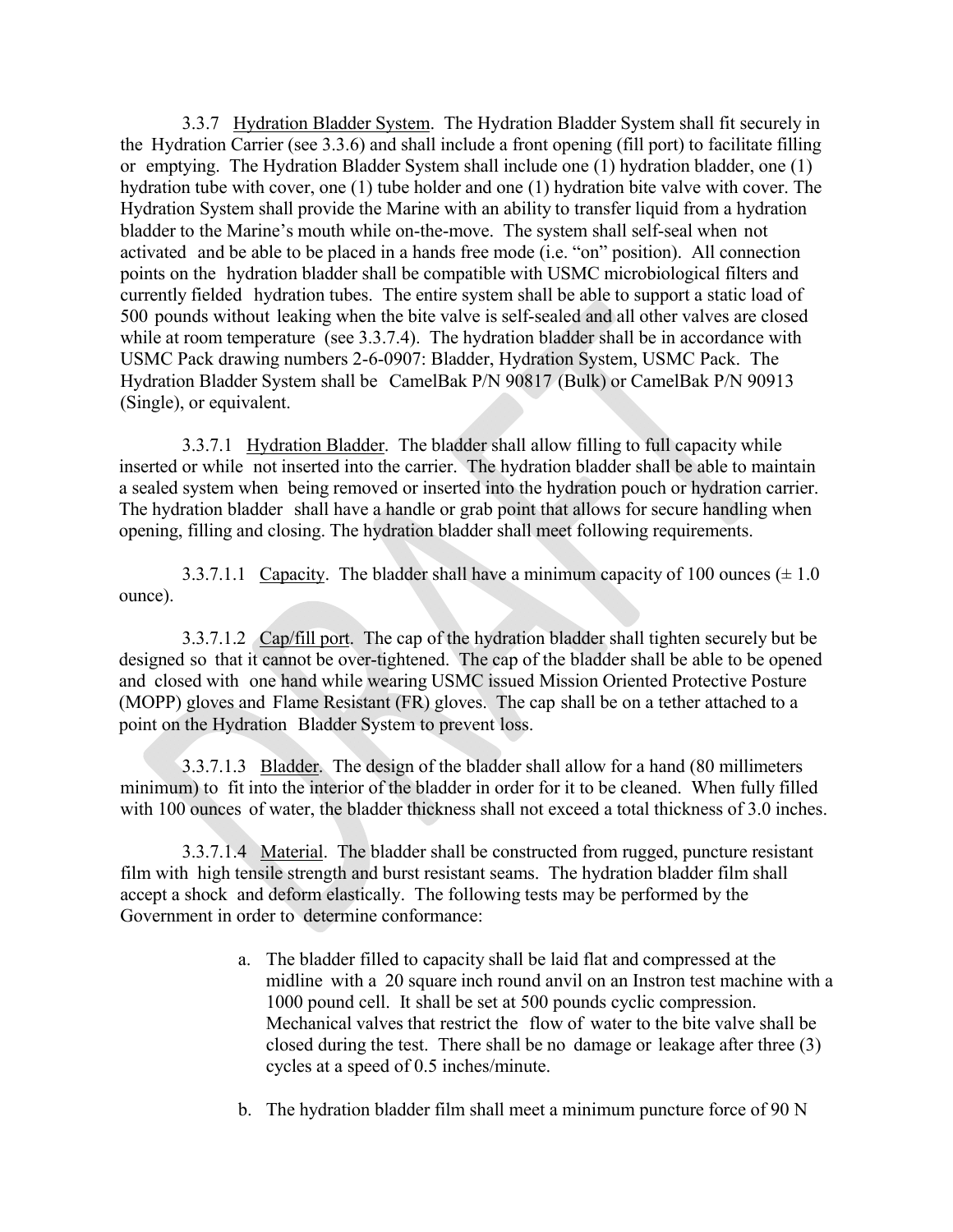when tested to ASTM F1306 with a stylus of 3.2 millimeters diameter moving at a velocity of 25 millimeters/minute.

c. Permanent deformation under stress shall be less than 25 percent (%) when tested to ISO 527-3 with the following conditions:

Test Challenge: 
$$
\frac{L_t}{L_o} = 2.0
$$
 Pass Result:  $\frac{L_f}{L_o} < 1.25$   
\n $L_o$  = Original Length  
\n $L_t$  = Test length  
\n $L_f$  = Final Length

3.3.7.1.5 Antimicrobial. The bladder and tube shall have an antimicrobial treatment in the bladder material that will continuously inhibit fungus and bacteria from growing on all surfaces. The antimicrobial agent shall not contain Triclosan or other compounds which can degrade to dioxin or other harmful byproducts. The bladder film shall meet with the requirements of water/drink containers and have an independent approval to meet either US FDA requirements for food-grade materials or European equivalents (see 2.3).

3.3.7.1.6 Quick disconnect. The bladder shall have a female connection point where the tube connects via a male counterpart. The female connection point shall have a release button and an auto shut-off valve that engages when the tube is disconnected. The connection piece shall be made from food-grade materials. The auto-shutoff mechanism, release button mechanism, and the corresponding mating components of the female connector shall be functionally and dimensionally compliant with CPC P/N 3038100 or equivalent. The opposite portion of the female connector which marries to the bladder may be of a different configuration than on P/N 3038100 to meet the specific requirements of the bladder.

3.3.7.2 Hydration Tube with cover. The Hydration Tube shall contain one (1) on/off (shut off) switch integrated with a female connection point adjacent to the male hydration bite valve connection point. The male connector shall be functionally and dimensionally compliant with CPC P/N APC22004 or equivalent, manufactured in food-grade materials compliant with US FDA standards (see 2.3). The female connector which marries to the delivery tube shall be functionally and dimensionally compliant with CPC P/N APC170-04 or equivalent. The shut off valve is a single operation type by a lever action.

- a. When the male tube connector is detached from the female connection point on the hydration bladder, the female connection point on the hydration bladder shall automatically seal, preventing liquid from leaking from the bladder.
- b. When the bite valve is detached from the bite valve female connection point and the shut off valve is in the "off" position, liquid shall not leak out of the bite valve female connection point. Note: if the bite valve is lost or removed, the user shall be able to drink liquid directly from the bite valve female connection point by turning the shut off valve to the "on"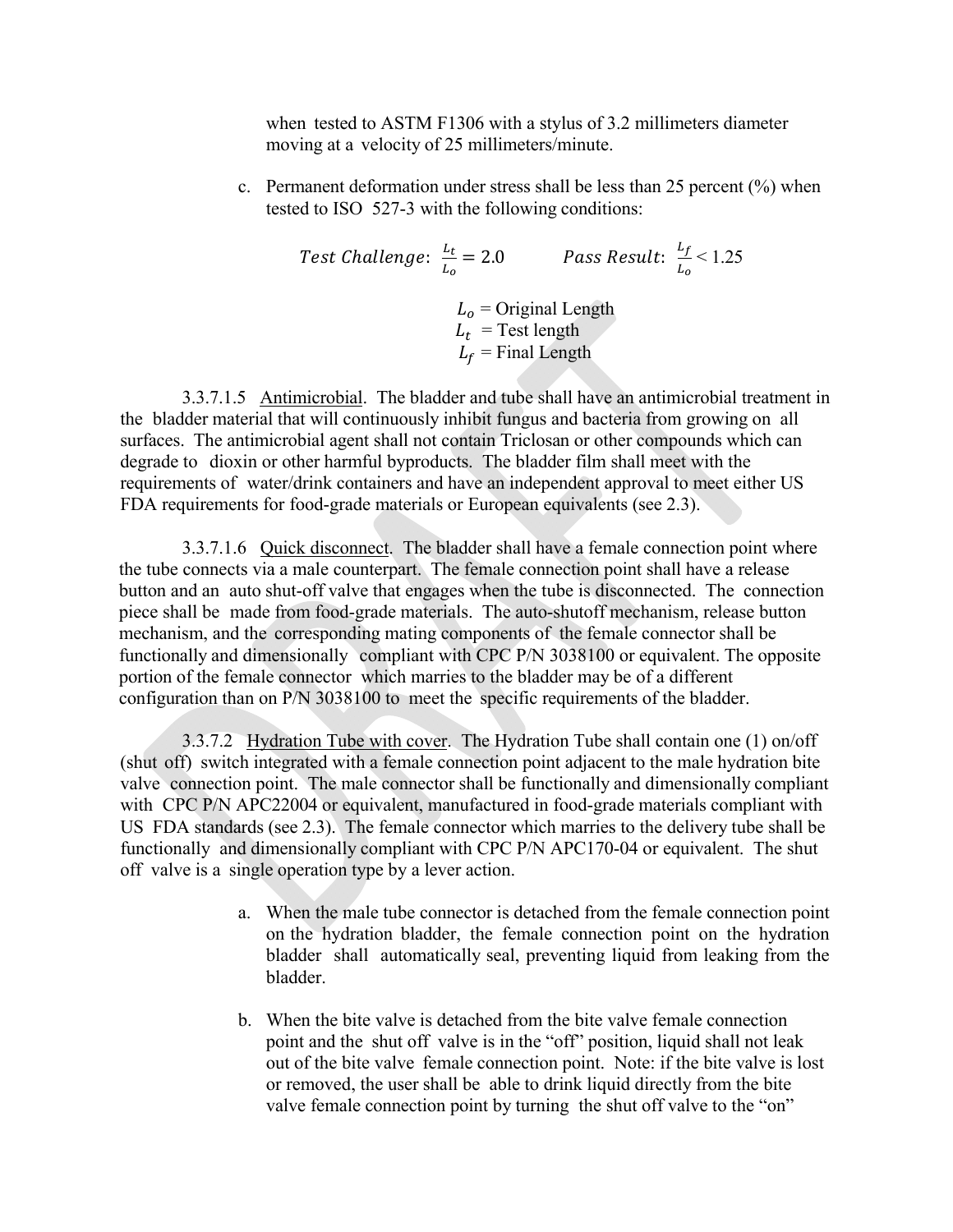position. To stop the flow of liquid, the user shall be able to manually turn the shut off valve to the "off" position.

3.3.7.2.1 Tube dimensions. The hydration tube length shall be a minimum of 100 centimeters long. The tube shall have an inside diameter of 5.5 millimeters minimum and an outside diameter of 11.0 millimeters maximum.

3.3.7.2.2 Tube cover. The hydration tube shall be equipped with a Coyote 498 sleeve that protects the tube from both ultraviolet (UV) exposure and abrasion.

3.3.7.2.3 Kink distance. The hydration tube including installed sleeve shall meet a maximum kink distance of 7.5 inches (190 mm) when tested to EN 13868 Annex A (short term kink resistance).

3.3.7.2.4 Material. The hydration tube shall be free of hazardous phthalates as specified in the REACH Regulation (EC) No. 1907/2006 and California Proposition 65: Regulation of substance known to cause cancer, birth defects or other reproductive harm. The tube shall have fitment retention strength greater than 50 pounds between the tube and fittings tested at room temperature after a 6-hour heat cycle at 65°C and 85 percent (%) humidity. The water contact material of the tube shall meet with the requirements of water/drink containers and have independent approval to meet either US FDA requirements for food-grade materials or European equivalent (see 2.3).

3.3.7.3 Tube Holder. The Hydration Tube shall be equipped with an attaching mechanism that allows the user to attach the Hydration Tube to the body armor or shoulder area when worn. The attaching mechanism shall facilitate hands free drinking when the shut off valve is open. The Tube Holder shall be Camelbak P/N 90840 (Bulk) or Camelbak P/N 90837 (Single) or equivalent.

3.3.7.4 Hydration Bite Valve with cover. The Hydration Bite Valve component shall be a straight design. The hydration bite valve shall be easy to remove and replace. The hydration bite valve shall be soft in the mouth with a return memory and allow hands free operation. The bite valve shall automatically self-seal when not activated to prevent entry of outside matter and prevent loss of water. The bite valve shall be equipped with a Coyote 498 cover tethered to prevent loss, and the cover shall encompass the entire soft mouth piece and protect it from dirt and debris.

3.3.7.5 Standards. The product shall comply with the following US or internationally recognized equivalent testing standards that govern the safety of plastics and other materials for water/food contact and consumption:

a. US FDA standards

(1) US FDA 21 CFR 175.300 - Compliance with FDA for Resinous and Polymeric Coatings (2) US FDA 21 CFR 177.1020 - Compliance with FDA for ABS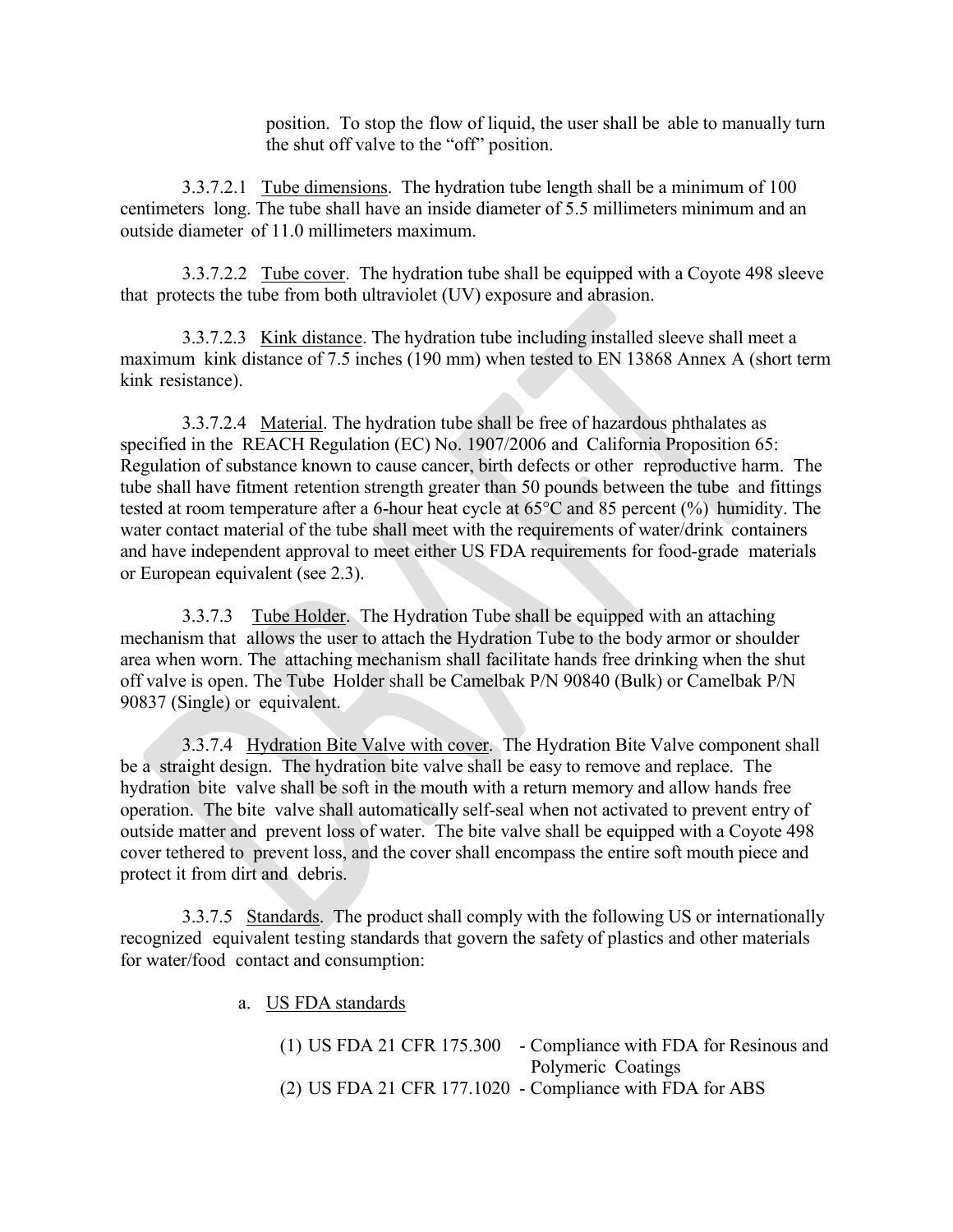|    | (3) US FDA 21 CFR 177.1210 - Compliance with FDA for Polymer<br>Closures with Sealing Gaskets for Food<br>Containers |
|----|----------------------------------------------------------------------------------------------------------------------|
|    | (4) US FDA 21 CFR 177.1520 - Compliance with FDA for Olefin<br>Polymers                                              |
|    | (5) US FDA 21 CFR 177.1680 - Compliance with FDA for Polyurethane<br>Resins                                          |
|    | (6) US FDA 21 CFR 177.2470 - Compliance with FDA for                                                                 |
|    | Polyoxymethylene Copolymers - Acetal<br>(Delrin)                                                                     |
|    | (7) US FDA 21 CFR 177.2600 - Compliance with FDA for Rubber<br><b>Articles</b>                                       |
|    | - Compliance with FDA for Acrylonitile<br>(8) US FDA 21 CFR 180.22<br>Copolymers                                     |
|    | (9) FD&C Act: 21 U.S.C. 348 - Food Contact Notice                                                                    |
|    |                                                                                                                      |
| b. | EU standards                                                                                                         |
|    |                                                                                                                      |
|    | (1) Regulation (EC) 1907/2006 - REACH Regulation                                                                     |
|    | (2) Regulation (EC) 1935/2004 - European Community Regulation on                                                     |
|    | Materials and Articles Intended to Come                                                                              |
|    | into Contact with Food                                                                                               |

| $(3)$ Regulation (EU) $10/2011$<br>$(4)$ Directive 2002/72/EC | into Contact with Food<br>- Plastic Materials and Articles Intended<br>to Come into Contact with Food<br>- Directive Related to Plastic Material and<br>Articles Intended to Come into Contact<br>with Foodstuffs |
|---------------------------------------------------------------|-------------------------------------------------------------------------------------------------------------------------------------------------------------------------------------------------------------------|
| c. Additional relevant standards                              |                                                                                                                                                                                                                   |
| (1) California Proposition 65                                 | - Regulation of Substances Known to<br>Cause Cancer, Birth Defects or Other                                                                                                                                       |

Reproductive Harm

3.3.8 Sternum Cinch. The Sternum Cinch shall be capable of attaching to all fielded body armor systems. When used properly, the sternum cinch shall prevent the pack's shoulder straps from sliding off the body armor while being worn and mitigate chaffing of the user's arms and under arms. The Sternum Cinch shall be Mystery Ranch Mystery Cinch P/N A1330, or equivalent. The color shall be Coyote 498.

3.3.9 Repair Kits.

3.3.9.1 USMC Pack Buckle Repair Kit, User Level. This repair kit shall facilitate common field repairs that can be accomplished by the individual user without special skills or equipment. One (1) USMC Pack Buckle Repair Kit, User Level shall be furnished with each USMC Pack system. The USMC Pack Buckle Repair Kit, User level (packed in a clear, re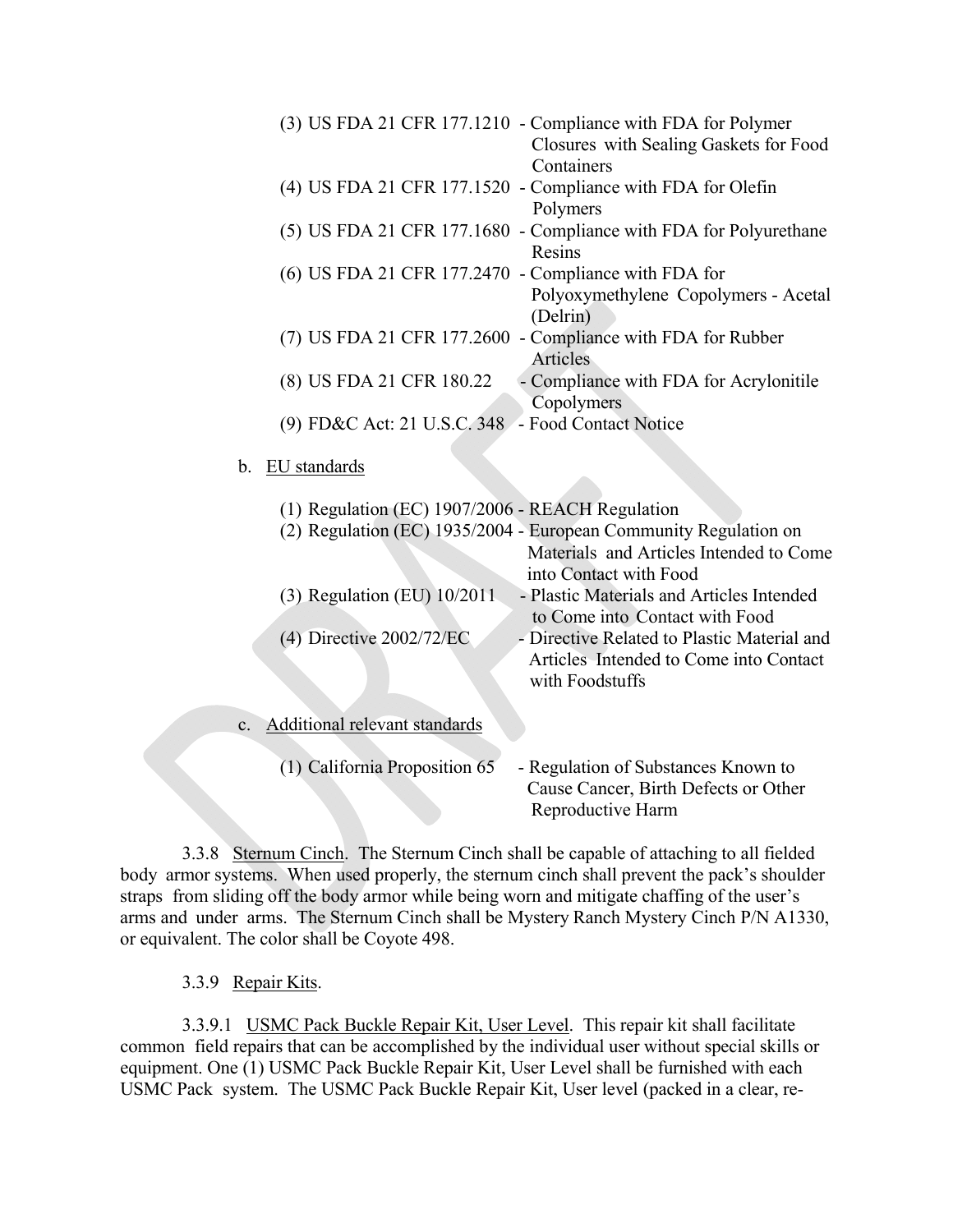sealable plastic bag) shall be placed inside the main bag lid. The USMC Pack Buckle Repair Kit, User Level shall contain the following items or equivalent:

|                | <b>ITW 350-2000</b>    |                              |        |
|----------------|------------------------|------------------------------|--------|
|                | or                     | <b>Barrel Lock</b>           | Qty: 1 |
|                | <b>YKK-USA 0089716</b> |                              |        |
| $\gamma$       | ITW 110-4100           | Grimloc                      | Qty: 1 |
| 3              | <b>ITW 100</b>         | GTLL Split-bar               | Qty: 1 |
|                | ITW 810-1091           |                              |        |
| $\overline{4}$ | or                     | 1" Male Side Release         | Qty: 2 |
|                | National Molding 9700  |                              |        |
| 5              | National Molding 9378  | 1" Female Snap-on Repairable | Oty: 2 |

3.3.9.2 USMC Pack Buckle Repair Kit, Unit Level. The USMC Pack Buckle Repair Kit, Unit Level shall contain the following items or equivalent:

|                | <b>ITW 350-2000</b>        |                              |                  |
|----------------|----------------------------|------------------------------|------------------|
|                | <b>or</b>                  | <b>Barrel Lock</b>           | <b>Qty: 500</b>  |
|                | <b>YKK-USA 0089716</b>     |                              |                  |
| $\overline{2}$ | ITW 110-4100               | Grimloc                      | <b>Qty: 1000</b> |
| 3              | <b>ITW 100</b>             | <b>GTLL Split-bar</b>        | Qty: 500         |
| $\overline{4}$ | ITW 09223-27               | <b>MQRB</b> Latch            | Qty: 250         |
| 5              | ITW 150-1150               | $1.5"$ TSR                   | Qty: 500         |
| 6              | <b>MIL-DTL-10884H</b>      | Snap Fastener Style 2        | <b>Qty: 100</b>  |
| $\overline{7}$ | MIL-G-16491                | Grommet Ty III Cl 3 Sz 0     | <b>Qty: 100</b>  |
| 8              | <b>Mystery Ranch A1330</b> | <b>Mystery Cinch</b>         | Qty: 250         |
|                | <b>ITW 810-1091</b>        |                              |                  |
| 9              | or:                        | 1" Male Side Release         | <b>Qty: 1000</b> |
|                | National Molding 9700      |                              |                  |
| 10             | National Molding 9378      | 1" Female Snap-on Repairable | <b>Oty: 1000</b> |

3.3.9.3 Hip Belt Buckle Repair Kit, Unit Level. The Hip Belt Buckle Repair Kit, Unit Level shall contain the following items or equivalent:

| National Molding 10151                               | 2" Tensionlock Split-bar   | Qty: 100 |
|------------------------------------------------------|----------------------------|----------|
| National Molding 10140/5431<br>ITW 810-1077/810-1079 | 2" Single Bar Side Release | Qty: 100 |

3.3.10 Load weight. The Main Pack and Assault Pack components (see 1.3) of the USMC Pack system shall be capable of carrying a maximum combined load of 120 pounds.

3.4 USMC Chest Rig. The Chest Rig shall provide the user with an alternate method of carrying the basic assault load on a body armor system and shall also be able to be used in a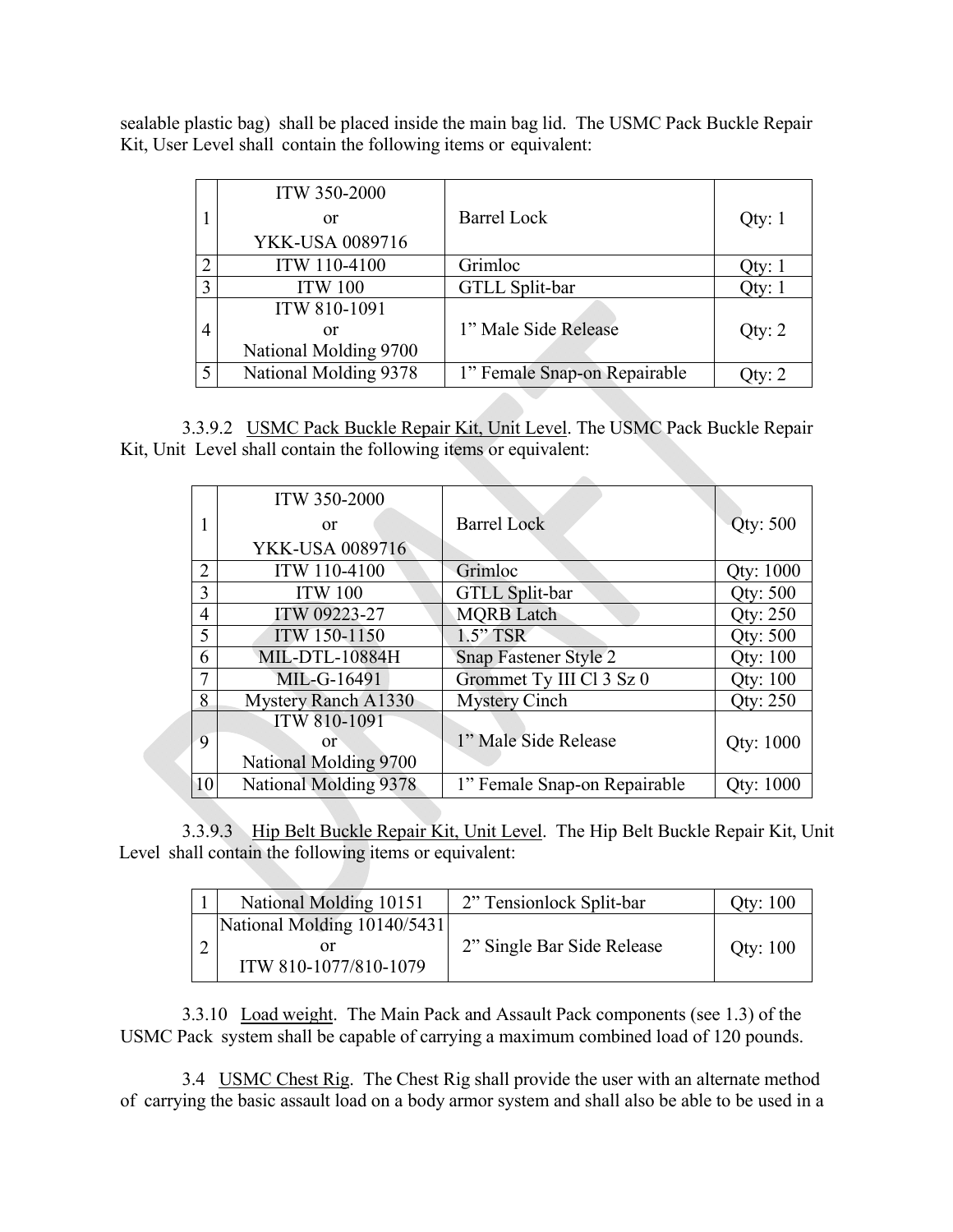"stand-alone" configuration with a detachable harness. The Chest Rig shall allow Marines to rapidly transition fighting loads between USMC fielded body armor systems. The Chest Rig shall be compatible with the quick release system of USMC fielded body armor systems, eliminating interference with the quick release function.

The chest rig shall be in accordance with the following USMC Chest Rig drawing numbers: 2- 3-0632: Single Bar Side Release Fastener, 1 inch; 2-6-0792: Attaching Strap, Assembly (Marines); 2-6-0794: Harness Assembly (TAP); 2-6-0798: Quick Attach, Buckle, 1 inch; 2-6- 0799: Single, Bar Side Release Buckle, 1 inch; 2-6-0801: Marines, Chest Rig, Assembly; 2-6- 0852: IMTV/PC attaching Strap, Assembly and 2-6-2340: Identification/Instruction, Labels MOLLE II.

3.4.1 USMC Chest Rig Capacity. The USMC Chest Rig shall internally accommodate the following basic assault load: six (6) fully loaded M4/M16 magazines, one PRC-148/153, one GPS system (or like size item), and other equipment carried as part of the Marine's Basic Assault Load. One (1) USMC Chest Rig includes the following components: (1) one Marine (USMC) Chest Rig Assembly, (1) one Chest Rig Buckle Kit, and (1) one Tri-Fold Instruction Card.

3.4.2 USMC Chest Rig Kits. The chest rig kits shall facilitate common field procedures that can be accomplished by the individual user without special skills or equipment. One (1) chest rig kit shall be furnished with each chest rig. Chest rig kits are as follows:

3.4.2.1 USMC Chest Rig Buckle Kit. This repair kit shall include the following buckles or equivalent:

| ITW 810-1076-5679   1" Quick Attach Surface Mount  | Qty: $6$ | U/I: Each    |
|----------------------------------------------------|----------|--------------|
| ITW 810-1072-5679   1" Single Bar Repairable, Male | Qty: 2   | $U/I$ : Each |
| ITW 810-1082-5679 1" Wavloc Repairable, Female     | Qty: 2   | $U/I$ : Each |
| ITW 810-1083-5679   1" Wavloc Repairable, Male     | Qty: 2   | U/I: Each    |

3.4.2.2 USMC Chest Rig Repair Kit. This repair kit shall include the following buckles and components. The buckles are stated item or equivalent. The USMC Chest Rig Repair Kit shall be placed in a re-sealable clear plastic bag and includes the following:

| Drawing #2-6-0792   Attaching Strap, Assembly (Marines) | Qty: 4   U/I: Each       |
|---------------------------------------------------------|--------------------------|
| Drawing #2-6-0852   IMTV/PC Attaching Strap, Assembly   | Qty: $4$   U/I: Each     |
| ITW 810-1076-5679   1" Quick Attach Surface Mount       | Qty: $6$   U/I: Each     |
| ITW 810-1072-5679   1" Single Bar Repairable, Male      | Qty: $2 \mid U/I$ : Each |
| ITW 810-1082-5679   1" Wavloc Repairable, Female        | Oty: $2 \mid U/I$ : Each |
| ITW 810-1083-5679   1" Wavloc Repairable, Male          | Qty: $2$   U/I: Each     |

3.5 USMC Equipment Pouches. The USMC Equipment Pouches shall be compatible with the clothing and equipment commonly worn, carried and used by the individual Marine, to include all USMC body armor systems and FILBE components. The pouches shall be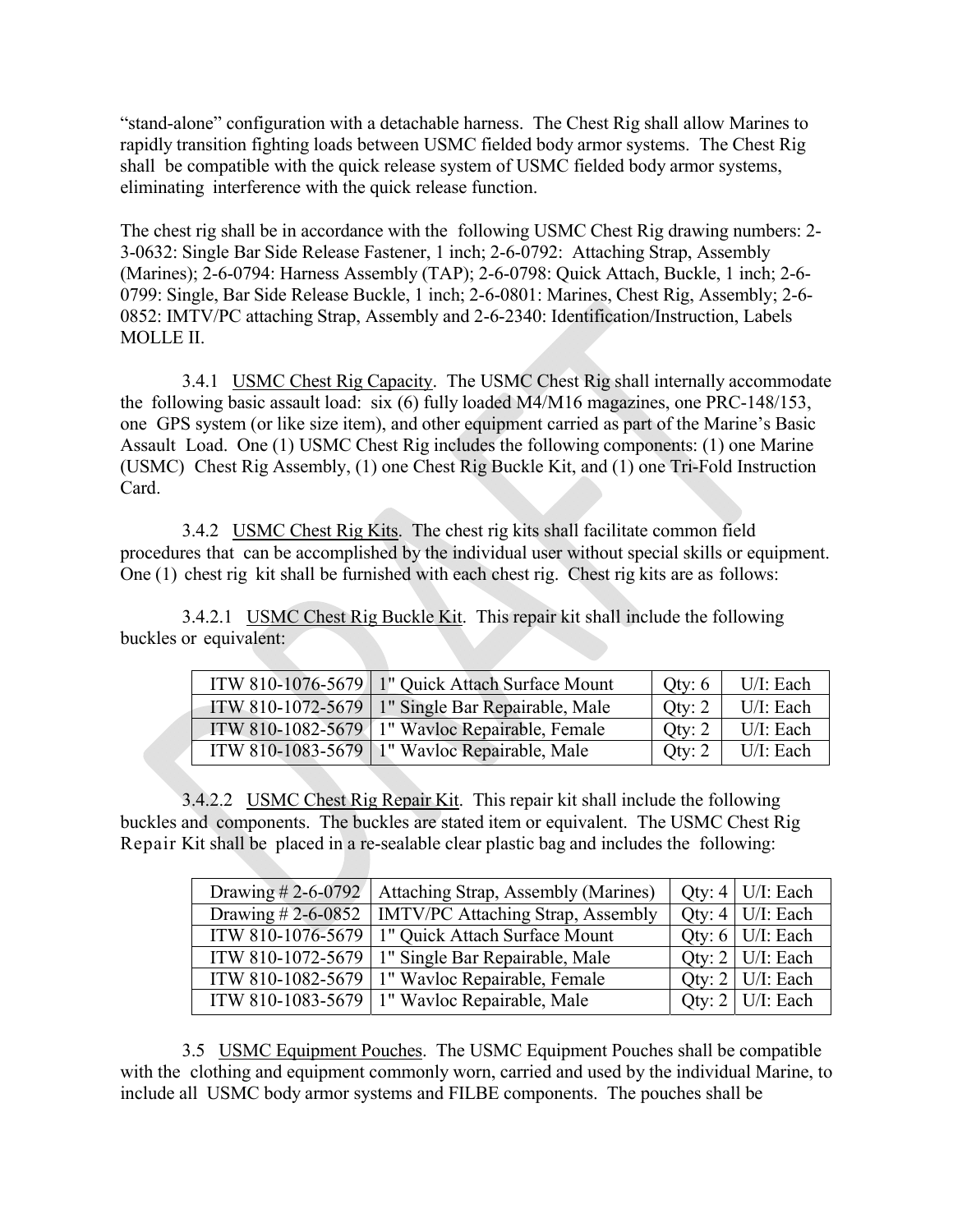compatible with all individual airborne rigging procedures. Each pouch shall fit the intended combat item to be carried by the specified pouch.

3.5.1 Illumination Flare Single Pouch. The Illumination Flare Single Pouch shall be capable of securely holding a single ground illumination flare with a single closure device when tested as specified in paragraph 4.6.5. The Illumination Flare Single Pouch shall be in accordance with USMC Equipment Pouch drawing numbers 2-6-0761: Ground Illumination Flare Single Pouch Assembly and 2-6-0762: Patterns, Illumination Flare Single.

3.5.2 Shotgun Ammunition Pouch. The Shotgun Ammunition Pouch shall fit a 12 gauge shotgun shell when tested as specified in paragraph 4.6.5. The Shotgun Ammunition Pouch shall be in accordance with USMC Equipment Pouch drawing numbers 2-6-0763: Shotgun Shell Ammunition Pouch Assy, 12 GA., 10 Round and 2-6-0764: Patterns, Shotgun Ammunition Pouch.

3.5.3 Utility/SAW Pouch. The Utility/SAW Pouch shall fit a 100 round, 7.62mm Linked Ammunition box when tested as specified in paragraph 4.6.5. The Utility/SAW Pouch shall be in accordance with USMC Equipment Pouch drawing numbers 2-6-0765: Utility/Squad Automatic Weapon (SAW) Ammo. Pouch Assembly With Divider and 2-6- 0766: Patterns, Utility/Squad Automatic Weapon Pouch.

3.5.4 Smoke Grenade Pouch. The Smoke Grenade Pouch shall fit a smoke grenade and have a single closure device when tested as specified in paragraph 4.6.5. The pouch shall use a single closure device to keep the contents of the pouch secure until such time as the user desires. Neither the spoon nor safety pin shall protrude from the pouch. When not carrying a smoke grenade the pouch shall be able to hold at least one (1) flash bang. When not carrying a smoke grenade, the pouch shall be capable of holding at least one (1) flash bang. The Smoke Grenade Pouch shall be in accordance with USMC Equipment Pouch drawing numbers 2-6- 0767: Smoke Grenade Pouch Assembly and 2-6-0768: Patterns, Smoke Grenade FBP Pouch.

3.5.5 M67 Grenade Pouch. The M67 Grenade Pouch shall fit a single M67 grenade when tested as specified in paragraph 4.6.5. The M67 Grenade Pouch shall be in accordance with USMC Equipment Pouch drawing numbers 2-6-0769: M67 Grenade Pouch Assembly and 2-6-0770: Patterns, M67 Grenade Pouch.

3.5.6 Magazine Dump Pouch. The Magazine Dump Pouch shall fit eight (8) empty M16/M4 magazines when tested as specified in paragraph 4.6.5. The Magazine Dump Pouch shall have a closure device and shall be adjustable by 2-inches in the vertical direction. The Magazine Dump Pouch shall be compatible with the martial arts belt and PALS webbing. The Magazine Dump Pouch shall be in accordance with USMC Equipment Pouch drawing numbers 2-6-0773: Magazine Dump Pouch Assembly and 2-6-0774: Patterns, Magazine Dump Pouch.

3.5.7 9mm, 15 Round, Magazine Pouch. The 9mm, 15 Round Magazine Pouch shall be capable of fitting a 9mm, 15 round magazine when tested as specified in paragraph 4.6.5. The 9mm, 15 Round, Magazine Pouch shall be in accordance with USMC Equipment Pouch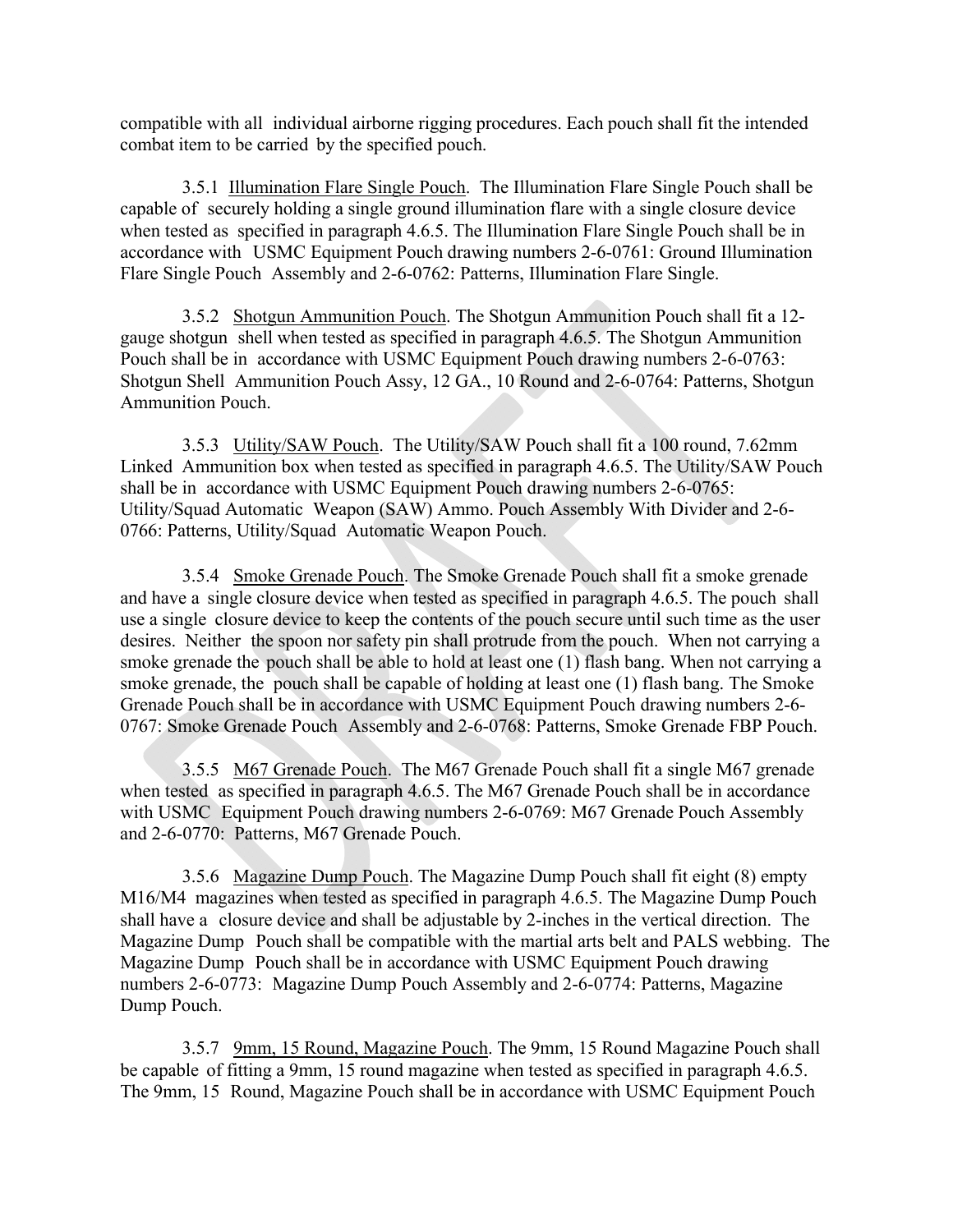drawing numbers 2-6-0775: 9mm, 15 Round, Magazine Pouch Assembly and 2-6-0776: Patterns, 9mm, 15 Round, Magazine Pouch.

3.5.8 M16/M4 Speed Reload Pouch. The M16/M4 Speed Reload Pouch shall allow easy accessibility in order to provide the shooter his first choice for reloading. The magazine shall have adequate retention in the pouch without the use of a closure device and must be able to remain in the pouch without the use of the closure device during normal combat operations. The pouch shall have a single closure device that can be undone with one hand and shall not interfere with the quick reload capability. The pouch shall allow the magazine to be placed in the pouch with the rounds facing to either the left or right when tested as specified in paragraph 4.6.5. The M16/M4 Speed Reload Pouch shall be in accordance with USMC Equipment Pouch drawing numbers 2-6-0777: M16/M4 Speed Reload Pouch Assembly and 2-6-0778: Patterns, M16/M4 Speed Reload Pouch.

3.5.9 40mm Grenade Pouch. The 40mm Grenade Pouch shall be capable of retaining a 40mm grenade when tested as specified in paragraph 4.6.5. The 40mm Grenade Pouch shall be in accordance with USMC Equipment Pouch drawing numbers 2-6-0779: 40mm Grenade Pouch Assembly and 2-6-0780: Patterns, 40mm Grenade Pouch.

3.5.10 M16/M4 Double/Single Magazine Pouch. The M16/M4 Double/Single Magazine Pouch shall fit two (2) M16/M4 magazines when tested as specified in paragraph 4.6.5. The M16/M4 Double/Single Magazine Pouch shall be in accordance with USMC Equipment Pouch drawing numbers 2-6-0781: M16/M4 Double/Single Magazine Pouch Assembly and 2-6-0782: Patterns, M16/M4 Double/Single Magazine Pouch.

3.6 USMC Holster System. The USMC Holster System shall provide a Marine with the ability to carry the fielded service pistol within the USMC Holster and to rapidly transition the USMC Holster between the leg, waist, and PALS location during simulated or actual combat operations. The USMC Holster System shall be comprised of one (1) Care and Use Instructions and four (4) pre-assembled components with associated quick disconnect adapters: leg shroud platform; low-ride belt mount platform; PALS mount platform and USMC Holster. The USMC Holster body, leg shroud, belt mount, PALS mount and all quick disconnect adapters shall be constructed of hard sided polymer and/or composite material. The USMC Holster System shall be available in either an ambidextrous or right and left hand configurations. The color of all visible areas of the USMC Holster System (less hardware) shall be Coyote 498 or Tan 499 by visual color matching. The USMC Holster System, to include all components, shall be certified to be operable in all climates from  $-60^{\circ}$ F to  $140^{\circ}$ F.

3.6.1 USMC Holster System Right Hand Configuration (or ambidextrous equivalent). The USMC Holster System Right Hand Configuration (RHC) shall be Blackhawk P/N M990194CT-R or equivalent. The system shall include the following:

- a. USMC Holster (specific variant) with male quick disconnect adapter attached – right handed shooter or ambidextrous equivalent.
- b. Leg Shroud with female quick disconnect adapter attached right handed shooter or ambidextrous equivalent.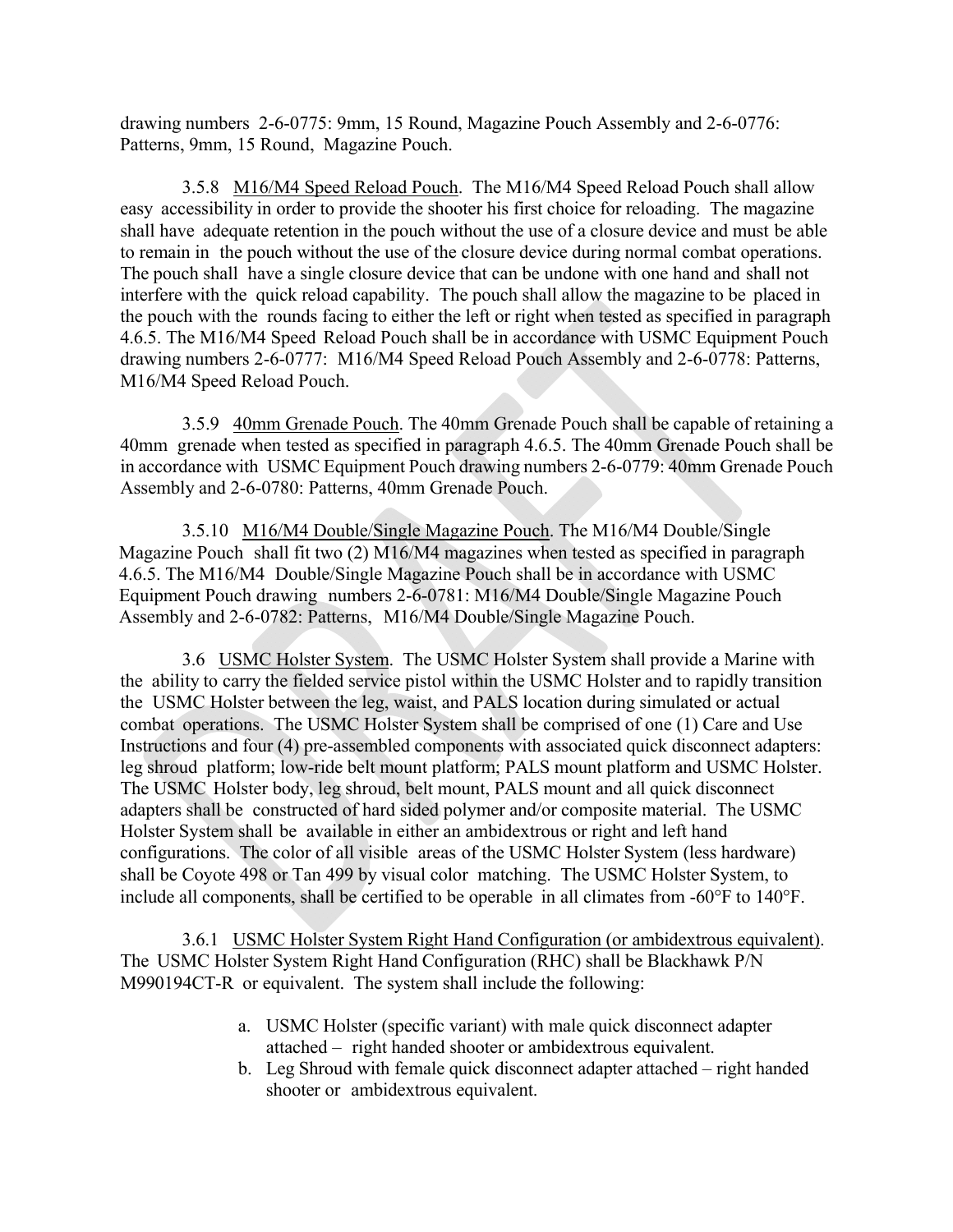- c. Low-Ride Belt Mount with female quick disconnect adapter attached.
- d. PALS mount with female quick disconnect adapter attached.
- e. Care & use Instructions.

3.6.2 USMC Holster System Left Hand Configuration (or ambidextrous equivalent). The USMC Holster System Left Hand Configuration (LHC) shall be Blackhawk P/N 0990194CT-L or equivalent. The system shall include the following:

- a. USMC Holster (specific variant) with male quick disconnect adapter attached - left handed shooter or ambidextrous equivalent.
- b. Leg Shroud with female quick disconnect adapter attached left handed shooter or ambidextrous equivalent.
- c. Low-Ride Belt Mount with female quick disconnect adapter attached.
- d. PALS mount with female quick disconnect adapter attached.
- e. Care & use Instructions.

3.6.3 USMC Holster System Components. The USMC Holster System shall include the following components: one (1) USMC Holster with one (1) male quick disconnect adapter attached, one (1) single leg shroud platform with one (1) female quick disconnect adapter attached, one (1) single low-ride belt mount platform with one (1) female quick disconnect adapter attached, one (1) PALS mount platform with one (1) female quick disconnect adapter attached and one (1) Care and Use Instructions. The USMC Holster System Components shall be interoperable and compatible with the currently fielded USMC Holster System.

3.6.3.1 USMC Holster. The USMC Holster shall accommodate at least one of the currently issued service pistols as defined in section 3.6.3.1.A – 3.6.3.1.C. The USMC Holster shall be constructed of hard sided polymer and/or composite material. The USMC Holster shall cover the trigger, trigger guard and rear sights. The USMC Holster shall have one (1) passive/friction retention function and one (1) active/mechanical retention system. The USMC Holster shall allow for the safe carriage of the pistol with a round in the chamber and not require or cause the slide to be manipulated. The USMC Holster cant shall be adjustable and capable of being rotated 45% forward or backward on the PALS mount. The USMC Holster shall allow for the establishment of a proper firing grip without the need to re-establish the grip after the pistol is drawn.

- a. USMC Holster M9 and M9A1 without light. The USMC Holster M9/M9A1 without light variant shall accommodate the M9 and M9A1 Service Pistol without light and be fully interoperable and compatible with the USMC Holster System.
- b. USMC Holster M9A1 with light. The USMC Holster M9A1 with light variant shall accommodate the M9A1 Service Pistol with light and be fully interoperable and compatible with the USMC Holster System.
- c. USMC Holster M45. The USMC Holster M45 variant shall accommodate the .45 caliber service pistol and be fully interoperable and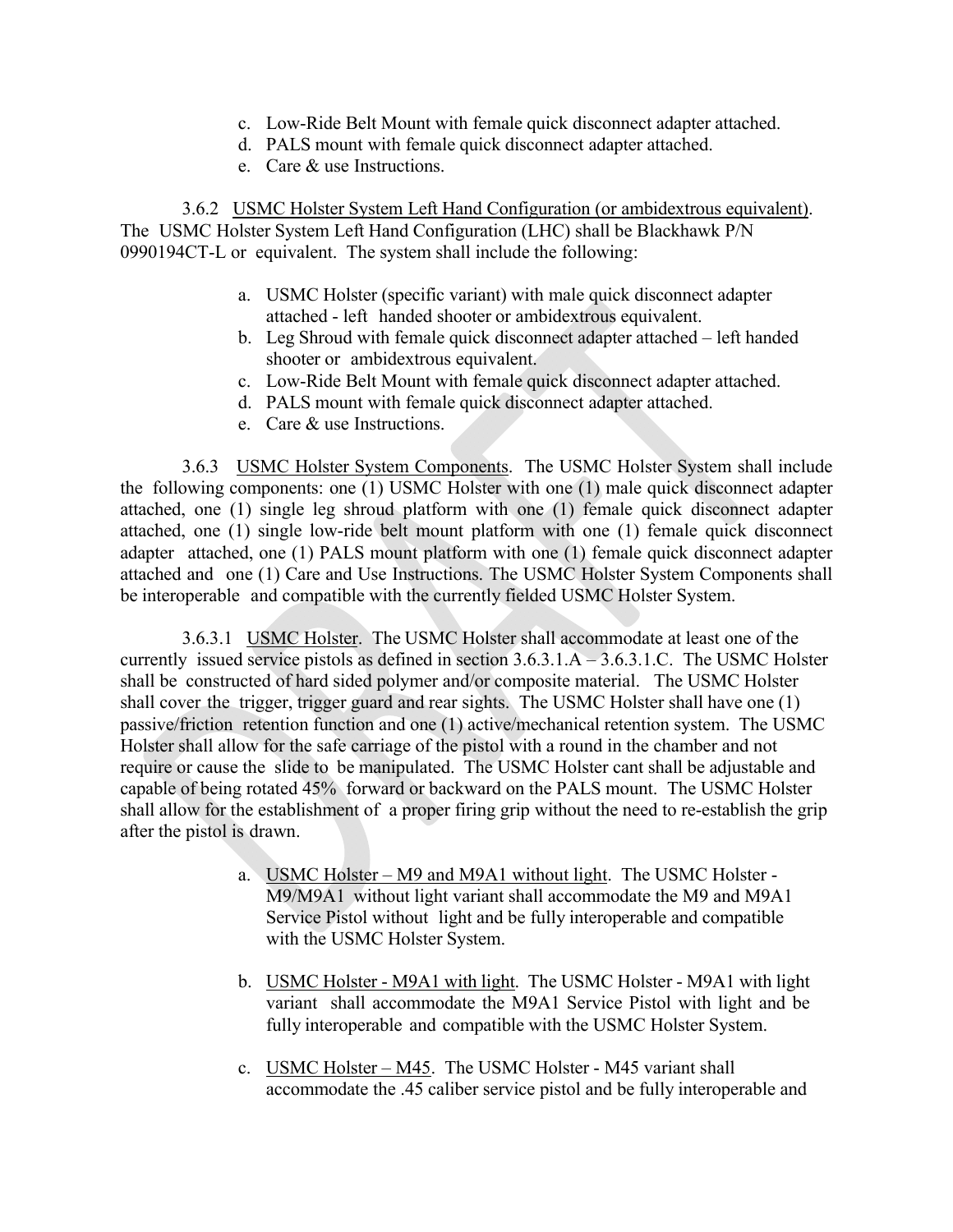compatible with the USMC Holster System.

3.6.3.2 Quick Disconnect Adapters. The Quick Disconnect Adapters shall be constructed of hard sided polymer and/or composite material. They shall allow for rapid transition, without tools, of the USMC Holster to all platforms within the USMC Holster System. They shall be fully operable with USMC MOPP and FR gloved hands.

- a. Male Quick Disconnect Adapter. The male quick disconnect adapter shall fit into the Female Quick Disconnect Adapter included in the USMC Holster System. It shall be able to be assembled to all variants of the USMC Holster without modification to the USMC Holster or any disconnect adapter. The male quick disconnect adapter will be assembled on the USMC Holster within the USMC Holster System.
- b. Female Quick Disconnect Adapter. The female quick disconnect adapters shall be compatible with the Male Quick Disconnect Adapter and be operable with gloved hands. It shall be able to be assembled to all platforms without modification to the disconnect adapter or platform. The female quick disconnect adapter will be assembled to the respective platform (waist, leg, PALS) within the USMC Holster System. The Female Quick Disconnect Adapter shall be Blackhawk P/N 430952CT or equivalent.

3.6.3.3 Leg Shroud Platform. The Leg Shroud Platform shall allow the Marine to carry the USMC Holster on his thigh during simulated and actual combat operations. The Leg Shroud Platform shall attach to the Marine's belt in at least one (1) position and around the thigh in at least one (1) location in order to provide increased stability without impacting mobility. This platform shall be available in right and left handed configurations if it is not ambidextrous. The shell of the leg shroud shall be constructed of hard sided polymer and/or composite material. One (1) female quick disconnect adapter will be assembled to the Leg Shroud Platform within the USMC Holster System.

3.6.3.4 Low-Ride Belt Mount Platform. The Low-Ride Belt Mount Platform shall allow the Marine to Carry the USMC Holster on the waist belt or sub-belt. The Low-Ride Belt Mount Platform shall allow for attachment of the platform without tools. This platform shall be constructed of hard sided polymer and/or composite material. One (1) female quick disconnect adapter will be assembled to the Low-Ride Belt Mount Platform within the USMC Holster System.

3.6.3.5 PALS Mount Platform. The PALS Mount Platform shall allow the Marine to carry the USMC Holster on the currently fielded body armor via PALS webbing. This platform must provide a stable platform for the USMC Holster in order to reduce shifting or snags. This platform shall be constructed of hard sided polymer and/or composite material. One (1) female quick disconnect adapter will be assembled to the PALS Mount Platform within the USMC Holster System. The PALS Mount Platform shall be Blackhawk P/N 38CL63CT or equivalent.

3.6.3.6 Care and Use Instructions. The Care and Use Instructions shall provide basic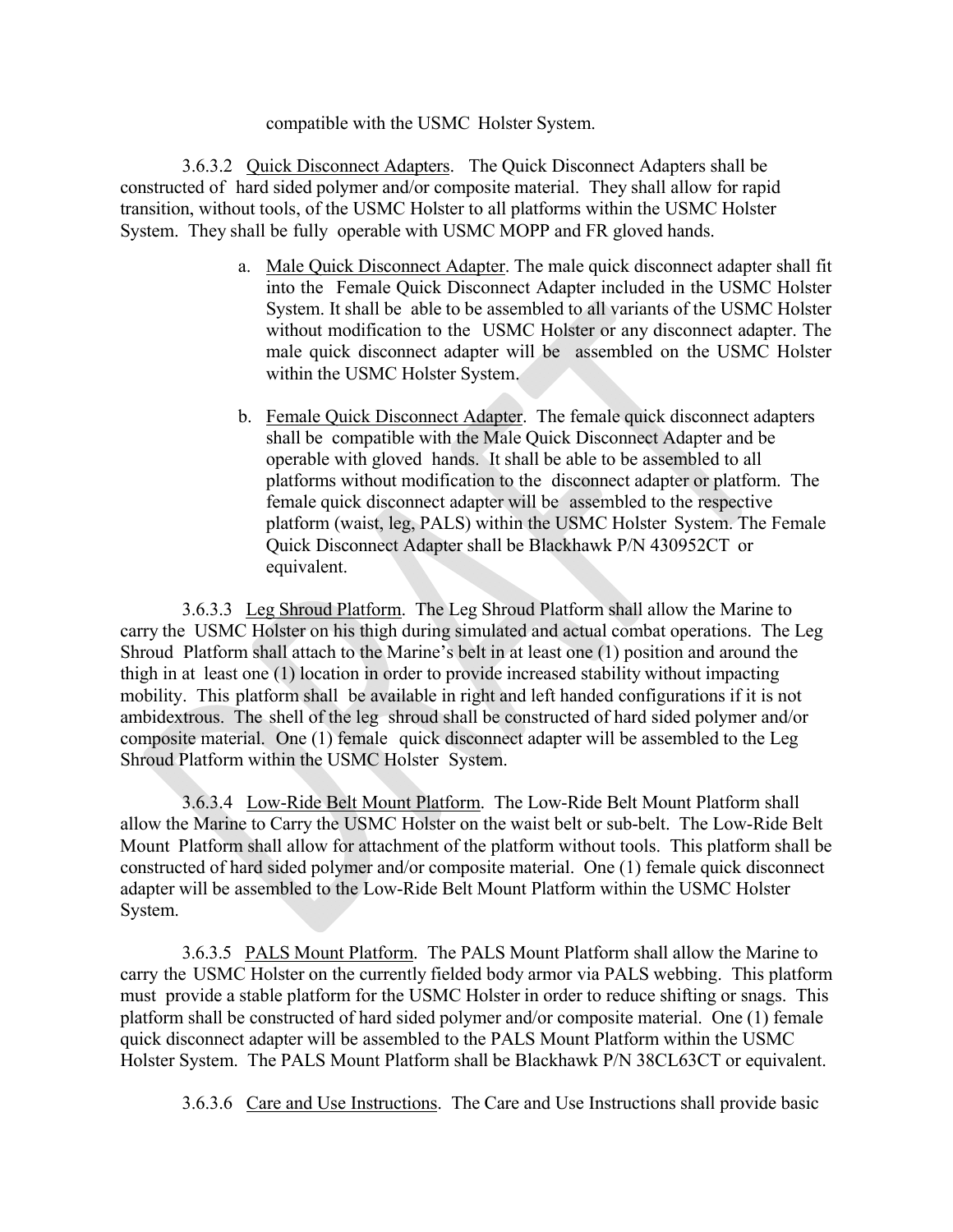guidance of the form, fit and function of the USMC Holster System. One (1) set of instructions will be included with each USMC Holster System.

3.7 USMC Corpsman Assault System. The complete listing of the USMC Corpsman Assault System (CAS), components and subsystems are specified in 1.3.5. The Corpsman Assault System shall be in accordance with the following Corpsman Assault System drawing numbers 2-6-0944: Corpsman Assault System and 2-6-0963: Identification & Instruction Label.

3.7.1 Medical Assault Pack. The Medical Assault Pack shall consist of one main compartment and a fixed lower pocket. The main compartment and the lower pocket shall be capable of being secured closed using slide fasteners. The Medical Assault Pack shall have a removable plastic frame sheet. The exterior of the Medical Assault Pack shall have PALS webbing used to mount modular pouches. The Medical Assault Pack shall have adjustable, padded shoulder straps and an adjustable webbing hip belt, used to carry the pack. The shoulder straps and hip belt shall be capable of being stowed inside the back panel of the pack when not being used. The Medical Assault Pack shall have webbing straps on the exterior used to compress loads carried. The webbing straps shall allow the Medical Sustainment Pack (see 3.7.2) to attach to the assault pack and allow the assault pack to attach onto the USMC Pack System's Main Pack (see 3.3.1). The Medical Assault Pack's interior shall have loop fastener used to mount Medical Inserts (see 3.7.5). The top of the assault pack shall have a handle to aid in carrying when not worn on the back and two (2) access ports used for routing hydration tubes or similar sized equipment out of the main compartment. A pocket underneath the handle capable of being secured closed using a slide fastener shall allow small mission essential items to be easily accessed. The assault pack shall have a means of allowing water to drain out. The Medical Assault Pack shall be constructed with the following materials:

- a. Cloth as specified in 3.9.7.1, 3.9.7.2, 3.9.7.6 and 3.9.7.7
- b. Webbing and tape as specified in 3.9.4.1, 3.9.4.2, 3.9.4.3 and 3.9.4.8
- c. Buckles as specified in 3.9.1.2.1, 3.9.1.2.10, 3.9.1.2.16 and 3.9.1.2.22
- d. Friction buckles as specified in 3.9.1.9.2
- e. Slide fastener as specified in 3.9.9.5, 3.9.9.12 and 3.9.9.14
- f. D-ring as specified in 3.9.1.3.2
- g. Cord as specified in 3.9.10.3
- h. Stiffener as specified in 3.9.3.3
- i. Grommet as specified in 3.9.1.6.1
- j. Foam as specified in 3.9.2.3 and 3.9.2.8
- k. Hook and loop fastener as specified in 3.9.6 and 3.9.6.1
- l. Thread as specified in 3.9.8.1 and 3.9.8.2

The Medical Assault Pack shall be in accordance with Corpsman Assault System drawing numbers: 2-6-0940: Medical Assault Pack, CAS; 2-6-0941: Shoulder Harness Assembly, CAS; 2-6-0942: Shoulder Harness Pocket Assembly, CAS; 2-6-0943: Handle Assembly, CAS; and 2- 6-0950: Patterns, Medical Assault Pack, CAS.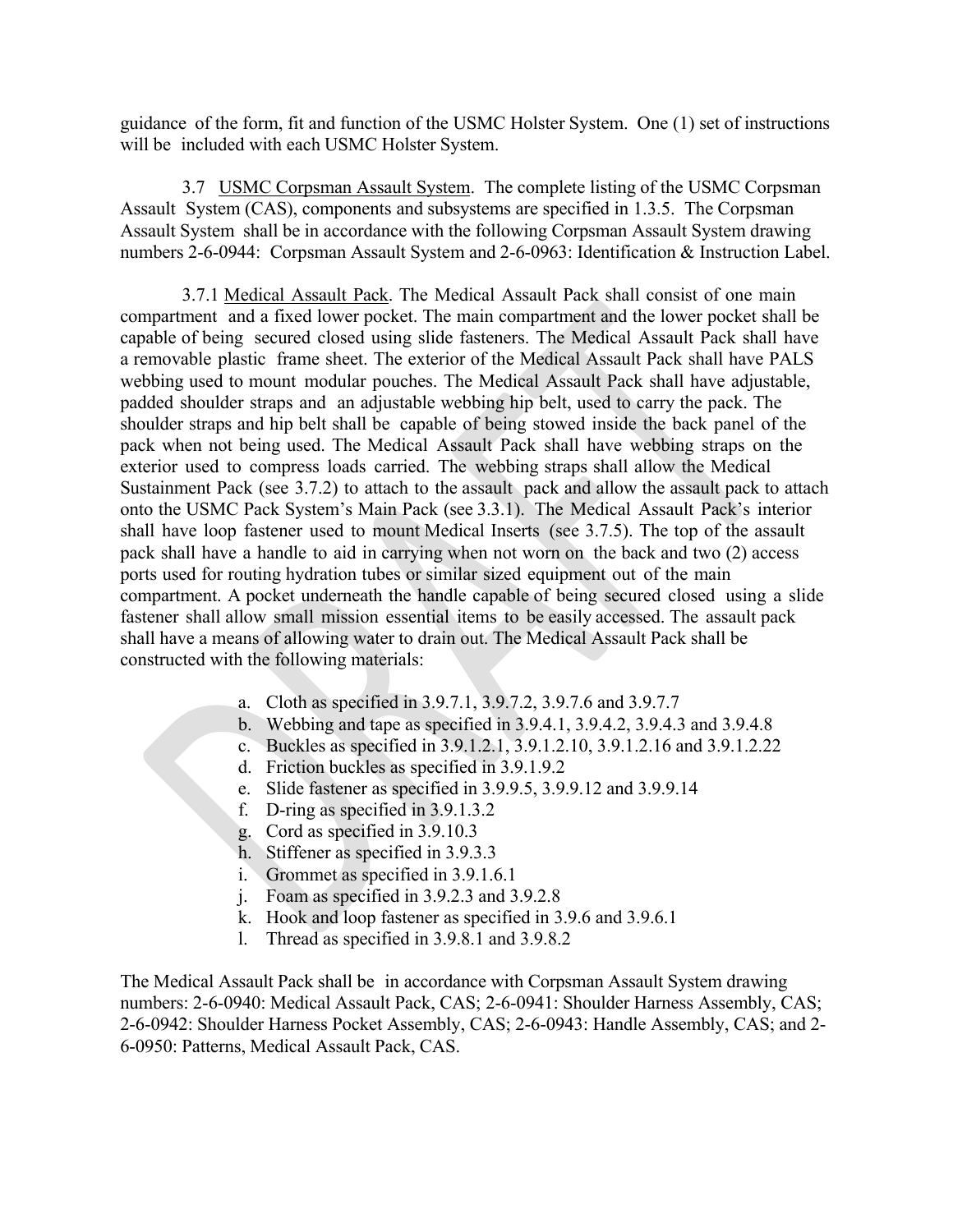# 3.7.1.1 Medical Assault Pack Pattern List.

| <u>Item</u> | <b>Nomenclature</b>              | <b>Computer Nomenclature</b> | $\overline{\text{Cut}}$ |
|-------------|----------------------------------|------------------------------|-------------------------|
| 1.          | <b>OUTER BACK FOAM INSERT</b>    | 0950-01-OUTER BACK           | $\mathbf{1}$            |
| 2.          | <b>OUTER SHOULDER STRAP</b>      | 0950-02-OUTSHLDRSTR          | $\overline{2}$          |
| 3.          | <b>INNER BOTTOM POCKET</b>       | 0950-03-IN BTTM PKT          | $\overline{2}$          |
| 4.          | <b>ZIPPER SIDES</b>              | 0950-04-ZIP SIDES            | $\overline{2}$          |
| 5.          | TOP BOTTOM POCKET                | 0950-05-TOPBTTMPKT           | $\mathbf{1}$            |
| 6.          | <b>BOTTOM POCKET</b>             | 0950-06-BTTM PKT             | 2                       |
| 7.          | <b>FRONT</b>                     | 0950-07-FRONT                | $\mathbf{1}$            |
| 8.          | <b>TOP BACK POCKET</b>           | 0950-08-TOP BK PKT           | 1                       |
| 9.          | TOP FRONT POCKET                 | 0950-09-TOP FRT PKT          | 1                       |
| 10.         | <b>INSIDE BACK FOAM INSERT</b>   | 0950-10-IN BKFOAMINS         | 1                       |
| 11.         | <b>TOP BACK</b>                  | 0950-11-TOP BACK             | 1                       |
| 12.         | <b>INNER SHOULDER STRAP</b>      | 0950-12- INSHLDRSTRP         | 2                       |
| 13.         | <b>INNER SHOULDER STRAP FOAM</b> | 0950-13-SHLDRSTRPF           | $\overline{2}$          |
| 14.         | <b>TOP BACK POCKET</b>           | 0950-14-TOP BK PKT           | 1                       |
| 15.         | <b>VELCRO BACK SUPPORT</b>       | 0950-15-VLCR BKSPPRT         | $\mathbf{1}$            |
| 16.         | <b>BACK SUPPORT</b>              | 0950-16-BK SUPPORT           | 2                       |
| 17.         | <b>INSIDE FRONT POCKET</b>       | 0950-17-N FRT PKT            | $\mathbf{1}$            |
| 18.         | <b>BOTTOM BACK POCKET</b>        | 0950-18-BTTM BK PKT          | 1                       |
| 19.         | <b>BOTTOM POCKET ZIPPER</b>      | 0950-19-BTTM PKT ZIP         | 2                       |
| 20.         | <b>FRONT VELCRO SUPPORT</b>      | 0950-20-FRT VELCRO           | 1                       |
| 21.         | SUPERMAN                         | 0950-21-SUPERMAN             | 2                       |
| 22.         | <b>BACK</b>                      | 0950-22-BACK                 | $\mathbf{1}$            |
| 23.         | <b>FRONT INSERT</b>              | 0950-23-FRT INSRT            | 1                       |
| 24.         | <b>BACK INSERT</b>               | 0950-24-BK INSRT             | $\mathbf{1}$            |
| 25.         | <b>FEMALE SHOULDER STRAP</b>     | 0950-25-FMLESHLDRSTP         | 1                       |
| 27.         | <b>MALE SHOULDER STRAP</b>       | 0950-27-MLE SHLR STP         | 1                       |
| 28.         | <b>SUPERMAN STRAP</b>            | 0950-28-SUPRMN STRP          | $\overline{2}$          |
| 29.         | <b>SUPERMAN TAB</b>              | 0950-29-SUPRMN TAB           | 2                       |
| 30.         | <b>WAIST BUCKLE STRAP</b>        | 0950-30-WAISTBCKSTRP         | $\overline{2}$          |
| 31.         | <b>FEMALE BUCKLE TAB</b>         | 0950-31-FML BCKL TAB         | 6                       |
| 32.         | <b>HANDLE</b>                    | 0950-32-HANDLE               | 1                       |
| 33.         | LOWER MALE STRAP                 | 0950-33-LWR MLE STRP         | $\overline{2}$          |
| 34.         | SIDE MALE STRAP                  | 0950-34-SIDEMLE STP          | 4                       |
| 35.         | <b>WRAP STRAP HOOK</b>           | 0950-35-WRP STP HOOK         | 6                       |
| 36.         | <b>WRAP STRAP LOOP</b>           | 0950-36-WRPSTP LOOP          | 6                       |
| 37.         | TOP POCKET ZIP GUSSET            | 0950-37-TOPZIPGUSSET         | 4                       |
| 38.         | FRONT VELCRO SUPPORT             | 0950-38-FRT VLCR SPP         | 1                       |
| 39.         | <b>BACK VELCRO</b>               | 0950-39-BACK VELCRO          | $\mathbf{1}$            |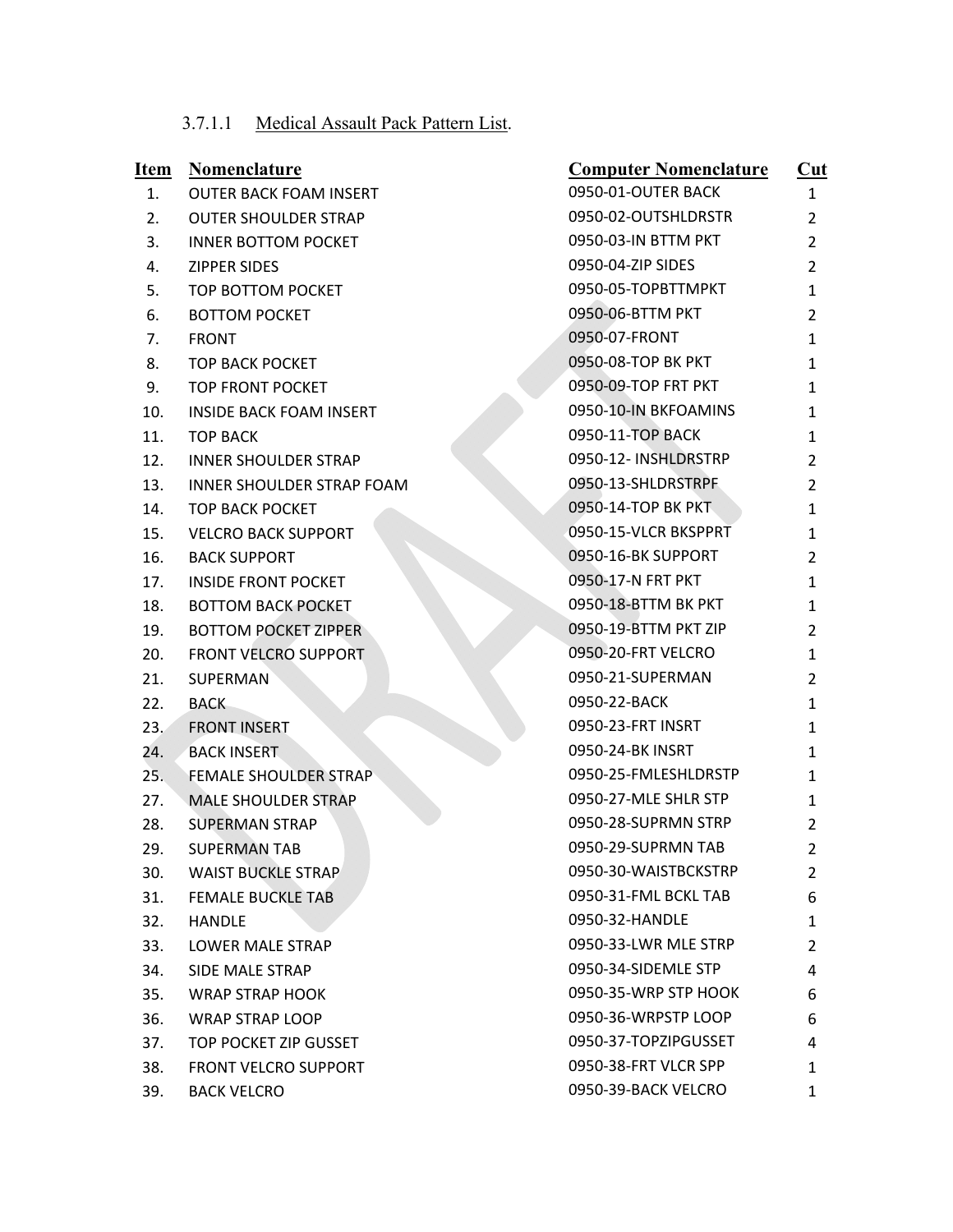| Item | <b>Nomenclature</b> | <b>Computer Nomenclature</b> | Cut                      |
|------|---------------------|------------------------------|--------------------------|
| 40.  | <b>WEBBING</b>      | 0950-40-WEBBING              | 14                       |
| 41.  | WEBBING             | 0950-41-WEBBING              | 2                        |
| 42.  | <b>WEBBING</b>      | 0950-42-WEBBING              | 2                        |
| 43.  | <b>LOOP</b>         | 0950-43-LOOP                 | $\overline{\phantom{a}}$ |
| 44.  | <b>WEBBING</b>      | 0950-44-WEBBING              | 6                        |
| 45.  | <b>WEBBING</b>      | 0950-45-WEBBING              | 2                        |
| 46.  | <b>WEBBING</b>      | 0950-46-WEBBING              | $\mathbf{1}$             |
| 47.  | <b>LOOP</b>         | 0950-47-LOOP                 | 2                        |
| 48.  | <b>HOOK</b>         | 0950-48-HOOK                 | $\overline{\phantom{a}}$ |
| 49.  | WEBBING             | 0950-49-WEBBING              | 9                        |
|      |                     |                              |                          |

3.7.2 Medical Sustainment Bag. The Medical Sustainment Bag shall consist of one main compartment. The main compartment shall be capable of being secured closed using a slide fastener. The Medical Sustainment Bag shall have adjustable shoulder straps used to carry the bag. The shoulder straps shall be capable of being stowed inside the back panel of the bag when not being used. The Medical Sustainment Bag shall have webbing straps on the exterior used to compress loads carried. The webbing straps shall allow the Medical Sustainment Bag to attach to the Medical Assault Pack (see 3.7.1). The sustainment bag interior shall have loop fastener used to mount Medical Inserts (see 3.7.5). The top of the sustainment bag shall have a handle to aid in carrying when not worn on the back and to allow the bag to be hung open for ease of access. The sustainment bag shall have a means of allowing water to drain out. The Medical Sustainment Bag shall be constructed with the following materials:

- a. Cloth as specified in 3.9.7.2, 3.9.7.5 and 3.9.7.7
- b. Webbing and tape as specified in 3.9.4.1, 3.9.4.2 and 3.9.4.8
- c. Buckles as specified in 3.9.1.2.10 and 3.9.1.2.16
- d. Slide fastener as specified in 3.9.9.13
- e. D-ring as specified in 3.9.1.3.2
- f. Cord as specified in 3.9.10.3
- g. Grommet as specified in 3.9.1.6.1
- h. Foam as specified in 3.9.2.2 and 3.9.2.9
- i. Hook and loop fastener as specified in 3.9.6 and 3.9.6.1
- j. Thread as specified in 3.9.8.1 and 3.9.8.2

The Medical Sustainment Bag shall be in accordance with Corpsman Assault System drawing numbers 2-6-0931: Medical Sustainment Bag, CAS and 2-6-0951: Patterns, Medical Sustainment Bag, CAS.

#### 3.7.2.1 Medical Sustainment Bag Pattern List.

|    | Item Nomenclature    | <b>Computer Nomenclature</b> | Cut |
|----|----------------------|------------------------------|-----|
| 1. | OUTER FRONT          | 0951-01-OUT FRT              |     |
|    | FRONT VELCRO SUPPORT | 0951-02-FRT VELCRO S         |     |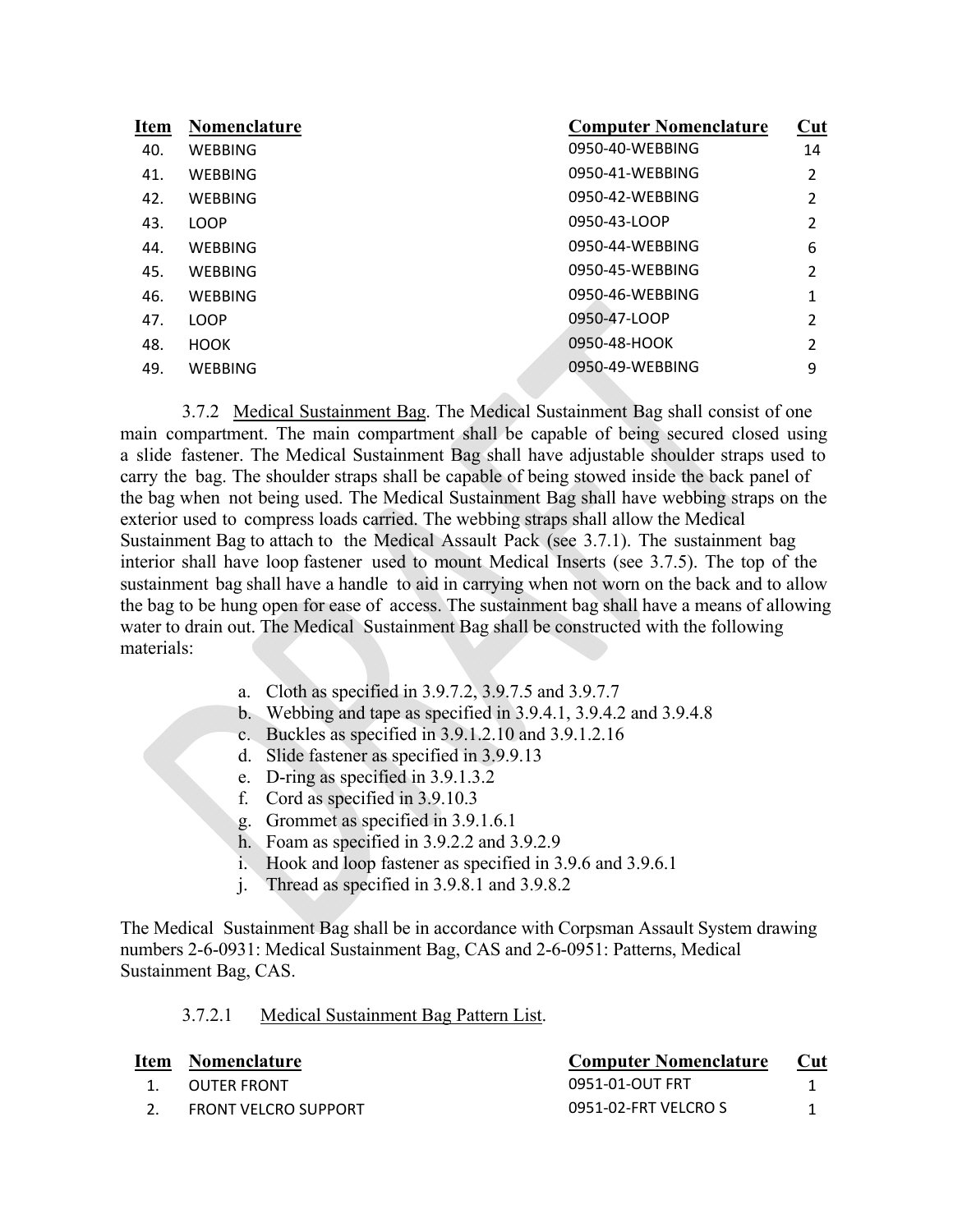| Item | <b>Nomenclature</b>           | <b>Computer Nomenclature</b> | $Cut$          |
|------|-------------------------------|------------------------------|----------------|
| 3.   | <b>INSERT</b>                 | 0951-03-INSERT               | $\overline{2}$ |
| 4.   | <b>OUTER BACK</b>             | 0951-04-OUT BK               | $\mathbf{1}$   |
| 5.   | <b>BACK VELCRO SUPPORT</b>    | 0951-05-BK VLCR SPRT         | $\mathbf{1}$   |
| 6.   | <b>BACK</b>                   | 0951-06-BACK                 | $\mathbf{1}$   |
| 7.   | <b>OUTER GUSSET</b>           | 0951-07-OUT GUSSET           | $\mathbf{1}$   |
| 8.   | <b>INNER GUSSET</b>           | 0951-08-IN GUSSET            | $\mathbf{1}$   |
| 9.   | <b>GUSSET SUPPORT</b>         | 0951-09-GUSSET SPPRT         | $\mathbf{1}$   |
| 10.  | SUPERMAN                      | 0951-10-SUPERMAN             | $\overline{2}$ |
| 11.  | <b>INSIDE VELCRO</b>          | 0951-11-IN VLCR              | $\overline{2}$ |
| 12.  | <b>ZIPPER INSIDE BACK</b>     | 0951-12-ZIP IN BK            | $\mathbf{1}$   |
| 13.  | <b>ZIPPER OUTER BACK</b>      | 0951-13-ZIP OUT BK           | $\mathbf{1}$   |
| 14.  | ZIPPER INSIDE FRONT           | 0951-14-ZIP IN FRT           | $\mathbf{1}$   |
| 15.  | ZIPPER OUTER FRONT            | 0951-15-ZIP OUT FRT          | $\mathbf{1}$   |
| 16.  | ZIPPER INSERT                 | 0951-16-ZIP INSRT            | $\overline{2}$ |
| 17.  | <b>STRAP HOLDERS, HOOK</b>    | 0951-17-STRP HLDRS           | 6              |
| 18.  | STRAP HOLDERS, LOOP           | 0951-18-STRP HLDRS           | 6              |
| 19.  | <b>BACK MESH LOOP</b>         | 0951-19-BK MESH LP           | $\mathbf{1}$   |
| 20.  | <b>FRONT LOOP</b>             | 0951-20-FRT LOOP             | $\mathbf{1}$   |
| 21.  | SUPERMAN D-RING STRAP         | 0951-21-SPMANDRNGSTR         | 2              |
| 22.  | <b>SUPERMAN D-RING HOLDER</b> | 0951-22-SPMAN DRNG H         | $\overline{2}$ |
| 23.  | <b>SIDE MALE BUCKLE</b>       | 0951-23-SDMALE BCKLE         | 4              |
| 24.  | SIDE FEMALE BUCKLE            | 0951-24-SDFEMALE BCK         | 4              |
| 25.  | <b>HANDLE</b>                 | 0951-25-HANDLE               | 1              |
| 26.  | <b>BACK MESH HOOK</b>         | 0951-26-BK MESH HK           | $\mathbf{1}$   |
| 27.  | <b>BACK SHOULDER STRAPS</b>   | 0951-27-BK SHLDSTRPS         | 2              |
| 28.  | <b>TOP BACK WEBBING</b>       | 0951-28-TOP BK WEB           | $\mathbf{1}$   |

3.7.3 Medical Thigh Rig. The Medical Thigh Rig shall consist of one compartment that is capable of being secured closed using a slide fastener. The Medical Thigh Rig shall have a webbing adjustment strap that allows the user to mount the thigh rig at a desired location on the thigh. The adjustment strap shall attach to user's body armor system, sub-belt or other individual equipment using a hook and loop fastener assembly. The thigh rig shall be capable of being attached/detached from the hook and loop fastener assembly using a side-release buckle. Elastic grip webbing and a side-release buckle shall firmly attach the thigh rig to the user's thigh and prevent the thigh rig from moving. The interior of the thigh rig shall contain various pockets, elastic webbing loops and round cord to securely hold medical supplies. The Medical Thigh Rig shall be constructed with the following materials:

- a. Cloth as specified in 3.9.7.2 and 3.9.7.7
- b. Webbing and tape as specified in 3.9.4.1, 3.9.4.2, 3.9.4.3, 3.9.4.8 and 3.9.4.9
- c. Buckles as specified in 3.9.1.2.18, 3.9.1.2.22 and 3.9.1.2.24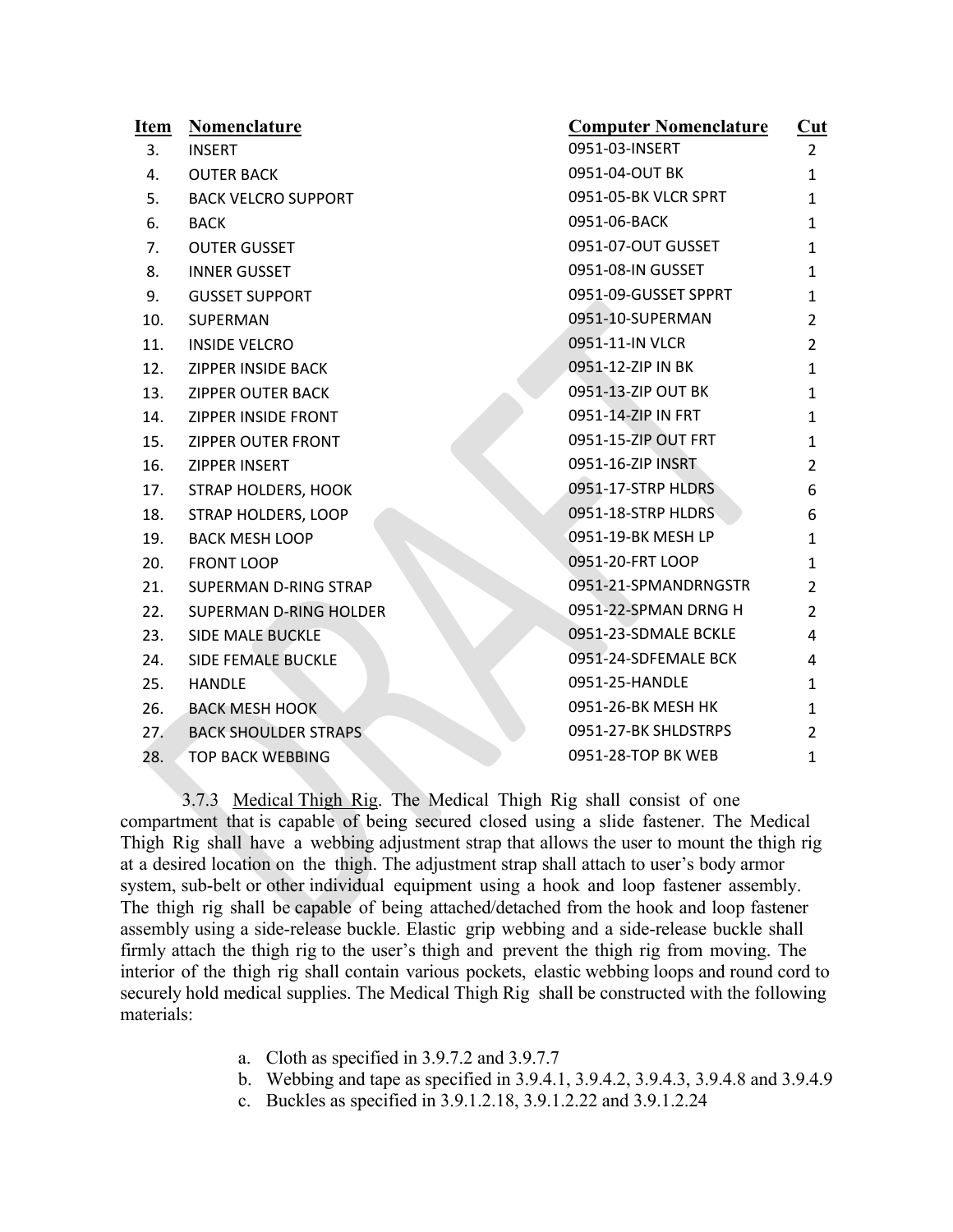- d. Slide fastener as specified in 3.9.9.13
- e. Ring as specified in 3.9.1.8.2
- f. Friction buckle as specified in 3.9.1.9.14
- g. Elastic webbing as specified in 3.9.5.7 and 3.9.5.8
- h. Cord as specified in 3.9.10.2 and 3.9.10.3
- i. Eyelet as specified in 3.9.1.4.2
- j. Barrel lock as specified in 3.9.1.1.2
- k. Hook and loop fastener as specified in 3.9.6
- l. Thread as specified in 3.9.8.1 and 3.9.8.2

The Medical Thigh Rig shall be in accordance with the following Corpsman Assault System drawing numbers: 2-6-0945: Medical Thigh Rig, CAS; 2-6-0946: Belt, Medical Thigh Rig, CAS; 2-6-0947: Strap, Upright, Medical Thigh Rig, CAS; 2-6-0948: Strap, Medical Thigh Rig, CAS; 2-6-0952: Patterns, Medical Thigh Rig, CAS.

## 3.7.3.1 Medical Thigh Rig Pattern List.

| Item | Nomenclature                    | <b>Computer Nomenclature</b> | $\overline{\text{Cut}}$ |
|------|---------------------------------|------------------------------|-------------------------|
| 1.   | <b>OUTER FRONT</b>              | 0952-01-OUT FRT              | $\overline{2}$          |
| 3.   | <b>INNER FRONT LARGE POCKET</b> | 0952-03-IN FRT LGPK          | $\mathbf{1}$            |
| 4.   | <b>INNER FRONT SMALL POCKET</b> | 0952-04-IN FRTSMLPKT         | $\mathbf{1}$            |
| 5.   | <b>BACK OUTER</b>               | 0952-05-BK OUT               | 1                       |
| 6.   | <b>BACK INNER</b>               | 0952-06-BK IN                | $\mathbf{1}$            |
| 7.   | <b>BACK INNER BACK POCKET</b>   | 0952-07-BK IN BK PKT         | $\mathbf{1}$            |
| 8.   | <b>BACK INNER FRONT POCKET</b>  | 0952-08-BK IN FRT PK         | $\mathbf{1}$            |
| 9.   | <b>BACK ZIPPER BAND</b>         | 0952-09-BK ZIP BAND          | $\mathbf{1}$            |
| 10.  | <b>FRONT ZIPPER BAND</b>        | 0952-10-FRT ZIP BAND         | $\mathbf{1}$            |
| 11.  | <b>GUSSET</b>                   | 0952-11-GUSSET               | $\mathbf{1}$            |
| 12.  | POCKET ELASTIC WOVEN            | 0952-12-PKT ELASTC W         | 1                       |
| 13.  | POCKET ELASTIC WOVEN 2          | 0952-13-PKT ELSTCWV2         | $\overline{2}$          |
| 18.  | <b>BACK D-RING WEBBING</b>      | 0952-18-BK DRING WEB         | $\mathbf{1}$            |
| 19.  | <b>BACK BUCKLE WEBBING</b>      | 0952-19-BK BCKL WEB          | $\mathbf{1}$            |
| 20.  | <b>BACK LOOP</b>                | 0952-20-BK LOOP              | $\mathbf{1}$            |
| 22.  | <b>BACK BUCKLE HOOK</b>         | 0952-22-BK BCKL HOOK         | 1                       |
| 23.  | <b>D-RING HOOK</b>              | 0952-23-DRING HOOK           | $\mathbf{1}$            |
| 24.  | <b>GRIPPER ELASTIC BELT</b>     | 0952-24- GRPPR ELSTC         | 1                       |
| 26.  | <b>TOP BUCKLE WEBBING</b>       | 0952-26-TOP BCKL WEB         | $\mathbf{1}$            |
| 29.  | <b>FRONT INSERT WEBBING</b>     | 0952-29-FT INSRT WEB         | 1                       |
| 30.  | <b>CORD WEBBING</b>             | 0952-30-CORD WEBBING         | $\overline{2}$          |
| 31.  | <b>WEBBING</b>                  | 0952-31-WEBBING              | $\overline{2}$          |
| 32.  | <b>LOOP</b>                     | 0952-32-LOOP                 | $\mathbf{1}$            |
| 33.  | <b>WEBBING</b>                  | 0952-33-WEBBING              | 1                       |
| 34.  | <b>HOOK</b>                     | 0952-34-HOOK                 | $\mathbf{1}$            |
|      |                                 |                              |                         |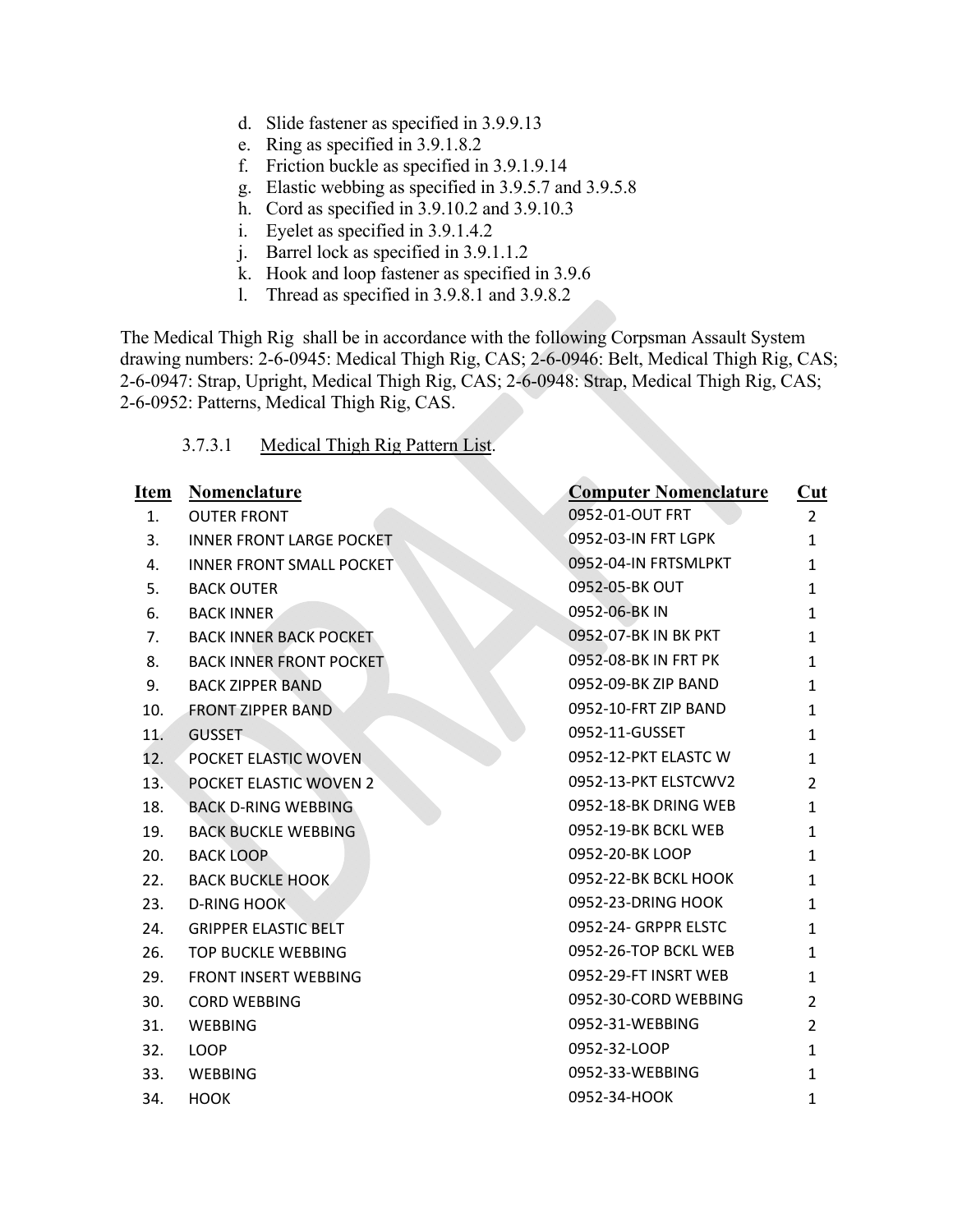|     | Item Nomenclature | <b>Computer Nomenclature</b> | Cut |
|-----|-------------------|------------------------------|-----|
| 35. | LOOP.             | 0952-35-LOOP                 |     |

3.7.4 Modular Medical Pouch. The Modular Medical Pouch shall consist of one compartment that is capable of being secured closed using two slide fasteners. The pouch shall be capable of being mounted onto PALS webbing. The interior of the pouch shall have loop fastener used to mount Medical Inserts (see 3.7.5). The Modular Medical Pouch shall have a means of allowing water to drain out. The Modular Medical Pouch shall be constructed with the following materials:

- a. Cloth as specified in 3.9.7.2 and 3.9.7.7
- b. Webbing and tape as specified in 3.9.4.1 and 3.9.4.8
- c. Hook and loop fastener as specified in 3.9.6 and 3.9.6.1
- d. Slide fastener as specified in 3.9.9.12
- e. Stiffener as specified in 3.9.3.1 and 3.9.3.5
- f. Snap fastener as specified in 3.9.1.5.1
- g. Grommet as specified in 3.9.1.6.1
- h. Elastic webbing as specified in 3.9.5.7
- i. Cord as specified in 3.9.10.3
- j. Foam as specified in 3.9.2.2
- k. Thread as specified in 3.9.8.1 and 3.9.8.2

The Modular Medical Pouch shall be in accordance with Corpsman Assault System drawing numbers 2-6-0949: Modular Medical Pouch, CAS and 2-6-0953: Patterns, Modular Medical Pouch, CAS.

3.7.4.1 Modular Medical Pouch Pattern List.

| Item | Nomenclature                   | <b>Computer Nomenclature</b> | Cut            |
|------|--------------------------------|------------------------------|----------------|
| 1.   | <b>BAND</b>                    | 0953-01-BAND                 | 1              |
| 2.   | <b>BACK</b>                    | 0953-02-BACK                 | 1              |
| 3.   | <b>BACK VELCRO SUPPORT</b>     | 0953-03-BKVLCRSPPRT          | 1              |
| 4.   | <b>FRONT ELAP INSERT</b>       | 0953-04-FRTFLPINSRT          | 1              |
| 5.   | FRONT FLAP MID POCKET          | 0953-05-FRTFLPMDPKT          | 1              |
| 6.   | <b>FRONT FLAP OUTER POCKET</b> | 0953-06-FRTFLPOUTPKT         | 1              |
| 7.   | <b>INNER FRONT FLAP</b>        | 0953-07-IN FRT FLP           | 1              |
| 8.   | <b>INNER TOP</b>               | 0953-08-IN TOP               | 1              |
| 9.   | <b>INNER ZIPPER</b>            | 0953-09-IN ZIP               | $\mathfrak{p}$ |
| 10.  | <b>OUTER FRONT FLAP</b>        | 0953-10-OUT FRT FLP          | 1              |
| 11.  | <b>OUTER TOP</b>               | 0953-11-OUT TOP              | 1              |
| 12.  | <b>OUTER ZIPPER</b>            | 0953-12-OUT ZIP              | $\mathfrak{p}$ |
| 15.  | <b>FLAP TAB</b>                | 0953-15-FLAP TAB             | 1              |
| 19.  | <b>INNER BAND</b>              | 0953-19-INNERBAND            | 1              |
| 20.  | <b>FRONT INSERT</b>            | 0953-20-FRNTINSERT           | 1              |
|      |                                |                              |                |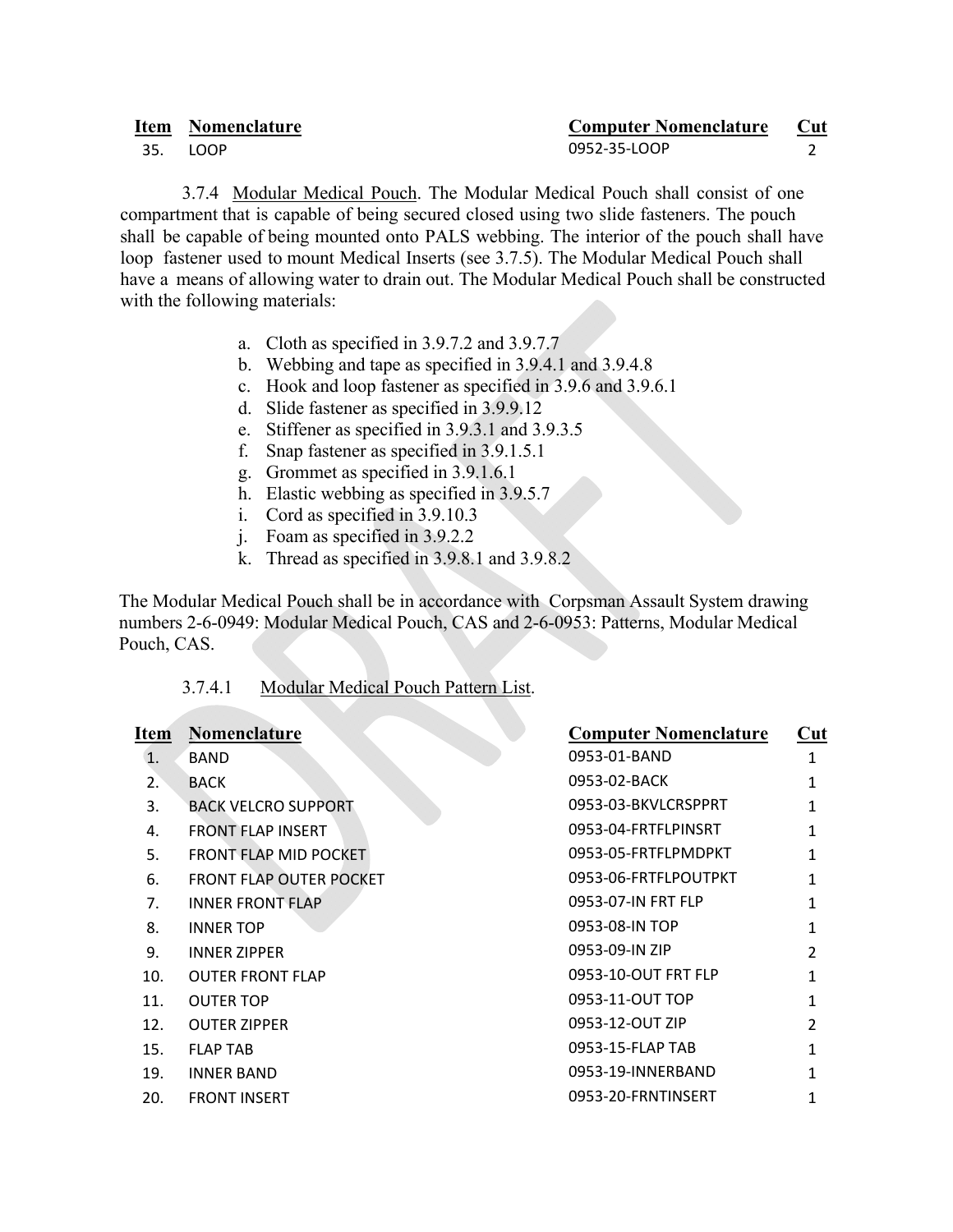| <b>Item</b> | Nomenclature       | <b>Computer Nomenclature</b> | Cut |
|-------------|--------------------|------------------------------|-----|
| 21.         | <b>BAND FOAM</b>   | 0953-21-BANDFOAM             |     |
| 22.         | OUT TOP FOAM       | 0953-22-OUTTOPFOAM           | 1   |
| 23.         | <b>BACK VELCRO</b> | 0953-23-BACK VELCRO          | 1   |
| 24.         | WEBBING            | 0953-24-WEBBING              | 3   |
| 25.         | WEBBING            | 0953-25-WEBBING              | 3   |
| 26.         | <b>WEBBING</b>     | 0953-26-WEBBING              | 6   |
| 27.         | WEBBING            | 0953-27-WEBBING              | 1   |
| 28.         | <b>WEBBING</b>     | 0953-28-WEBBING              | 3   |
|             |                    |                              |     |

#### 3.7.5 Medical Inserts.

3.7.5.1 Narc Pouch. The Narc Pouch shall consist of a single pocket used to hold a hard-sided plastic case. The pocket shall secure the plastic case using a webbing strap. The Narc Pouch shall be capable of being mounted into the Medical Assault Pack (see 3.7.1) or the Medical Sustainment Bag (see 3.7.2) using hook fastener. One (1) Narc Pouch shall be included with the CAS. The Narc Pouch shall be constructed with the following materials:

- a. Cloth as specified in 3.9.7.2
- b. Webbing as specified in 3.9.4.2
- c. Hook and loop fastener as specified in 3.9.6
- d. Stiffener as specified in 3.9.3.1
- e. Thread as specified in 3.9.8.1 and 3.9.8.2

The Narc Pouch shall be in accordance with Corpsman Assault System drawing numbers 2-6- 0934: Narc Pouch, CAS and 2-6-0954: Patterns, Narc Pouch, CAS.

3.7.5.1.1 Narc Pouch Pattern List.

| <b>Item</b> | <b>Nomenclature</b>   | <b>Computer Nomenclature</b> | Cut |
|-------------|-----------------------|------------------------------|-----|
| 1.          | <b>FRONT POCKET</b>   | 0954-01-FRT PKT              |     |
| 2.          | <b>BACK</b>           | 0954-02-BACK                 |     |
| 3.          | <b>PLASTIC INSERT</b> | 0954-03-PLSTINSRT            |     |
| 4.          | <b>TOP WEBBING</b>    | 0954-04-TOP WEB              |     |
| 5.          | <b>HOOK</b>           | 0954-05-HOOK                 |     |
| 6.          | <b>LOOP</b>           | 0954-06-LOOP                 |     |
|             | <b>HOOK</b>           | 0954-07-HOOK                 |     |
|             |                       |                              |     |

3.7.5.2 Medium Pouch. The Medium Pouch shall be capable of being secured closed using a slide fastener. The pouch shall be capable of being mounted into the Medical Assault Pack (see 3.7.1) or the Medical Sustainment Bag (see 3.7.2) using hook fastener. Two (2) Medium Pouches shall be included with the CAS. The Medium Pouch shall be constructed with the following materials:

a. Cloth as specified in 3.9.7.2 and 3.9.7.7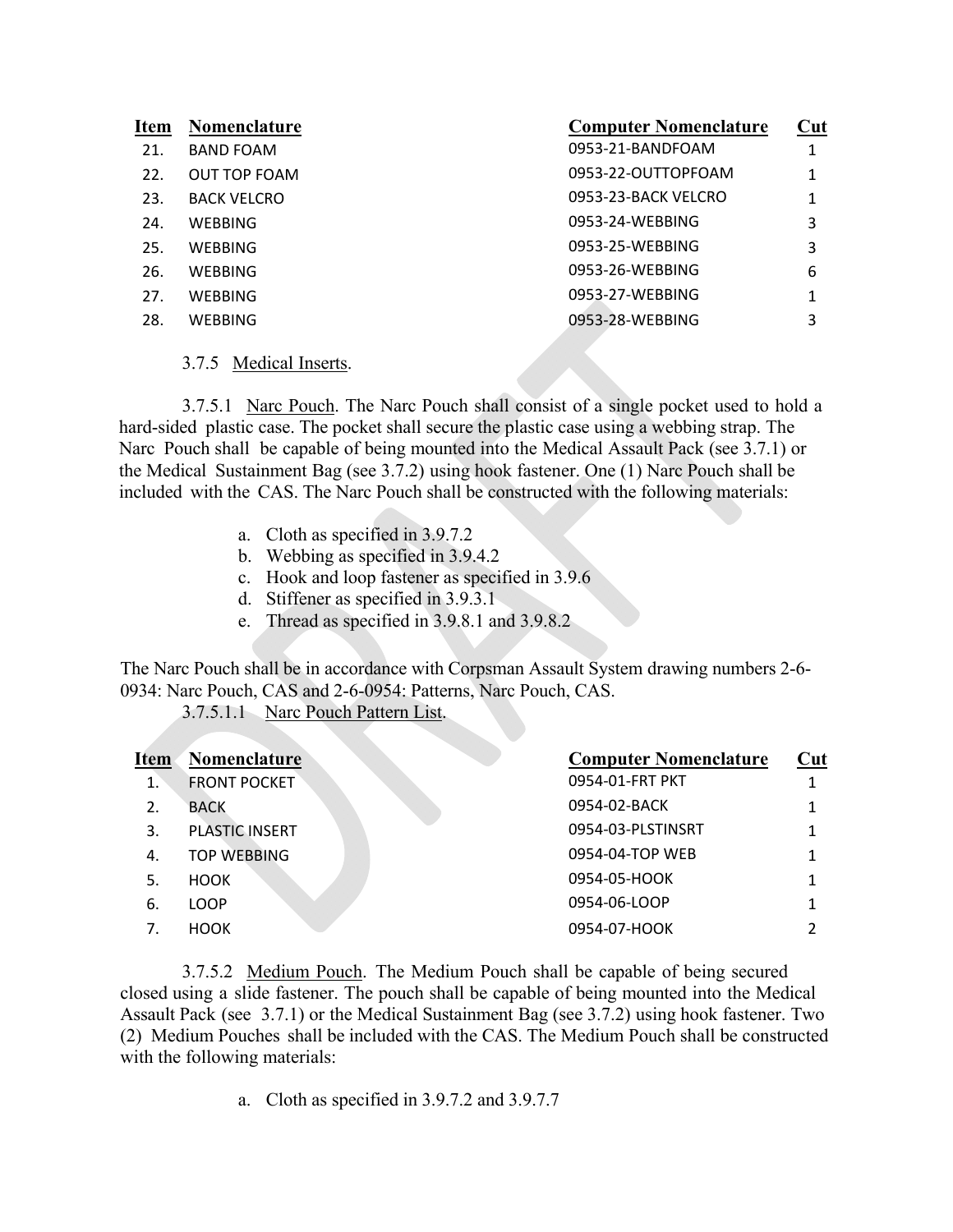- b. Webbing and tape as specified in 3.9.4.1 and 3.9.4.8
- c. Hook and loop fastener as specified in 3.9.6
- d. Slide fastener as specified in 3.9.9.13
- e. Cord as specified in 3.9.10.3
- f. Foam as specified in 3.9.2.9
- g. Thread as specified in 3.9.8.1 and 3.9.8.2

The Medium Pouch shall be in accordance with Corpsman Assault System drawing numbers 2- 6-0938: Medium Pouch, CAS and 2-6-0955: Patterns, Medium Pouch, CAS.

3.7.5.2.1 Medium Pouch Pattern List.

| <b>Item</b>      | Nomenclature          | <b>Computer Nomenclature</b> | Cut |
|------------------|-----------------------|------------------------------|-----|
|                  | <b>INNER BACK</b>     | 0955-01-IN BACK              |     |
| $\mathfrak{D}$ . | <b>OUTER BACK</b>     | 0955-02-OUT BACK             |     |
| 3.               | <b>BOTTOM ZIPPER</b>  | 0955-03-BTTM ZIP             |     |
| 4.               | <b>TOP ZIPPER</b>     | 0955-04-TOP ZIP              |     |
| 5.               | <b>INSIDE SUPPORT</b> | 0955-05-INSIDE SPPRT         |     |
| 6.               | <b>HANDLE</b>         | 0955-06-HANDLE               |     |
| 7.               | <b>HOOK</b>           | 0955-07-HOOK                 |     |
|                  |                       |                              |     |

3.7.5.3 Large Pouch. The Large Pouch shall be capable of being secured closed using a slide fastener. The pouch shall be capable of being mounted into the Medical Assault Pack (see 3.7.1) or the Medical Sustainment Bag (see 3.7.2) using hook fastener. Two (2) Large Pouches shall be included with the CAS. The Large Pouch shall be constructed with the following materials:

- a. Cloth as specified in 3.9.7.2 and 3.9.7.7
- b. Webbing and tape as specified in 3.9.4.1 and 3.9.4.8
- c. Hook and loop fastener as specified in 3.9.6
- d. Slide fastener as specified in 3.9.9.13
- e. Cord as specified in 3.9.10.3
- f. Foam as specified in 3.9.2.9
- g. Thread as specified in 3.9.8.1 and 3.9.8.2

The Large Pouch shall be in accordance with Corpsman Assault System drawing numbers 2-6- 0939: Large Pouch, CAS and 2-6-0956: Patterns, Large Pouch, CAS.

#### 3.7.5.3.1 Large Pouch Pattern List.

| Item | Nomenclature  | <b>Computer Nomenclature</b> | Cut |
|------|---------------|------------------------------|-----|
|      | OUTER BACK    | 0956-01-OUT BACK             |     |
|      | INNER BACK    | 0956-02-IN BACK              |     |
|      | BOTTOM ZIPPER | 0956-03-BTTM ZIP             |     |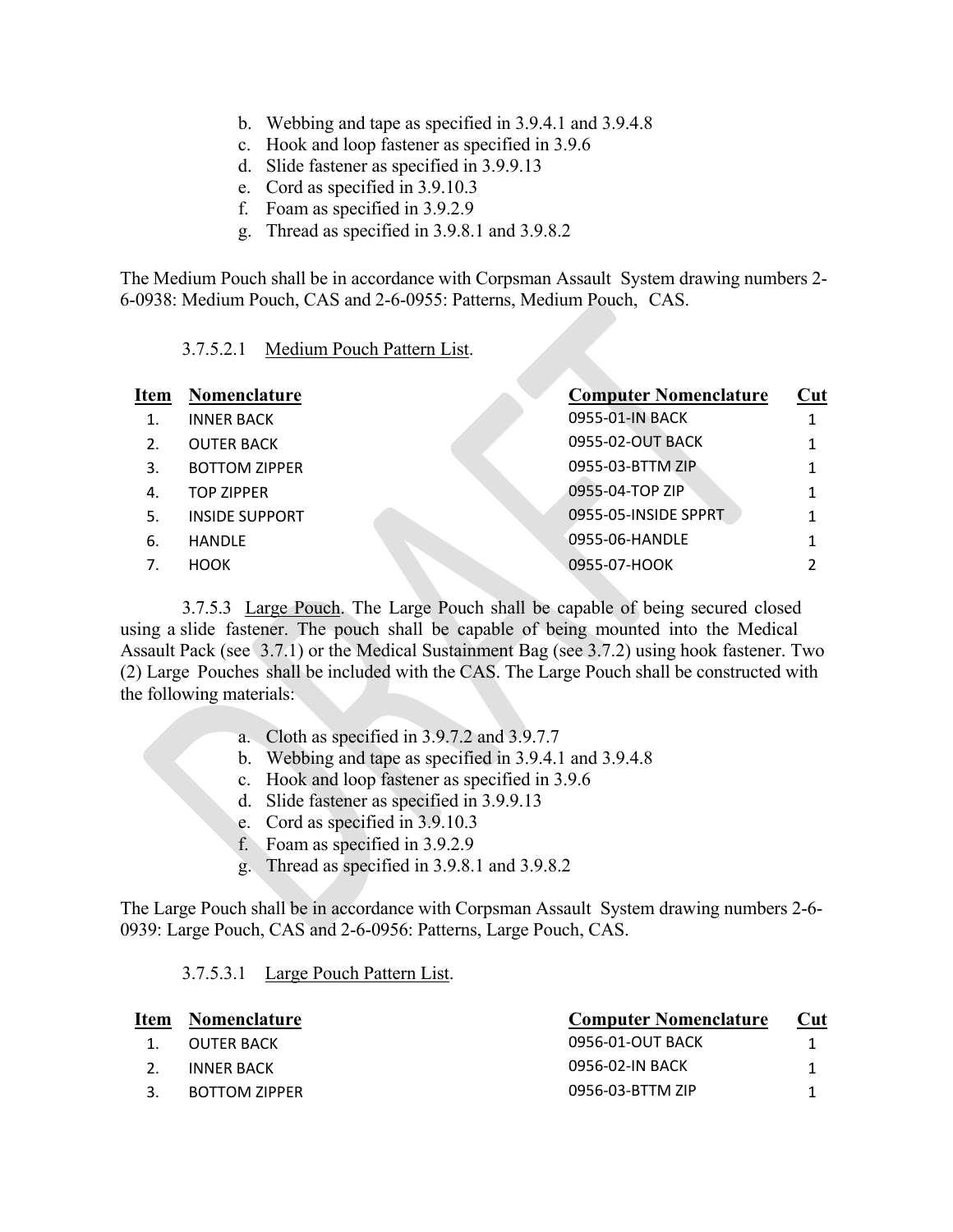| <b>Nomenclature</b> | <b>Computer Nomenclature</b> | <b>Cut</b> |
|---------------------|------------------------------|------------|
| TOP ZIPPER          | 0956-04-TOP ZIP              |            |
| INSIDE SUPPORT      | 0956-05-INSIDE SPPRT         |            |
| HANDLE              | 0956-06-HANDLE               |            |
| <b>HOOK</b>         | 0956-07-HOOK                 |            |
|                     |                              |            |

3.7.5.4 Small Reversible Pouch. The Small Reversible Pouch shall be capable of being secured closed using a reversible slide fastener. The pouch shall be capable of being mounted into the Medical Assault Pack (see 3.7.1) or the Medical Sustainment Bag (see 3.7.2) using hook fastener. The pouch shall be capable of being turned inside out and mounted onto PALS webbing. Two (2) Small Reversible Pouches shall be included with the CAS. The Small Reversible Pouch shall be constructed with the following materials:

- a. Cloth as specified in 3.9.7.2
- b. Webbing and tape as specified in 3.9.4.1 and 3.9.4.8
- c. Hook and loop fastener as specified in 3.9.6
- d. Slide fastener as specified in 3.9.9.11
- e. Cord as specified in 3.9.10.3
- f. Foam as specified in 3.9.2.9
- g. Snap fastener as specified in 3.9.1.5.1
- h. Stiffener as specified in 3.9.3.5
- i. Thread as specified in 3.9.8.1 and 3.9.8.2

The Small Reversible Pouch shall be in accordance with Corpsman Assault System drawing numbers 2-6-0936: Small Reversible Pouch, CAS and 2-6-0957: Patterns, Small Reversible Pouch, CAS.

#### 3.7.5.4.1 Small Reversible Pouch Pattern List.

| Item | <b>Nomenclature</b>   | <b>Computer Nomenclature</b> | $Cut$         |
|------|-----------------------|------------------------------|---------------|
| 1.   | <b>INNER BACK</b>     | 0957-01-IN BACK              |               |
| 2.   | <b>OUTER BACK</b>     | 0957-02-OUT BACK             |               |
| 3.   | <b>BOTTOM ZIPPER</b>  | 0957-03-BTTM ZIP             | 1             |
| 4.   | <b>TOP ZIPPER</b>     | 0957-04-TOP ZIP              |               |
| 5.   | <b>INSIDE SUPPORT</b> | 0957-05-INSIDE SPPRT         |               |
| 6.   | <b>HANDLE</b>         | 0957-06-HANDLE               | 1             |
| 7.   | <b>WEBBING</b>        | 0957-07-WEBBING              | $\mathfrak z$ |
| 8.   | <b>HOOK</b>           | 0957-08-HOOK                 | $\mathfrak z$ |
| 9.   | <b>WEBBING</b>        | 0957-09-WEBBING              | C             |
| 10.  | <b>WEBBING</b>        | 0957-10-WEBBING              | 2             |
|      |                       |                              |               |

3.7.5.5 Medium Reversible Pouch. The Medium Reversible Pouch shall be capable of being secured closed using a reversible slide fastener. The pouch shall be capable of being mounted into the Medical Assault Pack (see 3.7.1) or the Medical Sustainment Bag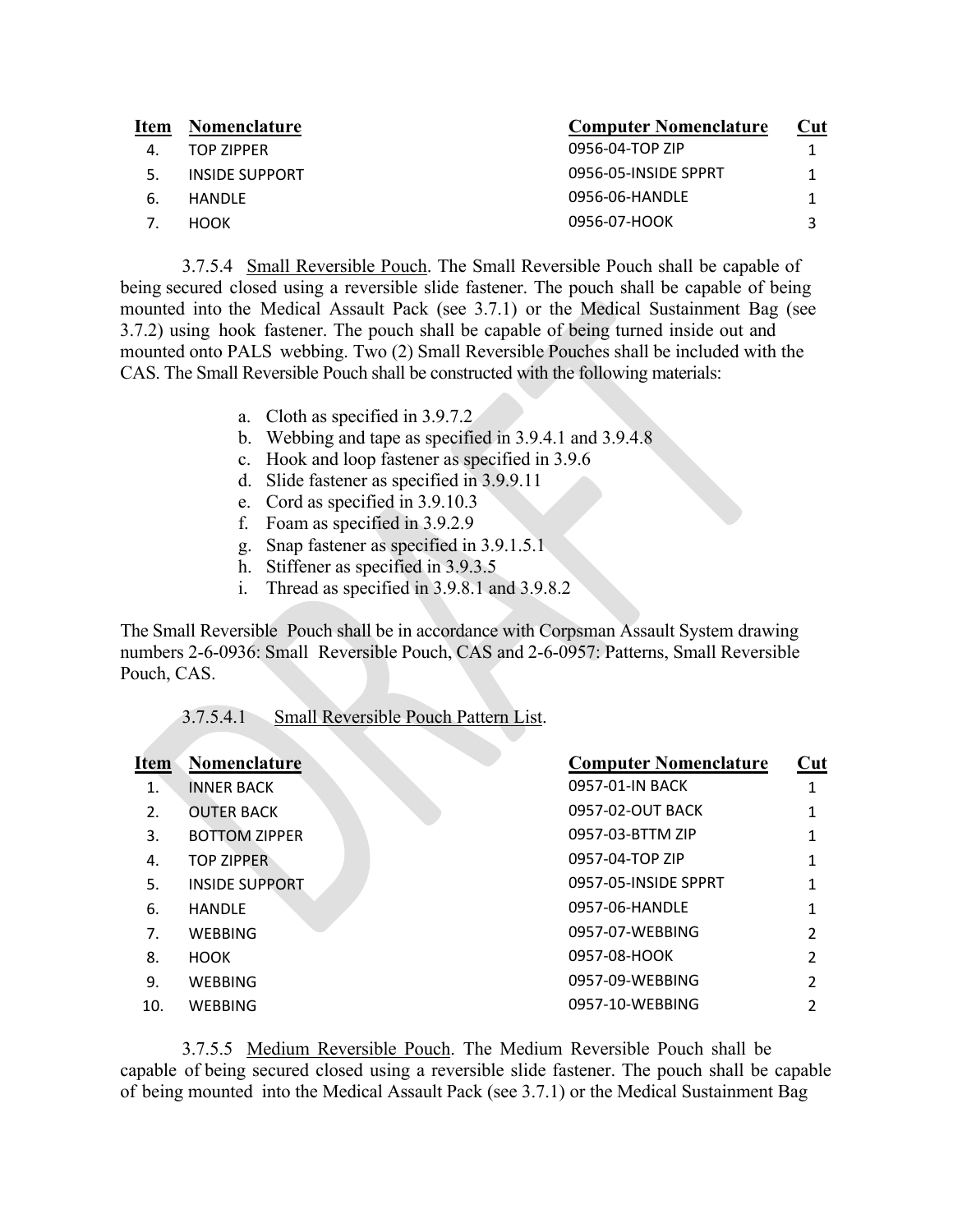(see 3.7.2) using hook fastener. The pouch shall be capable of being turned inside out and mounted onto PALS webbing. Two (2) Medium Reversible Pouches shall be included with the CAS. The Medium Reversible Pouch shall be constructed with the following materials:

- a. Cloth as specified in 3.9.7.2
- b. Webbing and tape as specified in 3.9.4.1 and 3.9.4.8
- c. Hook and loop fastener as specified in 3.9.6
- d. Slide fastener as specified in 3.9.9.11
- e. Cord as specified in 3.9.10.3
- f. Foam as specified in 3.9.2.9
- g. Snap fastener as specified in 3.9.1.5.1
- h. Stiffener as specified in 3.9.3.5
- i. Thread as specified in 3.9.8.1 and 3.9.8.2

The Medium Reversible Pouch shall be in accordance with Corpsman Assault System drawing numbers 2-6-0937: Medium Reversible Pouch, CAS and 2-6-0958: Patterns, Medium Reversible Pouch, CAS.

#### 3.7.5.5.1 Medium Reversible Pouch Pattern List.

| Item | Nomenclature          | <b>Computer Nomenclature</b> | Cut |
|------|-----------------------|------------------------------|-----|
| 1.   | <b>INNER BACK</b>     | 0958-01-IN BACK              |     |
| 2.   | <b>OUTER BACK</b>     | 0958-02-OUT BACK             |     |
| 3.   | <b>BOTTOM ZIPPER</b>  | 0958-03-BTTM ZIP             |     |
| 4.   | <b>TOP ZIPPER</b>     | 0958-04-TOP ZIP              |     |
| 5.   | <b>INSIDE SUPPORT</b> | 0958-05-INSIDE SPPRT         |     |
| 6.   | <b>HANDLE</b>         | 0958-06-HANDLE               |     |
| 7.   | <b>BACK STRAP</b>     | 0957-07-BACK STRAP           | 4   |
| 8.   | <b>HOOK</b>           | 0958-08-HOOK                 | 2   |
| 9.   | <b>WEBBING</b>        | 0958-09-WEBBING              |     |
| 10.  | <b>WEBBING</b>        | 0958-10-WEBBING              |     |
|      |                       |                              |     |

3.7.5.6 Elastic Panel. The Elastic Panel shall have four (4) rows of various sized elastic webbing loops used to secure medical supplies. An adjustable round cord shall allow a tape roll(s) to be secured and easily accessed. The panel shall be capable of being mounted into the Medical Assault Pack (see 3.7.1) or the Medical Sustainment Bag (see 3.7.2) using hook fastener. Two Elastic Panels shall be included with the CAS. The Elastic Panel shall be constructed with the following materials:

- a. Cloth as specified in 3.9.7.2
- b. Webbing as specified in 3.9.4.1
- c. Hook and loop fastener as specified in 3.9.6
- d. Buckle as specified in 3.9.1.2.24
- e. Cord as specified in 3.9.10.3
- f. Foam as specified in 3.9.2.9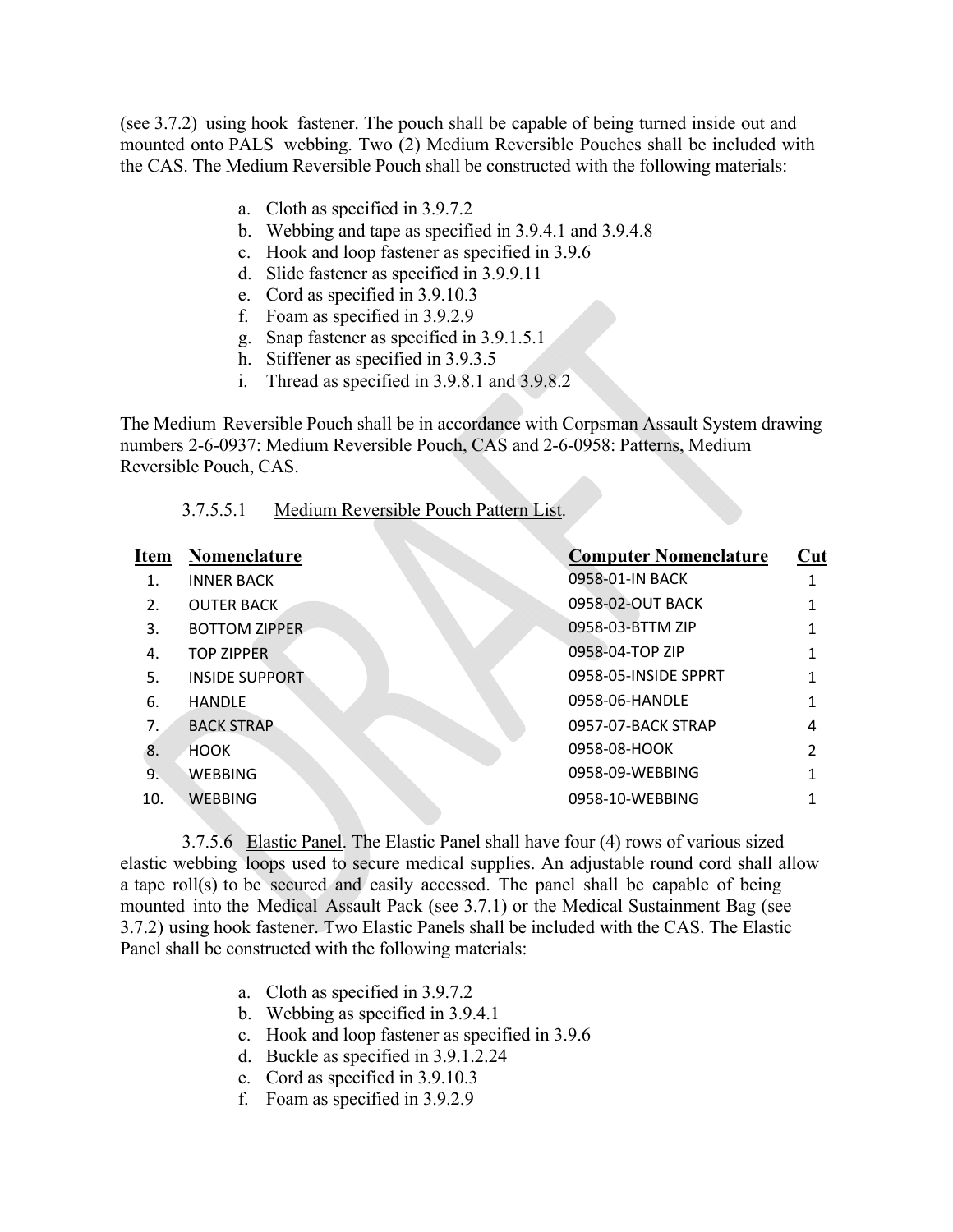- g. Stiffener as specified in 3.9.3.1
- h. Thread as specified in 3.9.8.1 and 3.9.8.2

The Elastic Panel shall be in accordance with Corpsman Assault System drawing numbers 2-6- 0935: Elastic Panel, CAS and 2-6-0959: Patterns, Elastic Panel, CAS.

| 3.7.5.6.1 | Elastic Panel Pattern List. |
|-----------|-----------------------------|
|           |                             |

| Item | Nomenclature        | <b>Computer Nomenclature</b> | Cut |
|------|---------------------|------------------------------|-----|
|      | ELASTIC PANEL       | 0959-01-ELASTIC PANL         |     |
|      | <b>INSERT</b>       | 0959-02-INSERT               |     |
|      | <b>CORD WEBBING</b> | 0959-03-CORD WEB             |     |
|      | <b>ELASTIC</b>      | 0959-04-ELASTIC              | 4   |
|      |                     |                              |     |

3.7.5.7 Double Pocket Panel. The Double Pocket Panel shall have two (2) pockets adjacent to one another. The openings of the pockets shall be capable of being tightened using elastic cord and barrel locks. The panel shall be capable of being mounted into the Medical Assault Pack (see 3.7.1), Medical Sustainment Bag (see 3.7.2) or Modular Medical Pouch (see 3.7.4) using hook fastener. One (1) Double Pocket Panel shall be included with the CAS. The Double Pocket Panel shall be constructed with the following materials:

- a. Cloth as specified in 3.9.7.2 and 3.9.7.7
- b. Tape as specified in 3.9.4.4, 3.9.4.8 and 3.9.4.9
- c. Hook and loop fastener as specified in 3.9.6
- d. Barrel lock as specified in 3.9.1.1.2
- e. Eyelet as specified in 3.9.1.4.2
- f. Cord as specified in 3.9.10.2
- g. Stiffener as specified in 3.9.3.1
- h. Thread as specified in 3.9.8.1 and 3.9.8.2

The Double Pocket Panel shall be in accordance with Corpsman Assault System drawing numbers 2-6-0932: Double Pocket Panel, CAS and 2-6-0960: Patterns, Double Pocket Panel, CAS.

|  | 3.7.5.7.1 | Double Pocket Panel Pattern List. |  |  |
|--|-----------|-----------------------------------|--|--|
|  |           |                                   |  |  |

| <b>Item</b> | <b>Nomenclature</b>  | <b>Computer Nomenclature</b> | Cut |
|-------------|----------------------|------------------------------|-----|
|             | <b>FRONT POCKET</b>  | 0960-01-FRT PKT              |     |
|             | <b>FRONT</b>         | 0960-02-FRONT                |     |
|             | DOUBLE POCKET INSERT | 0960-03-2PKT INSERT          |     |
| 4.          | <b>HOOK</b>          | 0960-04-HOOK                 |     |
|             | <b>BACK</b>          | 0960-05-BACK                 |     |
|             |                      |                              |     |

3.7.5.8 Triple Pocket Panel. The Triple Pocket Panel shall have three (3) pockets adjacent to one another. The openings of the pockets shall be capable of being tightened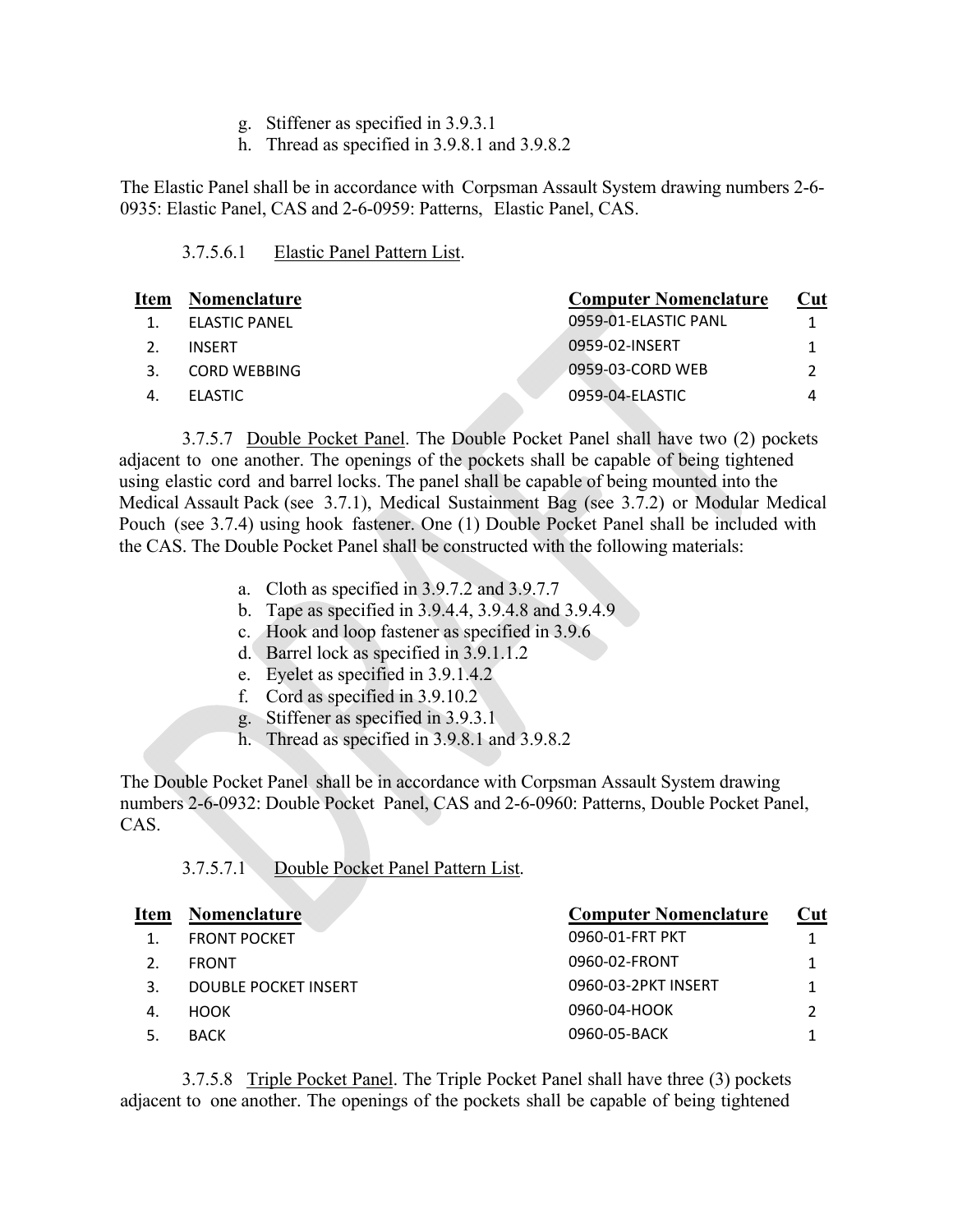using elastic cord and barrel locks. The panel shall be capable of being mounted into the Medical Assault Pack (see 3.7.1) or Medical Sustainment Bag (see 3.7.2) using hook fastener. One (1) Triple Pocket Panel shall be included with the CAS. The Triple Pocket Panel shall be constructed with the following materials:

- a. Cloth as specified in 3.9.7.2 and 3.9.7.7
- b. Tape as specified in 3.9.4.5, 3.9.4.8 and 3.9.4.9
- c. Hook and loop fastener as specified in 3.9.6
- d. Barrel lock as specified in 3.9.1.1.2
- e. Eyelet as specified in 3.9.1.4.2
- f. Cord as specified in 3.9.10.2
- g. Stiffener as specified in 3.9.3.1
- h. Thread as specified in 3.9.8.1 and 3.9.8.2

The Triple Pocket Panel shall be in accordance with Corpsman Assault System drawing numbers 2-6-0933: Triple Pocket Panel, CAS and 2-6-0961: Patterns, Triple Pocket Panel, CAS.

#### 3.7.5.8.1 Triple Pocket Panel Pattern List.

| <b>Item</b> | Nomenclature         | <b>Computer Nomenclature</b> | Cut |
|-------------|----------------------|------------------------------|-----|
|             | <b>FRONT POCKET</b>  | 0962-01-FRONT PKT            |     |
|             | <b>FRONT BACK</b>    | 0962-02-FRONT                |     |
|             | TRIPLE POCKET INSERT | 0962-03-3PKT INSERT          |     |
|             | <b>HOOK</b>          | 0962-04-HOOK                 |     |
|             | <b>BACK</b>          | 0962-05-BACK                 |     |

3.7.5.9 Stacked Pocket Panel. The Stacked Pocket Panel shall have two (2) different sized pockets. The smaller pocket shall be placed on top of the larger pocket allowing easier access to the contents contained within. The openings of the pockets shall be capable of being tightened using elastic cord and barrel locks. The panel shall be capable of being mounted into the Medical Assault Pack (see 3.7.1), Medical Sustainment Bag (see 3.7.2) or Modular Medical Pouch (see 3.7.4) using hook fastener. One (1) Stacked Pocket Panel shall be included with the CAS. The Stacked Pocket Panel shall be constructed with the following materials:

- a. Cloth as specified in 3.9.7.2 and 3.9.7.7
- b. Tape as specified in 3.9.4.8 and 3.9.4.9
- c. Hook and loop fastener as specified in 3.9.6
- d. Barrel lock as specified in 3.9.1.1.2
- e. Eyelet as specified in 3.9.1.4.2
- f. Cord as specified in 3.9.10.2
- g. Stiffener as specified in 3.9.3.1
- h. Thread as specified in 3.9.8.1 and 3.9.8.2

The Stacked Pocket Panel shall be in accordance with 2-6-0930: Stacked Pocket Panel, CAS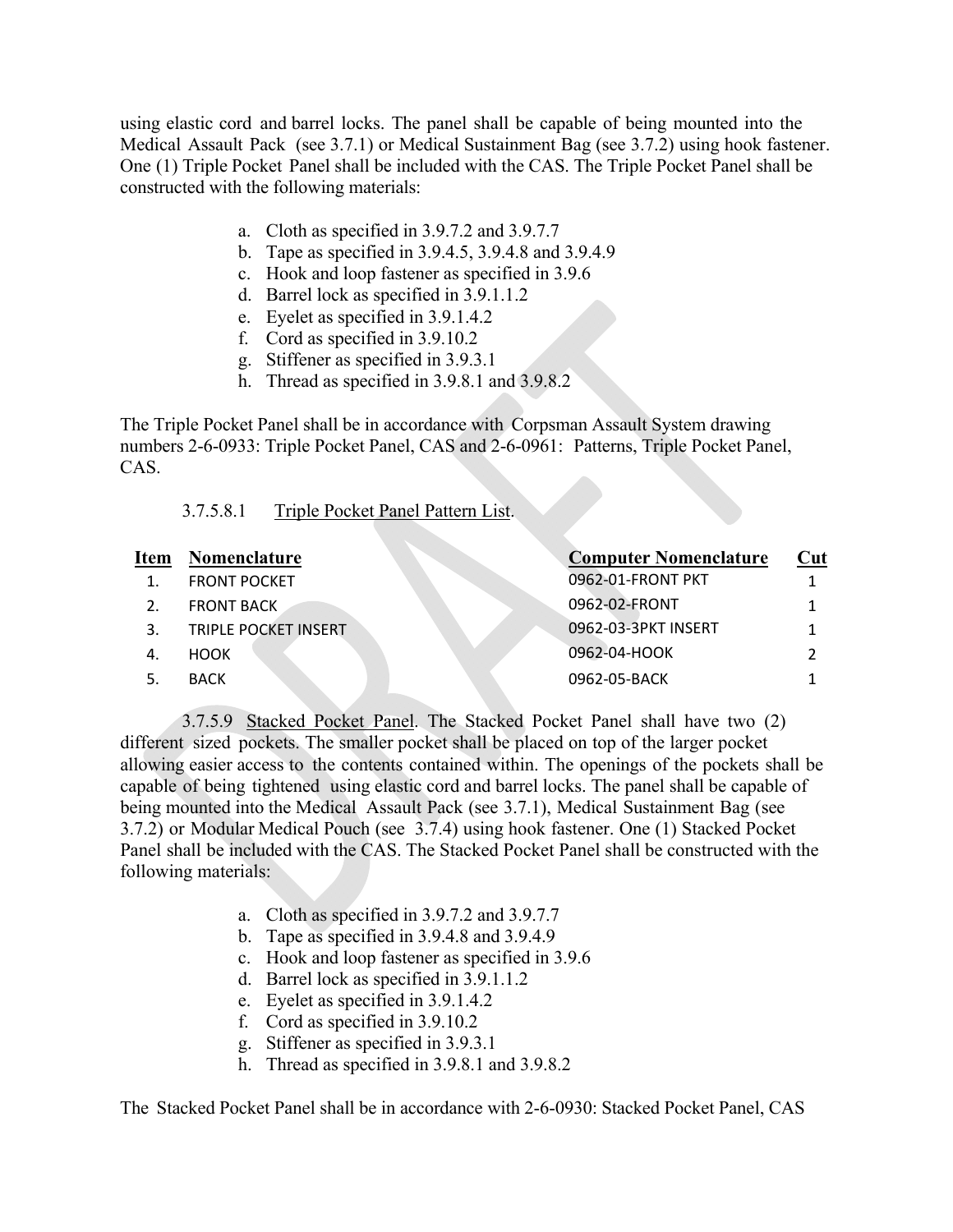and 2-6-0962: Patterns, Stacked Pocket Panel, CAS.

#### 3.7.5.9.1 Stacked Pocket Panel Pattern List.

| <b>Item</b>      | <b>Nomenclature</b>   | <b>Computer Nomenclature</b> | Cut |
|------------------|-----------------------|------------------------------|-----|
|                  | <b>FRONT POCKET</b>   | 0961-01-FRT PKT              |     |
| $\mathfrak{D}$ . | <b>BACK POCKET</b>    | 0961-02-BK PKT               |     |
| 3.               | <b>FRONT</b>          | 0961-03-FRONT                |     |
| 4.               | STACKED POCKET INSERT | 0961-04-STKD PKT INS         |     |
| 5.               | <b>HOOK</b>           | 0961-05-HOOK                 |     |
| 6.               | <b>BACK</b>           | 0961-06-BACK                 |     |
|                  |                       |                              |     |

3.8 Sub-Belt. Unless otherwise specified, the Sub-Belt shall integrate with all FILBE components without causing interference and allow individual equipment items to be securely attached without the use of tools. The Sub-Belt shall be compatible with the drop down components of the pistol holster. The Sub-Belt shall be padded and contain three (3) rows of PALS webbing for at least 75 % percent of the belt length. The Sub-Belt shall have oval rings that allow attachment of either "Y" or "H" styles of suspenders. The Sub-Belt shall be adjustable and secure closed with a side-release buckle. The Sub-Belt shall be constructed with the following materials:

- a. Cloth as specified in 3.9.7.2 and 3.9.7.6
- b. Webbing and tape as specified in 3.9.4.1, 3.9.4.3 and 3.9.4.8
- c. Buckles as specified in 3.9.1.2.7
- d. Thread as specified in 3.9.8.1 and 3.9.8.2
- e. Hook and loop fastener as specified in 3.9.6
- f. Foam as specified in 3.9.2.3
- g. Stiffener as specified in 3.9.3.1
- h. Ring as specified in 3.9.1.8.1
- i. Oval slide as specified in 3.9.1.7.1

The Sub-Belt shall be in accordance with USMC Pack drawing numbers 2-6-0964: Patterns Sub Belt Assembly and 2-6-0965: Sub Belt Assembly.

| <b>Item</b> | <b>Nomenclature</b>     | <b>Computer Nomenclature</b> | Cut |
|-------------|-------------------------|------------------------------|-----|
|             | TOP*                    | 0964-1-TOP                   |     |
| 2.          | BASE*                   | 0964-2-BASE                  |     |
| 3.          | <b>BASE MESH*</b>       | 0964-3-BASE MESH             |     |
| 4.          | FOAM*                   | 0964-4-FOAM                  |     |
| 5.          | PLASTIC*                | 0964-5-PLASTIC               |     |
| 6.          | <b>OVAL RING HOLDER</b> | 0964-6-OVAL RNG HLDR         |     |
|             | WEBBING*                | 0964-7-WEBBING               |     |
|             |                         |                              |     |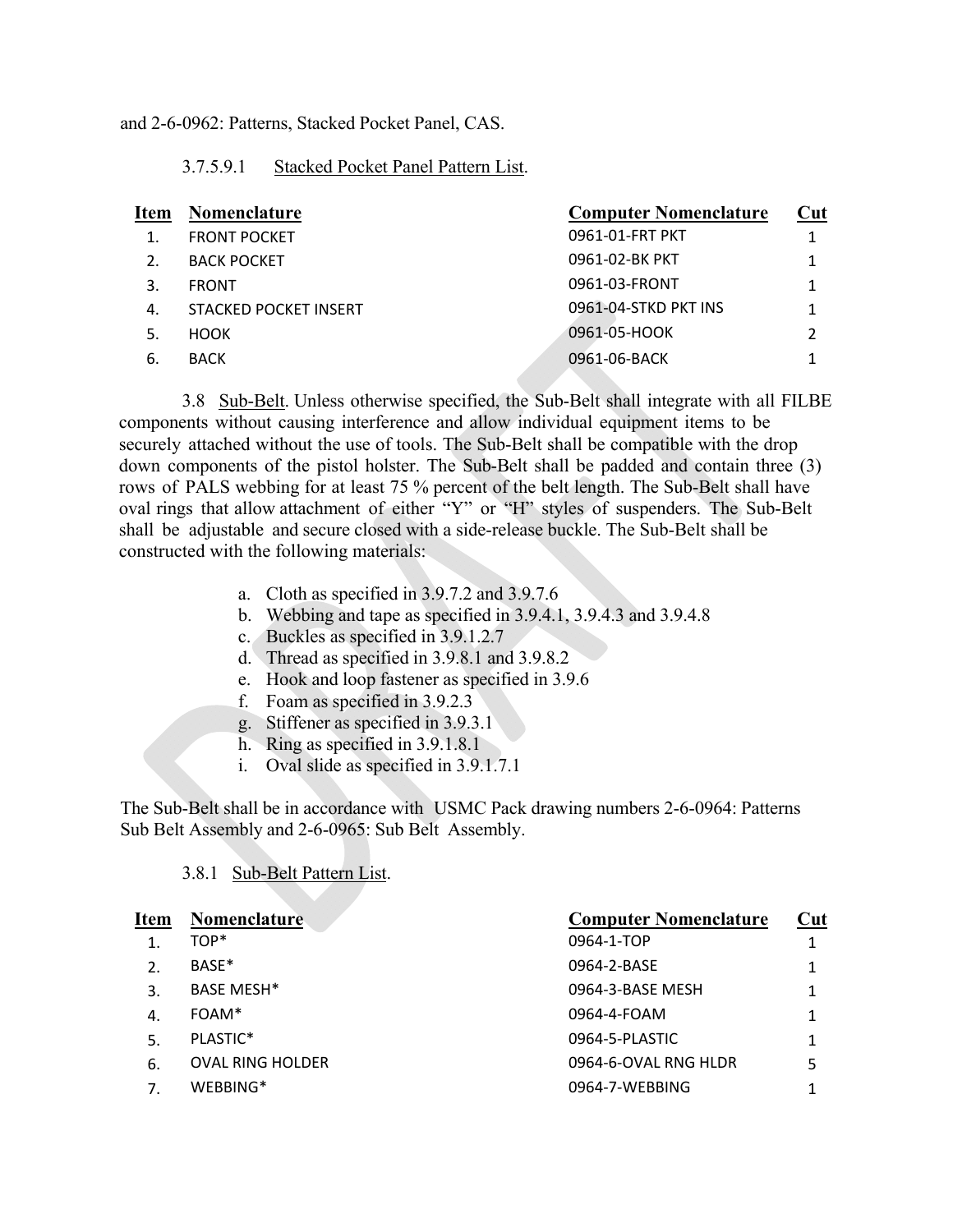| Item            | <b>Nomenclature</b>     | <b>Computer Nomenclature</b> | Cut |
|-----------------|-------------------------|------------------------------|-----|
| 8.              | STRAP RETAINER LOOP     | 0964-8-STR RETN LOOP         | っ   |
| 9.              | STRAP RETAINER HOOK     | 0964-9-STR RETN HOOK         | っ   |
| 11 <sub>1</sub> | <b>SUSPENDER BACK</b>   | 0964-11-YSUSPBACK            |     |
| 12 <sub>1</sub> | <b>SUSPENDER CENTER</b> | 0964-12-YSUSPCENTER          |     |
| 13.             | <b>SUSPENDER FRONT</b>  | 0964-13-YSUSPFRONT           |     |
| 14.             | <b>PALS WEBBING*</b>    | 0964-14-PALS WEBBING         | 3   |
|                 | *Graded for sizes       | <b>STORY</b>                 |     |

3.9 Materials and Components. The contractor shall select the materials that meet all applicable specifications, standards, and patterns specified herein when tested in accordance with paragraph 4.6 and 4.7. All part or component manufacturers are listed in alphabetical order, not by preference. Parts and components are determined to be equivalent solely by the Government. During determination of equivalency, the Government reserves the right to perform any of the inspections set forth in this document where such inspections are deemed necessary to ensure the supplies conform to prescribed requirements.

3.9.1 Hardware. All part numbers are listed in alphabetical order by manufacturer, not by preference. Unless otherwise specified, all hardware shall be compatible with FILBE components and their associated hardware. Unless otherwise specified, the color of all hardware shall be Coyote 498 for Classes 1, 2 and 3, Arctic White 488 for Class 4, and Tan 499 for Classes 5 and 6. Unless otherwise specified, all classes shall meet the applicable infrared spectral reflectance requirements as specified in Table X of paragraph 3.12.9 when tested as specified in paragraph 4.8.4.

3.9.1.1 Barrel locks.

3.9.1.1.1 Barrel lock. The barrel lock shall be ITW P/N GTSP Cordloc 350-6000 or YKK-USA I/C 0089716, or equivalent.

3.9.1.1.2 Barrel lock. The barrel lock shall be ITW P/N Toaster Ellipse Cordloc 350- 2000 or YKK-USA I/C 0089716, or equivalent. The barrel lock shall be in the "closed" position (i.e. cinching the cord).

3.9.1.1.3 Barrel lock. The barrel lock shall be National Molding P/N Pop Lock 6523 or equivalent.

3.9.1.2 Buckles.

3.9.1.2.1 Buckle, nonslip double bar. The 1.0-inch quick release nonslip buckle shall conform to MIL-B-543 Type V Class III. The nonslip buckle shall be ITW Waterbury P/N 00648-09 or equivalent.

3.9.1.2.2 Buckle, repairable, female. The 1.0-inch female repairable buckle shall be ITW P/N 810-1082 or equivalent.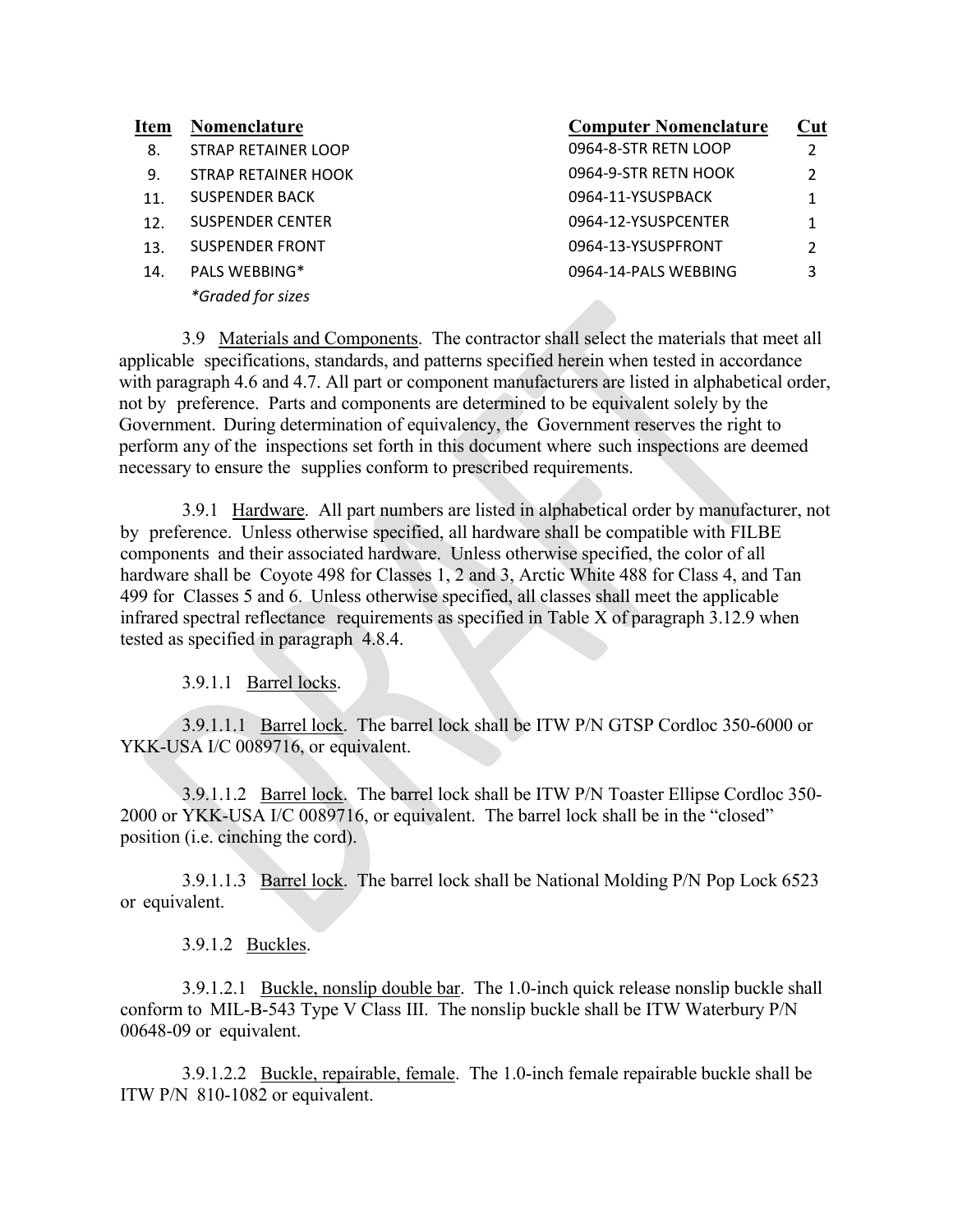3.9.1.2.3 Buckle, repairable, male. The 1.0-inch male repairable buckle shall be ITW P/N 810-1083 or equivalent.

3.9.1.2.4 Buckle, repairable, single-bar, male. The 1.0-inch male single-bar repairable buckle shall be ITW P/N 810-1072 or equivalent.

3.9.1.2.5 Buckle, quick attach, female. The 1.0-inch female quick attach surface mount buckle shall be ITW P/N 810-1076 or equivalent.

3.9.1.2.6 Buckle, side release. The 1.0-inch side release buckle shall be National Molding P/N 5000, 5707, 5709 or equivalent.

3.9.1.2.7 Buckle, side-release. The 2.0-inch side-release buckle shall be ITW P/N GTSR 810-1093/1095 or equivalent.

3.9.1.2.8 Buckle, quick-release, female. The 1.0-inch metal quick release buckle housing shall be ITW P/N 09223-26 or equivalent.

3.9.1.2.9 Buckle, quick-release, male. The 1.0-inch metal quick release buckle latch shall be ITW P/N 09223-27 or equivalent.

3.9.1.2.10 Buckle, friction. The 1.0-inch male friction buckle shall be ITW P/N GTSR Wavloc XL Latch 810-1091 or National Molding P/N Techno Grab 9700 or equivalent.

3.9.1.2.11 Buckle, friction. The 1.0-inch female friction buckle shall be ITW P/N GTSR WavLoc XL Body 810-1096 or National Molding P/N Techno Grab 10023 or equivalent.

3.9.1.2.12 Buckle, repairable. The 1.0-inch male repairable buckle shall be National Molding P/N Snap On Repairable 9739 or equivalent.

3.9.1.2.13 Buckle, repairable. The 1.0-inch female repairable buckle shall be National Molding P/N Snap On Repairable 9378 or equivalent.

3.9.1.2.14 Buckle. The buckle shall be ITW P/N Grimloc 110-4100 or equivalent.

3.9.1.2.15 Buckle, side-release. The 1.0-inch side release buckle shall be National Molding P/N Heavy Duty Mojave Buckle 8781 or YKK-USA I/C 0098609, or equivalent.

3.9.1.2.16 Buckle, side-release. The 1.0-inch side release buckle shall be ITW P/N GTSR 810-1057 or National Molding P/N Heavy Duty Mojave Buckle 8762 or YKK-USA I/C 0098610, or equivalent.

3.9.1.2.17 Buckle, side-release. The single-bar 2.0-inch side release buckle shall be ITW P/N GTSR Loop 810-1077/810-1079 or National Molding P/N Lock Monster 10140/5431, or equivalent.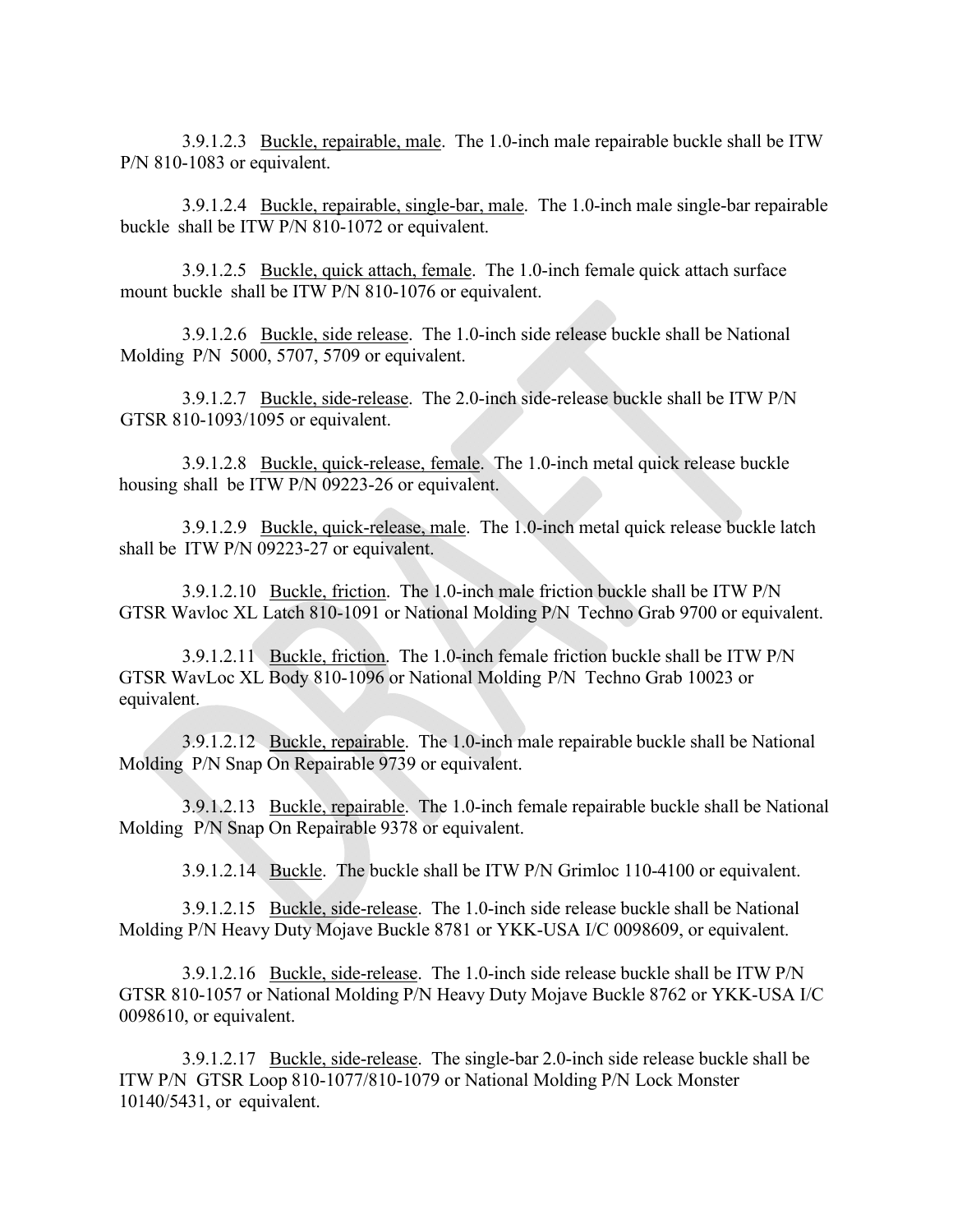3.9.1.2.18 Buckle, side-release. The 2.0-inch side release buckle shall be ITW P/N 2 inch Contoured Waist Belt Buckle TSR200 815-0006/815-0007 or equivalent.

3.9.1.2.19 Buckle, side-release. The 0.75-inch side release buckle shall be National Molding P/N Mojave Side Squeeze Buckle Male 5205 and Female 5206 or YKK-USA I/C 0069506, or equivalent.

3.9.1.2.20 Buckle, side-release. The 0.75-inch side release buckle shall be ITW P/N TSR 3/4-inch 150-0075 or equivalent.

3.9.1.2.21 Buckle, side-release. The 1.0-inch side release buckle shall be ITW P/N TSR 1.0-inch 150-0100 or equivalent.

3.9.1.2.22 Buckle, side-release. The 1.5-inch side release buckle shall be ITW P/N TSR 150-1150 or equivalent.

3.9.1.2.23 Buckle, side-release. The 1.0-inch female side release buckle shall be ITW P/N GTSR Ladderloc 810-1070 or National Molding P/N Dual Adjustment Side Squeeze Buckle 5317, or equivalent.

3.9.1.2.24 Toggle. The toggle shall be ITW P/N GT Tactical Toggle 743-0200 or YKK-USA I/C 0090987, or equivalent.

3.9.1.2.25 Buckle, side-release. The 1.0 inch male side release buckle shall be ITW P/N GTSR 810-1071 or National Molding P/N Heavy Duty Mojave Buckle 8761 or equivalent.

3.9.1.3 D-rings.

3.9.1.3.1 D-ring, plastic. The 1.0-inch plastic D-ring shall be ITW P/N 110-0100 or National Molding P/N 4275 or YKK-USA I/C 0008208, or equivalent.

3.9.1.3.2 D-ring, metal. The metal D-ring shall be ITW P/N 01047-20 or equivalent.

3.9.1.4 Eyelets.

3.9.1.4.1 Eyelet. The metal eyelets shall conform to NASM 20652/1 dash numbers BBE-114, BBW101, brass and have a dull chemical finish suitable for copper alloys.

3.9.1.4.2 Eyelet. The metal eyelets shall conform to NASM 20652/1 dash number ABE-131, aluminum with a chemical finish.

3.9.1.5 Fasteners.

3.9.1.5.1 Fastener, snap (regular wire spring clamp type). The snap fasteners shall conform to MIL-DTL-10884, Style 2. The snap fasteners shall have a black chemical finish,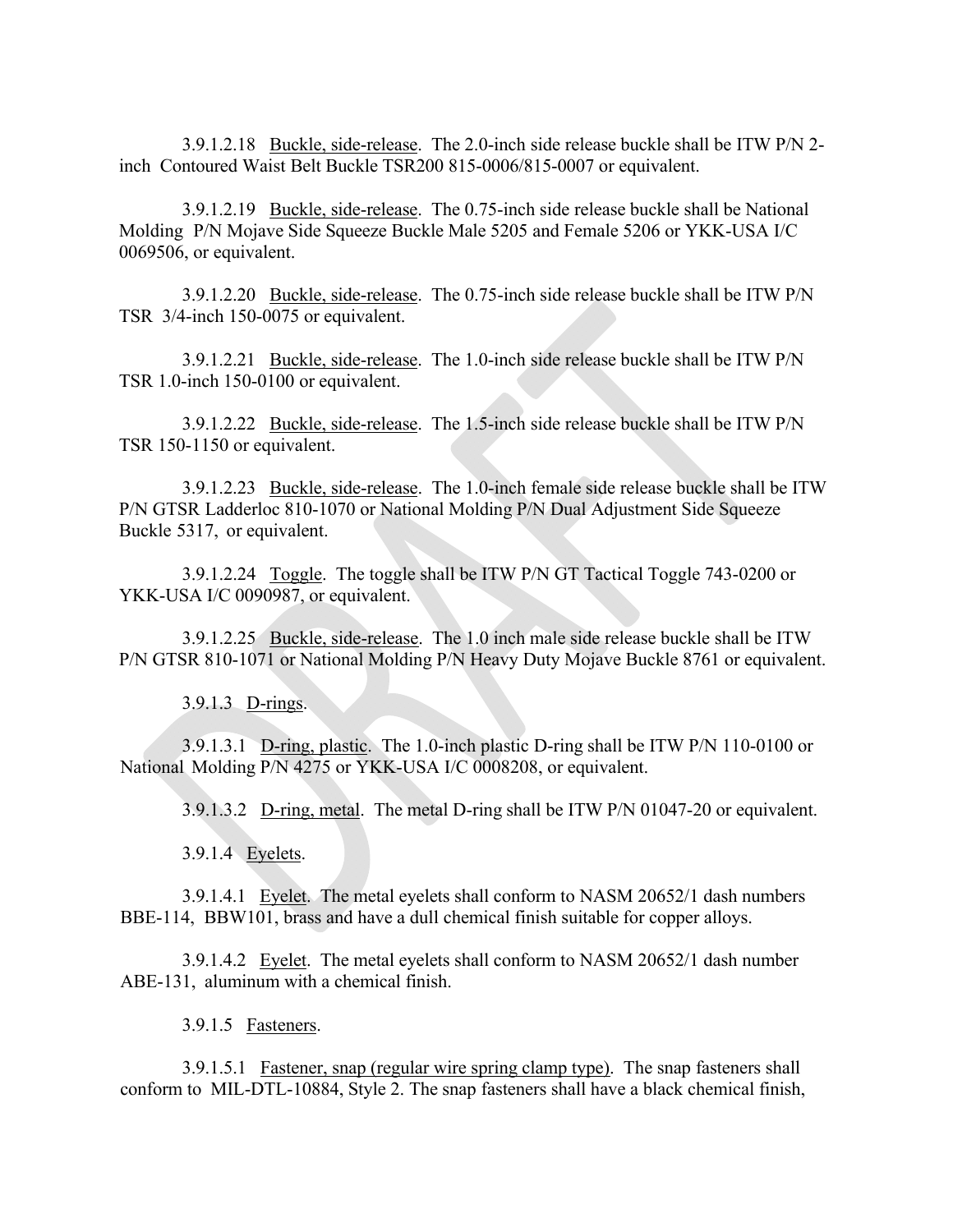except button cap shells be color as specified, baked on enamel finish. The enamel shall be uniformly coated over the top surface of the shell including the visible portion of the edge. The gloss for the black chemical finish and the enamel finish shall be no more than 40. The enamel shall be capable of withstanding attachment operations without removal of any enamel. The enamel coating shall be smooth and free of sags, runs and streaks.

3.9.1.5.2 Fastener, snap (small wire spring clamp type). The snap fasteners shall conform to MIL-DTL-10884, Style 2A. The snap fasteners shall have a black chemical finish, except button cap shells be color as specified, baked on enamel finish. The enamel shall be uniformly coated over the top surface of the shell including the visible portion of the edge. The gloss for the black chemical finish and the enamel finish shall be no more than 40. The enamel shall be capable of withstanding attachment operations without removal of any enamel. The enamel coating shall be smooth and free of sags, runs and streaks.

3.9.1.6 Grommets.

3.9.1.6.1 Grommet. The grommets shall conform to NASM 16491, Type III, Class 3, Size 0.

3.9.1.6.2 Grommet. The grommets shall conform to NASM 16491, Type III, Class 3, Size 1.

3.9.1.7 Oval Slide.

3.9.1.7.1 Oval slide, rounded. The 1.0-inch rounded oval slide shall be ITW Waterbury P/N 08090-22 or equivalent.

3.9.1.8 Ring.

3.9.1.8.1 Ring, oval. The 1.0-inch oval ring shall be ITW Waterbury P/N 01004-20 or equivalent. The ring shall be welded.

3.9.1.8.2 Ring, oval. The 2.0-inch oval ring shall be ITW Waterbury P/N 00012-20 or equivalent. The ring shall be welded.

3.9.1.9 Buckles, friction.

3.9.1.9.1 Tri-glide. The 1.0-inch tri-glide shall be ITW P/N 105-0100 or National Molding P/N Heavy Duty Sliplock 4783 or YKK-USA I/C 0000836, or equivalent.

3.9.1.9.2 Buckle, sternum. The 1.0-inch sternum buckle shall be ITW P/N Sternum Triglide 642-0100 or National Molding P/N Heavy Duty Sternum Slider 9382 or equivalent.

3.9.1.9.3 Buckle, sternum. The repairable sternum buckle shall be ITW P/N Split Bar Triglide 646-2025 or National Molding P/N Heavy Duty Sternum Slider 9380, or equivalent.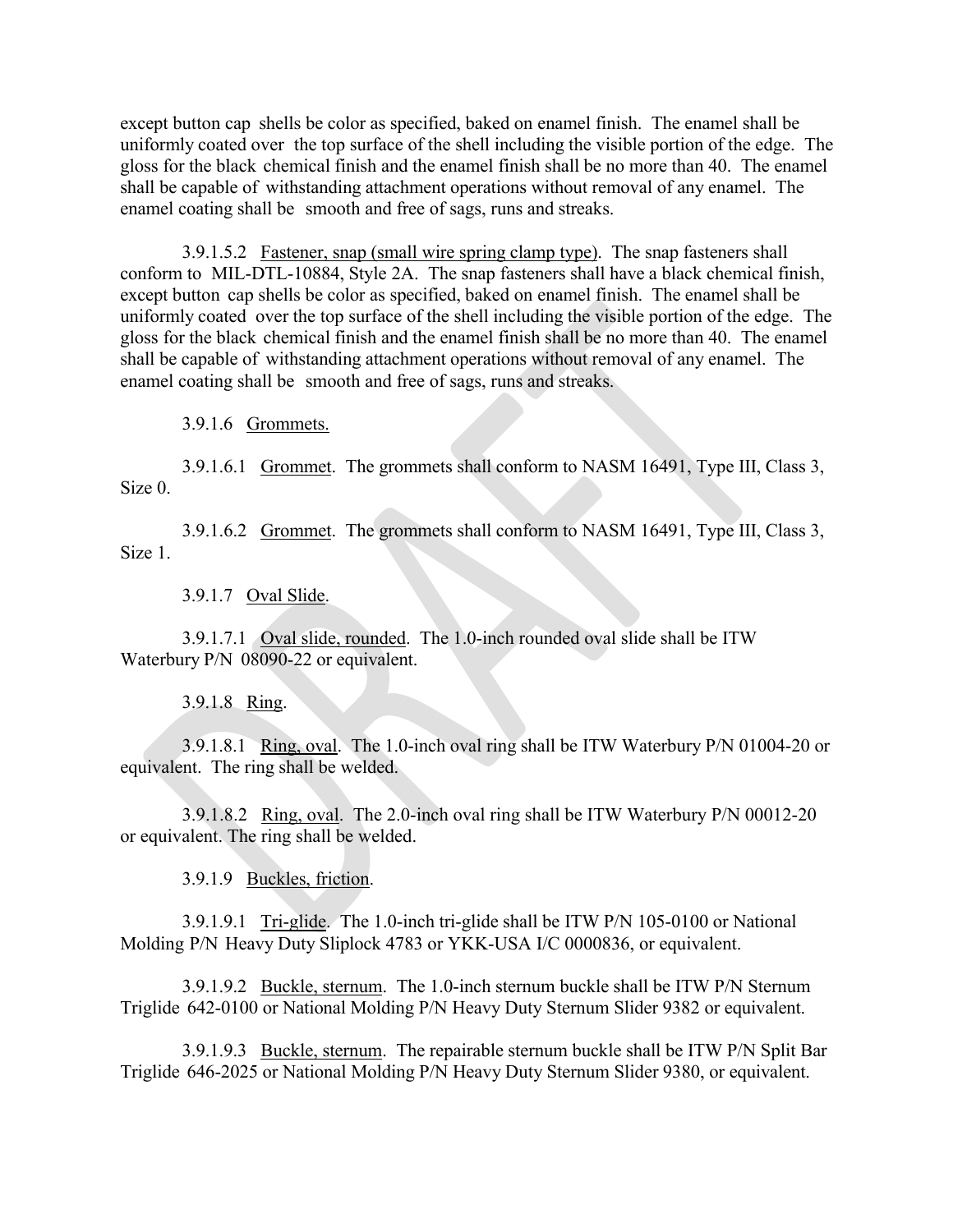3.9.1.9.4 Buckle, lock. The 2.0-inch lock buckle shall be National Molding P/N 10177 or equivalent.

3.9.1.9.5 Buckle, lock. The 2.0-inch lock buckle shall be ITW P/N GT Ruck 200 or equivalent.

3.9.1.9.6 Buckle, lock. The 1.0-inch repairable lock buckle shall be ITW P/N GTLL 100 Split–bar or equivalent.

3.9.1.9.7 Buckle, lock. The 1.0-inch lock buckle shall be ITW P/N GTLL 154-0200 or YKK-USA I/C 0008235, or equivalent.

3.9.1.9.8 Buckle, lock. The 1.0-inch lock buckle shall be National Molding P/N Mega Duckbill with Hole 7352 or equivalent.

3.9.1.9.9 Buckle, lock. The 2.0-inch repairable lock buckle shall be National Molding P/N 10151 Split Bar or equivalent.

3.9.1.9.10 Buckle, lock. The 0.5-inch lock buckle shall be National Molding P/N Standard Tensionlock 4925 or equivalent.

3.9.1.9.11 Buckle, lock. The 1.0-inch lock buckle shall be ITW P/N Ladderloc 104- 0100 or National Molding P/N Standard Tensionlock 4199 or YKK-USA I/C 0000912, or equivalent.

3.9.1.9.12 Buckle, lock. The 1.0-inch repairable lock buckle shall be ITW P/N Ladderloc Split-bar 104-3100 or equivalent.

3.9.1.9.13 Hook. The hook shall be National Molding P/N Glove Hook 4891 or equivalent. The color shall be black.

3.9.1.9.14 Tri-glide. The 1.5-inch triglide shall be ITW P/N Low-Pro Triglide 105- 2150 or equivalent.

3.9.2 Foams.

3.9.2.1 Foam. The 0.5-inch thick foam padding shall conform to ASTM D6576 Type II, grade C, condition soft, color black.

3.9.2.2 Foam. The 0.25-inch thick foam padding shall conform to ASTM D6576 Type II, grade C, condition soft, color black.

3.9.2.3 Foam. The foam shall be closed cell cross-linked ethylene vinyl acetate copolymer foam with a thickness of 0.375-inch. The foam shall conform to the properties specified in Table I when tested in accordance with paragraph 4.5.8.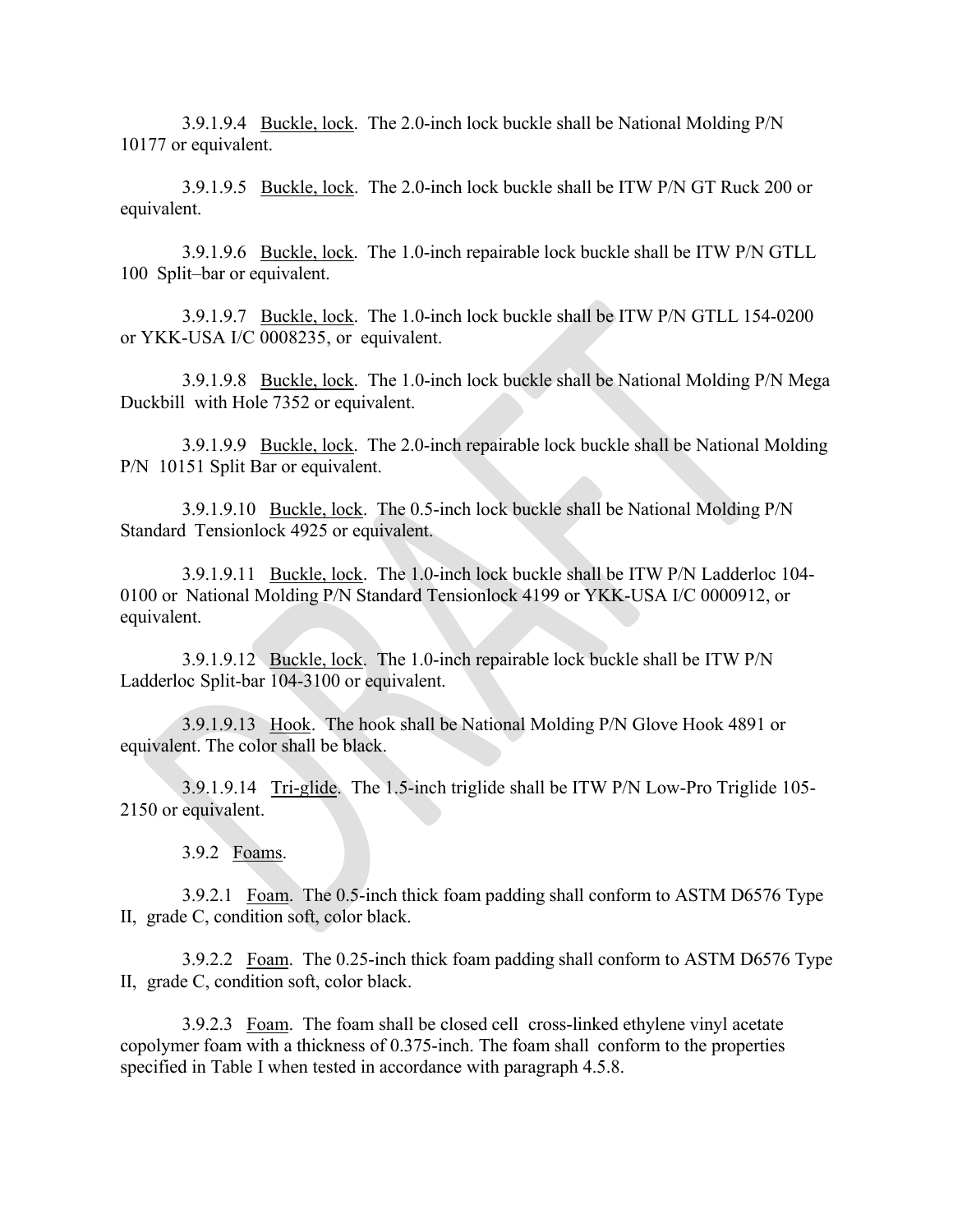3.9.2.4 Foam. The foam shall be closed cell cross-linked ethylene vinyl acetate copolymer foam with a thickness of 0.625-inch. The foam shall conform to the properties specified in Table I when tested in accordance with paragraph 4.7.

| Characteristic                                                                                                             | Requirement                           |
|----------------------------------------------------------------------------------------------------------------------------|---------------------------------------|
| Density $(lb/ft^3)$                                                                                                        | 3.15 ( $\pm$ 0.15)                    |
| Compression Strength (psi)<br>$(a)$ 25% deflection<br>@ 50% deflection                                                     | 6.5 ( $\pm$ 0.5)<br>$15.5 ( \pm 0.5)$ |
| Elongation at Break $(\%)(min)$<br>Tear Resistance (lbf/in)(min)<br>Water Absorption of Surface (lb/ft <sup>2</sup> )(max) | 220<br>19<br>0.04                     |

|  | <b>TABLE I. Foam Characteristics.</b> |
|--|---------------------------------------|
|  |                                       |

3.9.2.5 Foam, molded hip-belt. The molded hip belt foam shall be UFP P/N MOLLE II Molded Waistbelt USMC variant using a four way stretch woven fabric as the facing, or equivalent. Color shall be Coyote 498.

3.9.2.5.1 Foam, small molded hip-belt. The small molded hip belt foam shall be UFP P/N 141373 using a four way stretch woven fabric as the facing, or equivalent. Color shall be Coyote 498.

3.9.2.6 Foam. The reinforcing foam shall be 10 lb/ft<sup>3</sup> ( $\pm$  10 percent density), crosslinked polyethylene foam with a thickness of 0.25-inch.

3.9.2.7 Foam. The foam shall be open-cell polyether based polyurethane foam with a thickness of 1.0-inch. The foam shall conform to the properties in Table II when tested in accordance with paragraph 4.7.

3.9.2.8 Foam. The foam shall be open-cell polyether based polyurethane foam with a thickness of 0.75-inch. The foam shall conform to the properties in Table II when tested in accordance with paragraph 4.7.

| <b>Characteristic</b>                                 | Requirement       |
|-------------------------------------------------------|-------------------|
| Density $(lb/ft^3)$                                   | 2.5 ( $\pm$ 0.25) |
| Indentation Force Deflection (lb/50 in <sup>2</sup> ) |                   |
| $(a)$ 25% deflection                                  | 130 $(\pm 10)$    |
| $(a)$ 65% deflection                                  | 230 ( $\pm$ 10)   |
| Elongation at Break $(\%)(min)$                       | 100               |
| Tensile Strength (psi)(min)                           | 25                |

TABLE II. Foam Characteristics.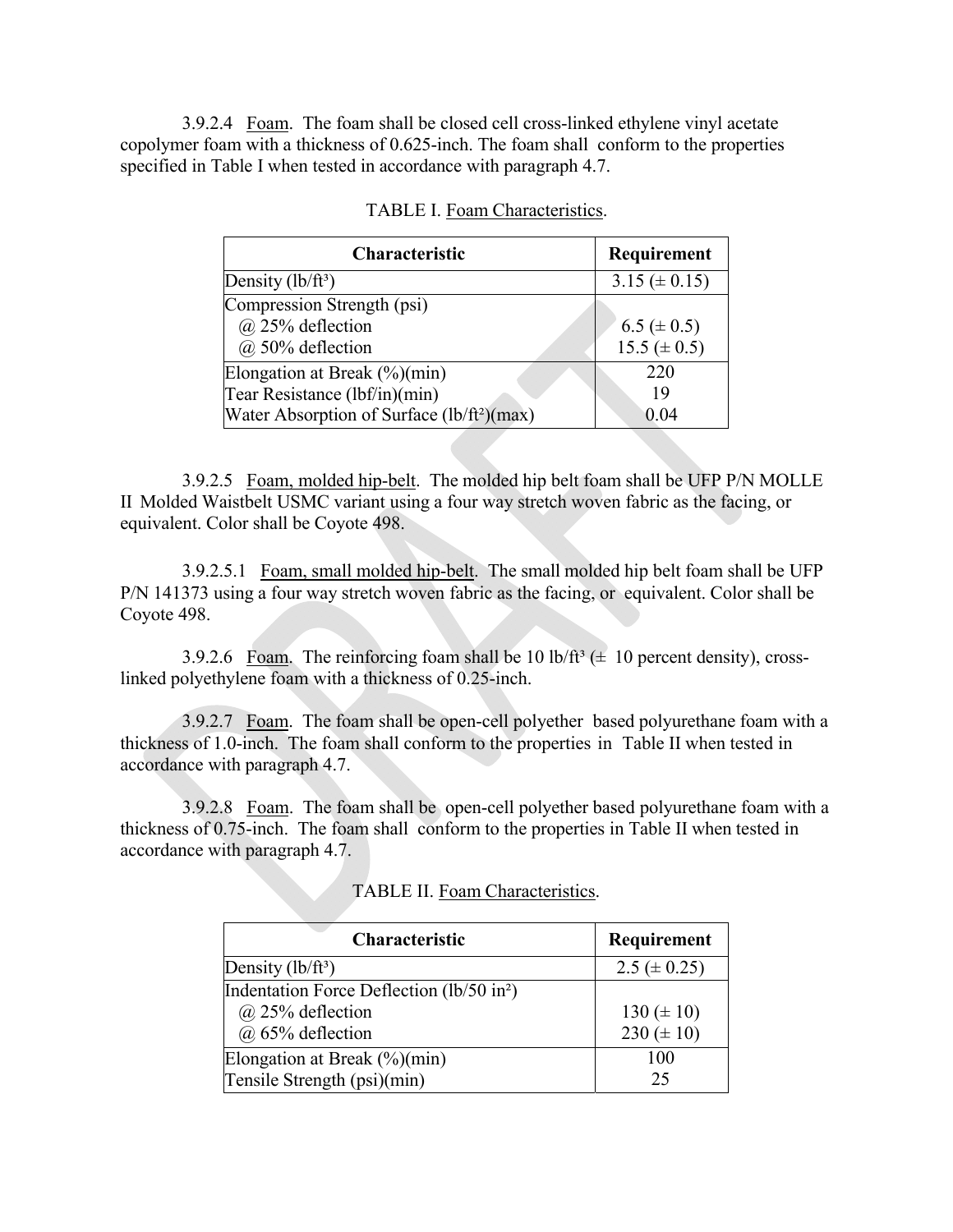3.9.2.9 Foam. The foam shall be low-density, cross-linked polyethylene foam with a thickness of 0.1875-inch.

3.9.3 Stiffener.

3.9.3.1 Stiffener, plastic. The plastic stiffener shall be high density polyethylene, 0.030-inch thick. Color shall be natural.

3.9.3.2 Stiffener, plastic. The plastic stiffener shall be high density polyethylene, 0.045-inch thick. Color shall be natural.

3.9.3.3 Stiffener, plastic. The plastic stiffener shall be high density polyethylene, 0.060-inch thick. Color shall be natural or black.

3.9.3.4 Stiffener, plastic. The plastic stiffener shall be high density polyethylene, 0.125-inch thick. Color shall be black.

3.9.3.5 Stiffener, plastic. The plastic stiffener shall be polyester strapping with dimensions 0.5-inch by 0.028-inch. Length shall be as specified on patterns. The stiffener shall have a minimum tensile strength of  $820 (\pm 10)$  pounds. Color shall be black.

3.9.3.6 Stiffener, fiberglass. The fiberglass pultrusion strip shall be 1/8-inch in height by 3/8-inch wide. Length shall be 8.5-inches. Color shall be natural.

3.9.4 Webbing and tapes. Webbings and tapes shall be heat cut smooth with no burrs or residual melt. Unless otherwise specified the color shall be Coyote 498 for Classes 1, 2 and 3, Arctic White 488 for Class 4, OCP (4-Color) for Class 5, and Tan 499 for Class 6. Unless otherwise specified, the applicable color shall meet the requirements in specified in Tables IV through Table XI of paragraph 3.12.9 when tested as specified in paragraph 4.8.4. Webbings and tapes shall conform to the following requirements and paragraph 3.11.

3.9.4.1 Webbing, 1.0-inch. The 1.0-inch webbing shall conform to A-A-55301, Type III, except that the spectral reflectance requirements shall be in accordance with paragraph 3.12.9 and Tables IV through XI when tested in accordance with paragraph 4.8.4. Producer colored, textured yarns may be used.

3.9.4.2 Webbing, 1.5-inch. The 1.5-inch webbing shall conform to A-A-55301, Type VI, except that the spectral reflectance requirements shall be in accordance with paragraph 3.12.9 and Tables IV through XI when tested in accordance with paragraph 4.8.4. Producer colored, textured yarns may be used. When used, thickness shall be 0.039-inch (minimum); weight shall be 0.90 ounce per yard (minimum).

3.9.4.3 Webbing, 2.0-inch. The 2.0-inch webbing shall conform to MIL-W-17337, except that the spectral reflectance requirements shall be in accordance with paragraph 3.12.9 and Tables IV through XI when tested in accordance with paragraph 4.8.4. Producer colored, textured yarns may be used. When used, continuous filament textured nylon yarn denier shall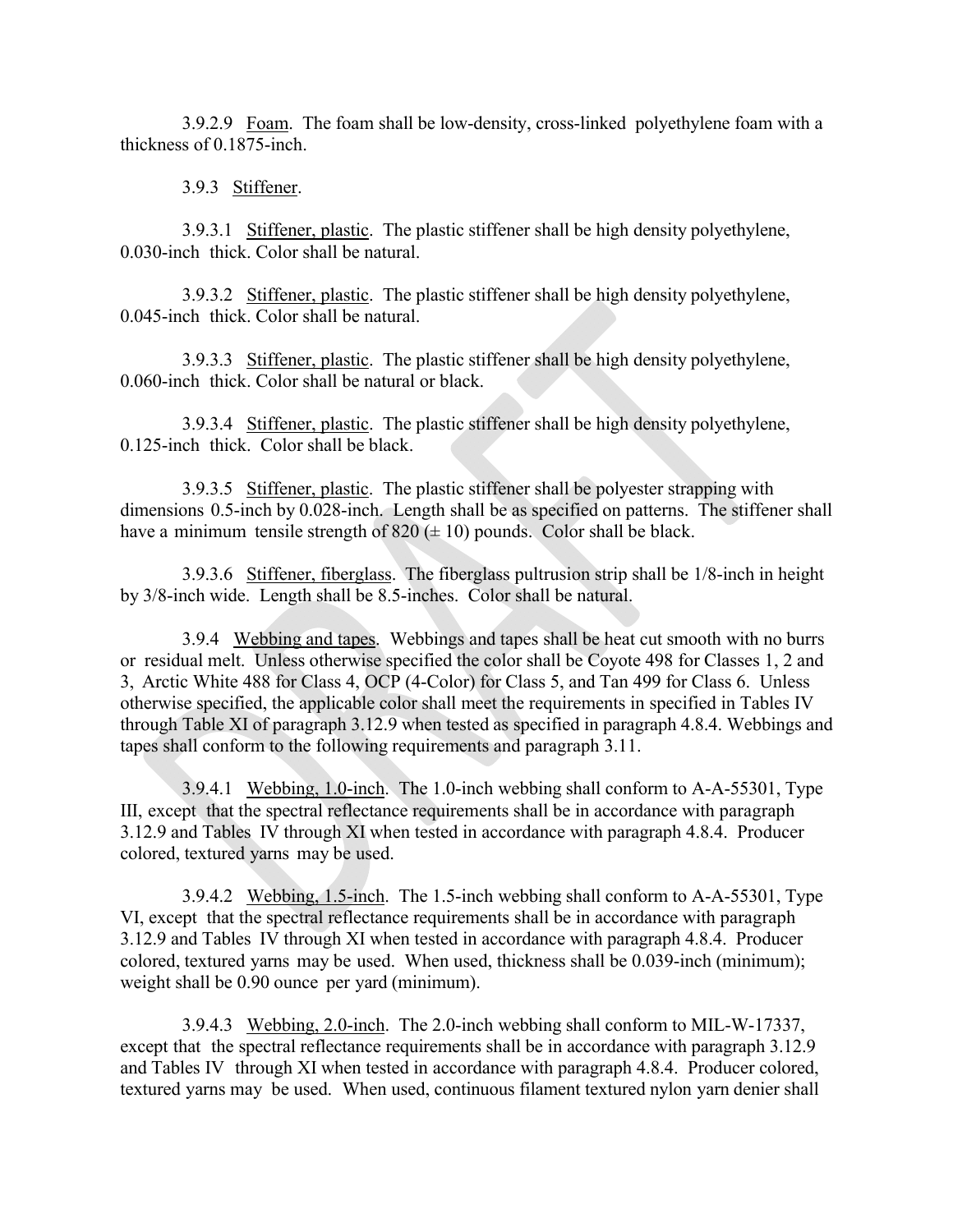be 1000 warp and 500 fill; breaking strength shall be 1450 pounds (minimum); thickness shall be 0.042-inch (minimum) to 0.054-inch (maximum); filling yarns per inch shall be 40; full warp ends shall be 160; and width binder ends shall be 38.

3.9.4.4 Webbing, 3.0-inch. The 3.0-inch webbing shall conform to MIL-W-17337, Class 2. Continuous filament textured nylon shall be used.

3.9.4.5 Webbing, nylon. The 0.75-inch webbing shall conform to MIL-W-4088, Type Ia, Class 2, except that the spectral reflectance requirements shall be in accordance with paragraph 3.12.9 and Tables IV through XI when tested in accordance with paragraph 4.8.4. Producer colored, textured yarns may be used. When used, the continuous filament textured nylon webbing shall have a tensile strength of 600 pounds (minimum); thickness shall be 0.035-inch (minimum); weight shall be 0.35 ounces per yard (minimum).

3.9.4.6 Webbing, nylon. The 2.0-inch woven nylon webbing shall conform to MIL-W-4088, Type VIIIb, Class 2.

3.9.4.7 Webbing, nylon. The 0.5-inch webbing shall be a thickness of 0.038 – 0.050 inches, weight per linear yard of 0.25 - 0.4 ounces, minimum breaking strength of 350 pounds and minimum of 48 yarns per inch filling. The webbing shall conform to the spectral reflectance requirements in accordance with paragraph 3.12.9 and Tables IV through XI when tested in accordance with paragraph 4.8.4. Producer colored, textured yarns may be used.

3.9.4.8 Tape, 1.0-inch. The 1.0-inch tape shall conform to MIL-PRF-5038, Type III, Class 2. Continuous filament textured yarns shall be used except that the spectral reflectance requirements shall be in accordance with paragraph 3.12.9 and Tables IV through XI when tested in accordance with paragraph 4.8.4.

3.9.4.9 Tape, 0.375-inch. The 0.375-inch tape shall conform to MIL-PRF-5038 Type III. Continuous filament textured yarns shall be used except that the spectral reflectance requirements shall be in accordance with paragraph 3.12.9 and Tables IV through XI when tested in accordance with paragraph 4.8.4.

3.9.4.10 Tape, 0.875-inch. The 0.875-inch bias tape shall conform to MIL-PRF-5038, except that the spectral reflectance requirements shall be in accordance with paragraph 3.12.9 and Tables IV through XI when tested in accordance with paragraph 4.8.4. Producer colored, textured yarns may be used. When used, the continuous filament textured nylon tape shall have a tensile strength of 300 pounds (minimum); thickness shall be 0.020-inch (minimum); weight shall be 0.20 ounces per yard (minimum).

3.9.5 Webbing, elastic. Elastic webbing shall be heat cut smooth with no burrs or residual melt. Unless otherwise specified the color shall be Coyote 498 for Classes 1, 2 and 3, Arctic White 488 for Class 4, and Tan 499 for Classes 5 and 6. Unless otherwise specified, the applicable color shall meet the requirements in paragraph 3.12.9 and Tables IV through XI when tested as specified in paragraph 4.8.4. Elastic webbings shall conform to the following requirements.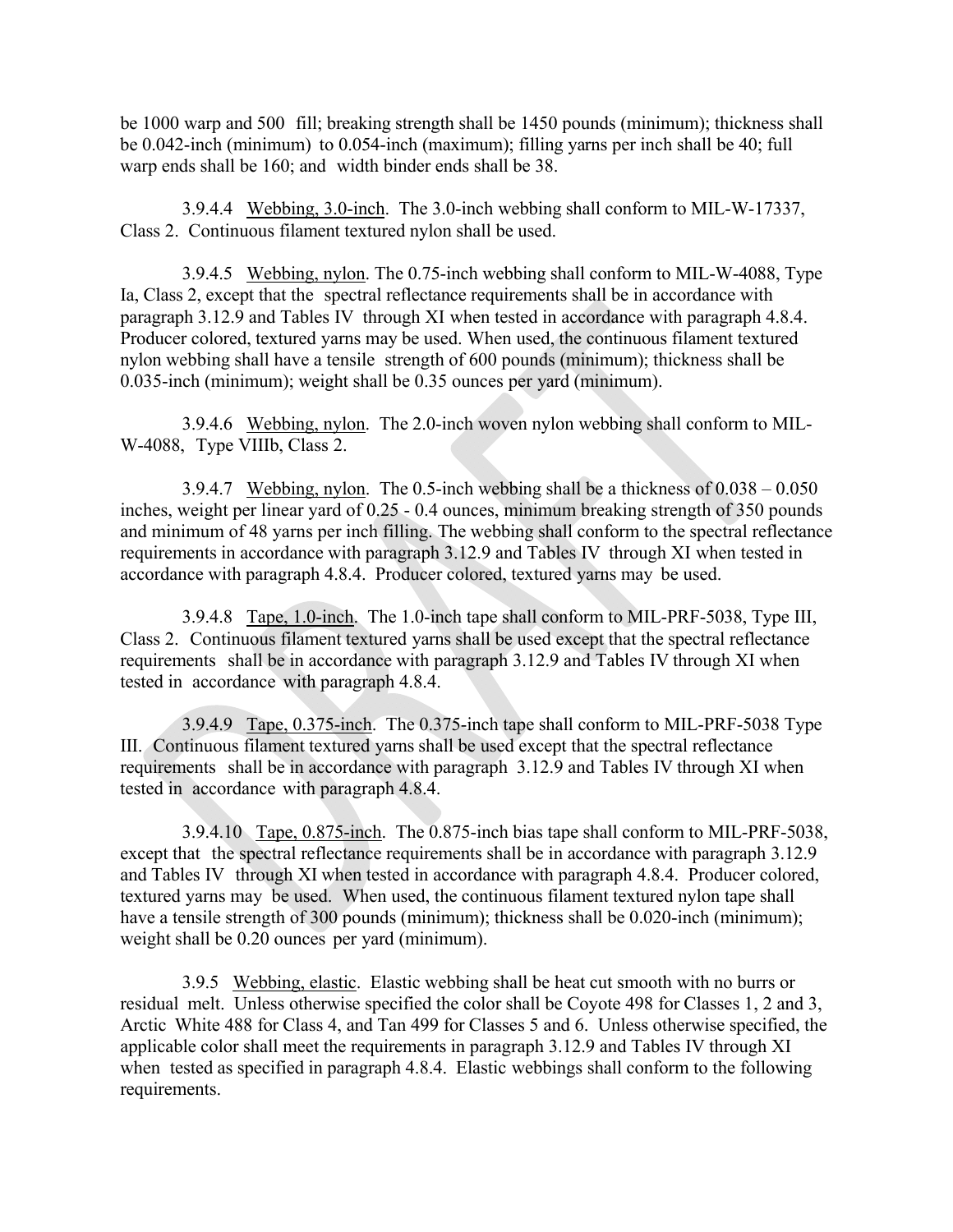3.9.5.1 Webbing, elastic. Width  $-1.0$  ( $\pm$  0.060) inch, construction  $-$  knitted, warp – textured polyester 150/1, filler – textured polyester 750 denier total, rubber – natural or equivalent, rubber strands – 60, thickness - 0.040-0.045, picks per inch – 50 ( $\pm$ 4), stretch – 110  $(\pm 15)$  percent  $(\%).$ 

3.9.5.2 Webbing, elastic. Width  $-1.5 \ (\pm 0.060)$  inch, construction – knitted, warp – textured polyester 150/1, filler – textured polyester 750 denier total, rubber – natural or equivalent, rubber strands – 60, thickness - 0.040-0.045, picks per inch – 50 ( $\pm$ 4), stretch – 110  $(\pm 15)$  percent(%).

3.9.5.3 Webbing, elastic. Width – 3.0 ( $\pm$  0.060) inch, construction – knitted, warp – textured polyester 150/1, filler – textured polyester 750 denier total, rubber – natural or equivalent, rubber strands – 60, thickness - 0.040-0.045, picks per inch – 50  $(\pm 4)$ , stretch – 110  $(\pm 15)$  percent(%).

3.9.5.4 Webbing, elastic. Width  $-4.0$  ( $\pm$  0.060) inch, construction  $-$  knitted, warp – textured polyester 150/1, filler – textured polyester 750 denier total, rubber – natural or equivalent, rubber strands – 60, thickness - 0.040-0.045, picks per inch – 50( $\pm$ 4), stretch – 110  $(\pm 15)$  percent(%).

3.9.5.5 Webbing, elastic. Width  $-0.5 \ (\pm 0.060)$  inch, construction – knitted, warp – textured polyester 150/1, filler – textured polyester 750 denier total, rubber – natural or equivalent, rubber strands – 60, thickness - 0.040-0.045, pics per inch – 50  $\pm$ 4, stretch – 110%  $\pm 15\%$ .

3.9.5.6 Webbing, elastic. Width  $-0.75 \ (\pm 0.060)$  inch, construction – knitted, warp – textured polyester 150/1, filler – textured polyester 750 denier total, rubber – natural or equivalent, rubber strands – 60, thickness - 0.040-0.045, picks per inch – 50 ( $\pm$ 4), stretch – 110  $(\pm 15)$  percent(%).

3.9.5.7 Webbing, elastic. Width  $-1.0$  ( $\pm$  0.060) inch, construction  $-$  knitted, warp – textured polyester 150/2, filler – textured polyester 1200 denier, rubber – natural or equivalent, thickness - 0.060-0.080, stretch –  $110\% + 15\%$ .

3.9.5.8 Webbing, elastic, grip. Width  $-1.5$  ( $\pm$  0.060) inch, construction  $$ knitted, warp – textured polyester 500 denier, filler – textured polyester 500 denier, rubber – natural or equivalent, rubber strands  $-23\,40g$ , thickness - 0.070-0.080, pics per inch 30  $\pm 4$ . The elastic webbing shall have two rows (4 strands in each row) of rubber elastic woven in.

3.9.6 Fasteners, hook and loop. Hook and loop fasteners shall conform to A-A-55126, Type II, Class 1 or Class 4, in 0.625-inch, 0.75-inch, 1.0-inch, 1.5-inch, 2.0-inch, and 4.0-inch widths. Unless otherwise specified the color shall be Coyote 498 for Classes 1, 2 and 3, Arctic White 488 for Class 4, and Tan 499 for Classes 5 and 6. Unless otherwise specified, the applicable color shall meet the requirements in paragraph 3.12.9 and Tables IV through XI when tested as specified in paragraph 4.8.4.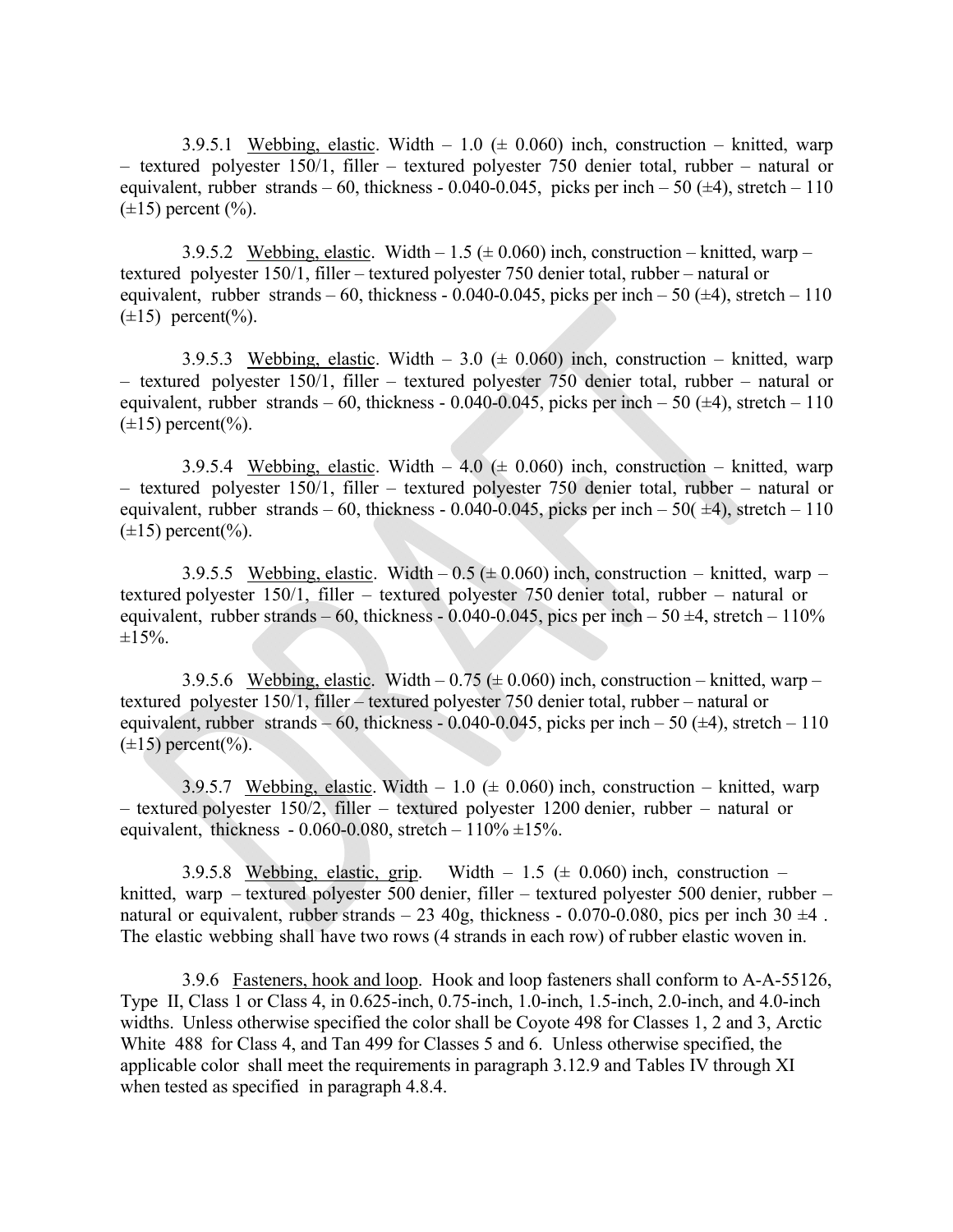3.9.6.1 Fastener, loop, sheet. The heavy duty knit loop fastener shall be Velcro P/N Loop 3001 or equivalent. The width shall be as required on patterns.

3.9.7 Cloth. Unless otherwise specified, the color of the cloths shall be Coyote 498 for Class 1, Woodland MARPAT for Class 2, Desert MARPAT for Class 3, Snow MARPAT for Class 4, OCP for Class 5, and Tan 499 for Class 6. The infrared spectral reflectance of the finished cloths shall conform to the applicable requirements in paragraph 3.12.9 and Tables IV through XI when tested as specified in paragraph 4.8.4.

3.9.7.1 Cloth, nylon. The 1000 denier textured nylon duck cloth shall conform to MIL-DTL-32439 Type I Class 3.

3.9.7.2 Cloth, nylon. The 500 denier textured nylon duck shall conform to MIL-DTL-32439 Type III Class 3.

3.9.7.3 Cloth, nylon. The water repellent nylon plain weave cloth shall conform to MIL-C-43128.

3.9.7.4 Cloth, nylon. The 400 denier nylon plain weave cloth shall have a 0.75-ounce urethane back coating, durable water repellant treatment and weigh not more than 5.75 ounces per square yard. The cloth shall have a minimum fabric count of 55 yarns per inch in the warp direction and 38 yarns per inch in the fill direction. The minimum breaking strength shall be 250 pounds in both the warp and fill direction; maximum shrinkage of 1 percent in both directions; initial minimum spray rating of 90, 90, 80 and 80, 80, 80 after one laundering; minimum hydrostatic resistance of 20 centimeters.

3.9.7.5 Cloth, mesh. The raschel knit nylon cloth shall conform to MIL-C-8061 Type II.

3.9.7.6 Cloth, mesh. The mesh cloth shall be Dri-lex P/N Aerospacer #622 or equivalent.

3.9.7.7 Cloth, nylon. The cloth shall be 70 denier 1.9 ounce nylon ripstop. Yarns per inch shall be at a minimum of 97 in the fill direction and 105 in the warp direction. The nylon ripstop shall have a minimum spray rating of 100, 100, 100.

3.9.8 Thread. Unless otherwise specified the color shall be Coyote 498 for Classes 1, 2 and 3, Arctic White 488 for Class 4, and Tan 499 for Classes 5 and 6. Unless otherwise specified, the applicable color shall meet the requirements in paragraph 3.12.9 and Tables IV through XI when tested as specified in paragraph 4.8.4. The thread as specified shall conform to the following requirements.

3.9.8.1 Thread. The nylon thread shall conform to A-A-59826, Type II, Class A, 90- 112 Tex (Size F).

3.9.8.2 Thread. The nylon thread shall conform to A-A-59826, Type II, Class A, 70-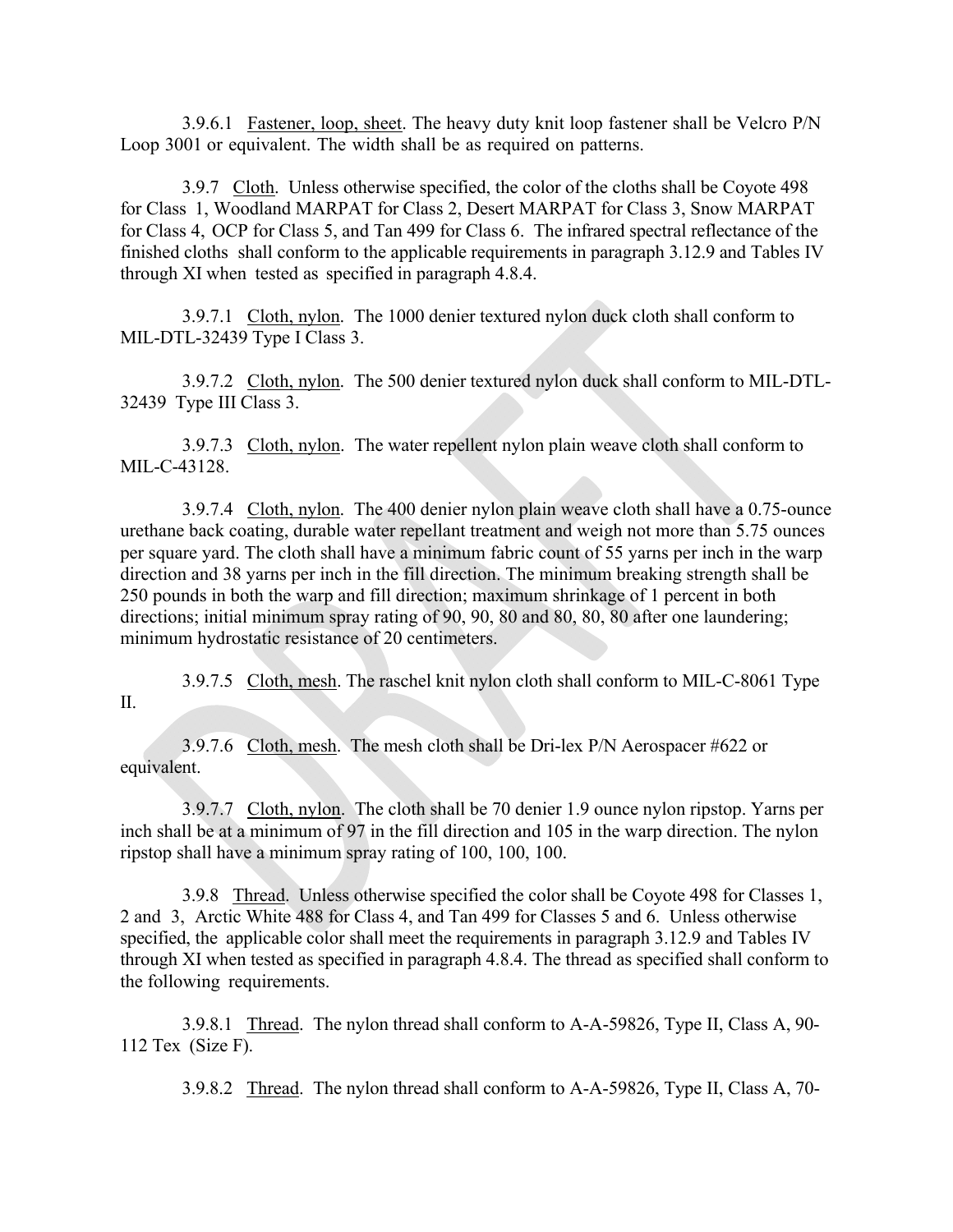76 Tex (Size E).

3.9.8.3 Thread. The nylon thread shall conform to A-A-59826, Type II, Class A, 135- 160 Tex (Size FF).

3.9.9 Fastener, slide. Unless otherwise specified the color shall be black and shall conform to the following requirements.

3.9.9.1 Fastener, slide. The slide fastener shall be chain #5 continuous element coil, closed on both sides, with two sliders in throat-to-throat configuration. The tape shall have a water repellant treatment. A round cord thong shall be used in place of a pull on the slider bodies (see 3.9.10.3). The two ends of the cord shall be seared and tightly tied together using an overhand knot. The finished length of the thong shall measure  $2.0 \ (\pm 0.25)$  inches. The slide fastener shall conform to A-A-55634, Type 1, Style 18. The color shall be Coyote 498.

3.9.9.2 Fastener, slide. The slide fastener shall be #5 continuous element coil, closed on both sides, with a single slider. The tape shall have a water repellant treatment. A round cord thong shall be used in place of a pull on the slider bodies (see 3.9.10.3). The two (2) ends of the cord shall be seared and tightly tied together using an overhand knot. The finished length of the thong shall measure 2.0  $(\pm 0.25)$  inches. The slide fasteners shall conform to A-A-55634, Type 1, Style 6. The color shall be Coyote 498.

3.9.9.3 Fastener, slide. The slide fastener shall be chain #10 individual element molded plastic, separating, with a single-pull slider. The slide fastener shall be YKK P/N Vislon #10 or equivalent. The color shall be Black.

3.9.9.4 Fastener, slide. The slide fastener shall be chain #10 continuous element coil, closed on both sides, with two (2) sliders in throat-to-throat configuration. The 0.75-inch tape shall have a water repellant treatment. A round cord thong shall be used in place of a pull on the slider bodies (see 3.9.10.3). The two (2) ends of the cord shall be seared and tightly tied together using an overhand knot. The finished length of the thong shall measure 2.0  $(\pm$ 0.25) inches. The slide fastener shall conform to A-A-55634, Type 1, Style 18. The color shall be Black.

3.9.9.5 Fastener, slide. The water-resistant slide fastener shall be chain #10 continuous element coil, closed on both sides, with two (2) sliders in throat-to-throat configuration. A round cord thong shall be used in place of a pull on the slider bodies (see 3.9.10.3). The two ends of the cord shall be seared and tightly tied together using an overhand knot. The finished length of the thong shall measure 2.0  $(\pm 0.25)$  inches. The slide fasteners shall be YKK P/N Uretek coil #10 with 0.75-inch matte black tape or equivalent. The color shall be Black.

3.9.9.6 Fastener, slide. The slide fastener shall be chain #8 continuous element coil, closed on both sides, with two (2) sliders in throat-to-throat configuration. The 0.625-inch tape shall have a water repellant treatment. A round cord thong shall be used in place of a pull on the slider bodies (see 3.9.10.3). The two ends of the cord shall be seared and tightly tied together using an overhand knot. The finished length of the thong shall measure  $2.0 \times$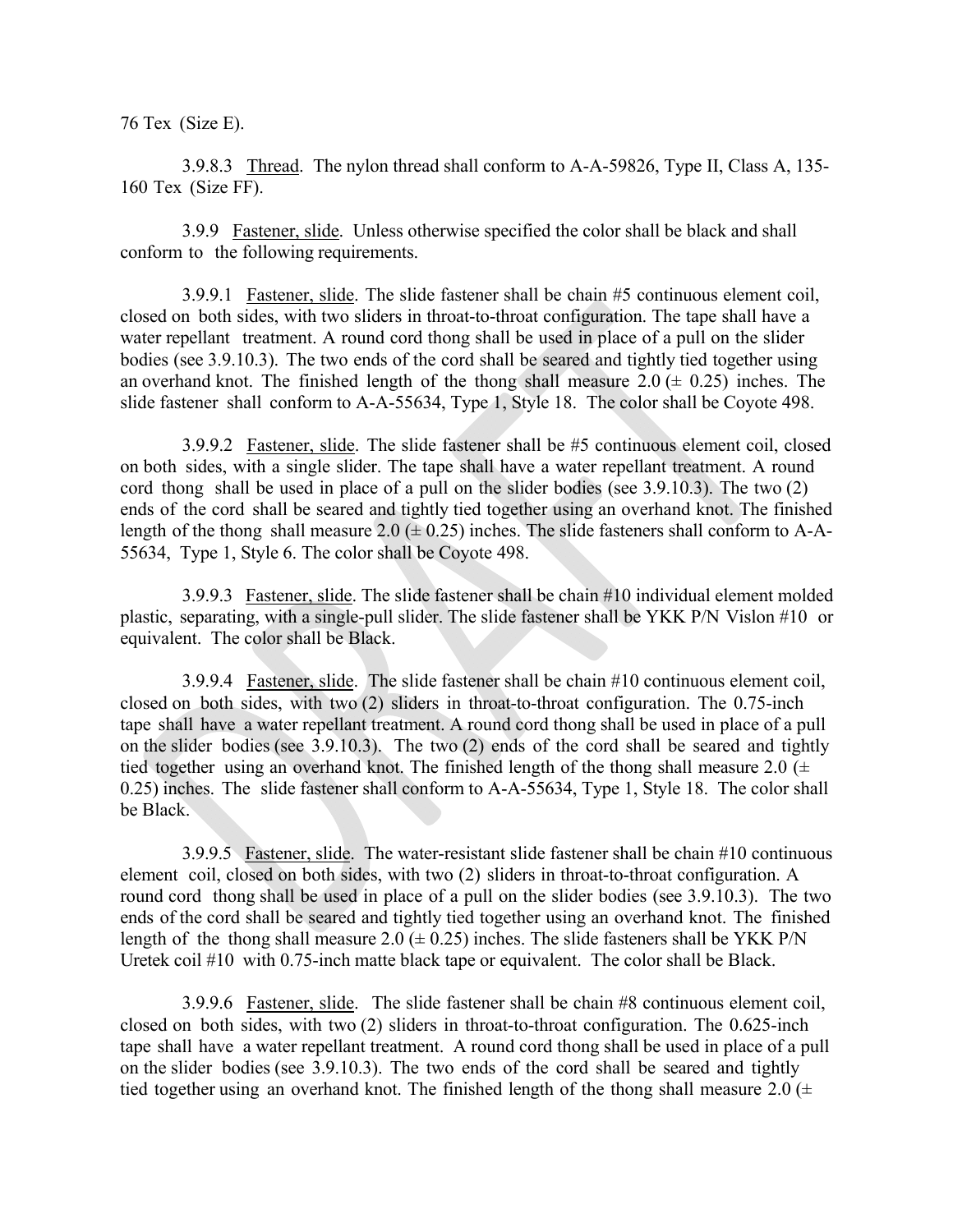0.25) inches. The slide fastener shall conform to A-A-55634, Type 1, Style 18. The color shall be Black.

3.9.9.7 Fastener, slide. The slide fastener shall be #8 continuous element coil, closed on both sides, with a single slider. The 0.625-inch tape shall have a water repellant treatment. A round cord thong shall be used in place of a pull on the slider bodies (see 3.9.10.3). The two (2) ends of the cord shall be seared and tightly tied together using an overhand knot. The finished length of the thong shall measure  $2.0 \ (\pm 0.25)$  inches. The slide fastener shall conform to A-A- 55634, Type 1, Style 6. The color shall be Black.

3.9.9.8 Fastener, slide. The water-resistant slide fastener shall be chain #10 continuous element coil, closed on both sides, with two (2) sliders in mouth-to-mouth configuration. A round cord thong shall be used in place of a pull on the slider bodies (see 3.9.10.3). The two (2) ends of the cord shall be seared and tightly tied together using an overhand knot. The finished length of the thong shall measure  $2.0 \ (\pm 0.25)$  inches. The slide fastener shall be YKK P/N Uretek coil #10 with 0.75-inch matte black tape or equivalent. The color shall be Black.

3.9.9.9 Fastener, slide. The water-resistant slide fastener shall be chain #8 continuous element coil, closed on both sides, with two (2) sliders in throat-to-throat configuration. A round cord thong shall be used in place of a pull on the slider bodies (see 3.9.10.3). The two (2) ends of the cord shall be seared and tightly tied together using an overhand knot. The finished length of the thong shall measure 2.0  $(\pm 0.25)$  inches. The slide fastener shall be YKK P/N Uretek coil #8 with 0.625-inch matte black tape or equivalent. The color shall be Black.

3.9.9.10 Fastener, slide. The slide fastener shall be chain #10 continuous element coil, closed on both sides, with a single slider. A round cord thong shall be used in place of a pull on the slider bodies (see 3.9.10.3). The two (2) ends of the cord shall be seared and tightly tied together using an overhand knot. The finished length of the thong shall measure  $2.0 \ (\pm 0.25)$  inches. The slide fastener shall conform to A-A-55634, Type 1, Style 6. The color shall be Coyote 498.

3.9.9.11 Fastener, slide. The slide fastener shall be chain #9 continuous element coil, closed on both sides, with two (2) double-pull reversible sliders in throat-to-throat configuration. The 0.625-inch tape shall have a water repellant treatment. A round cord thong shall be used in place of a pull on the slider bodies (see 3.9.10.3). The two (2) ends of the cord shall be seared and tightly tied together using an overhand knot. The finished length of the thong shall measure 2.0 ( $\pm$  0.25) inches. The slide fastener shall conform to A-A-55634, Type II, Style 7. The color shall be Coyote 498.

3.9.9.12 Fastener, slide. The slide fastener shall be chain #8 continuous element coil, closed on both sides, with a single slider. The 0.625-inch tape shall have a water repellant treatment. A round cord thong shall be used in place of a pull on the slider body (see 3.9.10.3). The two (2) ends of the cord shall be seared and tightly tied together using an overhand knot. The finished length of the thong shall measure  $2.0 \ (\pm 0.25)$  inches. The slide fastener shall conform to A-A-55634, Type 1, Style 6. The color shall be Coyote 498.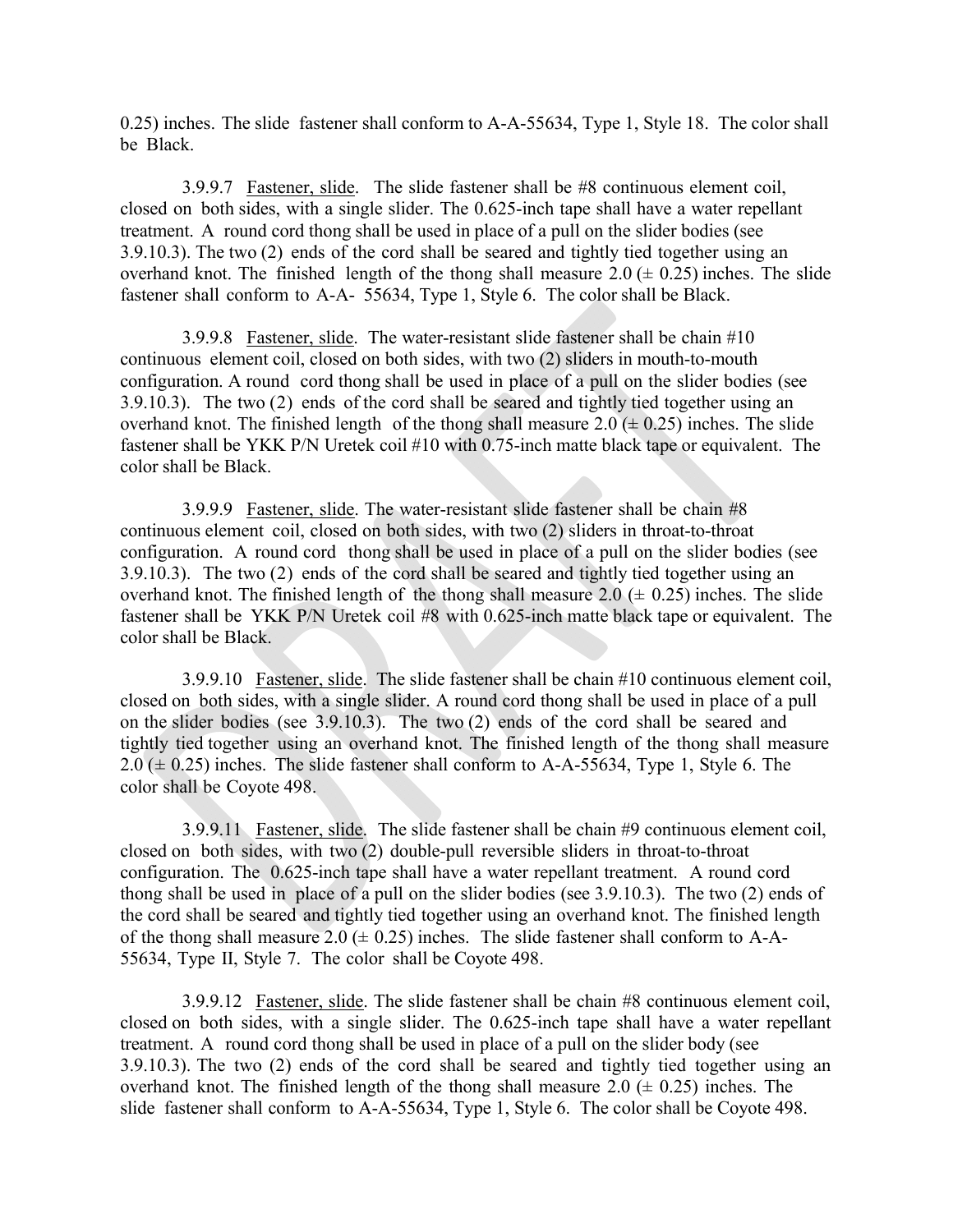3.9.9.13 Fastener, slide. The slide fastener shall be chain #8 continuous element coil, closed on both sides, with two (2) sliders in throat-to-throat configuration. The 0.625-inch tape shall have a water repellant treatment. A round cord thong shall be used in place of a pull on the slider bodies (see 3.9.10.3). The two (2) ends of the cord shall be seared and tightly tied together using an overhand knot. The finished length of the thong shall measure 2.0  $(\pm 0.25)$  inches. The slide fastener shall conform to A-A-55634, Type 1, Style 18. The color shall be Coyote 498.

3.9.9.14 Fastener, slide. The slide fastener shall be chain #10 continuous element coil, closed on both sides, with two (2) sliders in throat-to-throat configuration. The 0.75-inch tape shall have a water repellant treatment. A round cord thong shall be used in place of a pull on the slider bodies (see 3.9.10.3). The two (2) ends of the cord shall be seared and tightly tied together using an overhand knot. The finished length of the thong shall measure 2.0  $(±$ 0.25) inches. The slide fastener shall conform to A-A-55634, Type 1, Style 18. The color shall be Coyote 498.

3.9.9.15 Fastener, slide. The slide fastener shall be chain #8 continuous element coil, closed on both sides, with two (2) sliders in mouth-to-mouth configuration. The 0.625-inch tape shall have a water repellant treatment. A round cord thong shall be used in place of a pull on the slider bodies (see 3.9.10.3). The two (2) ends of the cord shall be seared and tightly tied together using an overhand knot. The finished length of the thong shall measure 2.0  $(± 0.25)$ inches. The slide fastener shall conform to A-A-55634, Type 1, Style 15. The color shall be Coyote 498.

3.9.10 Cord.

3.9.10.1 Braid, tubular. The 0.344-inch tubular braid shall conform to MIL-B-371 Type VII Class 2.

3.9.10.2 Cord, elastic. The 0.125-inch elastic cord shall be Hope Webbing Style 2831 round or equal.

3.9.10.3 Cord, round. The round cord shall conform to MIL-C-5040 Type II. This specification is inactive; however, for the purposes of this document the specification remains applicable.

3.9.10.4 Cord, flat. The flat cord shall conform to MIL-C-5040 Type IIA. This specification is inactive; however, for the purposes of this document the specification remains applicable.

3.10 Construction.

3.10.1 Hook and loop fastener. Hook and loop fasteners shall not be stitched in the selvage edge to prevent associated fraying durability problems in repeated use. If Class 4 is used, the hook and loop fasteners shall be stitched 0.125-inch from the edge.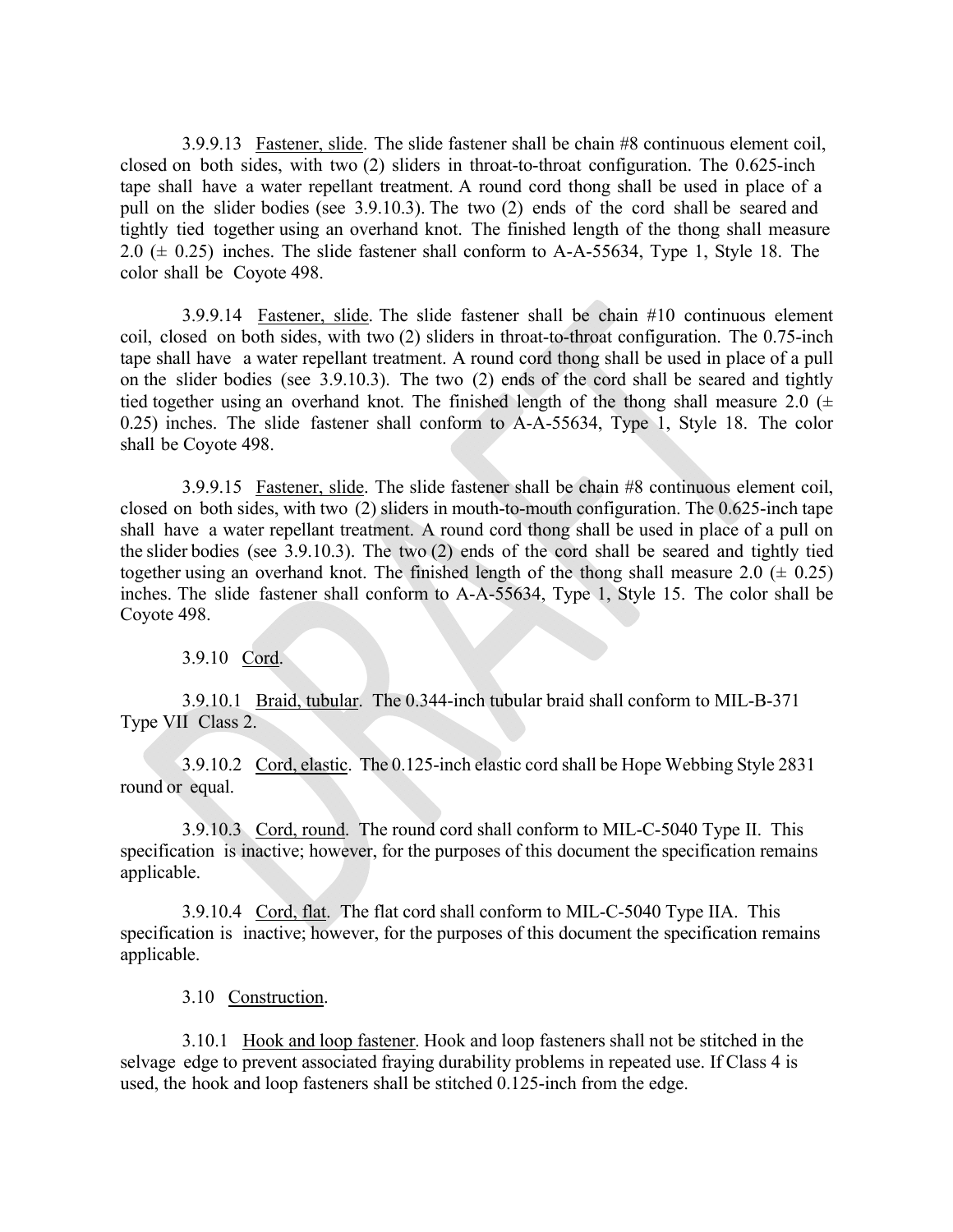3.10.2 Stitching. Stitching shall conform to ASTM D 6193, 9-11 stitches per inch. End of seams and stitches (stitch type 301) that are not caught in other seams or stitching shall be securely back tacked or back stitched. Thread breaks or bobbin run-outs occurring during sewing hall be secured by stitching back of the break a minimum of 0.5-inch. There shall be no stitch run-off allowed. Thread tension shall be maintained so that there will be no loose stitching resulting in loose bobbin or top thread, or excessively high stitching resulting in puckering of the materials being sewn. Thread ends shall be trimmed to a length of not more than 0.25-inch.

3.10.3 Automatic stitching. Automatic stitching machines may be used to perform any of the stitching patterns provided the requirements for the stitch pattern, stitches per inch, size and type of thread are met, and at least three or more tying, overlapping, or back stitches are used to secure the ends of the stitching.

3.10.4 Bartacks. There shall be no needle cutting by bartack. Double bartacks (one on top of the other) shall be avoided to prevent needle cutting and weakening of the attachment point.

3.10.5 Bartack alignment for pouch attachment ladder system. The required spacing of vertical bartacks which is needed for physical compatibility of PALS components on FILBE is specified below:

- a. Distance between vertical bartacks on horizontal webbing shall be 1.5-inch  $(-0/+0.0625).$
- b. Distance between non-consecutive horizontal webbing shall be 1.125-inch  $(\pm 0.0625)$ .
- c. Vertical bartacks on consecutive horizontal webbing rows shall be vertical aligned with an offset of  $0.75$ -inch  $(-0/ +0.0625)$  bottom to top in a vertical straight line.

3.10.6 Buttonholes. Buttonholes shall be straight cut. Position in accordance with the marks indicated on the pattern, with the ends of the buttonholes securely tacked. Size as indicated on drawings.

3.10.7 Snap setting. A hole shall be pre-punched to receive the button and eyelet components of the snap fastener. The hole shall be smaller than the outside diameter of the button and eyelet barrels. The fastener shall be securely clinched without cutting the adjacent materials, and no splits shall occur in the button or eyelet barrels.

3.10.8 Snap fastener reinforcement. Snap fastener reinforcement shall not ravel on any single fabric layer application.

3.10.9 Binding. All ends of binding not completely encased shall be seared or turned under.

3.11 Physical requirements of cloth.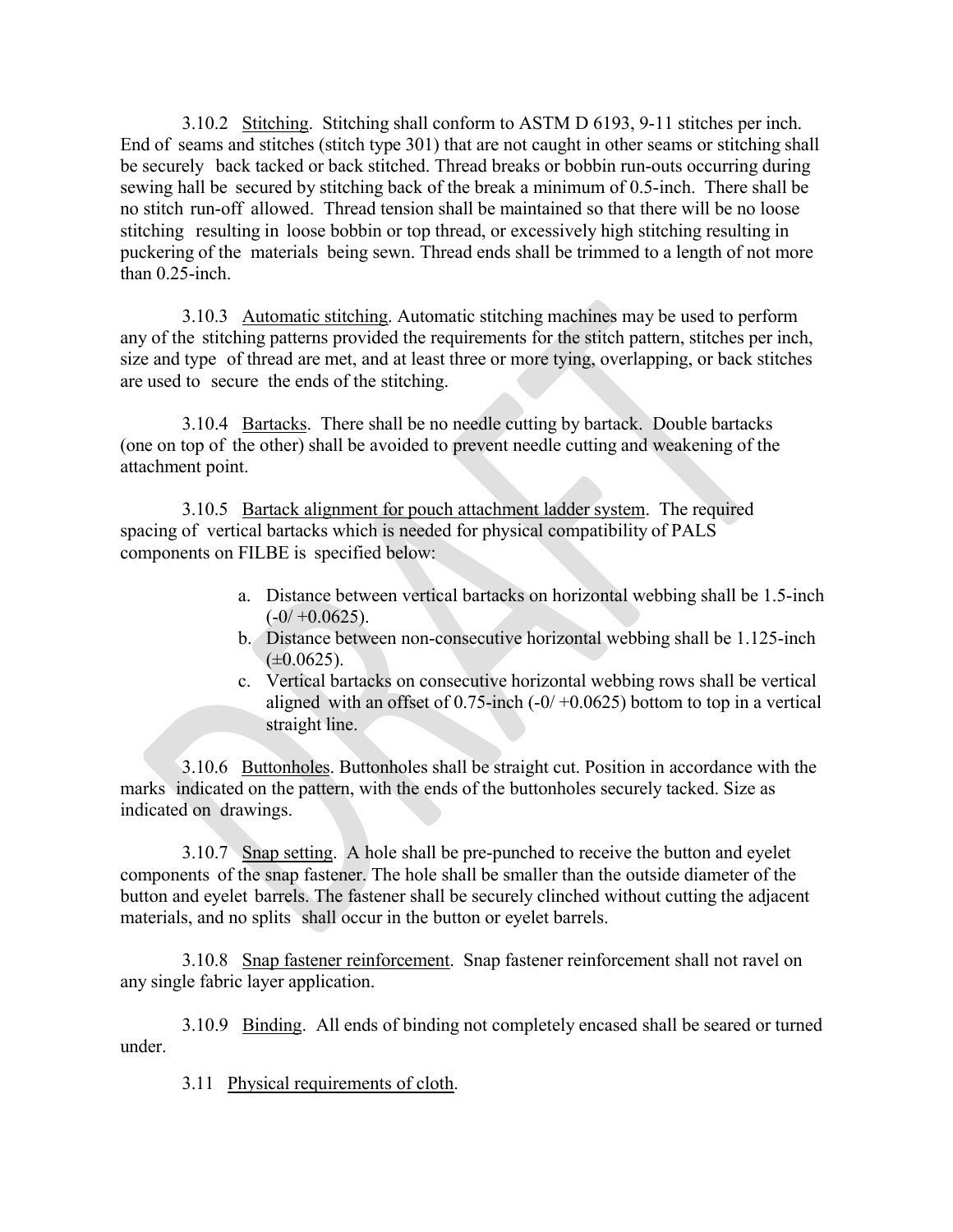3.11.1 Color matching. When applicable, the finished cloths or findings shall match the standard sample with respect to all characteristics for which the standard sample is referenced when tested as specified in paragraph 4.7.

3.11.1.1 Color matching, webbing. The color of the webbing shall match the solid shade shell standard sample when tested as specified in paragraph 4.7.

3.11.2 Colorfastness.

3.11.2.1 Colorfastness, Coyote 498 (Class 1) and Tan 499 (Class 6). The dyed and printed finished cloth in Coyote 498 and Tan 499 shall meet the following colorfastness requirements in Table III when tested in accordance with paragraph 4.5.8 for the following characteristics.

| <b>Colorfastness Characteristics</b>      | <b>Requirements</b>                       |
|-------------------------------------------|-------------------------------------------|
| <b>Fastness to laundering</b>             | Equal to or better than "3-4" rating on   |
| (after 3 launderings)                     | <b>AATCC Gray Scale for Color Change</b>  |
|                                           | and Staining when compared to the         |
|                                           | unlaundered sample.                       |
| <b>Fastness to Accelerated laundering</b> | Equal to or better than "3-4" rating on   |
| (black print only)                        | <b>AATCC Gray Scale for Color Change</b>  |
|                                           | when compared to the unlaundered          |
|                                           | sample                                    |
| Fastness to light (after 40 hours)        | Equal to or better than "3-4" rating on   |
|                                           | <b>AATCC Gray Scale for Color Change.</b> |
| <b>Fastness to Crocking</b>               | Equal to or better than "3.5" rating on   |
|                                           | <b>AATCC</b> Gray Scale for Staining.     |
| <b>Frosting Rating</b>                    | Equal to or better than "4.0" rating on   |
|                                           | AATCC Gray Scale for Color Change.        |

| TABLE III. Colorfastness Examination (Class 1 and Class 6). |  |  |
|-------------------------------------------------------------|--|--|
|                                                             |  |  |

3.11.2.2 Colorfastness, Woodland MARPAT (Class 2). The finished camouflage printed cloth shall show fastness to: light (after 40 AATCC Fading Units (AFU) or 170 kilojoules); laundering (after 3 cycles); and perspiration (acid and alkaline). The colorfastness of the cloth shall be equal to or better than the standard sample, or equal to or better than a rating of "3-4" using the AATCC Procedure 1 Gray Scale for Color Change and a rating of "3- 4" using the AATCC Procedure 2 Gray Scale for Staining for each of the colors. The finished cloth shall show fastness to crocking equal to or better than the standard sample or shall have an AATCC Procedure 8 Chromatic Transference Scale Rating not lower than 3.5 for all the colors.

3.11.2.3 Colorfastness, Desert MARPAT (Class 3). The finished camouflage printed cloth shall show fastness to: light (after 40 AFUs or 170 kilojoules); laundering (after 3 cycles); and perspiration (acid and alkaline). The colorfastness of the cloth shall be equal to or better than the standard sample, or equal to or better than a rating of "3-4" using the AATCC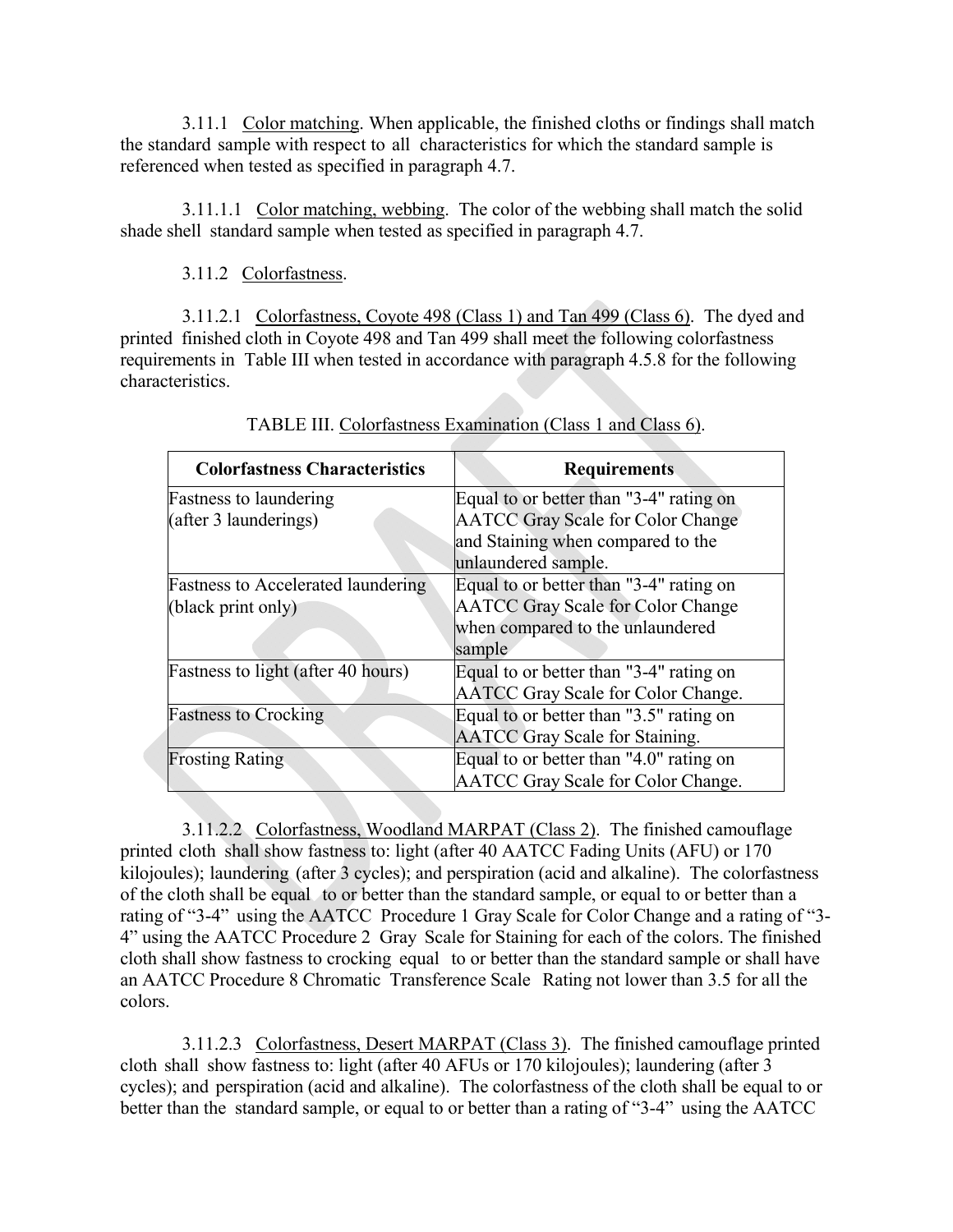Procedure 1 Gray Scale for Color Change and a rating of "3-4" using the AATCC Procedure 2 Gray Scale for Staining for each of the colors. The finished cloth shall show fastness to crocking equal to or better than the standard sample or shall have an AATCC Procedure 8 Chromatic Transference Scale Rating not lower than 3.5 for all the colors.

3.11.2.4 Colorfastness, Snow MARPAT (Class 4). The finished camouflage printed cloth shall show fastness to: light (after 40 AFUS or 170 kilojoules); laundering (after 4 cycles); and perspiration (acid and alkaline) and crocking. The colorfastness of the cloth shall be equal to or better than the standard sample, or equal to or better than a rating of "4" using the AATCC Procedure 1 Gray Scale for Color Change and a rating of "3-4" using the AATCC Procedure 2 Gray Scale for Staining for each of the colors. The finished cloth shall show fastness to crocking equal to or better than the standard sample or shall have an AATCC Procedure 8 Chromatic Transference Scale Rating not lower than 4.0 for all the colors.

3.11.2.5 Colorfastness, Operational Camouflage Pattern (OCP) (Class 5). The finished camouflage printed cloth shall show fastness to: light (after 40 AFUs or 170 kilojoules); laundering (after 3 cycles); and perspiration (acid and alkaline). The colorfastness of the cloth shall be equal to or better than the standard sample, or equal to or better than a rating of "3-4" for Dk. Green 528, Brown 529 and Dk. Brown 530 and equal to or better than a rating of "3" for Cream 524, Tan 525, Pale Green 526 and Olive 527 using the AATCC Procedure 1 Gray Scale for Color Change and the AATCC Procedure 2 Gray Scale for Staining. The finished cloth shall show fastness to crocking equal to or better than the standard sample or shall have an AATCC Procedure 8 Chromatic Transference Scale Rating not lower than 3.5 for all the colors.

3.11.3 Hydrostatic Resistance to DEET, POL, Sweat, and Sea Water. The cloths used to comprise the outer layers of FILBE components shall show no leakage below a hydrostatic height of 35 centimeters when exposed to DEET, POL, sweat, and sea water when tested as specified in paragraph 4.7.

3.12 Performance.

3.12.1 Function. All components of the FILBE shall be able to be readily donned and doffed. When in use, the entire system or individual components shall not impede proper head rotation of the user while standing or in a prone position, or carrying and shouldering of weapons in all firing positions.

3.12.2 Reliability. The components of the FILBE shall have a minimum service life of 360 operational hours of field use, unless otherwise specified. Additionally, the fabric used for the primary components shall be rot and mildew resistant and non-fabric parts of primary components shall be salt water-resistant.

#### 3.12.3 Durability.

3.12.3.1 Durability, USMC Pack. The main pack with frame, hip-belt and shoulder harness shall be capable of withstanding a Free Fall Drop test in accordance with paragraph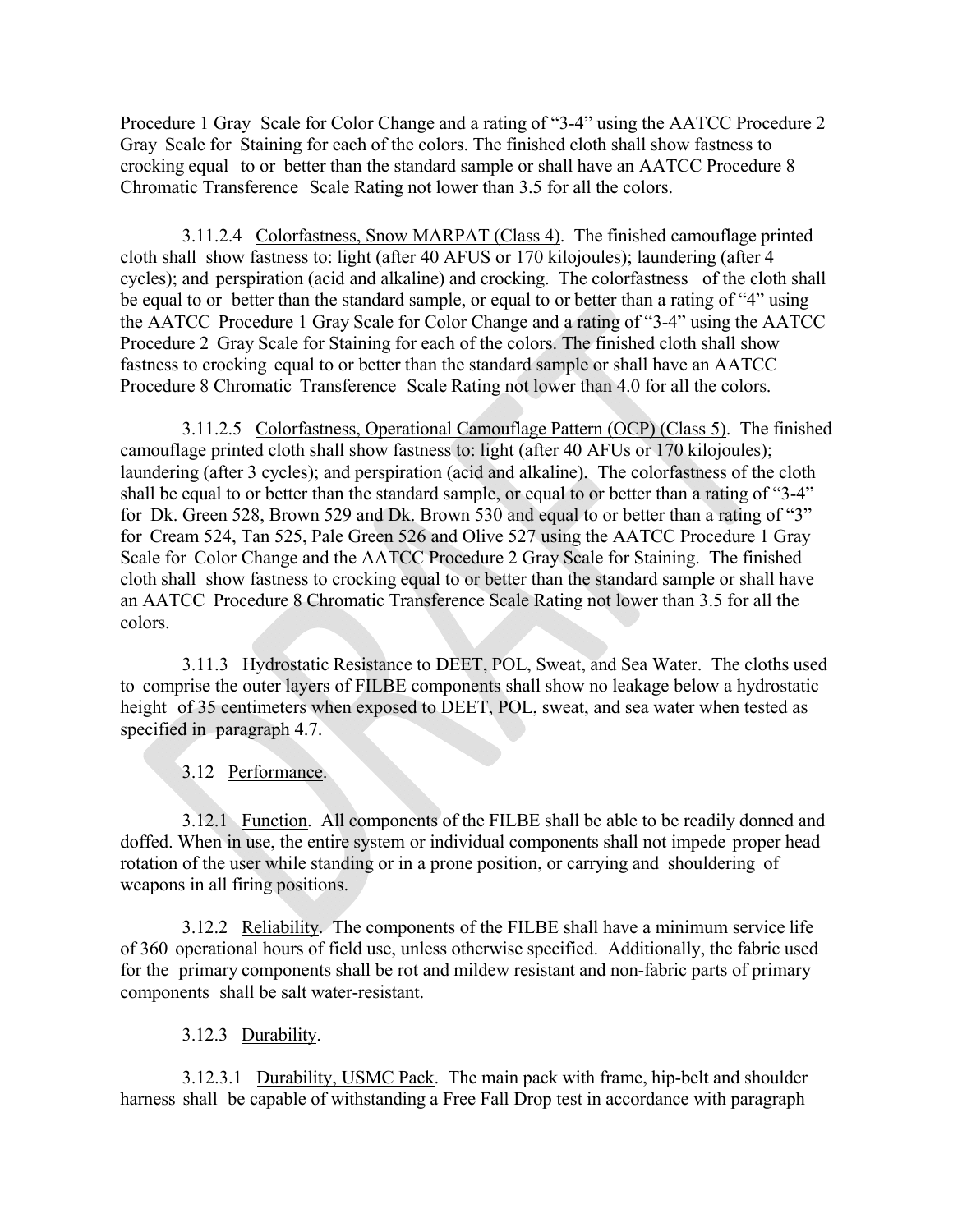4.8.2.2 and an Airdrop Slide Impact test in accordance with paragraph 4.8.2.1. There shall be no rupture of seams or visual damage to the frame, fabric or components. Two separate items shall be used for the Free Fall Drop test and Airdrop Slide Impact test. Verification tests may be performed by the Government.

3.12.4 Environment. The FILBE will be used in all climatic categories during day and night operations. All hardware components shall be easily operable when wearing either USMC issued MOPP or FR gloves, while operating during periods of darkness, and shall provide for a secure connection of the components.

3.12.4.1 Resistance to Chemicals and Fluids. All systems shall be resistant and not experience any performance degradation when exposed to common chemicals and fluids, including, but not limited to: petroleum, oils, lubricants, and DEET.

3.12.4.2 Operating Temperatures. All systems shall be operable with no component breakages or failures in temperatures ranging from -40°F to +140°F.

3.12.4.3 Sand and Dust. All systems shall withstand the effects of airborne sand and dust with no component failures or breakages.

3.12.4.4 Salt Fog. All systems shall withstand the effects of exposure to salt fog with no component failures or breakages.

3.12.4.5 Fungus. All systems shall be resistant to fungal growth. The visual effects shall be less than 2 when using the Evaluation Scheme for Visible Effects from MIL-STD-810.

3.12.5 Compatibility. The FILBE shall be compatible with the clothing and equipment commonly worn, carried and used by the individual Marine, to include body armor systems and ballistic helmets. All components of the system shall be compatible with each other. Integration of the components shall be accomplished with minimum use of straps/belts or hardware.

3.12.6 Pouch attachment. The Pouch Attachment Ladder System (PALS) shall be used to attach modular pouches to the Chest Rig, Main Pack and Assault Pack. This system is a patented design and is not allowed for commercial sale without a license. There are no restrictions on the sale of this system under signed contracts with Federal agencies.

3.12.7 Drainage. The USMC Pack system components shall provide a durable means of allowing water to readily drain.

3.12.8 Quick release mechanism. The shoulder straps shall have a quick release buckle. The activator shall be located on the upper portion of the shoulder strap within 4.0 inches of the release buckle and be capable of being activated by either hand, with or without gloves on. Upon activation of the mechanism, the shoulder strap shall separate, allowing the pack system to fall away from the body.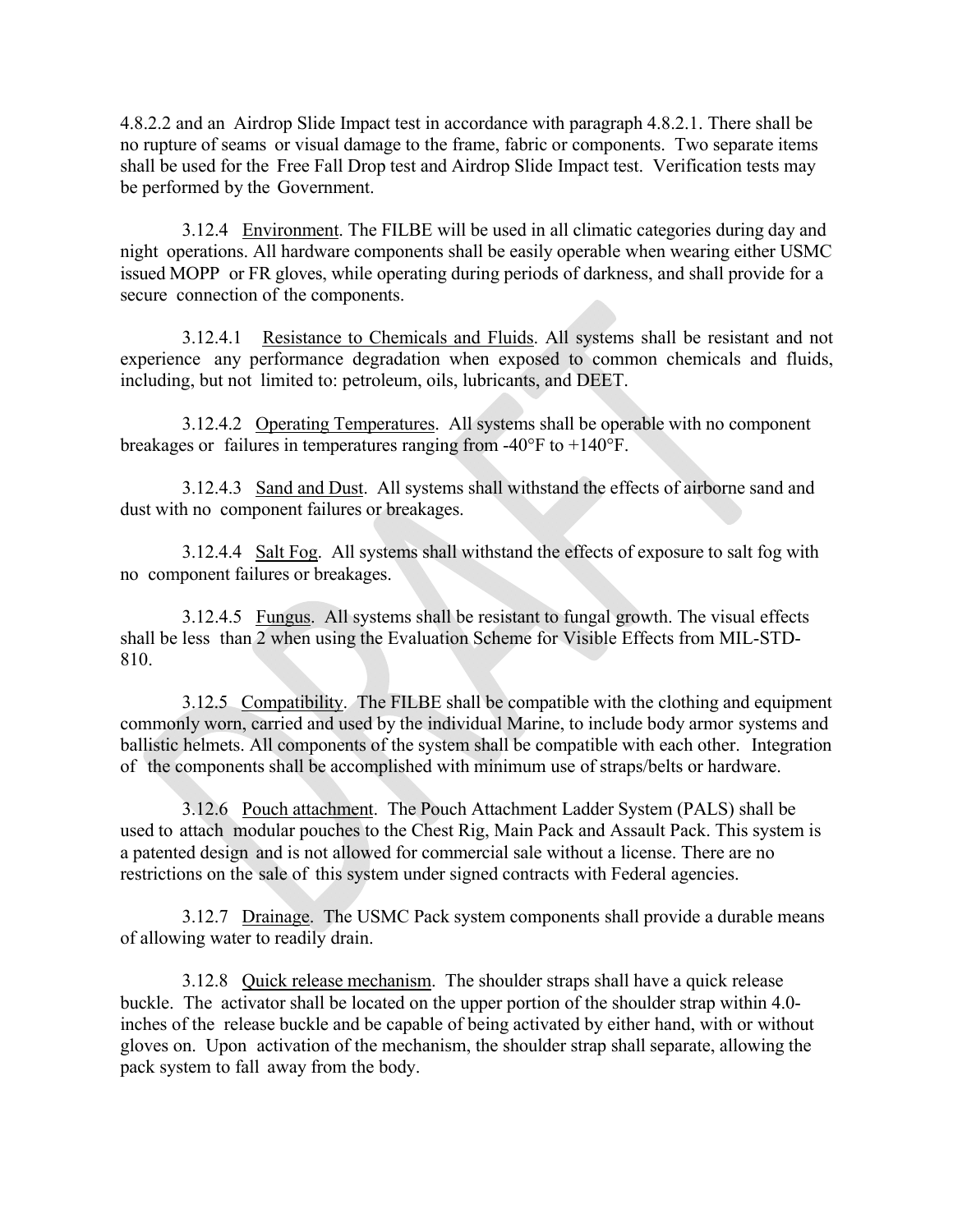3.12.9 Spectral reflectance. All finished cloth, hardware, and webbing shall meet the spectral reflectance values (in percent) for the visible/near infrared wavelength range for the applicable colors as specified in Tables IV through XI when tested as specified in paragraph 4.8.4.

3.12.9.1 Spectral reflectance exemptions. Any components made from food-grade materials where the impact of IR treatment may affect compliance to either US FDA requirements or European equivalent are exempt from meeting infrared spectral reflectance requirements. These components include the bladder material and fitments, hydration tube, tube connectors, bite valve, and bite valve cover. Additionally, paragraphs 3.9.6.1 (Fastener, loop, sheet), 3.9.7.5 (Cloth, mesh) and 3.9.7.6 (Cloth, mesh) are exempt from meeting infrared spectral reflectance requirements.

|                   | <b>REFLECTANCE</b> (%) |     |                |     |  |  |
|-------------------|------------------------|-----|----------------|-----|--|--|
| <b>WAVELENGTH</b> | Coyote 498             |     | <b>Tan 499</b> |     |  |  |
| (nm)              | Min                    | Max | Min            | Max |  |  |
| 600               | 8                      | 20  | 8              | 26  |  |  |
| 620               | 8                      | 20  | 8              | 26  |  |  |
| 640               | 8                      | 22  | 8              | 30  |  |  |
| 660               | 8                      | 24  | 8              | 34  |  |  |
| 680               | 12                     | 24  | 12             | 38  |  |  |
| 700               | 12                     | 34  | 12             | 40  |  |  |
| 720               | 16                     | 42  | 16             | 46  |  |  |
| 740               | 22                     | 46  | 22             | 50  |  |  |
| 760               | 30                     | 50  | 30             | 50  |  |  |
| 780               | 34                     | 54  | 34             | 54  |  |  |
| 800               | 36                     | 56  | 36             | 56  |  |  |

TABLE IV. Infrared Spectral Reflectance Requirements for Coyote 498 (Class 1) and Tan 499 (Class 6).

TABLE IV. Infrared Spectral Reflectance Requirements for Coyote 498 (Class 1) and Tan 499 (Class 6) - Continued.

|                   | <b>REFLECTANCE</b> (%) |                              |     |     |  |  |
|-------------------|------------------------|------------------------------|-----|-----|--|--|
| <b>WAVELENGTH</b> |                        | Coyote 498<br><b>Tan 499</b> |     |     |  |  |
| (nm)              | Min                    | Max                          | Min | Max |  |  |
| 820               | 38                     | 58                           |     | 58  |  |  |
| 840               | 38                     | 58                           |     | 58  |  |  |
|                   |                        | DЛ                           |     |     |  |  |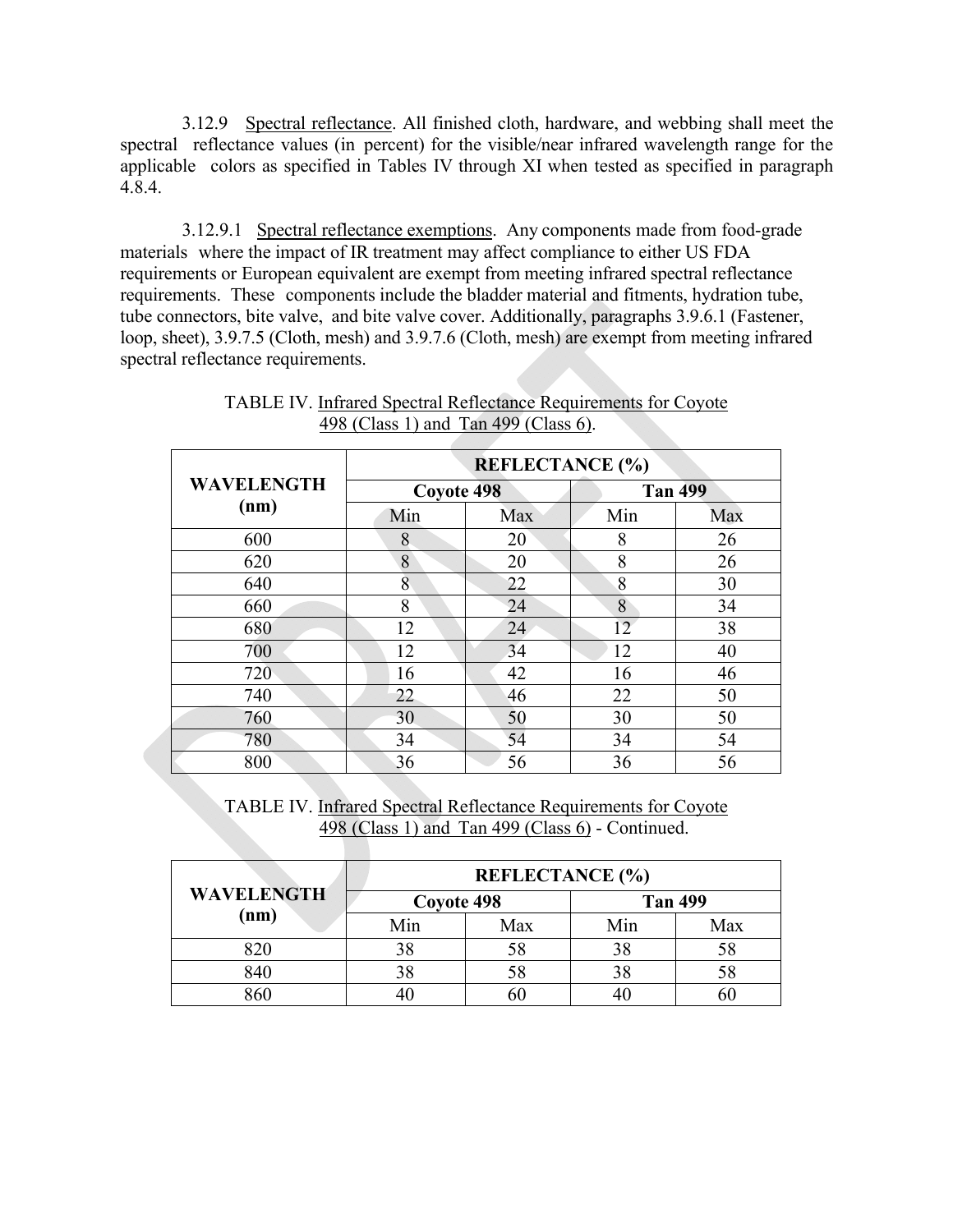|                   | <b>REFLECTANCE</b> (%) |            |                                  |     |                  |     |
|-------------------|------------------------|------------|----------------------------------|-----|------------------|-----|
| <b>WAVELENGTH</b> |                        | Coyote 476 | <b>Green 474 &amp; Khaki 475</b> |     | <b>Black 477</b> |     |
| (nm)              | Min                    | Max        | Min                              | Max | Min              | Max |
| 600               | 8                      | 20         | 3                                | 9   |                  |     |
| 620               | 8                      | 20         | $\overline{4}$                   | 9   |                  |     |
| 640               | 8                      | 20         | 5                                | 9   |                  |     |
| 660               | 8                      | 20         | 6                                | 12  |                  |     |
| 680               | 10                     | 30         | $\tau$                           | 14  |                  |     |
| 700               | 18                     | 50         | 8                                | 28  | ---              | 20  |
| 720               | 22                     | 54         | 9                                | 44  | ---              | 30  |
| 740               | 30                     | 56         | 10                               | 52  |                  | 33  |
| 760               | 35                     | 58         | 11                               | 56  |                  | 33  |
| 780               | 40                     | 62         | 12                               | 56  |                  | 34  |
| 800               | 55                     | 80         | 13                               | 56  |                  | 34  |
| 820               | 55                     | 80         | 14                               | 60  |                  | 35  |
| 840               | 55                     | 82         | 15                               | 60  | --               | 35  |
| 860               | 60                     | 82         | 16                               | 60  |                  | 35  |

## TABLE V. Infrared Spectral Reflectance Requirements for Woodland MARPAT (Class 2).

# TABLE VI. Infrared Spectral Reflectance Requirements for Desert MARPAT (Class 3).

|                           | <b>REFLECTANCE (%)</b> |            |                                       |     |                      |     |  |
|---------------------------|------------------------|------------|---------------------------------------|-----|----------------------|-----|--|
| <b>WAVELENGTH</b><br>(nm) | <b>Lt. Tan 479</b>     |            | Lt. Coyote 481<br><b>Highland 480</b> |     | <b>Urban Tan 478</b> |     |  |
|                           | Min                    | <b>Max</b> | Min                                   | Max | Min                  | Max |  |
| 700                       | 38                     | 53         | 19                                    | 36  | 25                   | 48  |  |
| 720                       | 38                     | 58         | 20                                    | 36  | 25                   | 52  |  |
| 740                       | 39                     | 62         | 20                                    | 36  | 25                   | 54  |  |
| 760                       | 40                     | 66         | 21                                    | 36  | 26                   | 56  |  |
| 780                       | 41                     | 72         | 21                                    | 38  | 27                   | 57  |  |
| 800                       | 43                     | 76         | 22                                    | 43  | 28                   | 58  |  |
| 820                       | 45                     | 76         | 23                                    | 45  | 30                   | 58  |  |
| 840                       | 48                     | 78         | 24                                    | 46  | 33                   | 58  |  |
| 860                       | 50                     | 78         | 25                                    | 46  | 36                   | 59  |  |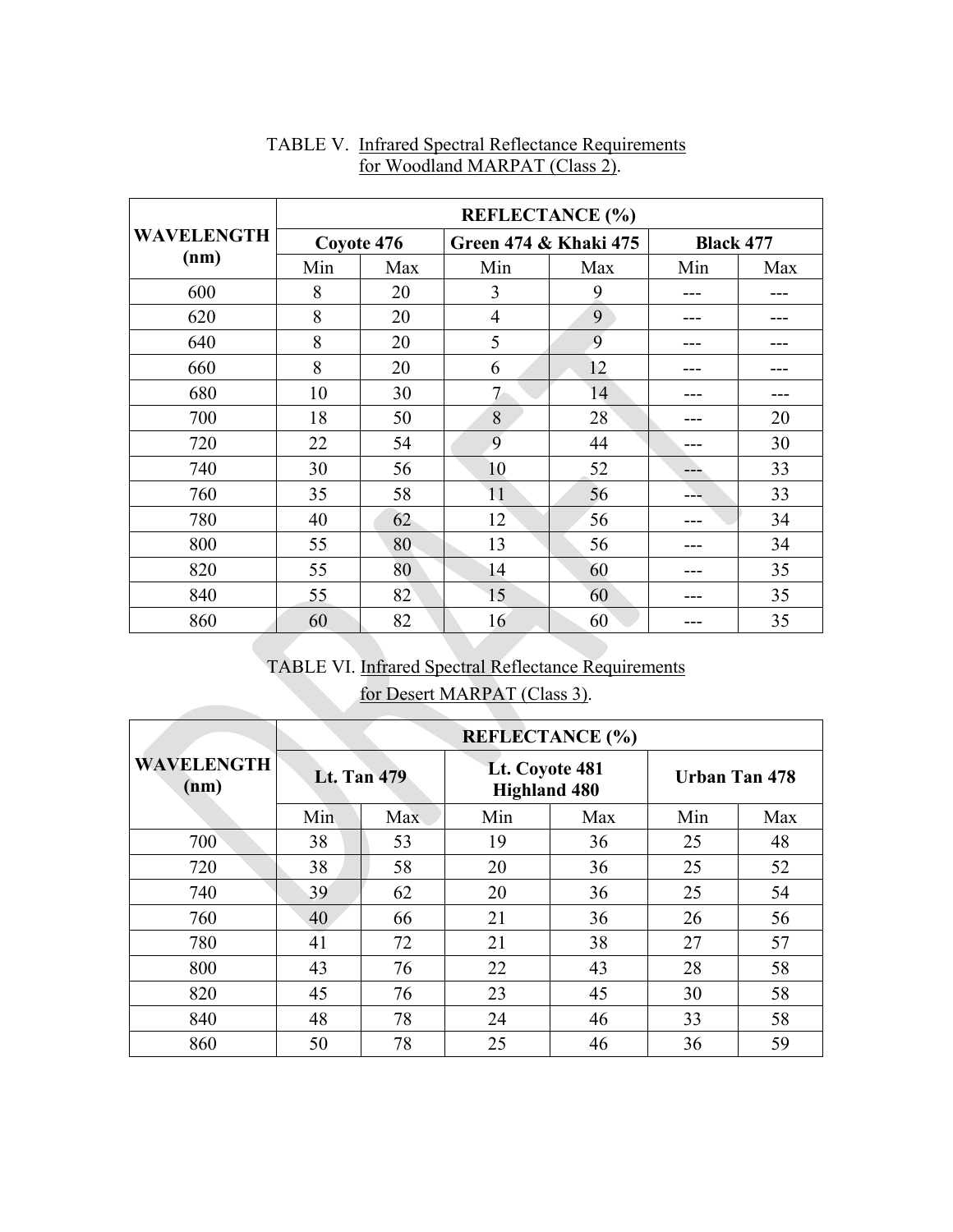|                   | <b>REFLECTANCE</b> (%) |                       |     |                            |     |                             |  |
|-------------------|------------------------|-----------------------|-----|----------------------------|-----|-----------------------------|--|
| <b>WAVELENGTH</b> |                        | <b>White Snow 506</b> |     | <b>Light Snow Gray 507</b> |     | <b>Medium Snow Gray 508</b> |  |
| (nm)              | Min                    | Max                   | Min | Max                        | Min | Max                         |  |
| 600               | 80                     | 98                    | 46  | 66                         | 28  | 36                          |  |
| 620               | 80                     | 98                    | 47  | 66                         | 30  | 40                          |  |
| 640               | 78                     | 98                    | 48  | 66                         | 30  | 44                          |  |
| 660               | 78                     | 98                    | 49  | 68                         | 34  | 44                          |  |
| 680               | 78                     | 98                    | 50  | 72                         | 36  | 48                          |  |
| 700               | 78                     | 98                    | 51  | 72                         | 40  | 56                          |  |
| 720               | 78                     | 98                    | 52  | 72                         | 40  | 56                          |  |
| 740               | 78                     | 98                    | 53  | 72                         | 42  | 56                          |  |
| 760               | 78                     | 98                    | 54  | 72                         | 44  | 56                          |  |
| 780               | 78                     | 98                    | 55  | 74                         | 46  | 58                          |  |
| 800               | 78                     | 98                    | 56  | 74                         | 46  | 60                          |  |
| 820               | 78                     | 98                    | 57  | 76                         | 48  | 64                          |  |
| 840               | 76                     | 99                    | 58  | 76                         | 48  | 66                          |  |
| 860               | 76                     | 99                    | 59  | 76                         | 50  | 66                          |  |

## TABLE VII. Infrared Spectral Reflectance Requirements for Snow MARPAT (Class 4).

## TABLE VIII. Infrared Spectral Reflectance Requirements for OCP (Class 5).

|                           |                             |     | <b>REFLECTANCE (%)</b> |                                        |                |                                  |  |
|---------------------------|-----------------------------|-----|------------------------|----------------------------------------|----------------|----------------------------------|--|
| <b>WAVELENGTH</b><br>(nm) | Cream 524<br><b>Tan 525</b> |     |                        | Pale Green 526<br>Olive 527, Brown 529 |                | Dark Green 528<br>Dark Brown 530 |  |
|                           | Min                         | Max | Min                    | Max                                    | Min            | Max                              |  |
| 600                       | 22                          | 44  | 10                     | 30                                     | 3              | 12                               |  |
| 620                       | 24                          | 45  | 11                     | 30                                     | 3              | 12                               |  |
| 640                       | 24                          | 45  | 11                     | 32                                     | $\overline{4}$ | 12                               |  |
| 660                       | 25                          | 45  | 12                     | 32                                     | $\overline{4}$ | 13                               |  |
| 680                       | 28                          | 48  | 14                     | 35                                     | 4              | 18                               |  |
| 700                       | 28                          | 54  | 19                     | 40                                     | 6              | 25                               |  |
| 720                       | 30                          | 58  | 22                     | 43                                     | 6              | 27                               |  |
| 740                       | 32                          | 60  | 25                     | 46                                     | 10             | 29                               |  |
| 760                       | 36                          | 61  | 27                     | 48                                     | 14             | 33                               |  |
| 780                       | 38                          | 62  | 28                     | 50                                     | 18             | 36                               |  |
| 800                       | 40                          | 62  | 29                     | 50                                     | 20             | 37                               |  |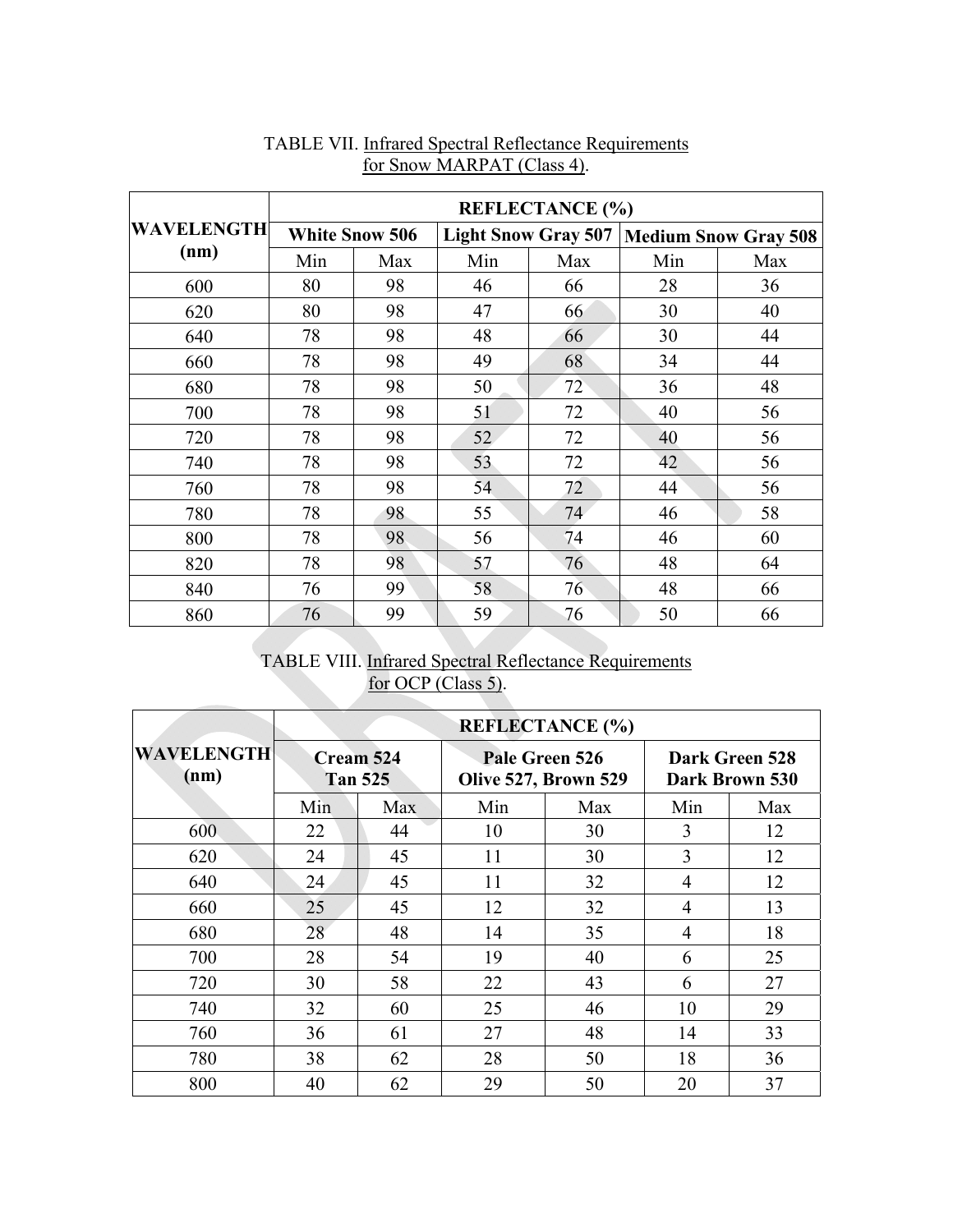|                           |                             |     |                                        | <b>REFLECTANCE</b> (%) |                                  |     |
|---------------------------|-----------------------------|-----|----------------------------------------|------------------------|----------------------------------|-----|
| <b>WAVELENGTH</b><br>(nm) | Cream 524<br><b>Tan 525</b> |     | Pale Green 526<br>Olive 527, Brown 529 |                        | Dark Green 528<br>Dark Brown 530 |     |
|                           | Min                         | Max | Min                                    | Max                    | Min                              | Max |
| 820                       | 44                          | 65  | 30                                     | 51                     | 20                               | 38  |
| 840                       | 46                          | 66  | 32                                     | 51                     | 21                               | 39  |
| 860                       | 48                          |     | 33                                     | 52                     | 21                               |     |

## TABLE IX. Infrared Spectral Reflectance Requirements for 4 Color Webbing.

|                           | <b>REFLECTANCE (%)</b> |     |                        |     |                       |     |  |
|---------------------------|------------------------|-----|------------------------|-----|-----------------------|-----|--|
| <b>WAVELENGTH</b><br>(nm) | <b>Tan 499</b>         |     | Olive 527<br>Brown 529 |     | <b>Dark Green 528</b> |     |  |
|                           | Min                    | Max | Min                    | Max | Min                   | Max |  |
| 600                       | 8                      | 20  | 10                     | 30  | 3                     | 12  |  |
| 620                       | 8                      | 20  | 11                     | 30  | 3                     | 12  |  |
| 640                       | 8                      | 22  | 11                     | 32  | 4                     | 12  |  |
| 660                       | 8                      | 24  | 12                     | 32  | 4                     | 13  |  |
| 680                       | 12                     | 24  | 14                     | 35  | $\overline{4}$        | 18  |  |
| 700                       | 12                     | 34  | 19                     | 40  | 6                     | 25  |  |
| 720                       | 16                     | 42  | 22                     | 43  | 6                     | 27  |  |
| 740                       | 22                     | 46  | 25                     | 46  | 10                    | 29  |  |
| 760                       | 30                     | 50  | 27                     | 48  | 14                    | 33  |  |

TABLE IX. Infrared Spectral Reflectance Requirements for 4 Color Webbing - Continued.

|                           | <b>REFLECTANCE</b> (%) |     |                        |     |                |     |  |
|---------------------------|------------------------|-----|------------------------|-----|----------------|-----|--|
| <b>WAVELENGTH</b><br>(nm) | <b>Tan 499</b>         |     | Olive 527<br>Brown 529 |     | Dark Green 528 |     |  |
|                           | Min                    | Max | Min                    | Max | Min            | Max |  |
| 780                       | 34                     | 54  | 28                     | 50  | 18             | 36  |  |
| 800                       | 36                     | 56  | 29                     | 50  | 20             | 37  |  |
| 820                       | 38                     | 58  | 30                     | 51  | 20             | 38  |  |
| 840                       | 38                     | 58  | 32                     | 51  | 21             | 39  |  |
| 860                       | 40                     | 60  | 33                     | 52  | 21             | 40  |  |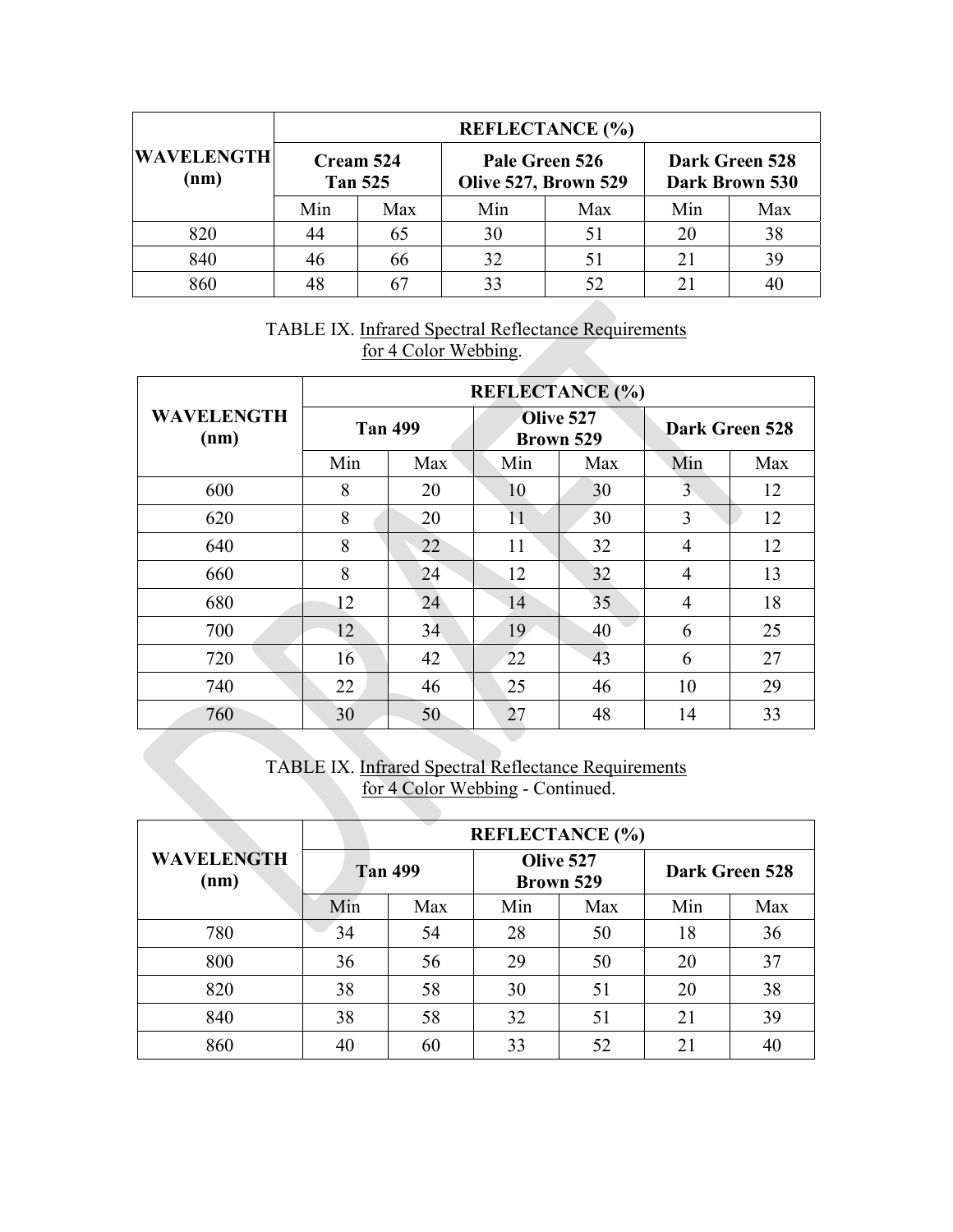|                   | <b>REFLECTANCE</b> (%) |     |                |     |  |  |
|-------------------|------------------------|-----|----------------|-----|--|--|
| <b>WAVELENGTH</b> | Coyote 498             |     | <b>Tan 499</b> |     |  |  |
| (nm)              | Min                    | Max | Min            | Max |  |  |
| 600               | 8                      | 20  | 16             | 26  |  |  |
| 620               | 8                      | 20  | 18             | 26  |  |  |
| 640               | 8                      | 22  | 20             | 30  |  |  |
| 660               | 8                      | 24  | 22             | 34  |  |  |
| 680               | 12                     | 24  | 26             | 38  |  |  |
| 700               | 12                     | 34  | 30             | 40  |  |  |
| 720               | 16                     | 42  | 32             | 46  |  |  |
| 740               | 22                     | 46  | 36             | 50  |  |  |
| 760               | 30                     | 50  | 36             | 54  |  |  |
| 780               | 34                     | 54  | 38             | 58  |  |  |
| 800               | 36                     | 56  | 40             | 59  |  |  |
| 820               | 38                     | 58  | 42             | 60  |  |  |
| 840               | 38                     | 58  | 44             | 60  |  |  |
| 860               | 40                     | 60  | 48             | 60  |  |  |

#### TABLE X. Infrared Spectral Reflectance Requirements for Acetal Hardware.

TABLE XI. Infrared Spectral Reflectance Requirements for Black 357.

| <b>WAVELENGTH</b> | <b>REFLECTANCE (%)</b> |     |  |
|-------------------|------------------------|-----|--|
| (nm)              | Min                    | Max |  |
| 700               | N/A                    | 20  |  |
| 720               | N/A                    | 30  |  |
| 740               | N/A                    | 33  |  |
| 760               | N/A                    | 33  |  |
| 780               | N/A                    | 34  |  |
| 800               | N/A                    | 34  |  |
| 820               | N/A                    | 35  |  |
| 840               | N/A                    | 35  |  |
| 860               | N/A                    | 35  |  |

3.13 Support and ownership requirements. Each component of the FILBE shall meet the following support and ownership requirements.

3.13.1 Identification and instruction label. Each component of the FILBE shall have an identification and instruction label (exceptions noted) conforming to MIL-DTL-32075. Labels shall be readable under low light conditions; moonlight and red or blue filtered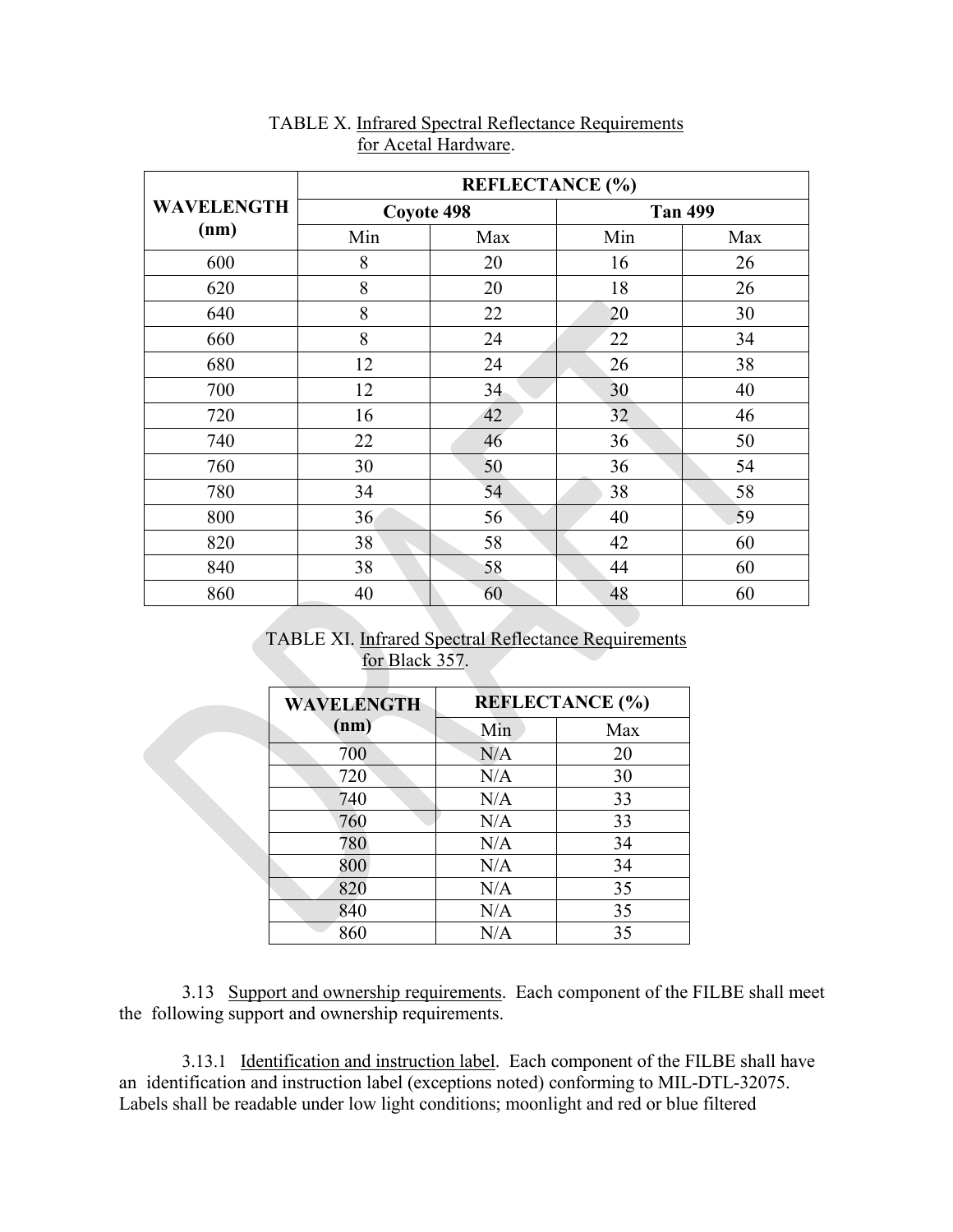flashlight. The label shall be permanently affixed (i.e. sewn). The label shall be of sufficient strength to withstand repeated abrasion during field use and cleaning. The color of the label shall be Coyote 498 and the marking medium shall be black. The printing shall be legible and shall not show off- setting, smearing or bleeding. All printing shall be in capitals except where otherwise indicated on the instruction label. Size of the characters shall be in accordance with MIL-STD-130N. The identification portion of the label shall contain item description, National Stock Number (NSN), contract number, lot number and contractor's name.

3.13.2 Health and safety. Each FILBE component shall be safe to use and not contain any harmful materials. FILBE components shall be non-hazardous (non-explosive and have no toxicological or electromagnetic radiation effects) to the user and/or to any troops in the surrounding area.

3.13.3 Hazardous materials. Hazardous materials that can be exposed to personnel or the environment during any operational (to include fabrication, transportation, and setup/tear down) or maintenance procedures, or exposed as a result of damage to equipment, or requiring special disposal procedures, shall be eliminated, consistent with operational requirements. Environmentally acceptable substitutes shall be used without degrading operational function and maintaining cost effectiveness. Hazardous material exposed to personnel shall be controlled to levels below the Occupational Safety and Health Administration Permissible Exposure Limits. FILBE components shall not present any uncontrolled health hazard throughout the component's life-cycle. The following shall be included when manufacturing the FILBE:

- a. Avoid use of materials that cause skin irritation or allergies.
- b. Utilize materials that are resistant to fungus and bacterial growth.
- c. Allow for easy cleaning and/or replacement of parts that could present health hazards to the wearer.

3.13.4 Responsibility for compliance. All items shall meet all requirements of section 3 and 4 of this specification. The absence of any inspection requirements shall not relieve the contractor of the responsibility of ensuring that all items submitted to the government for acceptance shall comply with all requirements of the contract. Sampling inspection, as part of manufacturing operations, is an acceptable practice to ascertain conformance to requirements; however, this does not authorize submission of known defective material, either indicated or actual, nor does it commit the government to accept defective material. If there is a conflict between the stated requirements and the ANSI standard, the more restrictive requirement shall apply.

#### 4. VERIFICATION

4.1 General. This section establishes the verification methods that will be used to ensure the requirements of Section 3 are met.

4.2 Classification of inspections. The inspection requirements specified herein shall be classified as outlined below. Unless otherwise specified, the contractor is responsible for the performance of all inspection requirements specified herein. The Government reserves the right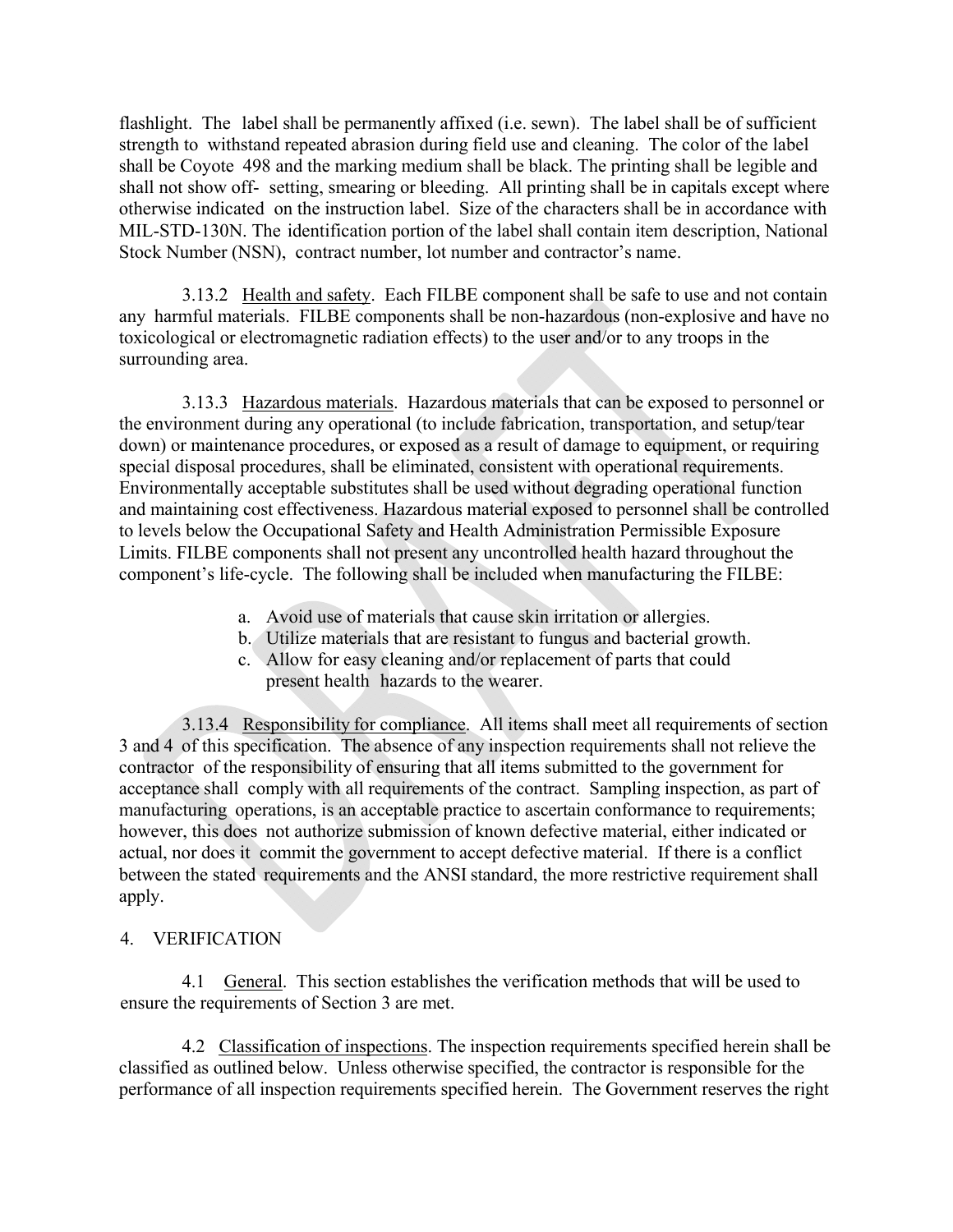to perform any of the inspections set forth in this document where such inspections shall be deemed necessary to ensure the supplies conform to prescribed requirements.

- a. First article inspection (see 4.3).
- b. Quality conformance inspection (see 4.4).

4.3 First article inspection. When a first article inspection is required, it shall be examined for design and construction (Section 3), compatibility and interchangeability of components, inspection requirements (see 4.6), data, certificate, or compliance for testing requirements (see 4.4, 4.5, and 4.6), and overall workmanship (see 4.6, 4.7, and 4.8). The procuring activity may waive any test(s) when sufficient documentation already exists to verify compliance. This is encouraged in cases when additional models, or minor changes from the currently approved model, are to be verified. In these cases, only the applicable portions of the first article inspection will be conducted.

4.4 Conformance inspection. Unless otherwise specified, at a minimum, the contractor's quality plan shall be performed in accordance with ANSI/ASQ Z1.4 with the inspection level as specified in the contract or solicitation. The lot size shall be expressed in units of complete systems or individual components (when components are purchased separately). A sample unit shall be one (1) system. Conformance inspection shall be in accordance with paragraphs 4.5, 4.6, 4.7, and 4.8.

4.5 Requirements and verifications. The following are performance requirements verified through visual methods, including physical measurements in order to determine that no deficiencies exist. Table XII outlines the requirement and the corresponding verification paragraph.

| <b>Characteristic</b>      | Requirement<br>Paragraph | <b>Verification</b><br>Paragraph | <b>First</b><br><b>Article</b> | Conformance<br><b>Inspection</b> |
|----------------------------|--------------------------|----------------------------------|--------------------------------|----------------------------------|
| <b>System Requirements</b> | 3.2                      | 4.6                              |                                |                                  |
| Fit                        | 3.2.1                    | 4.8                              | X                              | N/A                              |
| Compatibility              | 3.2.2                    | 4.6.1                            | X                              | <b>COC</b>                       |
| <b>Empty Weight</b>        | 3.2.3                    | 4.6.2                            | X                              | X                                |
| Care and Use Manual        | 3.2.4                    | 4.6                              | X                              | X                                |
| Defects                    | 3.2.5                    | 4.6.3                            | X                              | X                                |
| Dimensions                 | 3.2.6                    | 4.6.4                            | X                              | X                                |
| Berry Compliant            | 3.2.7                    | 4.6                              | X                              | <b>COC</b>                       |
| <b>USMC Pack System</b>    | 3.3                      |                                  | X                              | X                                |
| Main Pack                  | 3.3.1                    |                                  |                                |                                  |
| Frame                      | 3.3.1.1                  | 4.6,                             |                                |                                  |
| Shoulder Harness Assy.     | 3.3.1.2                  | $4.6.5.3$ (radio                 | $\boldsymbol{\mathrm{X}}$      | X                                |
| Hip Belt                   | 3.3.1.3                  | pouch)                           |                                |                                  |
| Main Bag                   | 3.3.1.4                  |                                  |                                |                                  |

TABLE XII. Requirements and Verifications.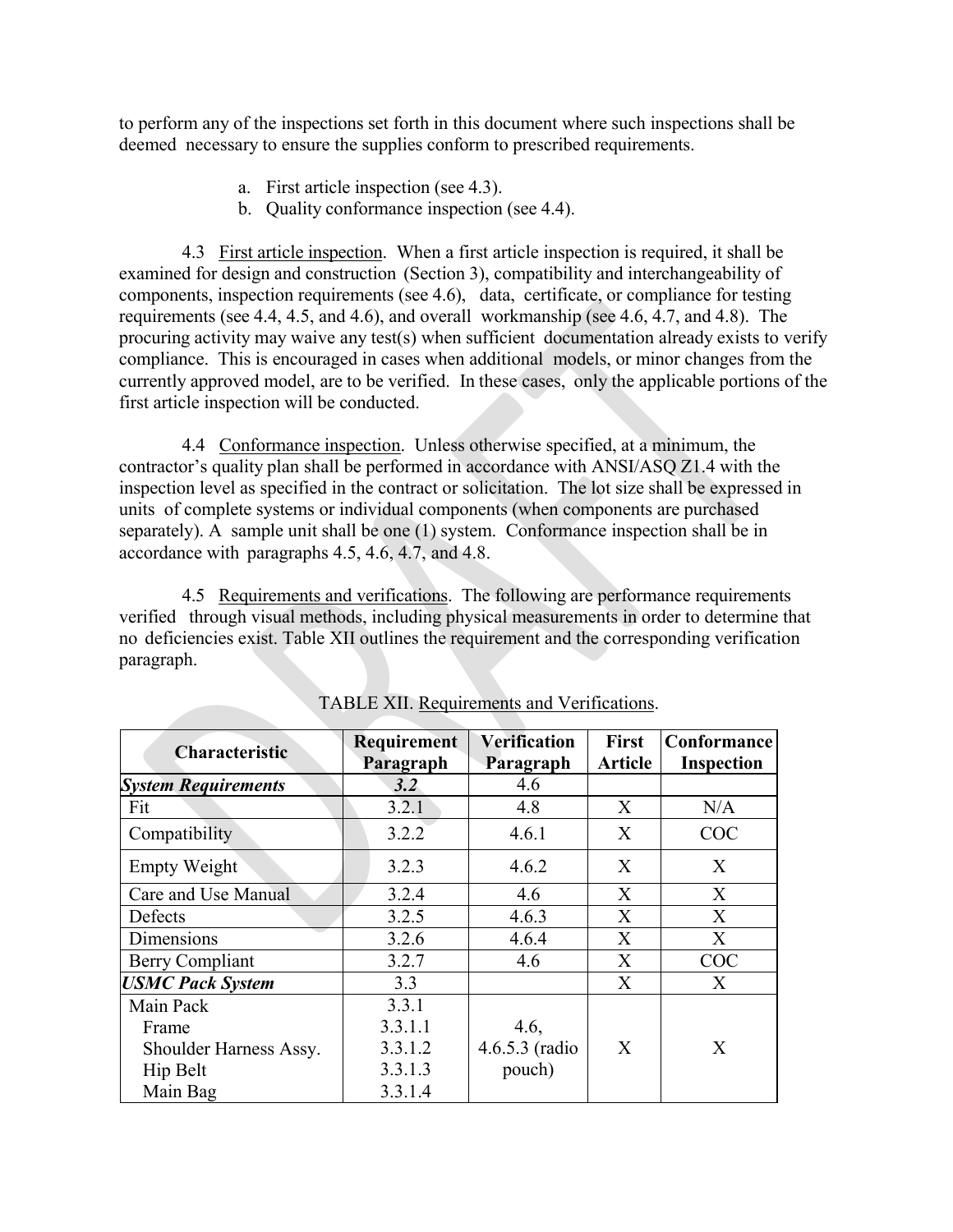| Characteristic                   | Requirement        | <b>Verification</b> | <b>First</b>              | Conformance               |
|----------------------------------|--------------------|---------------------|---------------------------|---------------------------|
|                                  | Paragraph          | Paragraph           | <b>Article</b>            | Inspection                |
| <b>Assault Pack</b>              | 3.3.2              | 4.6                 | X                         | X                         |
| <b>Assault Pouch</b>             | 3.3.3              | 4.6                 | X                         | X                         |
| <b>Sustainment Pouch</b>         | 3.3.4              | 4.6                 | $\boldsymbol{\mathrm{X}}$ | $\mathbf X$               |
| <b>Hydration Pouch</b>           | 3.3.5              | 4.6                 | $\boldsymbol{\mathrm{X}}$ | $\overline{\text{X}}$     |
| <b>Hydration Carrier</b>         | 3.3.6              | 4.6                 | $\boldsymbol{\mathrm{X}}$ | $\boldsymbol{\mathrm{X}}$ |
| <b>Hydration Bladder System</b>  | 3.3.7              |                     |                           |                           |
| <b>Hydration Bladder</b>         | 3.3.7.1            |                     |                           |                           |
| <b>Hydration Tube</b>            | 3.3.7.2            | 4.6                 | X                         | X                         |
| Tube Holder                      | 3.3.7.3            |                     |                           |                           |
| <b>Hydration Bite Valve</b>      | 3.3.7.4            |                     |                           |                           |
| <b>Sternum Cinch</b>             | 3.3.8              | 4.6                 | X                         | X                         |
| Repair Kits                      | 3.3.9              | 4.6                 | X                         | $\boldsymbol{\mathrm{X}}$ |
| Load Weight                      | 3.3.10             | 4.8.1               | X                         | N/A                       |
| <b>Chest Rig</b>                 | 3.4                | 4.6                 | X                         | X                         |
| <b>Equipment Pouches</b>         | 3.5                | 4.6                 | $\mathbf X$               | $\boldsymbol{\mathrm{X}}$ |
| <b>Illumination Flare Single</b> | 3.5.1              |                     | X                         | $\mathbf X$               |
| Pouch                            |                    | 4.6, 4.6.5.8        |                           |                           |
| <b>Shotgun Ammunition</b>        | 3.5.2              |                     | X                         | X                         |
| Pouch                            |                    | 4.6, 4.6.5.5        |                           |                           |
| Utility/SAW Pouch                | 3.5.3              | 4.6, 4.6.5.7        | $\boldsymbol{X}$          | X                         |
| Smoke Grenade Pouch              | 3.5.4              | 4.6, 4.6.5.11       | X                         | $\boldsymbol{\mathrm{X}}$ |
| M67 Grenade Pouch                | 3.5.5              | 4.6, 4.6.5.4        | $\overline{X}$            | $\mathbf X$               |
| <b>Magazine Dump Pouch</b>       | 3.5.6              | 4.6, 4.6.5.10       | X                         | X                         |
| 9mm, 15 Round, Magazine          | 3.5.7              |                     | X                         | X                         |
| Pouch                            |                    | 4.6, 4.6.5.2        |                           |                           |
| M16/M4 Speed Reload              | $3.5.\overline{8}$ |                     | X                         | X                         |
| Pouch                            |                    | 4.6, 4.6.5.9        |                           |                           |
| 40mm Grenade Pouch               | 3.5.9              | 4.6, 4.6.5.6        | X                         | X                         |
| M16/M4 Double/Single             | 3.5.10             | 4.6, 4.6.5.1        | X                         | $\boldsymbol{\mathrm{X}}$ |
| <b>Magazine Pouch</b>            |                    |                     |                           |                           |
| <b>USMC Holster System</b>       | 3.6                | 4.6                 | X                         | $\boldsymbol{\mathrm{X}}$ |
| Holster System Right             | 3.6.1              | 4.6                 | X                         | X                         |
| Hand Configuration               |                    |                     |                           |                           |
| Holster System Left Hand         | 3.6.2              | 4.6                 | X                         | X                         |
| Configuration                    |                    |                     |                           |                           |
| Holster System                   | 3.6.3              | 4.6                 | X                         | X                         |
| Components                       |                    |                     |                           |                           |
| <b>Corpsman Assault System</b>   | 3.7                | 4.6                 | X                         | X                         |
| <b>Medical Assault Pack</b>      | 3.7.1              | 4.6                 | X                         | X                         |
| <b>Medical Sustainment Bag</b>   | 3.7.2              | 4.6                 | $\boldsymbol{\mathrm{X}}$ | $\mathbf X$               |
| Medical Thigh Rig                | 3.7.3              | 4.6                 | $\mathbf X$               | $\overline{\text{X}}$     |
| Modular Medical Pouch            | 3.7.4              | 4.6                 | X                         | $\mathbf X$               |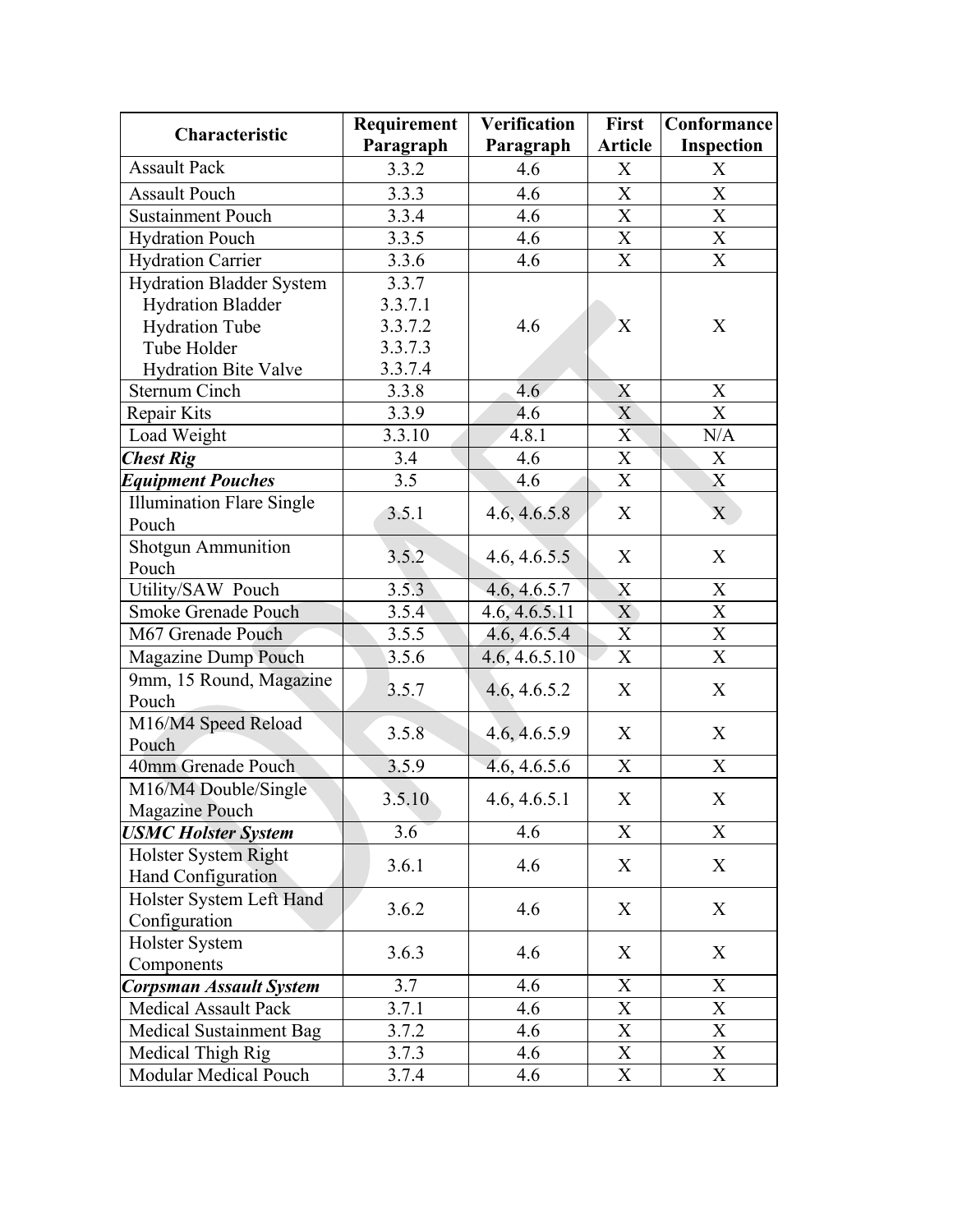| Characteristic                        | Requirement | <b>Verification</b> | First                     | Conformance               |
|---------------------------------------|-------------|---------------------|---------------------------|---------------------------|
|                                       | Paragraph   | Paragraph           | <b>Article</b>            | Inspection                |
| <b>Medical Inserts</b>                | 3.7.5       | 4.6                 | X                         | X                         |
| Narc Pouch                            | 3.7.5.1     |                     |                           |                           |
| Medium Pouch                          | 3.7.5.2     |                     |                           |                           |
| Large Pouch                           | 3.7.5.3     |                     |                           |                           |
| <b>Small Reversible Pouch</b>         | 3.7.5.4     |                     |                           |                           |
| Medium Rev. Pouch                     | 3.7.5.5.    |                     |                           |                           |
| <b>Elastic Panel</b>                  | 3.7.5.6     |                     |                           |                           |
| Double Pocket Panel                   | 3.7.5.7     |                     |                           |                           |
| Triple Pocket Panel                   | 3.7.5.8     |                     |                           |                           |
| <b>Stacked Pocket Panel</b>           | 3.7.5.9     |                     |                           |                           |
| <b>Sub-Belt</b>                       | 3.8         | 4.6                 | X                         | X                         |
| <b>Materials and</b>                  | 3.9         | 4.7                 | $\mathbf{X}$              |                           |
| <b>Components</b>                     |             |                     |                           |                           |
| Hardware                              | 3.9.1       |                     |                           |                           |
| <b>Barrel</b> locks                   | 3.9.1.1     |                     |                           |                           |
| <b>Buckles</b>                        | 3.9.1.2     |                     |                           |                           |
| D-Rings                               | 3.9.1.3     |                     |                           |                           |
| Eyelets                               | 3.9.1.4     | 4.7                 | X                         | COC                       |
| Fasteners                             | 3.9.1.5     |                     |                           |                           |
| Grommets                              | 3.9.1.6     |                     |                           |                           |
| Oval Slide                            | 3.9.1.7     |                     |                           |                           |
| Ring                                  | 3.9.1.8     |                     |                           |                           |
| <b>Buckles</b> , Friction             | 3.9.1.9     |                     |                           |                           |
| Foam                                  | 3.9.2       | 4.7                 | X                         | COC                       |
| Stiffener                             | 3.9.3       | 4.7                 | X                         | COC                       |
| <b>Webbing and Tapes</b>              | 3.9.4       | 4.7                 | $\boldsymbol{\mathrm{X}}$ | COC                       |
| Webbing, elastic                      | 3.9.5       | 4.7                 | $\boldsymbol{\mathrm{X}}$ | COC                       |
| Fasteners, hook and loop              | 3.9.6       | 4.7                 | $\boldsymbol{\mathrm{X}}$ | COC                       |
| Cloth                                 | 3.9.7       | 4.7                 | $\overline{X}$            | COC                       |
| Thread                                | 3.9.8       | 4.7                 | $\overline{\text{X}}$     | COC                       |
| Fastener, Slide                       | 3.9.9       | $4.\overline{7}$    | X                         | COC                       |
| Cord                                  | 3.9.10      | 4.7                 | X                         | COC                       |
| <b>Construction</b>                   | 3.10        | 4.6                 | $\mathbf X$               |                           |
| Hook and Loop fastener                | 3.10.1      | 4.6                 | X                         | X                         |
| Stitching                             | 3.10.2      | 4.6                 | X                         | X                         |
| <b>Automatic Stitching</b>            | 3.10.3      | 4.6                 | X                         | X                         |
| <b>Bartacks</b>                       | 3.10.4      | 4.6                 | X                         | X                         |
| Bartack Alignment for<br><b>PALS</b>  | 3.10.5      | 4.6                 | X                         | X                         |
| <b>Buttonholes</b>                    | 3.10.6      | 4.6                 | X                         | X                         |
| Snap Setting                          | 3.10.7      | 4.6                 | X                         | $\boldsymbol{\mathrm{X}}$ |
| <b>Snap Fastener</b><br>Reinforcement | 3.10.8      | 4.6                 | X                         | X                         |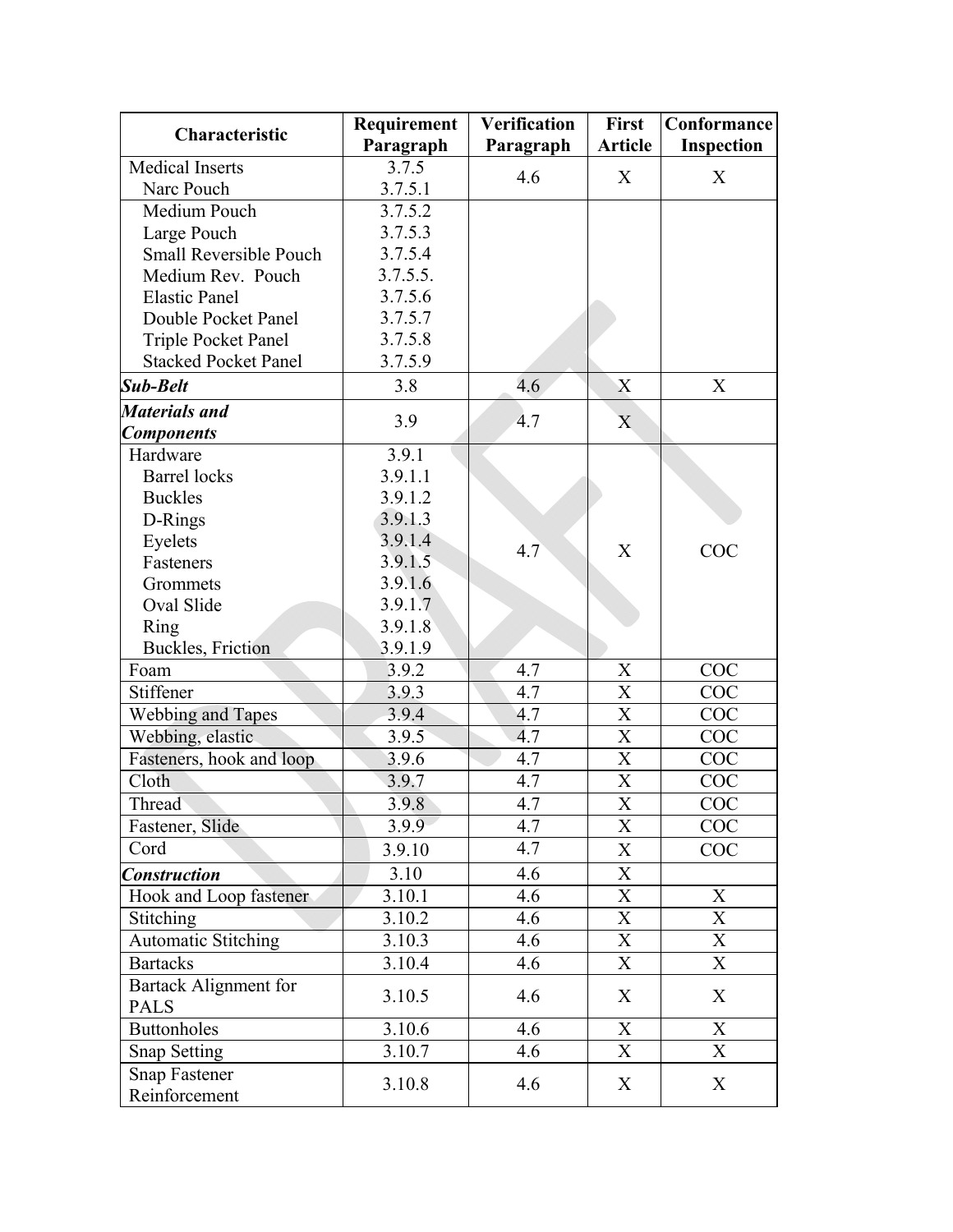| Characteristic                                      | Requirement | <b>Verification</b> | First                     | <b>Conformance</b> |
|-----------------------------------------------------|-------------|---------------------|---------------------------|--------------------|
|                                                     | Paragraph   | Paragraph           | <b>Article</b>            | <b>Inspection</b>  |
| <b>Binding</b>                                      | 3.10.9      | 4.6                 | $\mathbf{X}$              | X                  |
| <b>Physical Requirements of</b><br><b>Cloth</b>     | 3.11        | 4.7                 | X                         |                    |
| <b>Color Matching</b>                               | 3.11.1      | 4.7                 | X                         | COC                |
| Colorfastness                                       | 3.11.2      | 4.7                 | X                         | <b>COC</b>         |
| Hydrostatic Resistance                              | 3.11.3      | 4.7                 | X                         | COC                |
| Performance                                         | 3.12        | 4.8                 | X                         |                    |
| Function                                            | 3.12.1      | 4.8.1               | $\mathbf X$               | N/A                |
| Reliability                                         | 3.12.2      | 4.8.1               | $\boldsymbol{\mathrm{X}}$ | N/A                |
| Durability                                          | 3.12.3      | 4.8.2               | $\mathbf X$               | COC                |
| Environment                                         | 3.12.4      | 4.8.3               | X                         | N/A                |
| Compatibility                                       | 3.12.5      | 4.8.1               | X                         | <b>COC</b>         |
| Pouch Attachment                                    | 3.12.6      | 4.6                 | X                         | X                  |
| Drainage                                            | 3.12.7      | 4.6                 | X                         | $\mathbf X$        |
| Quick Release Mechanism                             | 3.12.8      | 4.6                 | X                         | $\boldsymbol{X}$   |
| <b>Spectral Reflectance</b>                         | 3.12.9      | 4.8.4               | $\overline{X}$            | COC                |
| <b>Support and Ownership</b><br><b>Requirements</b> | 3.13        |                     | X                         |                    |
| Identification and<br><b>Instruction Label</b>      | 3.13.1      | 4.9                 | X                         | X                  |
| Health and Safety                                   | 3.13.2      | 4.9                 | X                         | COC                |
| Hazardous Materials                                 | 3.13.3      | 4.9                 | X                         | <b>COC</b>         |
| Responsibility for<br>Compliance                    | 3.13.4      | 4.9                 | X                         |                    |

4.5.1 Certificate of compliance. Certificates of Compliance (COC) shall be provided when requested by the Government. The Government reserves the right to inspect any item to determine the validity of the certification.

4.6 Inspection of system end item. The system shall be visually inspected for conformance to the requirements in Section 3.

4.6.1 Compatibility. FILBE components shall be examined to verify compatibility between components (attaching/detaching).

4.6.2 Weight measurement. Each FILBE component examined for weight shall be weighed on a tared scale and measured to the nearest 0.01 lb.

4.6.3 End item visual inspection. The end items shall be inspected for the defects listed in Table XIII. The lot size shall be expressed in units of complete systems, or individual components (when components are purchased separately). A sample unit shall be one (1) complete system or individual component. The number of sample units selected for sampling will be dictated by the inspection level as specified in the contract or solicitation.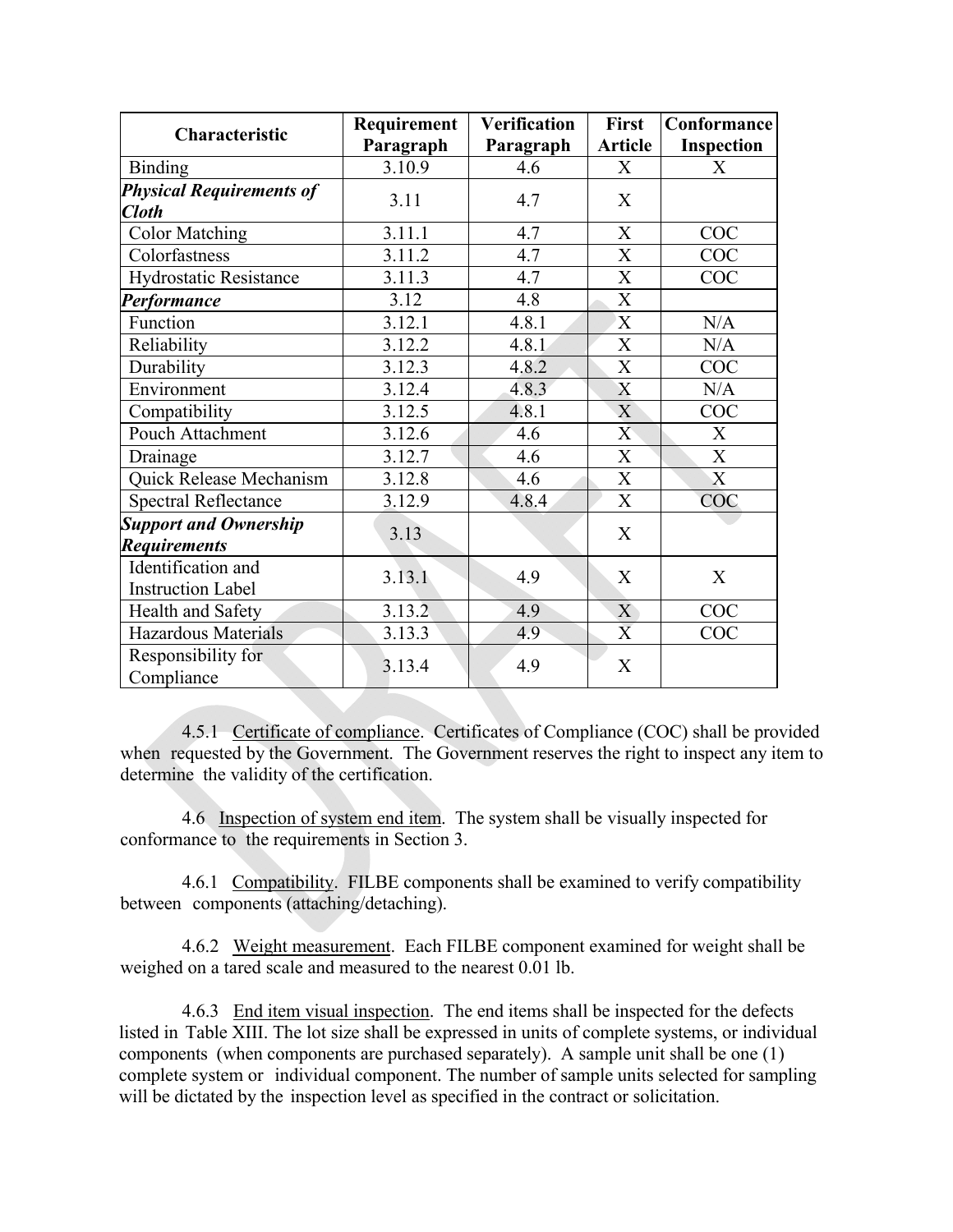|                       |                                                                                                                                                               | <b>CLASSIFICATION</b> |              |  |
|-----------------------|---------------------------------------------------------------------------------------------------------------------------------------------------------------|-----------------------|--------------|--|
| <b>EXAMINE</b>        | <b>DEFECT</b>                                                                                                                                                 | <b>MAJOR</b>          | <b>MINOR</b> |  |
| Fabric                | Hole, cut, tear, smash, broken or missing yarn, or<br>open place clearly visible at normal inspection<br>distance (approximately 3 feet).                     | 101                   |              |  |
|                       | Shade bar or abrasion mark.                                                                                                                                   |                       | 201          |  |
|                       | Defective or partially omitted coating                                                                                                                        |                       | 202          |  |
| Webbing               | Any hole, cut, tears, or smash.                                                                                                                               | 102                   |              |  |
|                       | Not firmly and tightly woven, edges frayed or<br>scalloped.                                                                                                   | 103                   |              |  |
|                       | Multiple floats                                                                                                                                               |                       | 203          |  |
|                       | Abrasion mark, slub, or broken end or pick.                                                                                                                   | 104                   |              |  |
|                       | Cut ends of webbing not fused as specified.                                                                                                                   | 105                   |              |  |
| <b>Fastener Tape</b>  | Any hole, cut, or tear.                                                                                                                                       | 106                   |              |  |
|                       | Hooks flattened, broken, or missing. Impairing<br>function.                                                                                                   | 107                   |              |  |
| Hardware              | Broken or malformed, failing to serve intended<br>purpose, corroded area, burr or sharp edge.                                                                 | 108                   |              |  |
|                       | Finish omitted, not as specified, or area of partial or<br>no finish.                                                                                         | 109                   |              |  |
|                       | Any required component improperly installed<br>causing failure to serve intended purpose.                                                                     | 110                   |              |  |
|                       | Not assembled as specified.                                                                                                                                   | 111                   |              |  |
|                       | Size or type not as specified.                                                                                                                                |                       | 204          |  |
| <b>Snap Fasteners</b> | Any fastener not functioning properly (i.e. fails to<br>snap closed, provide a secure closure, or to open<br>freely).<br>NOTE: The fasteners shall be snapped | 112                   |              |  |
|                       | and un-snapped twice to determine whether parts of<br>fastener separate freely; and also affect a secure<br>closure.                                          |                       |              |  |
|                       | Clinched excessively tight, cutting adjacent<br>material.                                                                                                     | 113                   |              |  |
|                       | Clinched loosely, permitting any component to<br>rotate freely.                                                                                               |                       | 205          |  |
|                       | NOTE: Incomplete roll of end of button or<br>eyelet barrel is evidence of improper and<br>insecure clinching.                                                 |                       |              |  |
|                       | Incorrect style.                                                                                                                                              | 114                   |              |  |
|                       | Any splits in eyelet or button barrels.                                                                                                                       |                       | 206          |  |

# TABLE XIII. End Item Visual Examination.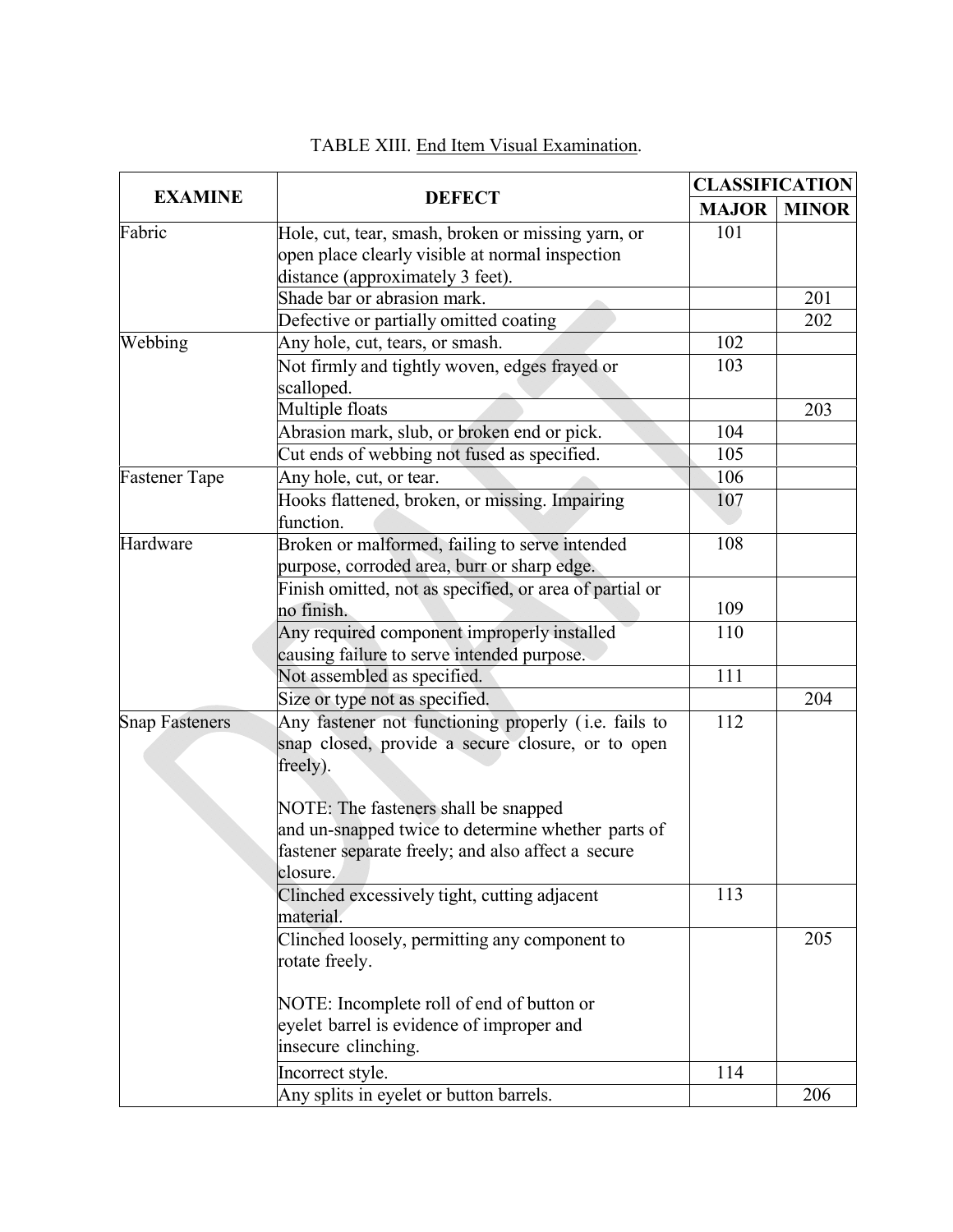|                                     |                                                      | <b>CLASSIFICATION</b> |              |
|-------------------------------------|------------------------------------------------------|-----------------------|--------------|
| <b>EXAMINE</b>                      | <b>DEFECT</b>                                        | <b>MAJOR</b>          | <b>MINOR</b> |
| Drawstrings                         | Cut, chafed, or abraded.                             | 115                   |              |
|                                     | Ends not fused.                                      |                       | 207          |
|                                     | Not threaded through grommets or knotted as          |                       | 208          |
|                                     | specified.                                           |                       |              |
|                                     | Omitted.                                             | 116                   |              |
| <b>Barrel Lock</b>                  | Not as specified.                                    |                       | 209          |
| Sub-Assemblies/                     | Not attached as specified.                           |                       | 210          |
| Components                          |                                                      |                       |              |
| Grommets and                        | Clinched excessively tight, cutting adjacent         | 117                   |              |
| Eyelets                             | material.                                            |                       |              |
|                                     | Insecurely clinched to a degree that grommet or      | 118                   |              |
|                                     | eyelet may be detached from material.                |                       |              |
|                                     | Washer installed on incorrect side of material.      |                       | 211          |
|                                     | Eyelet barrel split.                                 |                       | 212          |
| <b>Slide Fastener</b>               | Not functioning properly, failing to effect a secure | 119                   |              |
|                                     | closure or to open freely.                           |                       |              |
|                                     | Not specified type or size.                          |                       | 213          |
|                                     | Slider jams or fails to interlock.                   | 120                   |              |
|                                     | Thong omitted (if applicable).                       | 121                   |              |
|                                     | Fastener tape cut or torn.                           | 122                   |              |
| <b>SEAMS AND STITCHING:</b>         |                                                      |                       |              |
| Open Seam/Run-Off 1/2-inch or less. |                                                      |                       | 214          |
|                                     | More than 1/2-inch.                                  | 123                   |              |
|                                     |                                                      |                       |              |
|                                     | NOTE: A seam shall be classified as open when        |                       |              |
|                                     | one or more stitches joining a seam are broken or    |                       |              |
|                                     | when two or more consecutive skipped or run-off      |                       |              |
|                                     | stitches occur. On double stitched seams, a seam     |                       |              |
|                                     | shall be considered open when either one or both     |                       |              |
|                                     | sides of the seam are open.                          |                       |              |
| Raw Edge (on                        | More than 1/2-inch when securely caught in           |                       | 215          |
| edge required to                    | stitching.                                           |                       |              |
| be finished)                        |                                                      |                       |              |
|                                     | NOTE: Raw edge not securely caught in stitching      |                       |              |
|                                     | shall be classified as an open seam.                 |                       |              |
| Seam and Stitch                     | Wrong seam or stitch type.                           | 124                   |              |
| Type                                |                                                      |                       |              |
| <b>Bartacks</b>                     | Any bartack omitted.                                 | 125                   |              |
|                                     | Any bartack not as specified or not in specified     |                       | 216          |
|                                     | location.                                            |                       |              |
|                                     | Loose stitching, incomplete or broken.               |                       | 217          |

# TABLE XIII. End Item Visual Examination - Continued.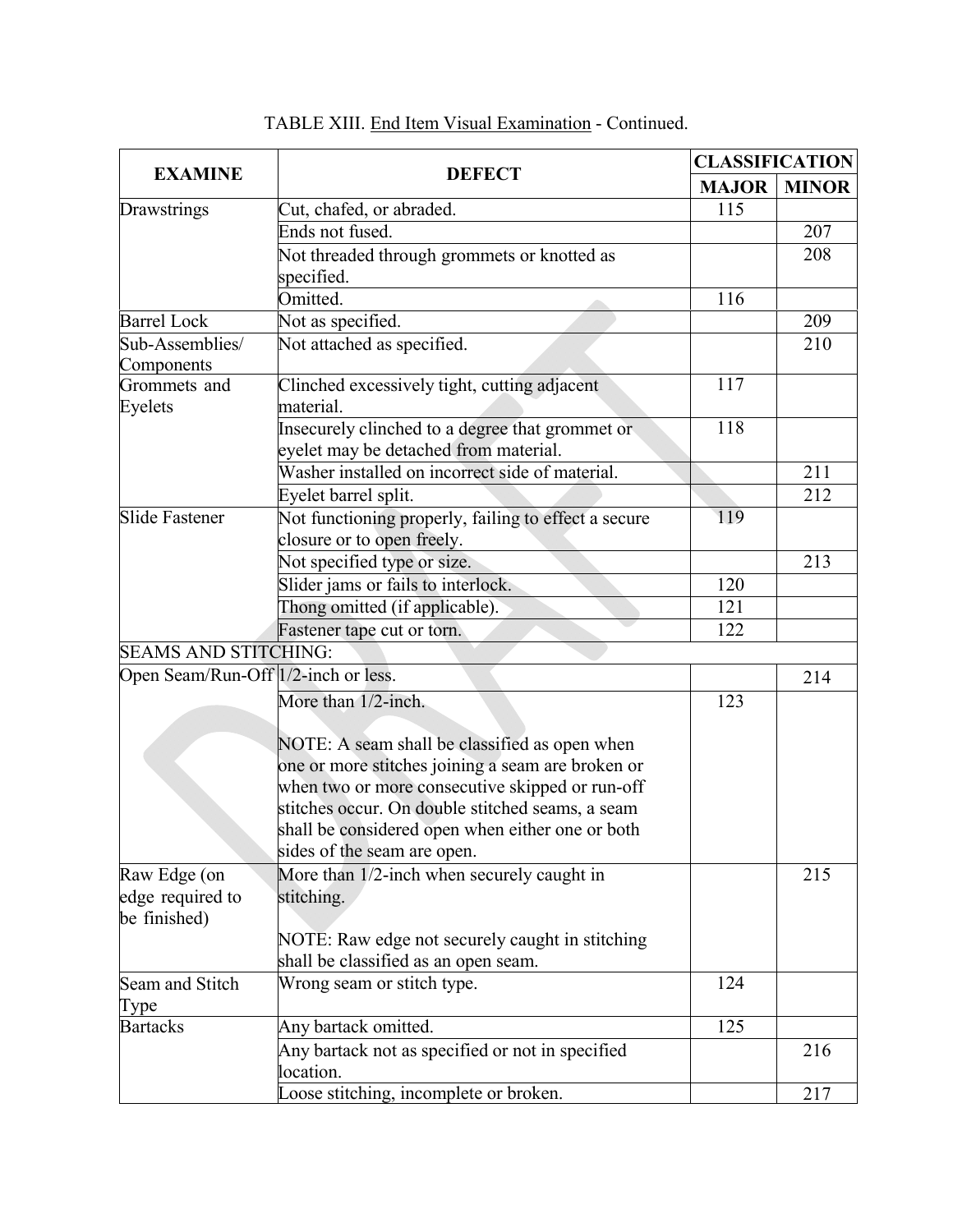|                                                    |                                                                                                                                                                                                                          | <b>CLASSIFICATION</b> |              |
|----------------------------------------------------|--------------------------------------------------------------------------------------------------------------------------------------------------------------------------------------------------------------------------|-----------------------|--------------|
| <b>EXAMINE</b>                                     | <b>DEFECT</b>                                                                                                                                                                                                            | <b>MAJOR</b>          | <b>MINOR</b> |
| <b>Stitch Tension</b>                              | Loose, resulting in loose bobbin or top thread.                                                                                                                                                                          |                       | 218          |
|                                                    | Excessively tight, resulting in puckering of<br>material.                                                                                                                                                                |                       | 219          |
| Stitches per inch                                  | Up to two stitches less than minimum specified.                                                                                                                                                                          |                       | 220          |
|                                                    | Three or more stitches less than minimum<br>specified.                                                                                                                                                                   | 126                   |              |
|                                                    | One or more stitches in excess of maximum<br>specified.                                                                                                                                                                  |                       | 221          |
|                                                    | NOTE: Variation in the number of stitches per inch<br>caused by the operator speeding up the machine and<br>pulling the fabric in order to sew over heavy seams,<br>or in turning corner shall be classified as follows: |                       |              |
|                                                    | a) Within the minor defect classification no<br>defect.                                                                                                                                                                  |                       |              |
|                                                    | b) Within the major defect classification<br>minor defect.                                                                                                                                                               |                       |              |
| <b>Stitching Ends</b>                              | Not secured as specified.                                                                                                                                                                                                |                       | 222          |
| Thread Breaks,<br>Skipped Stitches,<br>or Run-Offs | Not overstitched as specified.<br>NOTE: Thread breaks or two or more consecutive<br>skipped or run-off stitches not overstitched shall be<br>classified as open seams.                                                   |                       | 223          |
| Rows of                                            | Any row missing except on box, and box-x stitching.                                                                                                                                                                      | 127                   |              |
| Stitching                                          | On box, and box-x stitching:<br>one row of stitching omitted.<br>two or more rows of stitching omitted.                                                                                                                  | 128                   | 224          |
| Component and<br>Assembly                          | Any component part omitted or not as specified or any<br>operation omitted or not as specified (unless otherwise<br>classified herein).                                                                                  | 129                   |              |
|                                                    | Any component or assembly not in accordance with<br>specified drawings.                                                                                                                                                  | 130                   |              |
|                                                    | Needle chews.                                                                                                                                                                                                            | 131                   |              |
|                                                    | Any mend, darn, patch, splice or other unauthorized<br>repair.                                                                                                                                                           | 132                   |              |
|                                                    | Any material pleated or caught in stitching where<br>not specified.                                                                                                                                                      |                       | 225          |

# TABLE XIII. End Item Visual Examination - Continued.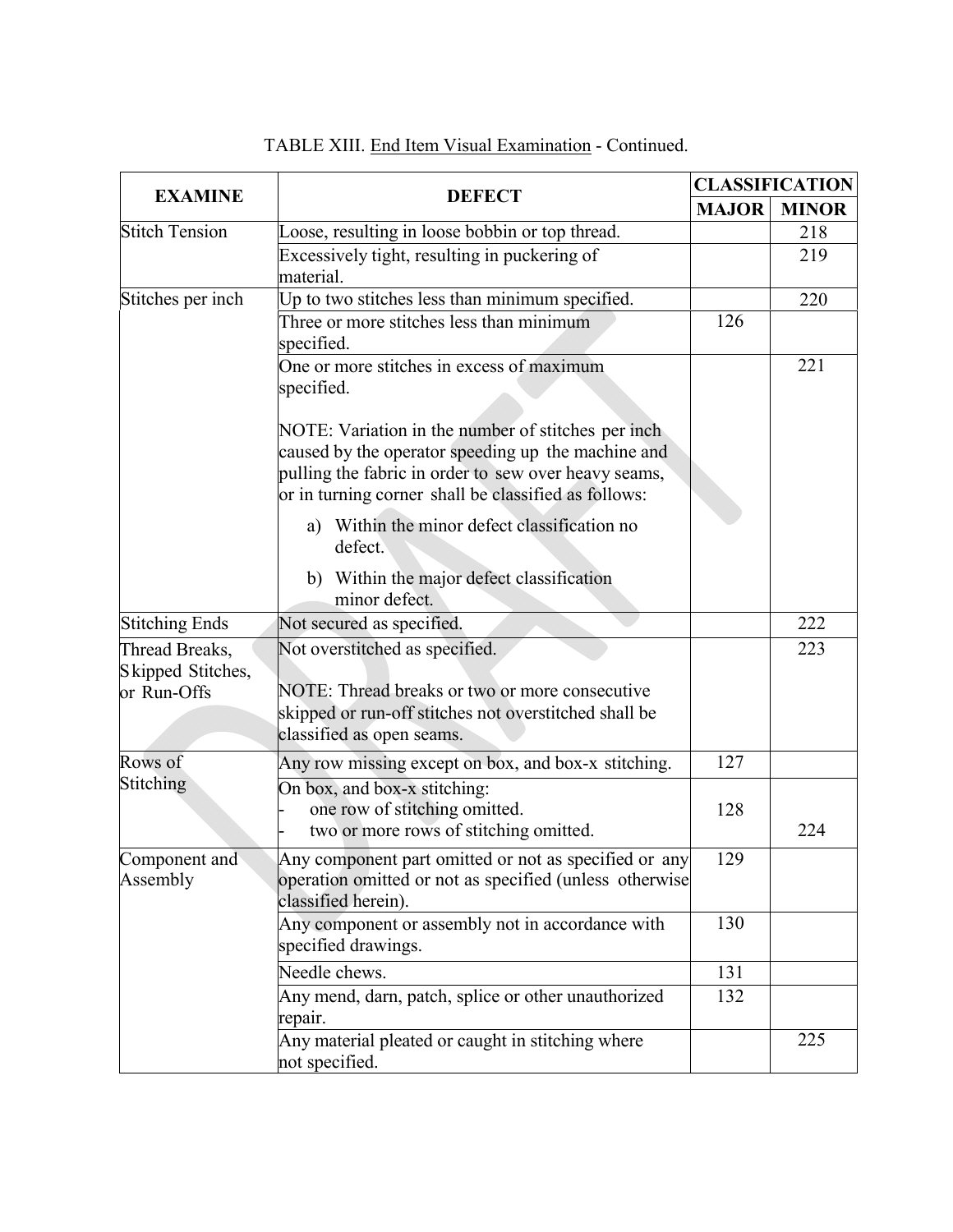|                                    |                                                                                         |              | <b>CLASSIFICATION</b> |  |
|------------------------------------|-----------------------------------------------------------------------------------------|--------------|-----------------------|--|
| <b>EXAMINE</b>                     | <b>DEFECT</b>                                                                           | <b>MAJOR</b> | <b>MINOR</b>          |  |
| Plastic frame;<br>Stiffener or     | Chip, cut, crack, splinter, broken end or space,<br>failing to serve intended purpose.  | 133          |                       |  |
| Film                               | Edges not rounded in accordance with patterns.                                          |              | 226                   |  |
|                                    | Sharp, rough finish on edge of stiffeners.                                              |              | 227                   |  |
| <b>Binding</b>                     | Loosely applied but not exposing raw edge of<br>material.                               |              | 228                   |  |
|                                    | Loosely applied exposing raw edge of material.                                          | 134          |                       |  |
|                                    | Ends of binding on pocket flap and on ammunition<br>pockets not caught in seams.        |              | 229                   |  |
|                                    | Ends of binding on pocket flap and on grenade<br>pockets not caught in seams.           |              | 230                   |  |
| Darts (on pouch<br>pocket flaps)   | Not formed and sewn separately on pouch pocket<br>flap as specified.                    | 135          |                       |  |
|                                    | One or more omitted.                                                                    |              | 231                   |  |
| Pouch, Pocket and<br>Flap          | Flaps improperly set or distorted failing to affect a<br>full and smooth closure.       | 136          |                       |  |
|                                    | Pocket or flap not formed as specified.                                                 |              | 232                   |  |
|                                    | Binding tape not securely attached.                                                     |              | 233                   |  |
| Cleanness                          | Grease, oil, dirt or ink stains clearly noticeable.                                     |              | 234                   |  |
|                                    | Thread ends not trimmed as specified.                                                   |              | 235                   |  |
| <b>Location Markings</b>           | Drilled or Permanent.                                                                   | 137          |                       |  |
|                                    | Printed marking more than 1/32 inch in width or<br>not covered by component part.       |              | 236                   |  |
| Identification and<br>Instructions | Omitted, incorrect, illegible, or misplaced, or size<br>of characters not as specified. |              | 237                   |  |
| Manual<br>and Checklist            | Omitted, incorrect, illegible.                                                          |              | 238                   |  |
| Color                              | Incorrect shade, not matching                                                           | 138          |                       |  |

## TABLE XIII. End Item Visual Examination - Continued.

4.6.4 Dimensional examination. The completed systems or individual components shall be examined for the defects listed in Table XIV. A sample unit shall be one (1) complete system or individual component. The number of sample units selected for sampling will be dictated by the inspection level as specified in the contract or solicitation.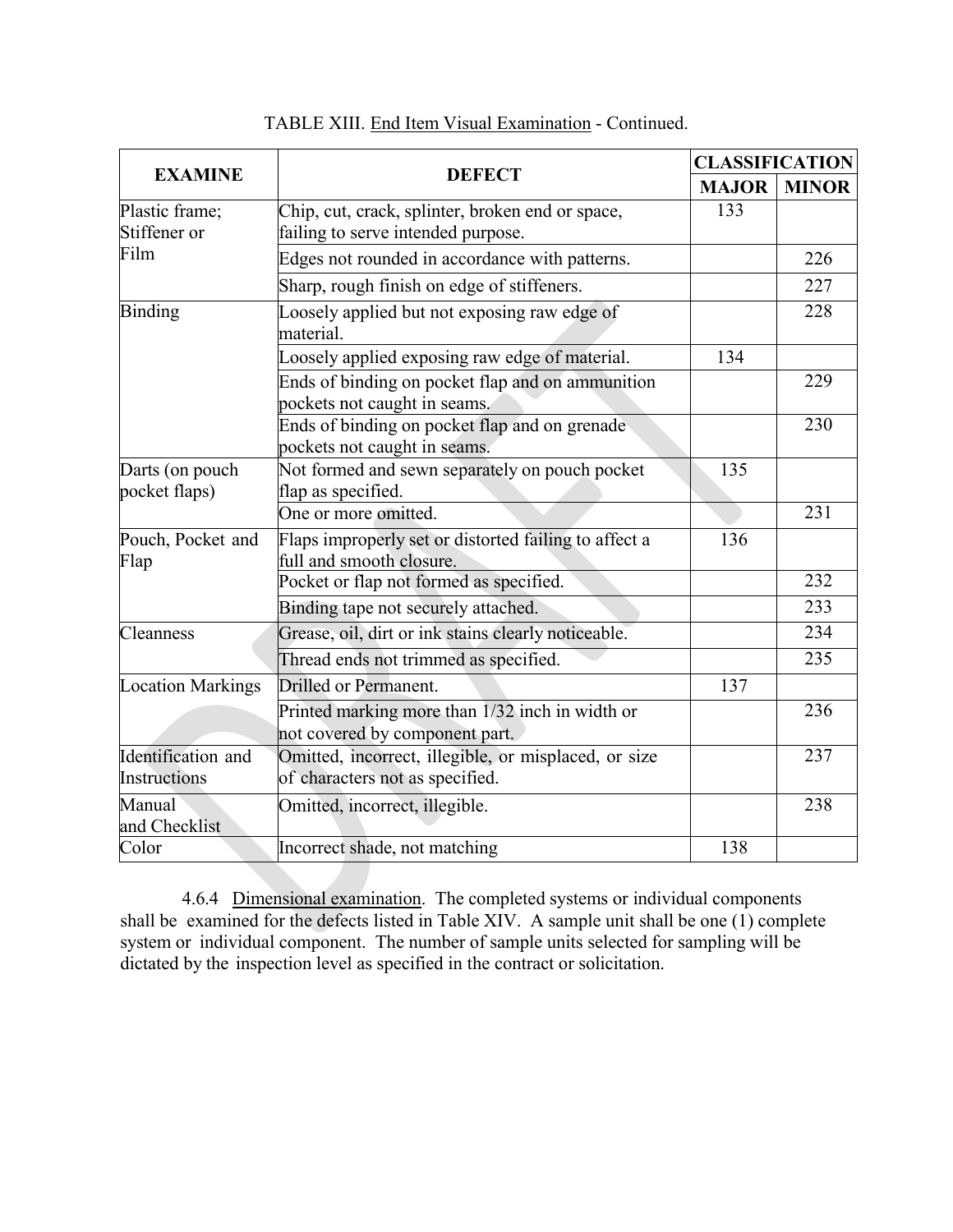|                                             |                                                                                             |              | <b>CLASSIFICATION</b> |  |
|---------------------------------------------|---------------------------------------------------------------------------------------------|--------------|-----------------------|--|
| <b>EXAMINE</b>                              | <b>DEFECT</b>                                                                               | <b>MAJOR</b> | <b>MINOR</b>          |  |
| Dimensions (overall)                        | Smaller than nominal dimensions and<br>applicable minus tolerance indicated on<br>drawings. | 139          |                       |  |
|                                             | Larger than nominal dimensions and<br>applicable plus tolerance.                            | 140          |                       |  |
| Component and<br><b>Location Dimensions</b> | Not within specified tolerance.                                                             |              | 239                   |  |
| Stitch Margin or Gage                       | Not within specified tolerance.                                                             |              | 240                   |  |
| Box, Box-x and Stitching                    | Dimensions not within specified tolerance.                                                  |              | 241                   |  |
| Eyelets                                     | Not spaced on equipment within specified<br>dimensions.                                     |              | 242                   |  |
| Grommets                                    | Set off center on hems by more than 1/4-<br>inch.                                           | 141          |                       |  |

### TABLE XIV. End Item Dimensional Examination.

4.6.5 End item fit examination. When specified, the completed systems or individual components shall be examined for the defects listed in Table XV. A sample unit shall be one (1) complete system or individual component. The number of sample units selected for sampling will be dictated by the inspection level as specified in the contract or solicitation. The gauges used to determine proper fit of the magazine clips and the grenades, if applicable, shall be furnished by the Government. The gauges shall be constructed in accordance with drawings 2-1-2242; 2-1-2243; 2-6-1100; and 2-6-1110 through 2-6-1140.

### TABLE XV. End Item Fit Examination.

|                                                         |                                                                                                                                                                                                       | <b>CLASSIFICATION</b> |              |
|---------------------------------------------------------|-------------------------------------------------------------------------------------------------------------------------------------------------------------------------------------------------------|-----------------------|--------------|
| <b>EXAMINE</b>                                          | <b>DEFECT</b>                                                                                                                                                                                         | <b>MAJOR</b>          | <b>MINOR</b> |
| Gauge fit into pocket/<br>pouches & closure<br>of flaps | Failure of gauge to fit properly within<br>pocket/pouches without excessive force.<br>Inability to completely close flap down in<br>order to secure the fastener without applying<br>excessive force. | 142                   |              |

4.6.5.1 Thirty Round M4/M16 Magazine Pouch fit. Two M4/M16 magazine gauges shall be inserted into the appropriate magazine pouches. The open ends of the gauges shall face down with the outline of the ammunition at the closed end and be able to be orientated to either the left or right. The gauges shall be inserted into the pouch without effort other than that necessary to overcome reasonable friction between the gauges and the pocket. A defect shall be scored if any gauge must be forced into the pocket. With the gauge(s) in the pocket, the pocket flap shall be closed and the fastener(s) secured. A defect shall be scored if the pocket body or the flap is too short causing inability to secure the fastener without applying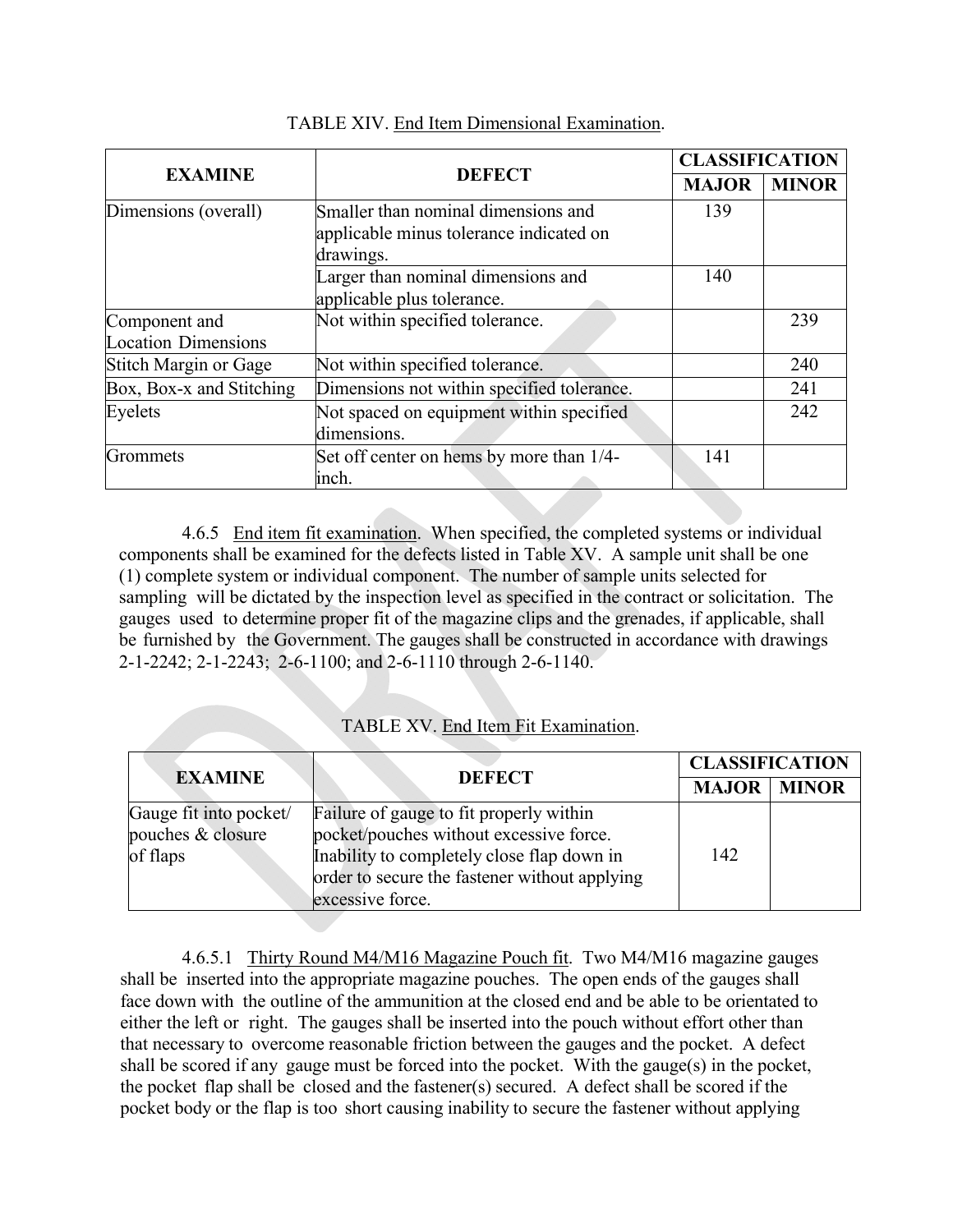excessive force to the flap to secure the fastener(s).

4.6.5.2 9mm, 15 Round, Magazine Pouch fit. A 9mm magazine gauge shall be inserted into the 9mm magazine speed reload pouch. The top flap shall be in the speed reload position and the pouch inverted. The pouch shall retain the magazine without any slippage. A defect shall be scored if the pouch does not fully retain the magazine gauge when inverted.

4.6.5.3 SINCGARS/ASIP Radio Pouch fit. A SINCGARS gauge measuring 10-3/4 x 14-1/2 x 3-1/2 inches shall be inserted lengthwise into the radio pouch to determine proper fit of the radio. The ASIP gauge shall measure  $5-3/8 \times 3-3/8 \times 10$ -inches. The gauges shall be fully inserted within each pouch without effort other than that necessary to overcome reasonable friction between the gauge and the pouch. A defect shall be scored if the gauge fails to fit properly within the pouch.

4.6.5.4 Grenade Pouch Fit. A M67 grenade gauge shall be inserted into the pouch with the safety pin on top. The gauge shall be fully inserted within each pouch without effort other than that necessary to overcome reasonable friction between the gauge and the pouch. A defect shall be scored if the gauge must be forced into the pouch.

4.6.5.5 Shotgun Ammunition Pouch fit. A 12-gauge shotgun shell or dummy round shall be inserted into each of the elastic loops. Each shell or dummy round shall be cylindrical in shape measuring  $51/64 \pm 1/64$ ) inches in diameter and  $2-13/32 \pm 1/32$ ) inches long. The shell or dummy round must be fully inserted within each loop without effort other than that necessary to overcome reasonable friction between the shell or dummy round and the elastic webbing. The loaded panel shall be shaken three (3) times in a sharp downward motion. If any shotgun shell or dummy rounds come loose, a defect shall be scored.

4.6.5.6 40mm Grenade Pouch fit. The 40mm pyrotechnic and high explosive grenade gauges shall be inserted into each high explosive grenade pouch. The flat ends of the fit gauges shall face towards the tab/flap of the pouch. A defect shall be scored if the gauge must be forced into the pouch.

4.6.5.7 Utility/SAW Pouch fit. A wooden gauge measuring 5-9/16 inch x 4-5/8 inch x 2-5/8 inch that represents a 100 round 7.62mm Linked Ammunition box shall be inserted lengthwise into the Utility/SAW pouch to determine proper fit. The gauge shall be fully inserted within each pocket without effort other than that necessary to overcome reasonable friction between the gauge and the pouch. A defect shall be scored if the gauge fails to fit properly within the pouch. A wooden block 7-3/4 inch x 6-1/2 inch x 3-1/8 inch representing a 200 round SAW drum shall be inserted lengthwise into the 200 round SAW drum pouch to determine proper fit. The gauge shall be fully inserted within each pouch without effort other than that necessary to overcome reasonable friction between the gauge and the pouch. A defect shall be scored if the drum fails to fit.

4.6.5.8 Ground Illumination Flare Single (Pop Up) Pouch fit. A dummy ground illumination flare shall be inserted into the pouch with the cap facing up without effort other than that necessary to overcome reasonable friction between the flare and the pouch. A defect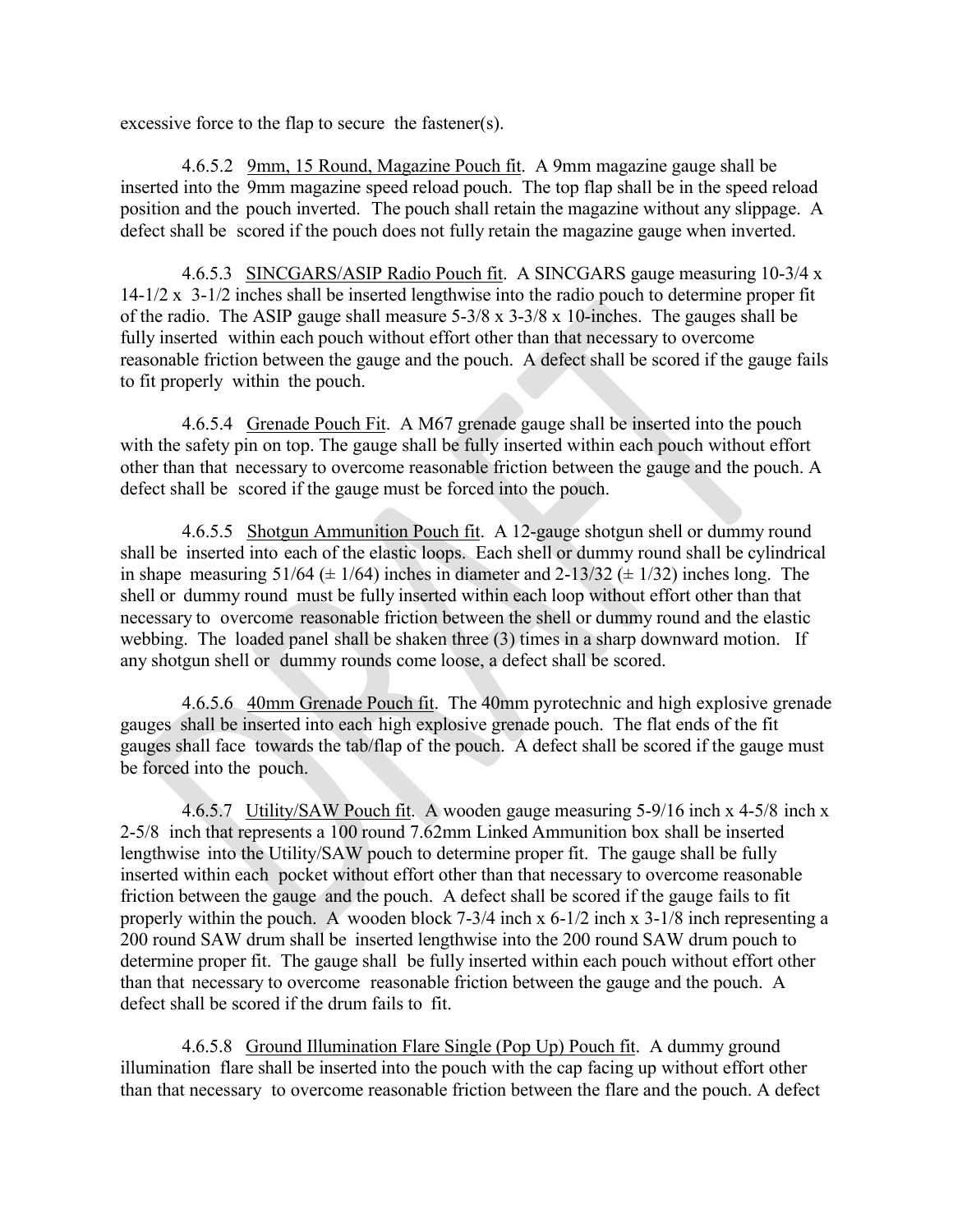shall be scored if the flare fails to fit properly.

4.6.5.9 Thirty Round M4/M16 Speed Reload Pouch fit. A dummy or actual thirty (30) round M4/M16 magazine shall be inserted into the pouch without effort other than that necessary to overcome reasonable friction between the magazine and the pouch. A defect shall be scored if the magazine fails to fit properly.

4.6.5.10 Magazine Dump Pouch fit. Eight dummy or actual thirty (30) round M4/M16 magazines shall be inserted into the pouch without effort other than that necessary to overcome reasonable friction between the magazine and the pouch. A defect shall be scored if the magazines fails to fit properly.

4.6.5.11 Smoke Grenade Pouch fit. A dummy smoke grenade shall be inserted into the pouch without effort other than that necessary to overcome reasonable friction between the grenade and the pouch. A defect shall be scored if the grenade fails to fit properly.

4.7 Material tests. The finished foams, stiffeners, webbings, tapes, cloths and threads shall be tested for the characteristics listed in Table XVI.

| Characteristic                                                                  | <b>Paragraph Referenced</b>                | <b>Test Method</b>                            |
|---------------------------------------------------------------------------------|--------------------------------------------|-----------------------------------------------|
| Hardware (see 3.9.1)                                                            |                                            |                                               |
| Dimensions/Size                                                                 | 3.9.1, 3.9.3, 3.9.4                        | <b>Physical Measurement</b><br>(see $4.6.4$ ) |
| Color                                                                           | 3.9.1                                      | Visual Inspection<br>(see $4.6.3$ )           |
| Spectral reflectance                                                            | 3.9.1; 3.12.9; Table X                     | 4.8.4                                         |
| Foam (see 3.9.2)                                                                |                                            |                                               |
| Thickness                                                                       | 3.9.2                                      | ASTM D 3575                                   |
| Color                                                                           | 3.9.2                                      | Visual Inspection                             |
| Density                                                                         | 3.9.2.3 and 3.9.2.4                        | ASTM D 3575                                   |
| <b>Compression Strength</b><br>@ 25% deflection<br>@ 50% deflection             | 3.9.2.3 and 3.9.2.4<br>3.9.2.3 and 3.9.2.4 | ASTM D 3575<br>ASTM D 3575                    |
| <b>Elongation at Break</b>                                                      | 3.9.2.3 and 3.9.2.4                        | ASTM D 3575                                   |
| <b>Tear Resistance</b>                                                          | 3.9.2.3 and 3.9.2.4                        | ASTM D 3575                                   |
| Water Absorption of Surface                                                     | 3.9.2.3 and 3.9.2.4                        | ASTM D 3575                                   |
| Density                                                                         | 3.9.2.7 and 3.9.2.8                        | ASTM D 3574                                   |
| <b>Indentation Force Deflection</b><br>$(a)$ 25% deflection<br>@ 65% deflection | 3.9.2.7 and 3.9.2.8<br>3.9.2.7 and 3.9.2.8 | ASTM D 3574<br>ASTM D 3574                    |
| <b>Elongation at Break</b><br>Tensile Strength                                  | 3.9.2.7 and 3.9.2.8<br>3.9.2.7 and 3.9.2.8 | ASTM D 3574<br>ASTM D 3574                    |
|                                                                                 |                                            |                                               |

## TABLE XVI. Material Tests.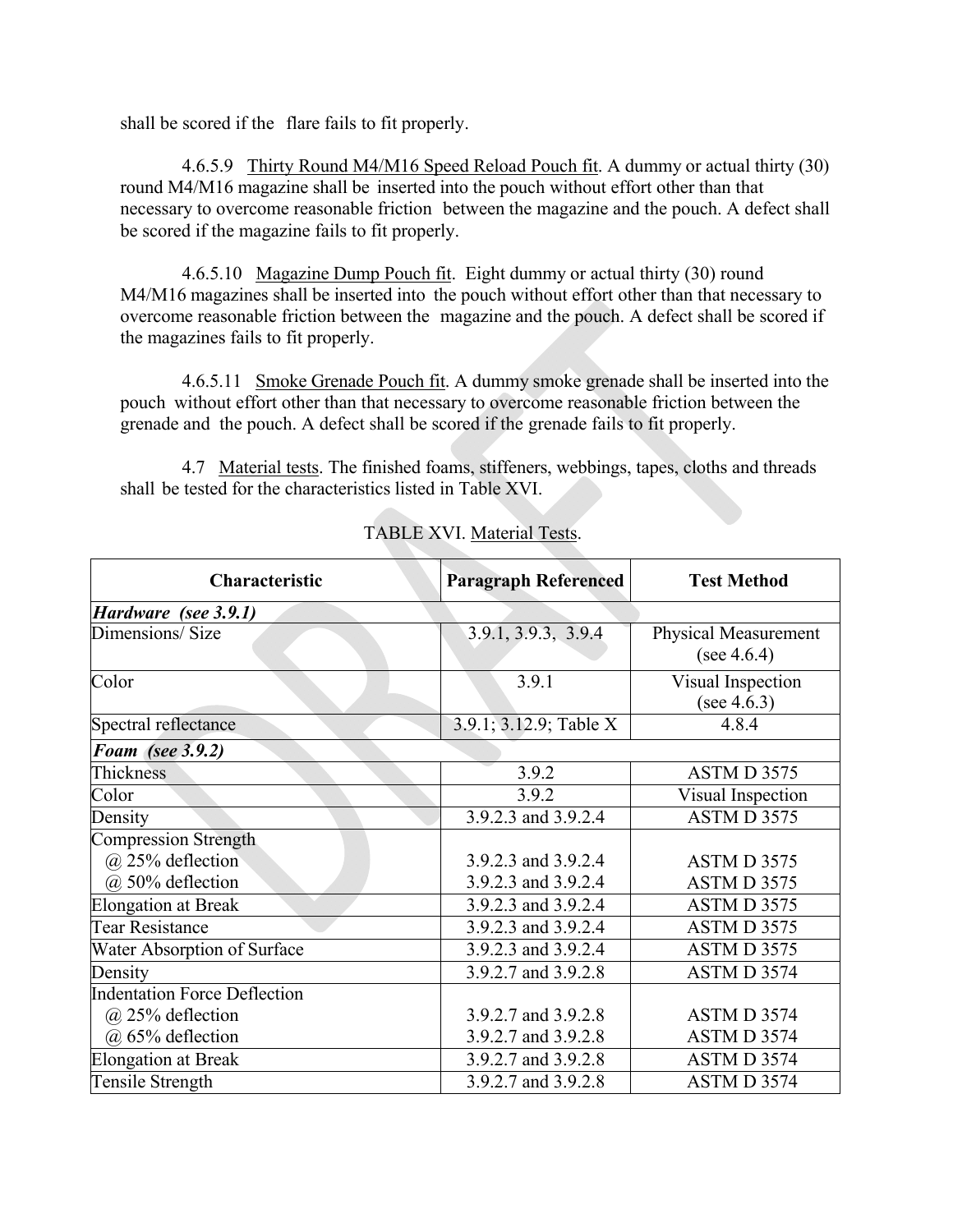| Characteristic                      | <b>Paragraph Referenced</b>                        | <b>Test Method</b>                            |
|-------------------------------------|----------------------------------------------------|-----------------------------------------------|
| Stiffeners (see 3.9.3)              |                                                    |                                               |
| Thickness                           | 3.9.3                                              | <b>Physical Measurement</b><br>(see $4.6.4$ ) |
| Color                               | 3.9.3                                              | Visual Inspection<br>(see $4.6.3$ )           |
| <b>Webbing and Tape (see 3.9.4)</b> |                                                    |                                               |
| Color                               | 3.9.4                                              | Visual Inspection<br>(see $4.6.3$ )           |
| Visual color matching               | 3.9.4 and 3.11.1.1                                 |                                               |
| Dimension/size                      | 3.9.4.1 to 3.9.4.10                                | <b>Physical Measurement</b><br>(see $4.6.4$ ) |
| Spectral reflectance                | 3.9.4; 3.12.9;<br>Table IV-Table XI                | 4.8.4                                         |
| 1-inch webbing                      | 3.9.4.1                                            | A-A-55301                                     |
| 1.5-inch webbing                    | 3.9.4.2                                            | $A-A-55301$                                   |
| Weight                              | 3.9.4.2                                            | ASTM D 3776                                   |
| Thickness                           | 3.9.4.2                                            | ASTM D 1777                                   |
| Spectral reflectance                | 3.9.4.2; 3.12.9;<br>Table IV-Table XI              | 4.8.4                                         |
| 2-inch webbing                      | 3.9.4.3                                            | MIL-W-17337                                   |
| Weight                              | 3.9.4.3                                            | ASTM D 3776                                   |
| Breaking strength                   | 3.9.4.3                                            | ASTM D 5035                                   |
| Thickness                           | 3.9.4.3                                            | ASTM D 1777                                   |
| Yarns per inch (filling)            | 3.9.4.3                                            | ASTM D 3775                                   |
| Warp Ends                           | 3.9.4.3                                            | ASTM D 3775                                   |
| <b>Binder</b> ends                  | 3.9.4.3                                            | ASTM D 3775                                   |
| Spectral reflectance                | $\overline{3.9.4.3; 3.12.9};$<br>Table IV-Table XI | 4.8.4                                         |
| 3-inch webbing                      | 3.9.4.4                                            | MIL-W-17337                                   |
| 0.75-inch webbing                   | 3.9.4.5                                            | MIL-W-17337                                   |
| Weight                              | 3.9.4.5                                            | ASTM D 3776                                   |
| Breaking strength                   | 3.9.4.5                                            | ASTM D 5035                                   |
| Thickness                           | 3.9.4.5                                            | ASTM D 1777                                   |
| 2-inch webbing                      | 3.9.4.6                                            | MIL-W-4088                                    |
| $0.5$ -inch webbing                 | 3.9.4.7                                            | MIL-W-17337                                   |
| Weight                              | 3.9.4.7                                            | ASTMD 3776                                    |
| Breaking strength                   | 3.9.4.7                                            | ASTM D 5035                                   |
| Thickness                           | 3.9.4.7                                            | ASTM D 1777                                   |

# TABLE XVI. Material Tests - Continued.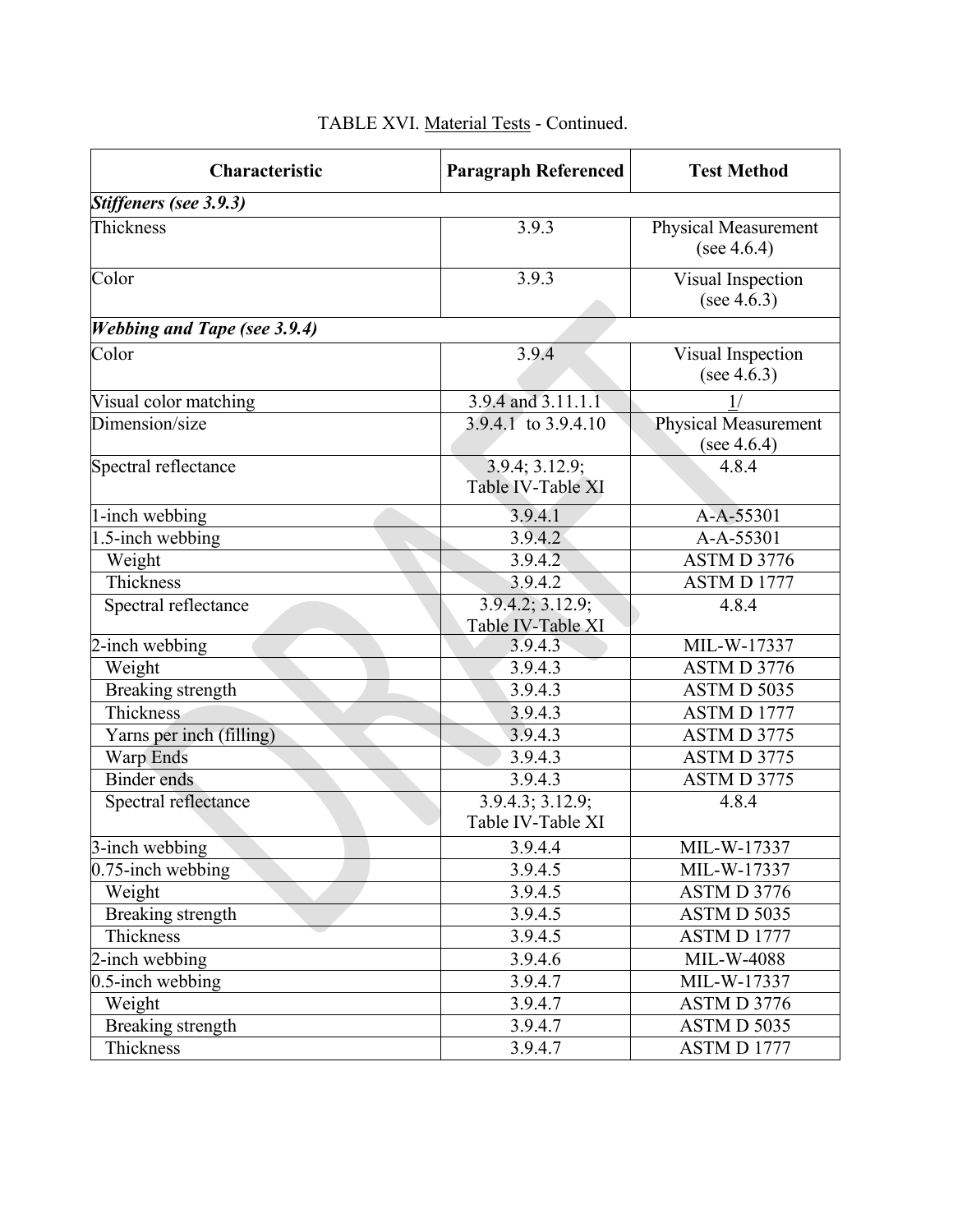| Characteristic                   | <b>Paragraph Referenced</b>         | <b>Test Method</b>                            |  |
|----------------------------------|-------------------------------------|-----------------------------------------------|--|
| 1-inch tape                      | 3.9.4.8                             | <b>MIL-PRF-5038</b>                           |  |
| 0.375-inch tape                  | 3.9.4.9                             | <b>MIL-PRF-5038</b>                           |  |
| 0.875-inch tape                  | 3.9.4.10                            | <b>MIL-PRF-5038</b>                           |  |
| Webbing, elastic (see 3.9.5)     |                                     |                                               |  |
| Color                            | 3.9.5                               | Visual Inspection<br>(see $4.6.3$ )           |  |
| Colorfastness to:                |                                     |                                               |  |
| Laundering                       | 3.9.5 and 3.11.2                    | AATCC-61 $3/$                                 |  |
| Light $(40$ hours or $170$ kJ)   | 3.9.5 and 3.11.2                    | AATCC-16.2 or 16.3                            |  |
| Crocking                         | 3.9.5 and 3.11.2                    | AATCC-8                                       |  |
| Dimension/size                   | $3.9.5.1$ to $3.9.5.5$              | <b>Physical Measurement</b><br>(see $4.6.4$ ) |  |
| Thickness                        | 3.9.5.1 to 3.9.5.5                  | ASTM D 1777                                   |  |
| Spectral reflectance             | 3.9.5; 3.12.9;<br>Table IV-Table XI | 4.8.4                                         |  |
| 1-inch elastic webbing           | 3.9.5.1                             | FED-STD-191                                   |  |
| Hook and Loop (see 3.9.6)        |                                     |                                               |  |
| Color                            | 3.9.6                               | Visual Inspection<br>(see $4.6.3$ )           |  |
| Dimension/size                   | 3.9.6                               | Physical Measurement<br>(see $4.6.4$ )        |  |
| Spectral reflectance             | 3.9.6; 3.12.9;<br>Table IV-Table XI | 4.8.4                                         |  |
| Fabric (see 3.9.7) (all Classes) |                                     |                                               |  |
| Color                            | 3.9.7                               | Visual Inspection<br>(see $4.6.3$ )           |  |
| Spectral reflectance             | 3.9.7; 3.12.9;<br>Tables IV-XI      | 4.8.4                                         |  |
| Nylon $(400 D)$                  | 3.9.7.4                             |                                               |  |
| Weight                           | 3.9.7.4                             | ASTM D 3776<br>option C                       |  |
| Yarns per inch                   | 3.9.7.4                             | $\overline{\text{ASTM}\,D}$ 3775              |  |
| Breaking strength                | 3.9.7.4                             | ASTM D 5034                                   |  |
| <b>Dimensional Shrinkage</b>     | 3.9.7.4                             | AATCC-135 2/                                  |  |

# TABLE XVI. Material Tests - Continued.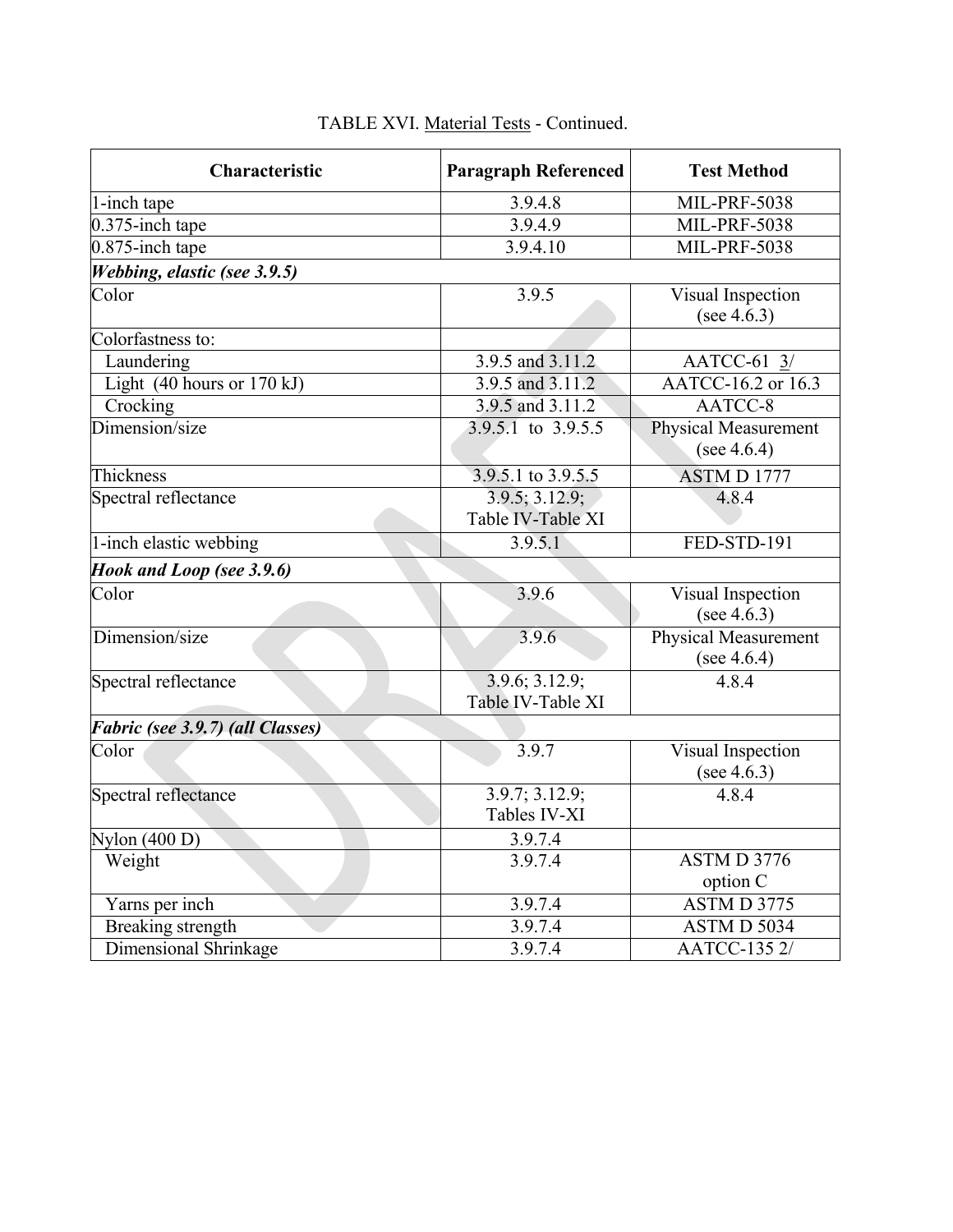| <b>Characteristic</b>                     | <b>Paragraph Referenced</b> | <b>Test Method</b> |
|-------------------------------------------|-----------------------------|--------------------|
| Colorfastness to:                         |                             |                    |
| Laundering, after 3 cycles                | 3.9.7.4 and 3.11            | AATCC-61 3/        |
| Laundering (accelerated black print only) | 3.9.7.4 and 3.11            | AATCC-61 3/        |
| Perspiration (acid and alkaline)          | 3.9.7.4 and 3.11.2          | AATCC-15           |
| (Class 2, 3, 4 and 5 only)                |                             |                    |
| Light $(40$ hours or $170$ kJ)            | 3.9.7.4 and 3.11.2          | AATCC-16.2 or 16.3 |
| Crocking                                  | 3.9.7.4 and 3.11.2          | AATCC-8            |
| Resistance to frosting, for carbon black  | 3.9.7.4 and 3.11.2          | AATCC-1194/        |
| Water repellency: Spray rating            | 3.9.7.4                     | AATCC-22           |
| Hydrostatic resistance                    | 3.11.3                      | AATCC-127          |
| Nylon, mesh                               | 3.9.7.5                     | <b>MIL-C-8061</b>  |
| Thread (see 3.9.8)                        |                             |                    |
| Color                                     | 3.9.8                       | Visual Inspection  |
|                                           |                             | (see 4.6.3)        |
| <b>Break</b> strength                     | 3.9.8                       | ASTM D 204         |

### TABLE XVI. Material Tests - Continued.

1/ when viewed using the AATCC Evaluation Procedure 9, Option A, with sources simulating artificial daylight D75 illuminant with a color temperature of 7500 ( $\pm$  200) °K illumination of 100  $(\pm 20)$  foot candles, and shall be a good match to the standard sample under incandescent lamplight at  $2856 (\pm 200)$  °K.

 $2/M$ achine Cycle - (1) Normal/Cotton Sturdy Washing Temperature - (IV) 120 +-5 °F Drying Procedure - (A) Tumble (i) Cotton Sturdy.

 $3/$  Use Test 1A, Table I with the following changes: Temperature = 100 ( $\pm$  4) °F, total liquid volume is  $100$  ml, time  $= 30$  minutes.

4/ Except that the number of abrasion cycles shall be 300.

4.8 Performance verification.

4.8.1 Verification tests. Verification field tests may be conducted to verify requirements in Section 3 for which standard test methods are not available. The following requirements shall be verified via field tests:

- a. Compatibility with clothing and equipment.
- b. Compatible with individual airborne equipment items and rigging procedures.
- c. Individual components Not impede head rotation while standing or in prone position.
- d. Individual components Not impede shouldering or firing weapons in all firing position.
- e. Ease of attaching/detaching components.
- f. Secure connection of components to vest and frame.
- g. Durability of thread/stitching and fabric.
- h. Easily field repairable.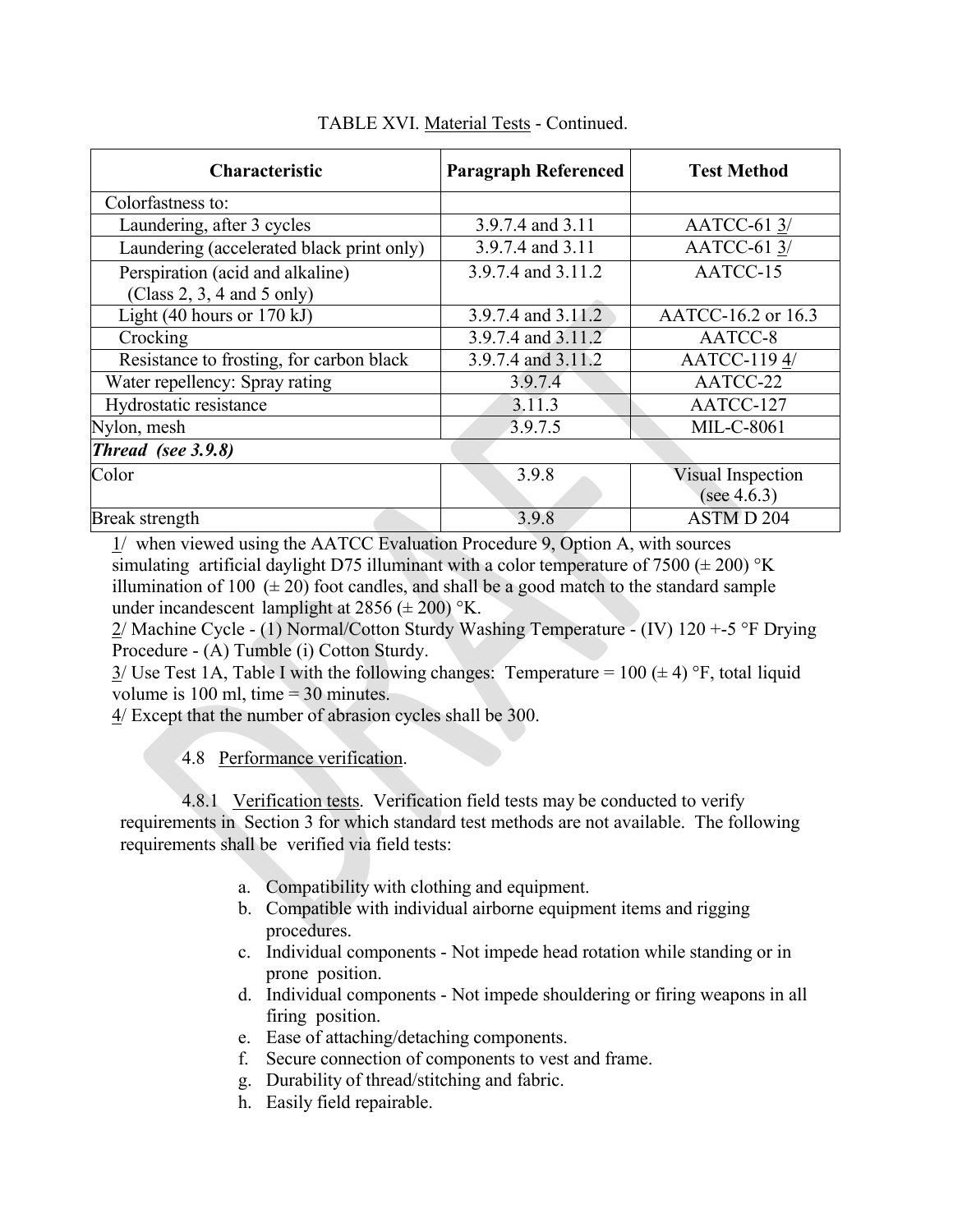- i. Carry varied combat loads up to 120 pounds through multiple mission profiles.
- j. Main pack and frame withstand Airdrop Slide Impact test (see 4.5.7.1).
- k. Fit  $2<sup>nd</sup>$  percentile female through  $98<sup>th</sup>$  percentile male Marine population.
- l. Service life.

### 4.8.2 Durability verification.

4.8.2.1 Airdrop slide impact test. The main pack with frame, hip-belt and shoulder harness shall be uniformly loaded with sand bags and cloth ballast to a capacity of 120 pounds. The loaded pack shall be slid down a wire at 45 degrees from vertical and reach a final velocity of 31 to 34 feet per second upon impacting the surface. The test shall be conducted three (3) times with impact on the frame and an additional three (3) times with impact on the main pack. Both slide impact tests shall be conducted on asphalt or concrete surfaces. There shall be no rupture of seams or visual damage to the frame, fabric or components. The sample unit shall be one (1) frame and one (1) main pack.

4.8.2.2 Free fall drop test. The main pack with frame, hip-belt and shoulder harness shall be uniformly loaded with sand bags and cloth ballast to a capacity of 120 pounds. From a height of 10 feet, the loaded pack shall be dropped three (3) times with impact on the frame. The same item shall be dropped from a height of 10 feet an additional three (3) times with impact on the main pack. Both drop tests shall be conducted on asphalt or concrete surfaces. There shall be no rupture of seams or visual damage to the frame, fabric or components. The sample unit shall be one (1) frame and one (1) main pack.

### 4.8.3 Environmental resistance verification.

4.8.3.1 Resistance to chemical and fluids. The systems compliance with 3.12 4.1 shall be verified by applying the specified chemicals to various surfaces and components of the system and allowing it to rest for a period of at least four hours. After the rest period has expired, the system shall be washed and inspected for any damage or loss of functionality.

4.8.3.2 Operating temperature. The system compliance with 3.12.4.2 shall be verified by placing the system into a temperature chamber programmed to reach the extremes of the specified operating temperature range per the guidelines of MIL-STD-810G Methods 501.5 and 502.5 Procedure II (Operation). When the temperature cycle is complete, the thermal chamber shall be returned to room temperature and the system and system hardware shall be inspected for physical damage or loss of functionality.

4.8.3.3 Sand and dust. The system compliance with 3.12.4.3 shall be verified by the conducting the procedures outlined in MIL-STD-810G Method 510.5 Test Procedure I (Blowing Dust) and Test Procedure II (Blowing Sand). The system and system hardware shall be inspected for physical damage or loss of functionality at the conclusion of each procedure.

4.8.3.4 Salt fog. The system compliance with 3.12.4.4 shall be verified by the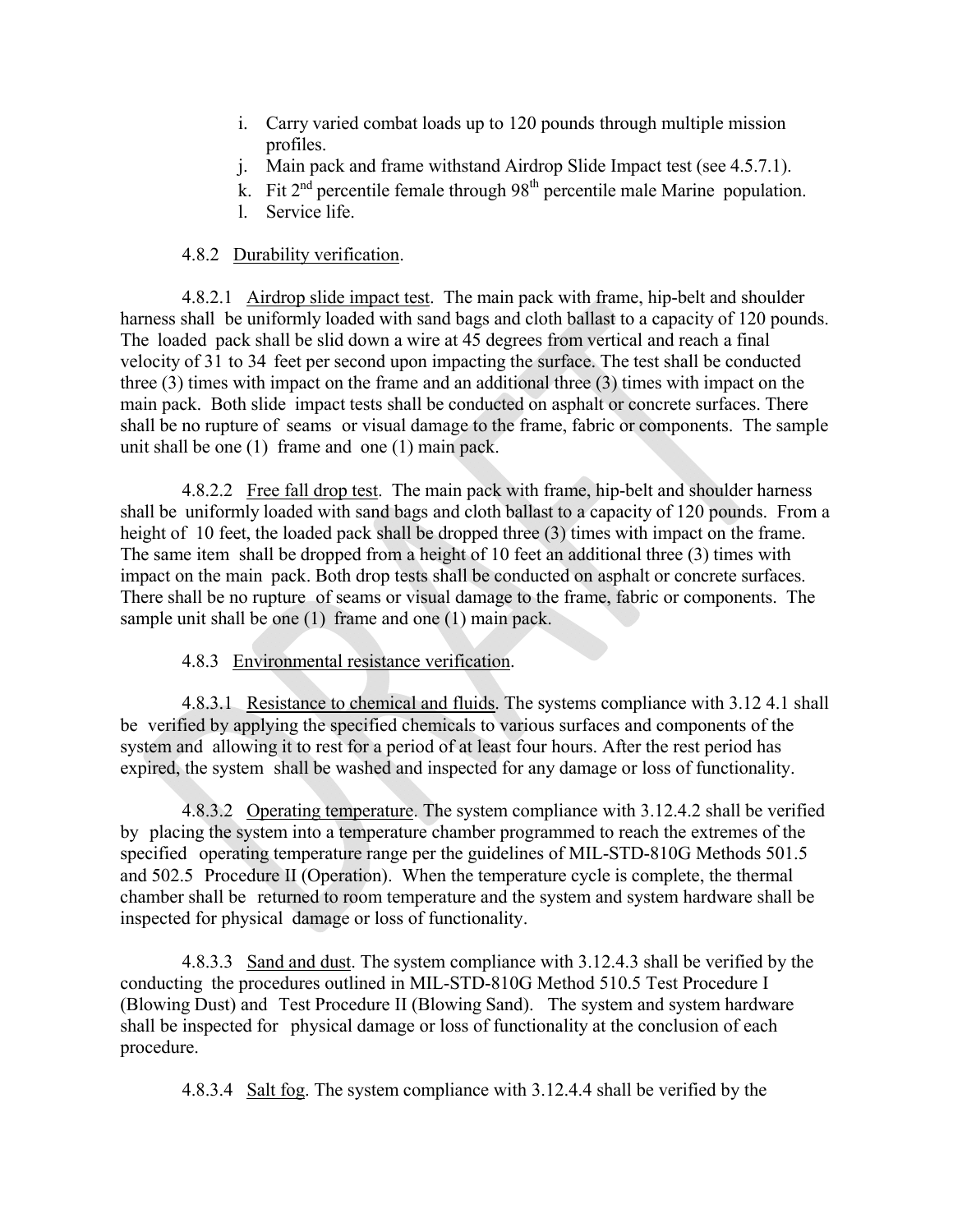procedure outlined in MIL-STD-810G method 509.5. The system and system hardware shall be inspected for physical damage or loss of functionality at the conclusion of each procedure.

4.8.3.5 Fungus. The system compliance with 3.12.4.5 shall be verified through the use of certified materials and coupon sampling. Tests will be performed in accordance with Method 508.6 of MIL-STD-810.

4.8.3.6 Spectral reflectance measurements. Spectral reflectance data shall be obtained from 700 to 860 nanometers (nm) at 20 nm intervals for Desert MARPAT and 600 to 860 nanometers (nm) at 20 nm intervals for all other classes, on a spectrophotometer (see 6.3) relative to a barium sulfate standard, the preferred white reference standard. Other white reference materials may be used, provided they are calibrated to absolute white; e.g., Halon, magnesium oxide, or vitrolite tiles (see paragraph 6.4). Reflectance measurements may be made by either the monochromatic or polychromatic mode of operation. When the polychromatic mode is used, the spectrophotometer shall operate with the specimen diffusely illuminated with the full emission of a source that simulates either CIE Source A or CIE Source D65. Measurements will be taken on a minimum of two (2) different areas and the data averaged. The measured areas should be at least 6.0 inches away from the selvage. The specimen shall be measured as a single layer backed with layers of the same fabric and shade as follows: Class 1, Coyote 498, three (3) backing layers shall be used; Class 2, Woodland MARPAT, four (4) backing layers for Green 474, Khaki 475 and Coyote 476 and two (2) backing layers for Black 477; Class 3, Desert MARPAT, four (4) backing layers of the same shade; Class 4, Snow MARPAT, six (6) backing layers of the same shade; Class 5, Universal Camouflage Pattern, four (4) backing layers of the same shade. Loop fastener tape shall be measured as a single layer. The specimen shall be viewed at an angle not greater than 10 degrees from normal with the specular component included. Photometric accuracy of the spectrophotometer shall be within 1 percent and wavelength accuracy within 2.0 nm. The standard aperture size used in the color measurement device shall be 1.0 to 1.25 inches in diameter for Class 1 – Coyote 498 and 0.3725 inches or larger for Class 2 – Woodland MARPAT, Class 3 – Desert MARPAT, Class 4 – Snow MARPAT and Class 5 – OCP. When the measured reflectance values for any color at four or more wavelengths do not meet the limits specified in Table IV through XI it shall be a test failure.

4.9 Support and ownership verification.

4.9.1 Identification and instruction label. The label shall be inspected for conformance to the requirements in 3.13.1.

4.9.2 Health and safety. The contractor shall provide information which certifies that the system(s) does not contain any harmful substances or provide any hazards to the user.

4.9.3 Hazardous materials. The contractor shall provide information which certifies that the system(s) does not contain any hazardous materials.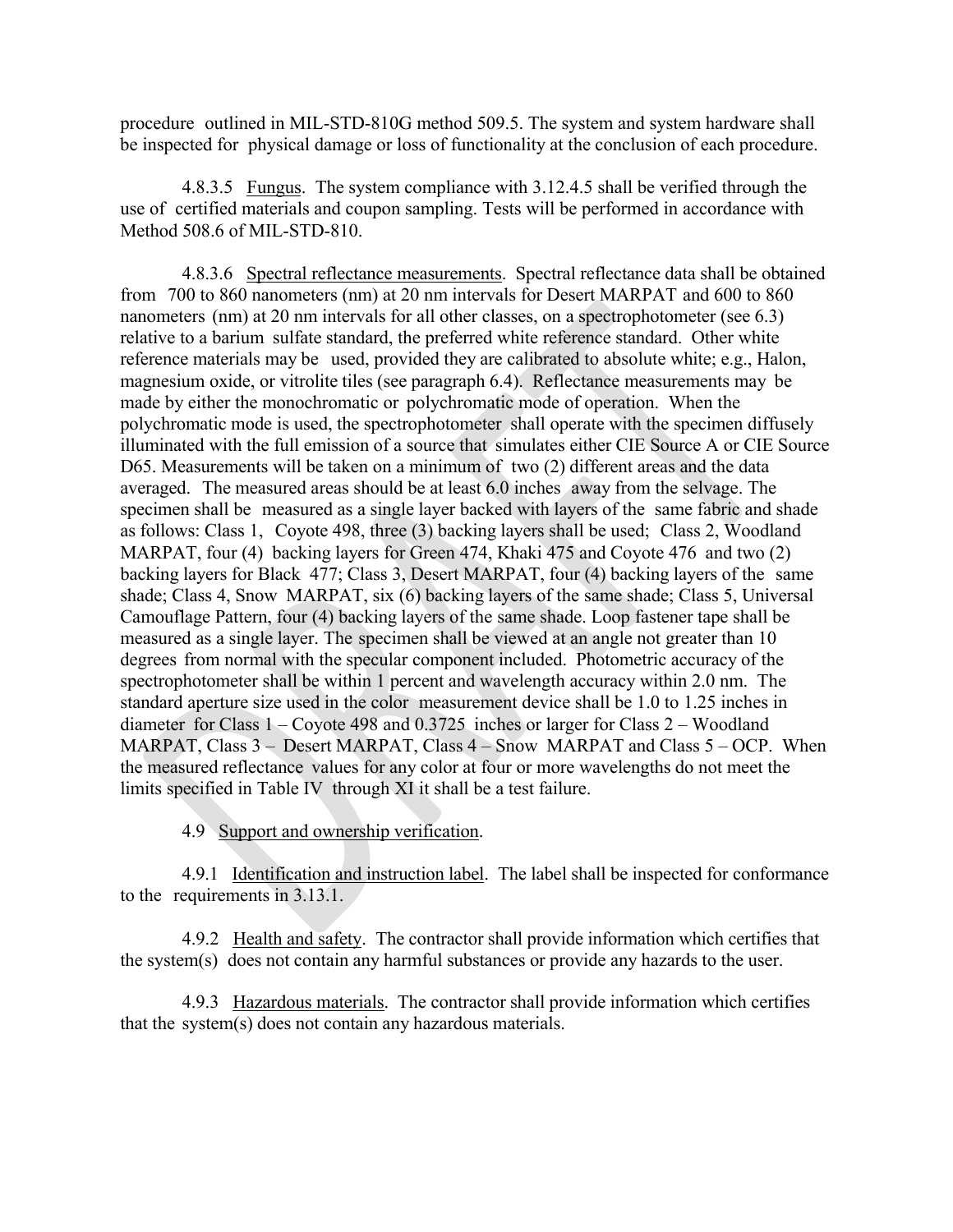#### 5. PACKAGING

5.1 Packaging. For acquisition purposes, the packaging requirements shall be as specified in the contract or order. When actual packaging of material is to be performed by DoD or in-house contractor personnel, these personnel need to contact the responsible packaging activity to ascertain requisite packaging requirements. Packaging requirements are maintained by the Inventory Control Point's packaging activities within the DoD Agency, or within the military service's system commands. Packaging data retrieval is available from the managing Military Department's or Defense Agency's automated packaging files, CD-ROM products, or by contacting the responsible packaging activity.

#### 6. NOTES

(This section contains information of a general or explanatory nature, which may be helpful, but is not mandatory).

6.1 Intended use. The FILBE is intended for use by Marines for man-transportation of mission essential items.

6.2 Acquisition documents. Acquisition documents shall specify the following and include, at a minimum, the following requirements:

- a) Title, number, and date of this specification.
- b) Size if applicable.
- c) Class of cloth required (see 1.2.1).
- d) Specific issue individual documents referenced (see 2.2).
- e) When first article is required (see 3.1, 4.3).
- f) When quality conformance inspection is required (see 3.1, 4.4).
- g) Packaging.

6.3 Standard samples, specifications/drawings and pattern drawings. For access to the standard samples of finished fabrics, address the contracting activity issuing the invitation for bids or request for proposal*.*

6.4 Spectrophotometers. Suitable spectrophotometers for measuring spectral reflectance in the visible/near-infrared are the Diano Hardy, Diano Match Scan, Hunter D54- IR, Hunter VIS/NIR spectrocolorimeter and Macbeth 1500 with IR option.

6.5 Source of material. Barium sulfate of suitable quality for use as white standard is available from Eastman Kodak Company. The same source has magnesium reagent (ribbon) and halon available. Suitable tiles can be obtained from the National Bureau of Standards or from the instrument manufacturers.

6.6 Water repellency. Approval of such compounds and combinations is the responsibility of the U.S. Army, Natick Soldier Center, Natick, MA 01760-5014, and is based on more extensive tests, including those for toxicity, which are not set forth in this document.